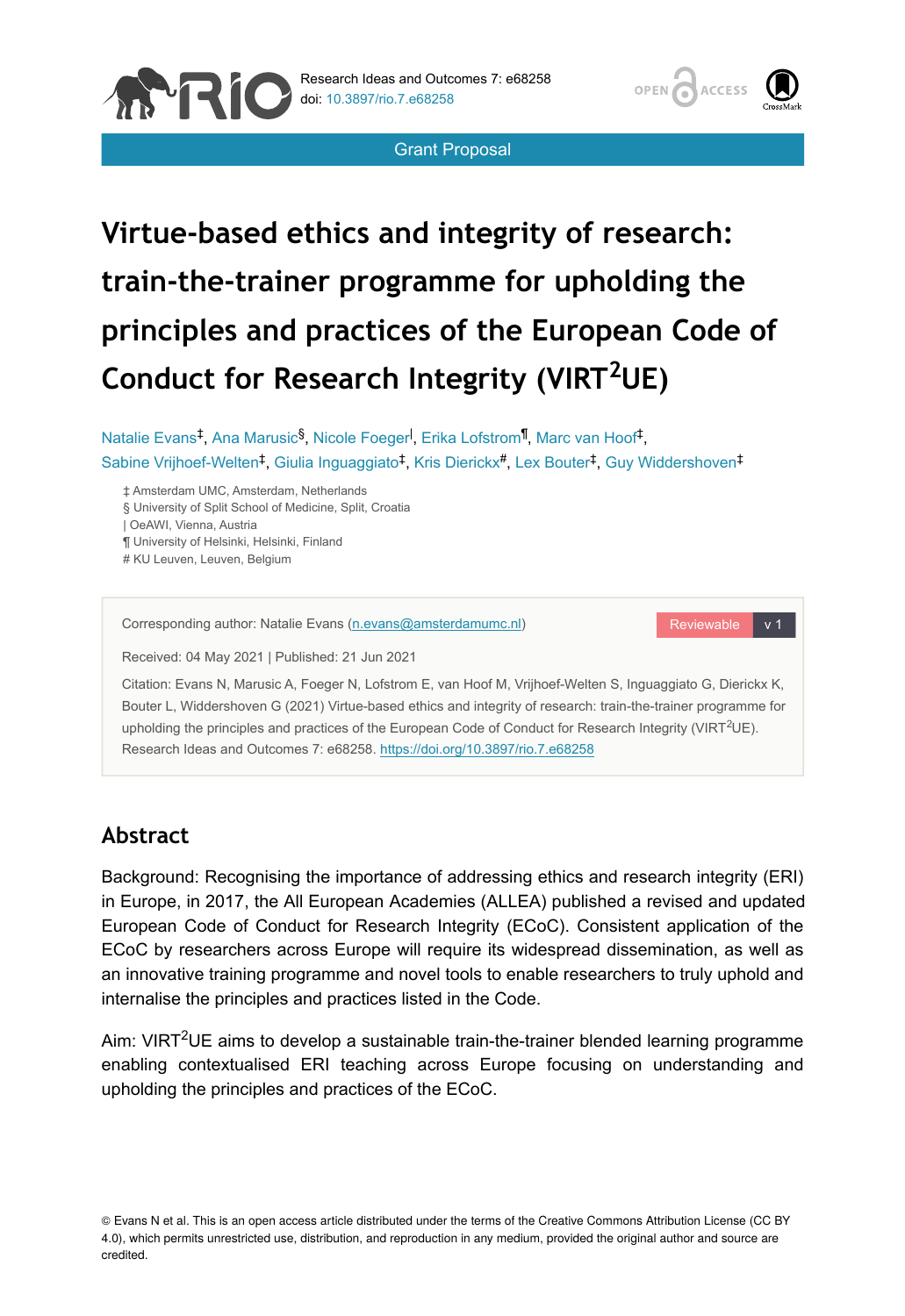Vision: The VIRT<sup>2</sup>UE project recognises that researchers not only need to have knowledge of the ECoC, but also to be able to truly uphold and internalise the principles underpinning the code. They need to learn how to integrate them into their everyday practice and understand how to act in concrete situations.  $VIRT^2UE$  addresses this challenge by providing ERI trainers and researchers with an innovative blended (i.e. combined online and off-line approaches) learning programme that draws on a toolbox of educational resources and incorporates an e-learning course (including a YouTube channel) and faceto-face sessions designed to foster moral virtues. ERI trainers and researchers from academia and industry will have open access to online teaching material. Moreover, ERI trainers will learn how to facilitate face-to-face sessions of researchers, which focus on learning how to apply the content of the teaching material to concrete situations in daily practice.

Objectives: VIRT<sup>2</sup>UE's work packages (WP) will: conduct a conceptual mapping amongst stakeholders to identify and rank the virtues which are essential for good scientific practice and their relationship to the principles and practices of the ECoC (WP1); identify and consult ERI trainers and the wider scientific community to understand existing capacity and deficiencies in ERI educational resources (WP2); develop the face-to-face component of the train-the-trainer programme which provides trainers with tools to foster researchers' virtues and promote the ECoC and iteratively develop the programme based on evaluations (WP3); produce educational materials for online learning by researchers and trainers (WP4); implement and disseminate the train-the-trainer programme across Europe, ensuring the training of sufficient trainers for each country and build capacity and consistency by focusing on underdeveloped regions and unifying fragmented efforts (WP5); and develop the online training platform and user interface, which will be instrumental in evaluation of trainers' and researchers' needs and project sustainability (WP6).

Impact: The VIRT<sup>2</sup>UE training programme will promote consistent application of the ECoC across Europe. The programme will affect behaviour on the individual level of trainers and researchers – simultaneously developing an understanding of the ECoC and other ERI issues, whilst also developing scientific virtues, enabling the application of the acquired knowledge to concrete situations and complex moral dilemmas. Through a dedicated embedding strategy, the programme will also have an impact on an institutional level. The train-the-trainer approach multiplies the impact of the programme by reaching current and future European ERI trainers and, subsequently, the researchers they train.

## **Keywords**

research integrity; ethics education; responsible conduct of research; responsible research and innovation; virtue ethics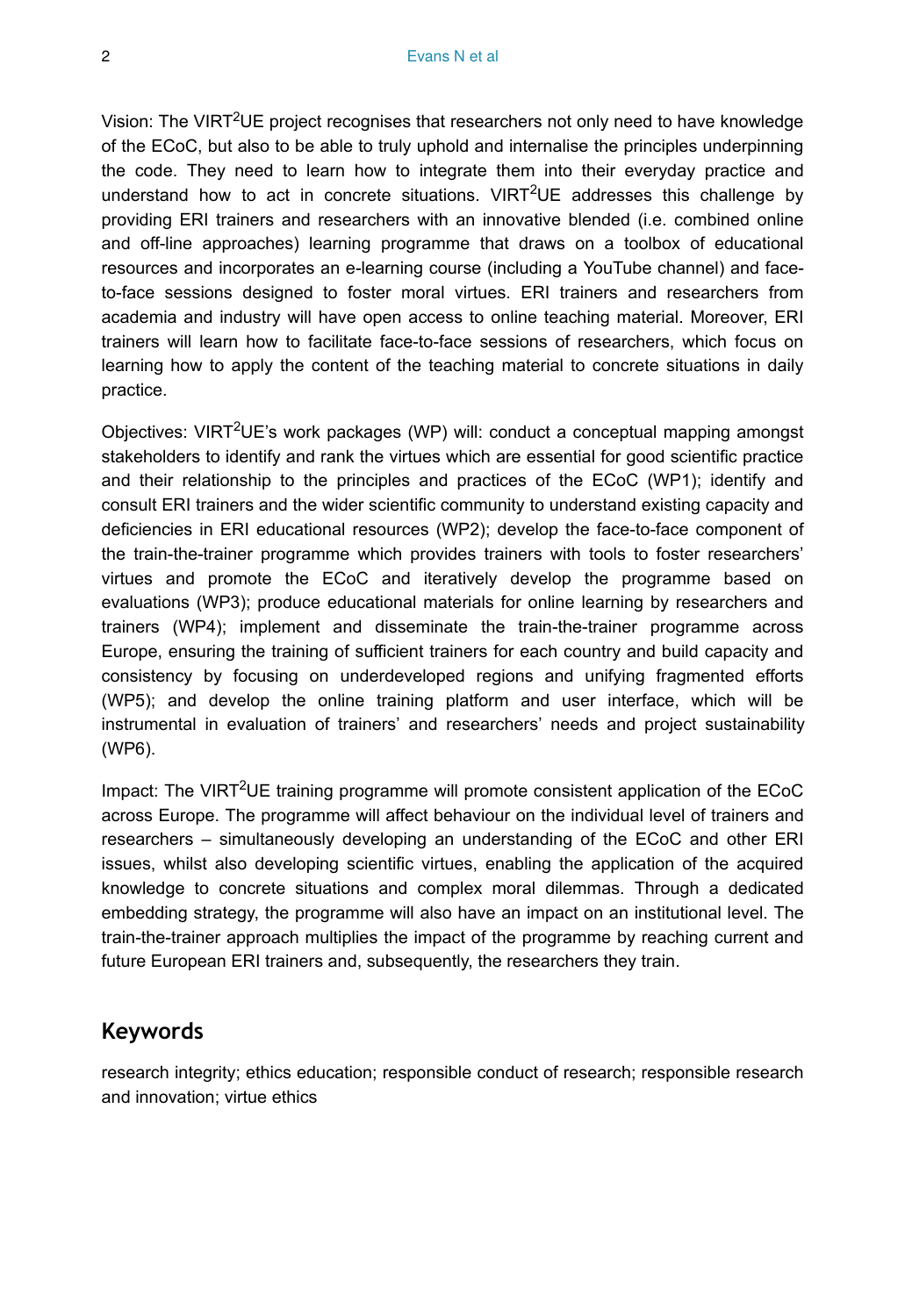# **List of participants**

Consortium participants are listed in Table [1.](#page-2-0)

<span id="page-2-0"></span>

| Table 1.<br>List of participants. |                     |                         |                                              |                         |
|-----------------------------------|---------------------|-------------------------|----------------------------------------------|-------------------------|
| Participant<br>no.                | Part. short<br>name | <b>Main participant</b> | Participant organisation name                | Country                 |
| 1 (Coordinator) VUmc              |                     | Guy Widdershoven        | <b>Stichting VUmc</b>                        | The Netherlands<br>(NL) |
| $\overline{2}$                    | <b>KUL</b>          | <b>Kris Dierickx</b>    | Katholieke Universiteit Leuven               | Belgium (BE)            |
| 3                                 | <b>MEFST</b>        | Ana Marusic             | Sveuciliste U Splitu, Medicinski<br>Fakultet | Croatia (HR)            |
| 4                                 | <b>OeAWI</b>        | Nicole Foeger           | Austrian Agency for Research<br>Integrity    | Austria (AT)            |
| 5                                 | <b>UB</b>           | Dirk Lanzerath          | Universität Bonn/EUREC                       | Germany (DE)            |
| 6                                 | <b>UIO</b>          | <b>Bert Molewijk</b>    | University of Oslo                           | Norway (NO)             |
| 7                                 | <b>ANKU</b>         | Mustafa Volkan<br>Kavas | Ankara University                            | Turkey (TR)             |
| 8                                 | <b>NTUA</b>         | Costas Charitidis       | National Technical University of<br>Athens   | Greece (GR)             |
| 9                                 | <b>UH</b>           | Erika Lofstrom          | University of Helsinki                       | Finland (FI)            |
| 10                                | UL                  | Signe Mezinska          | University of Latvia, Riga                   | Latvia (LV)             |
| 11                                | <b>UCP</b>          | Ana Sofia Carvalho      | Universidade Católica Portuguesa             | Portugal (PT)           |
| 12                                | <b>UNINS</b>        | Marco Cosentino         | University of Insubria                       | Italy (IT)              |

# **1. Excellence**

## **1.1 Objectives**

## **1.1.1 Challenge**

Science is said to be in 'crisis' [\(Redman 2015\)](#page-80-0); reports of prevalent research misbehaviour, [\(Martinson et al. 2005,](#page-79-0) [Necker 2014](#page-80-1), [Fanelli 2009](#page-78-0), Marušić [et al. 2011\)](#page-79-1) high profile cases of scientific misconduct, and poor replicability of research findings ([Open Science](#page-80-2) [Collaboration 2015](#page-80-2), [Begley and Ellis 2012,](#page-77-0) [Chang and Li 2015,](#page-77-1) [Ioannidis 2017](#page-78-1), [Munafo et](#page-80-3) [al. 2017\)](#page-80-3) threaten public trust in science. Poor research practices can produce misleading results and waste resources [\(Ioannidis et al. 2014](#page-78-2)). Society invests considerably in science and is largely dependent on scientific progress. The scientific community, therefore, needs to increase efforts to ensure the highest levels of integrity in the research that it produces.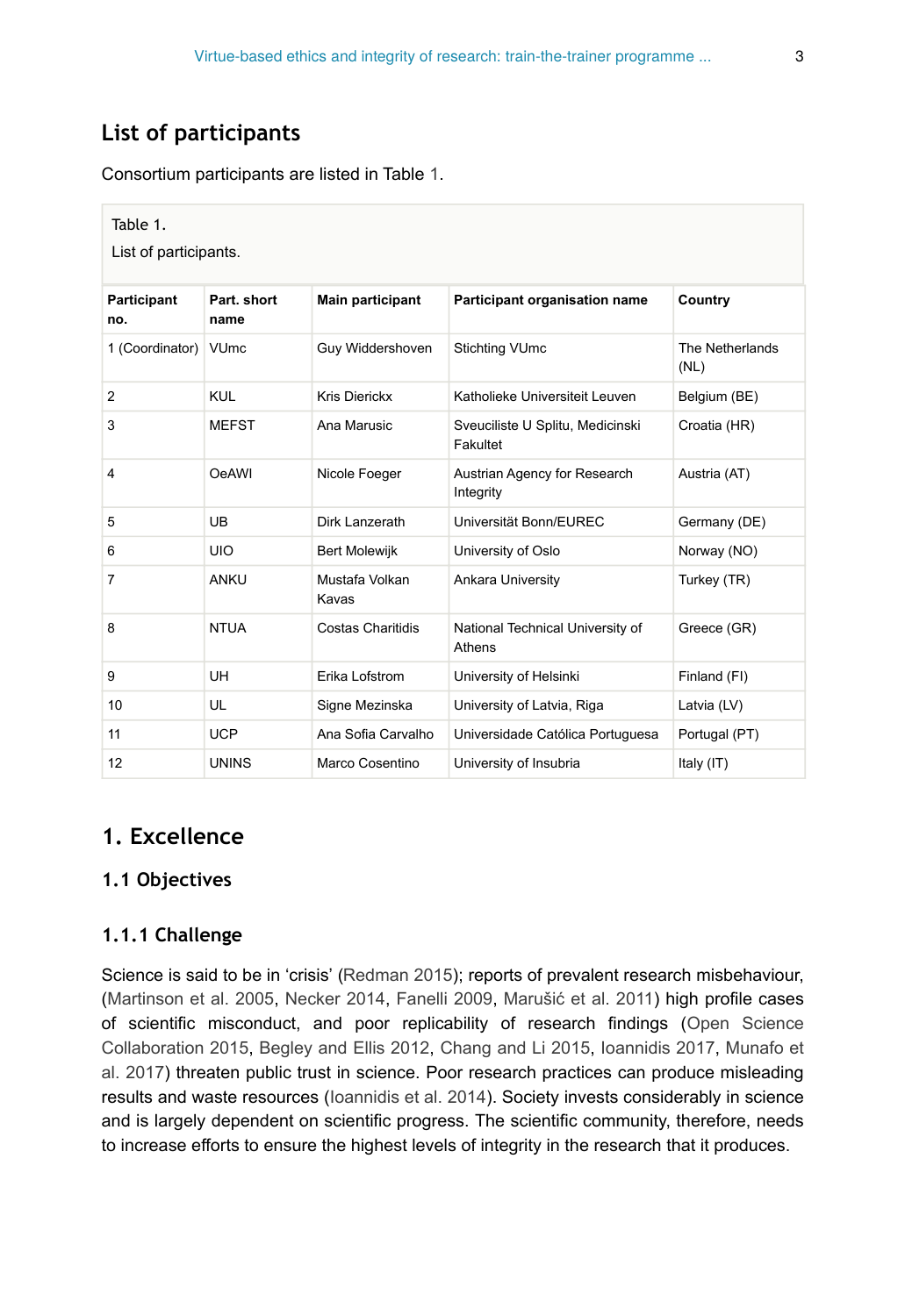Modern scientific research confronts scientists with many challenges, including strong competition for funding, pressure to publish – preferably in high-impact journals, dealing with the rapid development of highly advanced methods and statistical techniques and extremely large datasets. Although there are many developments in regulations and professional standards, underlining the importance of ethical, responsible or 'good' research practices, their consistent application in concrete situations is not evident. The increasing internationalisation and collaborative nature of research also creates new challenges for researchers, because researchers' attitudes and behaviour are influenced by the disciplinary, institutional, cultural and political contexts in which they operate ([Godec](#page-78-3) [harle et al. 2014](#page-78-3), [Godecharle et al. 2013,](#page-78-4) [National Research Council & Division on Earth](#page-80-4) [and Life Studies 2002](#page-80-4), [Heitman and Litewka 2011\)](#page-78-5). In order for cross-country and crossdisciplinary collaborations to be successful, it is important not only that there are certain **standards for good research practices that are universally accepted**, but also that researchers are provided with the **knowledge and skills to understand and uphold these standards across different countries and research settings.**

Recognising the importance of addressing **Ethics and Research Integrity** (**ERI**, described below), in Europe, in 2017, the All European Academies (ALLEA) published a revised and updated European Code of Conduct for Research Integrity (ECoC) for researchers ([ESF-](#page-77-2)[ALLEA 2017\)](#page-77-2). This is an important step. Due to its improved simplicity and applicability across research domains, it has the potential to become the European standard across academic research fields and research intensive industries. Its translation into local codes of conduct and consistent application throughout Europe, however, requires widespread dissemination. Moreover, researchers not only need to have knowledge of the relevant codes, but also to be able to truly uphold and internalise the principles and practices explicated in these codes. They need to learn how to integrate them in their everyday practice and understand how to act in concrete situations.

#### *Ethics and Research Integrity*

VIRT<sup>2</sup>UE focuses on ERI. Ethics, in this instance, refers to ethics as it pertains to research integrity, rather than the entire field of ethics of professional practice. Thus, the focus is on research practice and not on other kinds of professional activities, for instance, healthcare practice. Within research practice, a further distinction can be made between research integrity and research ethics. This distinction is important. [Steneck \(2006\)](#page-81-0) described **research integrity** as 'possessing and steadfastly adhering to professional standards, as outlined by professional organizations, research institutions and, when relevant, the government and public', implying that research integrity deals with professional standards (values) of scientific research, such as the ECoC, and might also be described, as it is in the code, as good research practices. In contrast, **research ethics** can be defined as the 'critical study of the moral problems associated with or that arise in the course of pursuing research' [\(Steneck 2006](#page-81-0)). Whereas research integrity focuses on ethical aspects of doing research (ethics *in scientia*), research ethics focuses on ethical aspects of the justification for research, given the burdens to human or animal subjects (ethics *ad scientia*). There is a clear overlap, as research that does not adhere to standards of good research practice cannot be justified in terms of a balance between scientific value and subject burden. Yet,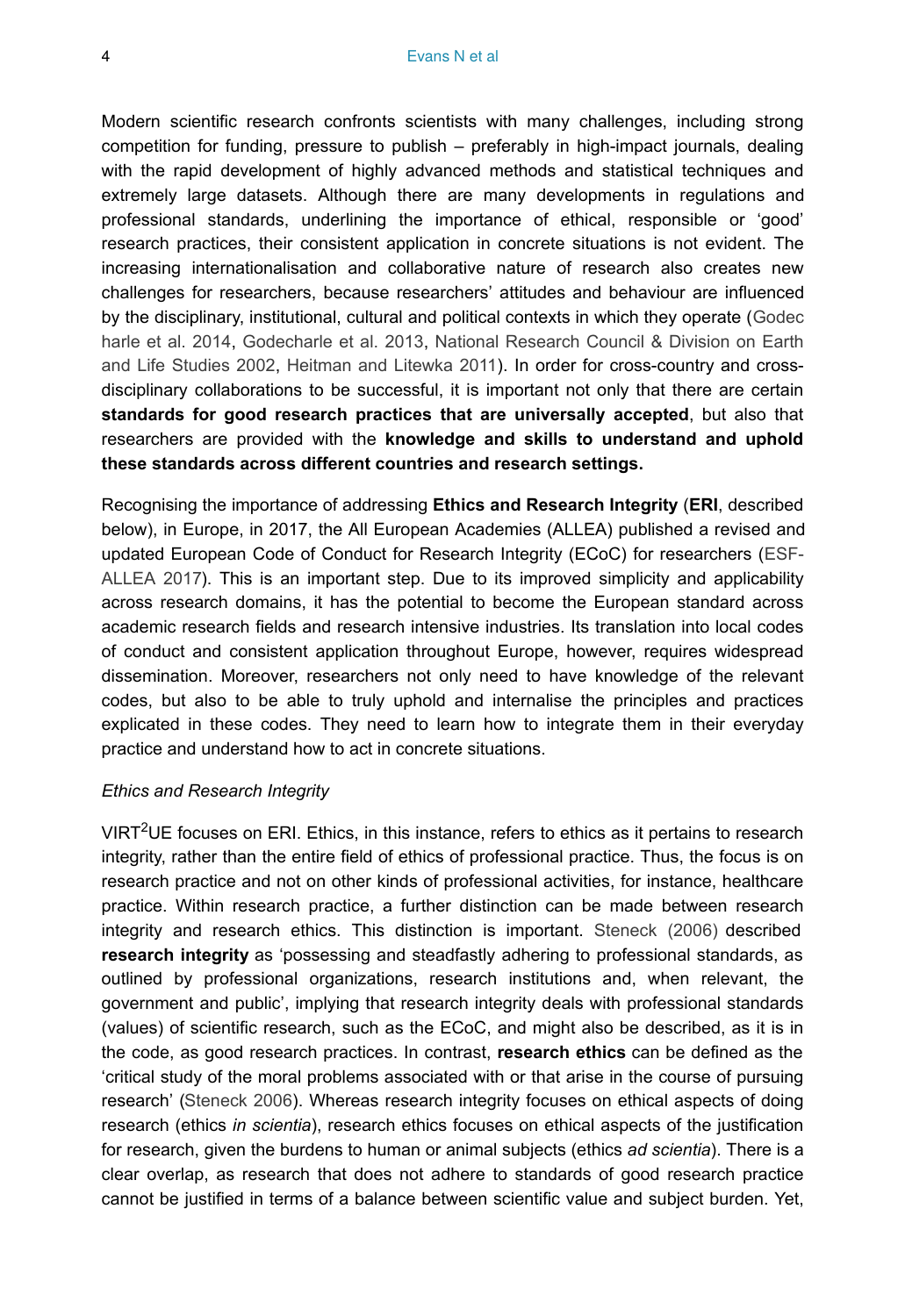research ethics is more specific in its focus on protecting research subjects. Since many training programmes for research ethics already exist, aiming at fostering researchers' awareness of ethical issues in research and providing them with knowledge and skills to uphold relevant European and national rules and guidelines,  $VIRT^2UE$  will not address research ethics as such, but will focus on research integrity, as the standards of good research practice form the broader context of specific considerations and judgements in research ethics.

#### *Innovation in training*

## **Consistent application of the European Code of Conduct for Research Integrity by researchers across Europe requires its widespread dissemination, as well as an innovative training programme and novel tools to enable researchers to truly uphold and internalise the principles and practices listed in the Code.**

To realise this, VIRT<sup>2</sup>UE plans a coherent, standardised and contextualised European-wide training programme, based on a thorough understanding of stakeholders' needs, to foster understanding and internalisation of the principles and practices of the ECoC. The programme will focus on ERI trainers who are themselves experienced researchers. **A train-the-trainer model is most appropriate in this instance due to the extremely large group of researchers to reach across Europe** – teaching trainers allows the programme's efforts to be multiplied many times over, as VIRT<sup>2</sup>UE-trained trainers will go on to educate researchers and influence the teaching and training in their own institutions over a much longer period of time. They will need to be trained both in the topic they will teach (to ensure consistency of content) and in additional innovative instructional skills.

#### *Ethics and research integrity training over the past decades*

Debates on how to train research ethics and, later, research integrity, are decades long ([Ha](#page-78-6) [y 1998](#page-78-6), [Eisen and Berry 2002\)](#page-77-3). The theme of these debates, however, has evolved, from questions about whether explicit (teaching interventions) or implicit (role modelling) approaches are best, to what kind of teaching methods are best (working with cases, roleplaying, problem-based learning, debates etc.) and what should be taught (compliance with the rules and/or moral development). It has been argued that **approaches focusing on compliance, but neglecting researchers' moral and value development, fail to equip them for the complexities and dilemmas of real life research** and situations not covered by rules and codes ([Mulhearn et al. 2017,](#page-79-2) [Steele et al. 2016,](#page-80-5) [Breen and Maassen](#page-77-4) [2005](#page-77-4), [Hyytinen and Lofstrom 2017,](#page-78-7) [Rissanen and Lofstrom 2014,](#page-80-6) [Hren 2013](#page-78-8)). In order to deal with conflicting demands in practice, researchers need to develop moral sensitivity and the disposition to act in a good way. The VIRT<sup>2</sup>UE project, therefore, takes a **primarily virtue-ethics approach to research integrity**. A 'virtue' approach fosters habits that dispose a person to exemplary practice ([Pennock and ORourke 2017,](#page-80-7) [MacIntyre 1981](#page-79-3)). This allows researchers to go beyond mere compliance by motivating them to strive for excellence in themselves and their practices ([Pennock and ORourke](#page-80-7) [2017](#page-80-7)). Compliance and virtue approaches are not, however, mutually exclusive ([Resnik](#page-80-8)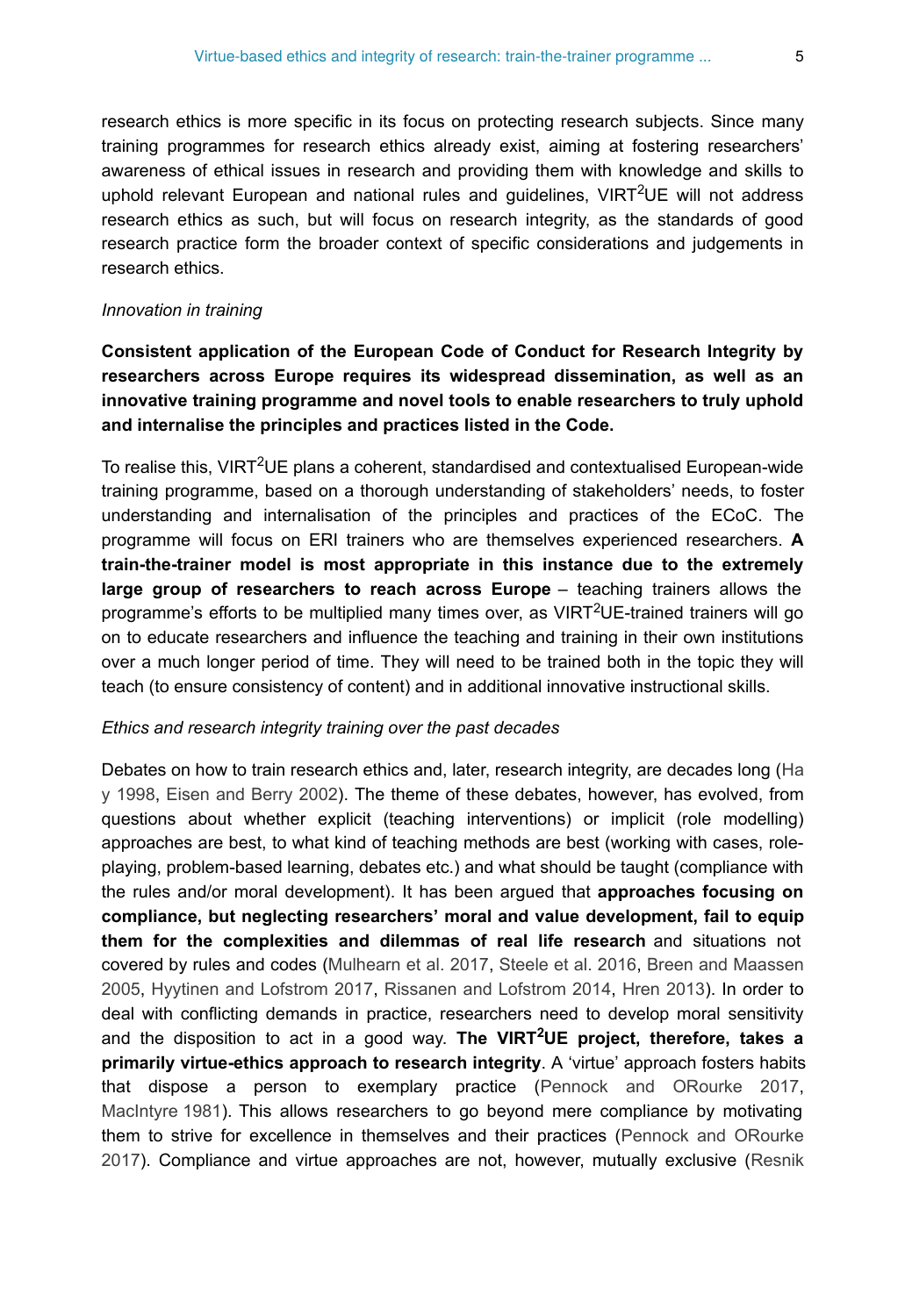[2012](#page-80-8)). Indeed, the ECoC requires both, as it formulates not only rules, but stipulates principles – reliability, honesty, respect and accountability – which also refer to virtues.

#### *Virtues*

Virtues, in an Aristotelian sense, are character traits or states that promote human function and excellence. Aristotle described virtue as 'the state of character which makes a man good and which makes him do his work well.' ([Aristotle 1889\)](#page-77-5). Virtues are, therefore, dispositions that influence a person to behave in a particular way. Aristotle further emphasised that, although they are innate, as human beings have general dispositions which are given with human nature, they must be cultivated through learning and practice.

As virtues are natural dispositions which are cultivated in practice, they vary historically and culturally, reflecting changing views on human 'excellence' and changing practices fostering virtues. What counts as a scientific virtue nowadays, is different from virtues of science endorsed in early modernity, as science has become a much larger enterprise, with new methods and material conditions and scientists are educated and trained differently to perform their practice well. MacIntyre, argued that these variations reflect differences, not in the underlying concept of virtue, but rather in the development of what is considered 'excellence' in terms of moral and social tradition ([MacIntyre 1981b](#page-79-4), [MacIntyre](#page-79-3) [1981a](#page-79-3)). MacIntyre claimed that virtues are the essence of a practice, but also develop as the practice is cultivated; defining virtue as 'an acquired human quality the possession and the exercise of which tends to enable us to achieve those goods which are internal to practices and the lack of which effectively prevents us from achieving any such goods' ([Ma](#page-79-4) clntyre 1981b).

Such a conceptualisation of virtue lends itself to theoretical and empirical investigation of professional ethics. For, whilst it is difficult to define what makes a man 'good', it is easier to define what makes a professional 'good' in terms of the ends to which the profession is dedicated [\(Pellegrino 1989\)](#page-80-9). This is precisely the approach taken in Pennock's notion of Scientific Virtues; Pennock, describing the ends to which science is dedicated as discovering empirical truths about the natural world, defines scientific virtues as the traits that make for an exemplary scientific researcher ([Pennock and ORourke 2017](#page-80-7)). In an empirical study of the virtues endorsed by US scientists, [Pennock \(2017\)](#page-80-10) describes the top ten traits to be: honesty; curiosity; attentiveness or observance; perseverance or patience; objectivity; humility to evidence; scepticism; meticulousness; courage; and collaboration.

## **1.1.2 Overall aim and objectives**

VIRT<sup>2</sup>UE aims to develop a sustainable blended learning programme, incorporating online and off-line approaches, enabling contextualised ERI teaching across Europe focusing on understanding and upholding the principles and practices of the ECoC.

In order to achieve this, VIRT<sup>2</sup>UE will address the following objectives: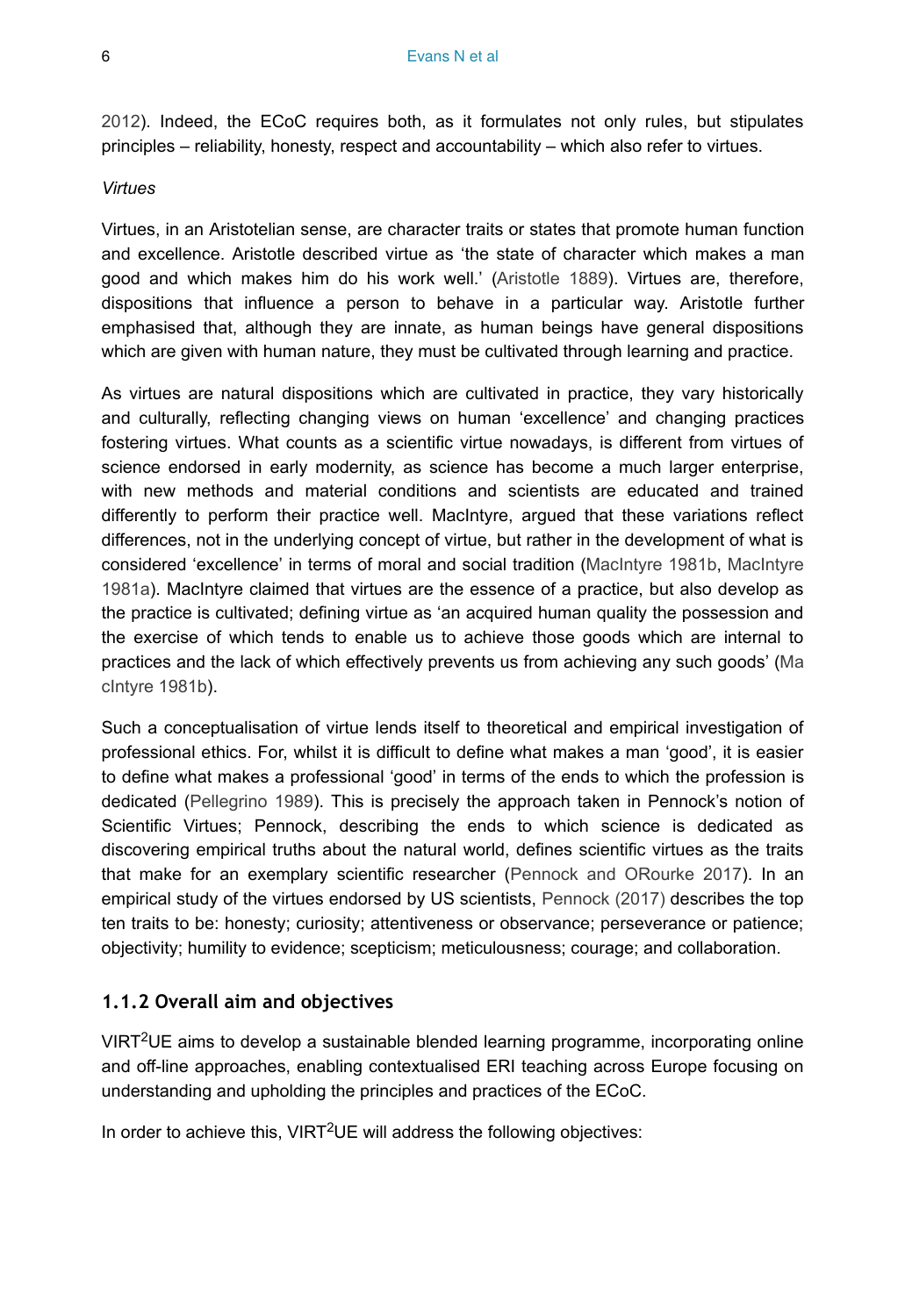**Objective 1**: To conduct a conceptual mapping amongst stakeholders to identify and rank the virtues which are essential for good scientific practice and their relationship to the principles and practices of the ECoC (WP1)

**Objective 2**: To identify and consult ERI trainers and the wider scientific community to understand existing capacity and deficiencies in ERI educational resources (WP2)

**Objective 3**: To develop the face-to-face component of the train-the-trainer programme that provides trainers with tools to foster researchers' virtues and promote the ECoC and iteratively develop the programme, based on evaluations (WP3)

**Objective 4:** To produce educational materials for online learning by researchers and trainers (WP4)

**Objective 5**: To implement and disseminate the train-the-trainer programme across Europe, ensuring the training of sufficient trainers for each country and build capacity and consistency by focusing on underdeveloped regions and unifying fragmented efforts (WP5)

**Objective 6**: To develop the online training platform and user interface, which will be instrumental in evaluation of trainers' and researchers' needs and project sustainability (WP6).

**VIRT UE's innovative blended learning programme will provide a toolbox of 2 educational resources, based on an inventory of existing ERI educational resources and will incorporate an e-learning course** (including a YouTube channel) **with face-toface sessions**. ERI trainers and researchers will have open access to online teaching material. Moreover, ERI trainers will learn how to facilitate face-to-face sessions of researchers, which focus on learning how to apply the content of the teaching material to concrete situations in daily practice. ERI trainers will first take part in the same face-to-face and online sessions that they will later go on to teach; they will additionally be trained to facilitate face-to-face sessions and utilise the online resources in teaching and, as part of the course requirement, set up and teach a blended-learning ERI course for researchers, multiplying, within the course of the programme, its reach. This enables ERI trainers to first learn to reflect on dilemmas in their own practice as researchers and then facilitate reflection in others. In order to plan a didactically sound training programme for the trainers to be trained and, at the same time, providing a model for the trainers to implement in their own training, VIRT<sup>2</sup>UE utilises three pedagogical principles, namely: learner-centredness; constructive alignment; and research- and evidence-based methods. The learner-centred approach prioritises the learners' needs, motivations and expectations; whereas the trainers' role is defined more in terms of supporting the participant's learning process. Such an approach necessitates adaptable teaching methods and learning activities so that each learner has the opportunity to participate and develop their knowledge and skills. This approach also allows for training programmes to be easily adapted to different contexts (e.g. country and discipline). Constructive alignment entails developing training and assessments, based on the intended learning outcomes (detailed below). The training programme is also based on prior research and evidence of what facilitates learning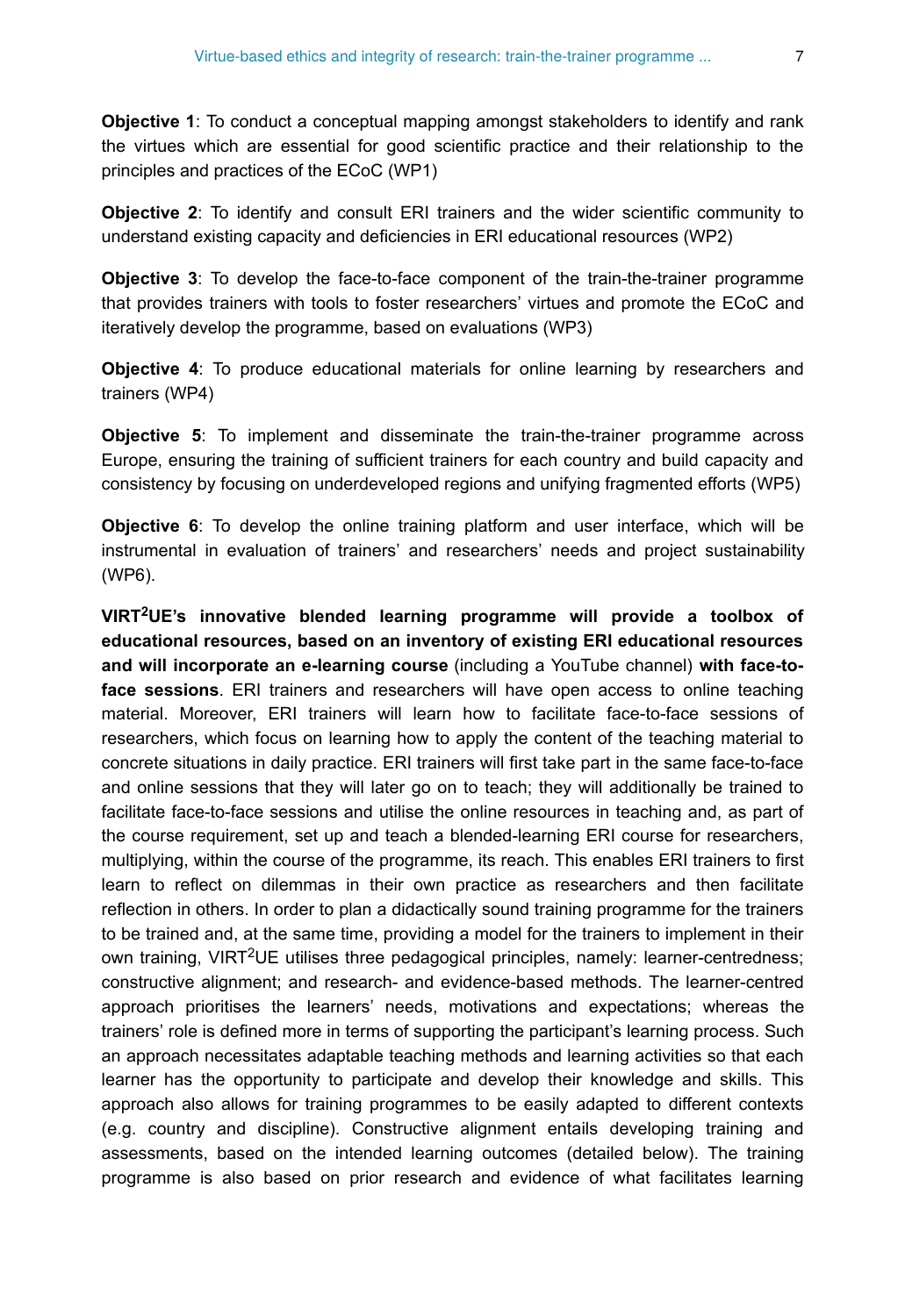processes involving ethics, integrity, value and virtue. These pedagogical principles are discussed in more detail in section 1.3.1.

In undertaking the innovative training programme, both **ERI trainers** and the **researchers** (junior and senior, from academia and industry) will:

- Have an in-depth knowledge of ERI issues, such as e.g. *data management, publication and authorship, conflicts of interest, peer review, research misconduct and unacceptable research practices.*
- Understand and internalise the ECoC.
- Understand that research integrity is a core element of research practice, as it includes careful application of sound methodological knowledge.
- Identify research integrity issues in casuistry and in their own work and name risk factors for issues like these to arise.
- Develop virtues, enabling the application of the acquired knowledge to concrete situations and complex moral dilemmas and the dispositions to act accordingly.
- Know how to act and/or with whom to talk about the research integrity issues they encounter.
- Know how to access a rich repository of online educational materials.

The VIRT<sup>2</sup>UE consortium aims to primarily include ERI trainers that are experienced researchers themselves, as virtue-based ethics starts from personal experience. Furthermore, research integrity requires understanding of research methods and their application and ERI trainers who are also researchers and are, themselves, role models. ERI trainers will also be trained in additional skills and the use of materials specifically for trainers to enable them to effectively support other researchers in reflecting on dilemmas and to adapt the training programme according to the audience and setting.

We would consider our project a success if we can deliver 305 excellent VIRT<sup>2</sup>UE trained ERI trainers who, in turn, train 3050 researchers (at least 10 per trainer as part of the course requirement), by the end of the project. By focusing on sustainability of the programme from the start, we expect the number of trainers to increase substantially after the project, thus building capacity. For example, in the two years following the project's end, we aim for a total of 610 trainers to be trained throughout Europe. In our vision, such a trainer should:

- Have an in-depth knowledge of ERI issues, including the diversity of the European context.
- Understand the ECoC, its connections to the pertaining national, institutional and disciplinary codes and how to incorporate it in the training of researchers.
- Possess educational skills needed to train researchers in ERI (e.g. in using the educational toolbox, in developing strategies to highlight the relevance of ERI and in iterative course development and evaluation).
- Apply a learner-centred approach in their teaching and utilise the ideas of constructive alignment (i.e. alignment of learning outcomes, content, methods and assessment of learning) in setting up their training.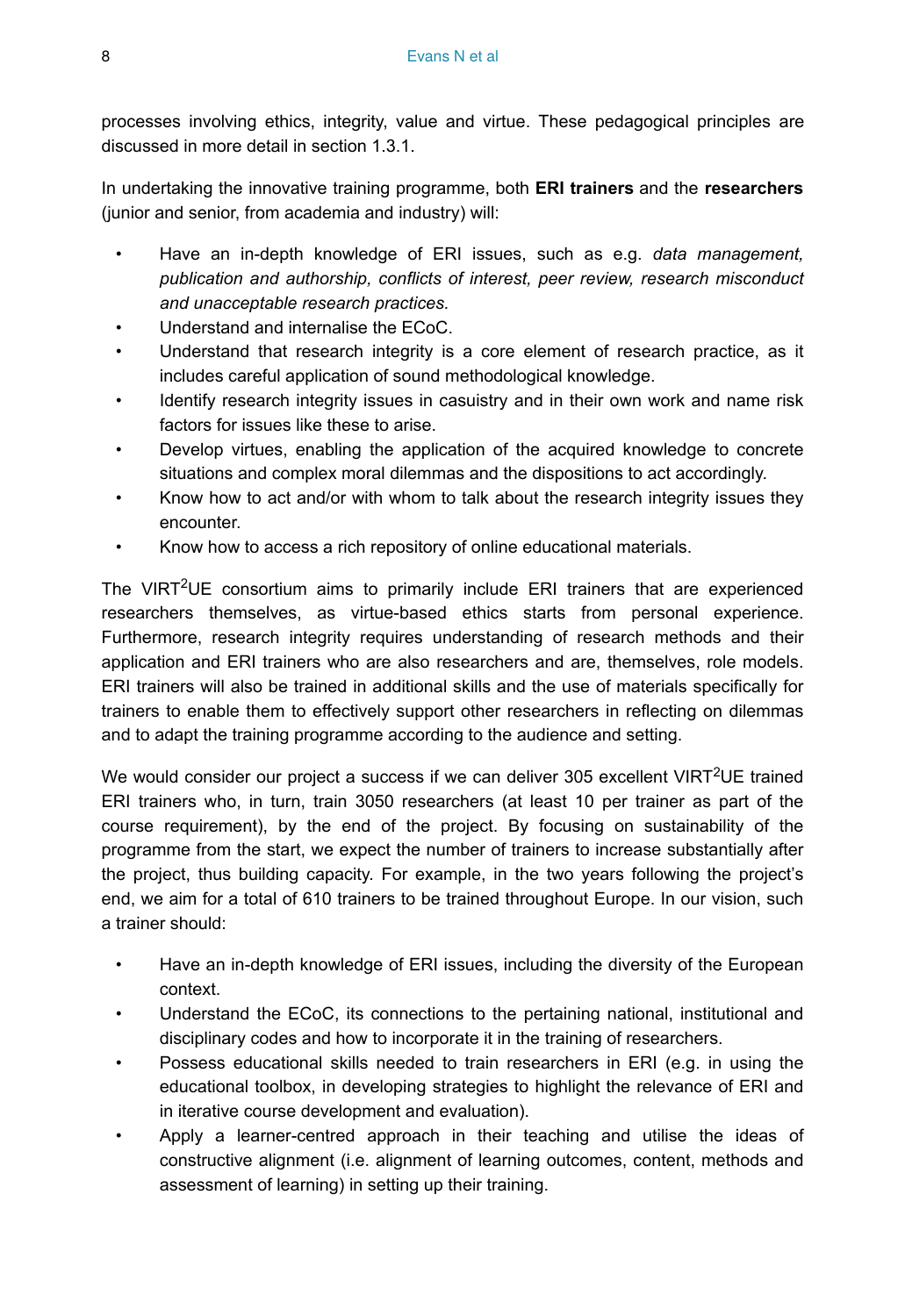- Master skills to conduct face-to-face sessions aimed at facilitating researchers to reflect on moral dilemmas and learn how to apply rules and guidelines in concrete situations.
- Develop their own style of training and reflect on ways in which they, as researchers who devote interest, time and effort to training other researchers, are themselves role models.
- Adapt learning materials for different contexts and audiences.
- Participate in mutual learning and support amongst a community of ERI trainers in an innovative online environment.
- Critically examine their own teaching practice and knowledge.
- Strive to keep up-to-date on content.
- Contribute to further development of training tools/materials and the repository of materials.

VIRT<sup>2</sup>UE's programme, therefore, seeks to change behaviour at the level of the ERI trainer and the researcher. Additionally, the programme also seeks to affect the level of the institution. VIRT<sup>2</sup>UE includes a dedicated embedding strategy that encourages the uptake of the VIRT<sup>2</sup>UE training programme in the teaching curriculum or training in both academia and industry. This strategy will be developed through dialogue with academic and industry management by WP 2 and disseminated by WP 5. Section 2.2.1 and the WP descriptions give more details about the embedding strategy.

## **1.1.3 Key features and strengths**

*Implementing a large scale train-the-trainer programme has a number of challenges, including*:

- 1. Ensuring the programme fits stakeholders' (primarily researchers') needs.
- 2. Developing a programme and resources that can develop researchers' virtues alongside an understanding of the ECoC.
- 3. Constructing training materials and resources that allow for contextual specification.
- 4. Reaching a large group of trainers who can target a substantial number of researchers with relatively few train-the-trainers staff.
- 5. Ensuring uptake of the train-the-trainer programme in a large number of academic and industrial organisations.
- 6. Keeping costs of programme development (online and offline) balanced.

In addressing these challenges, VIRT2UE has three key strengths (elaborated below): **Excellence and leadership in education; Reach; and Sustainability.**

## **Key strength 1: Excellence and leadership in education**

VIRT2UE partners have extensive expertise in developing, delivering and evaluating ERI training programmes and materials for multiple stakeholders at local and national levels, including blended learning approaches. This key strength will result in the development of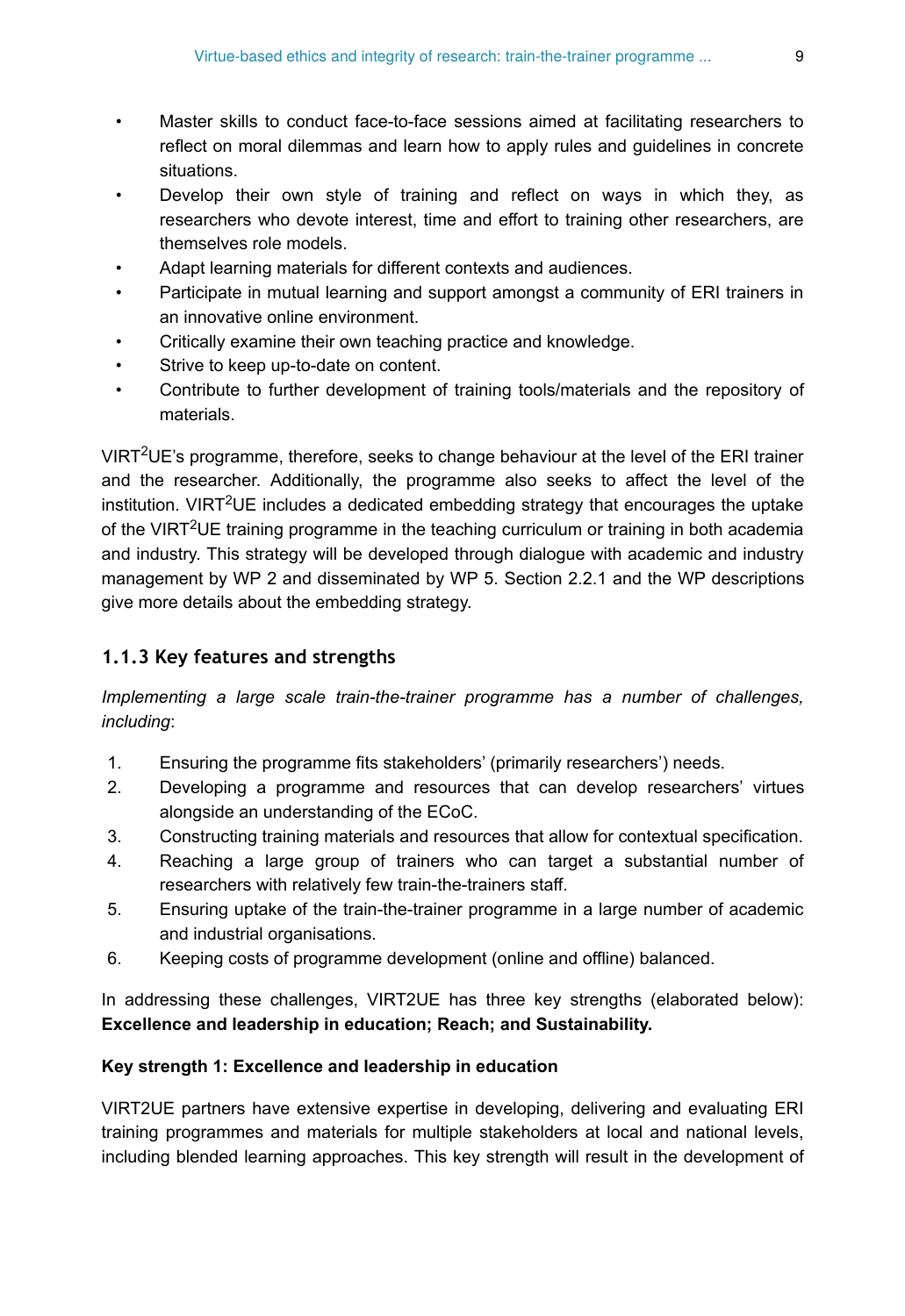a training programme of high quality and credibility, which will promote uptake. This will help achieve overall **objectives 3 and 4**.

The project builds on the consortium partners' considerable experience in education in ERI in Europe and beyond, combining online and face-to-face approaches, facilitating reflection on moral dilemmas and application of codes and rules in concrete situations and training of trainers. The exploitation and consolidation of existing resources will reduce current fragmentation and replication of efforts and brings together existing expertise.

## *Education in ethics and research integrity (online and off-line) in Europe and beyond*

Many of the consortium partners have substantial expertise in developing, delivering and evaluating RI training programmes for multiple stakeholders at local and national levels:

- **Prof Guy Widdershoven and Prof Lex Bouter (VUmc)** developed an ERI course for PhD students at VU University Medical Center (Amsterdam) and VU University. This course features a blended learning approach: it contains an online component that must be completed in preparation for the one and a half day face-to-face session and a face-to-face training consisting of interactive lectures focusing on methodological research integrity issues, sub-group assignment, Moral Case Deliberation (MCD) sessions on dilemmas submitted by participants and panel discussions.
- **Prof Kris Dierickx (KUL)** developed and coordinated multiple ERI courses and workshops integrating research ethics and research integrity for students and PhD students at Leuven University. Workshops take a bottom-up approach whereby the participants submit a case for discussion with the group and are led by an expert in clinical or fundamental research, as well as an expert in ethics.
- **Dr Nicole Foeger (OeAWI)** is experienced in research integrity training (at national and international level). As Head of the Administrative Office of the Austrian Agency for Research Integrity, she developed the first national training programme on research integrity for the different target groups in Austria, including: undergraduates, PhD students, senior scientists, ombudspersons, administrative staff and managerial staff. So far, she has given more than 70 ERI courses in multiple countries (e.g. Estonia, Finland, Germany and Portugal).
- **Prof Dirk Lanzerath (UB) was instrumental in the development of** the 'Training and Resources in Research Ethics Evaluation' (TRREE) programme, a blended learning RI training initiative from a consortium of universities from the global north and south. TRREE includes international, trans-regional and national modules, developed with local collaborators and includes specific modules for different stakeholders.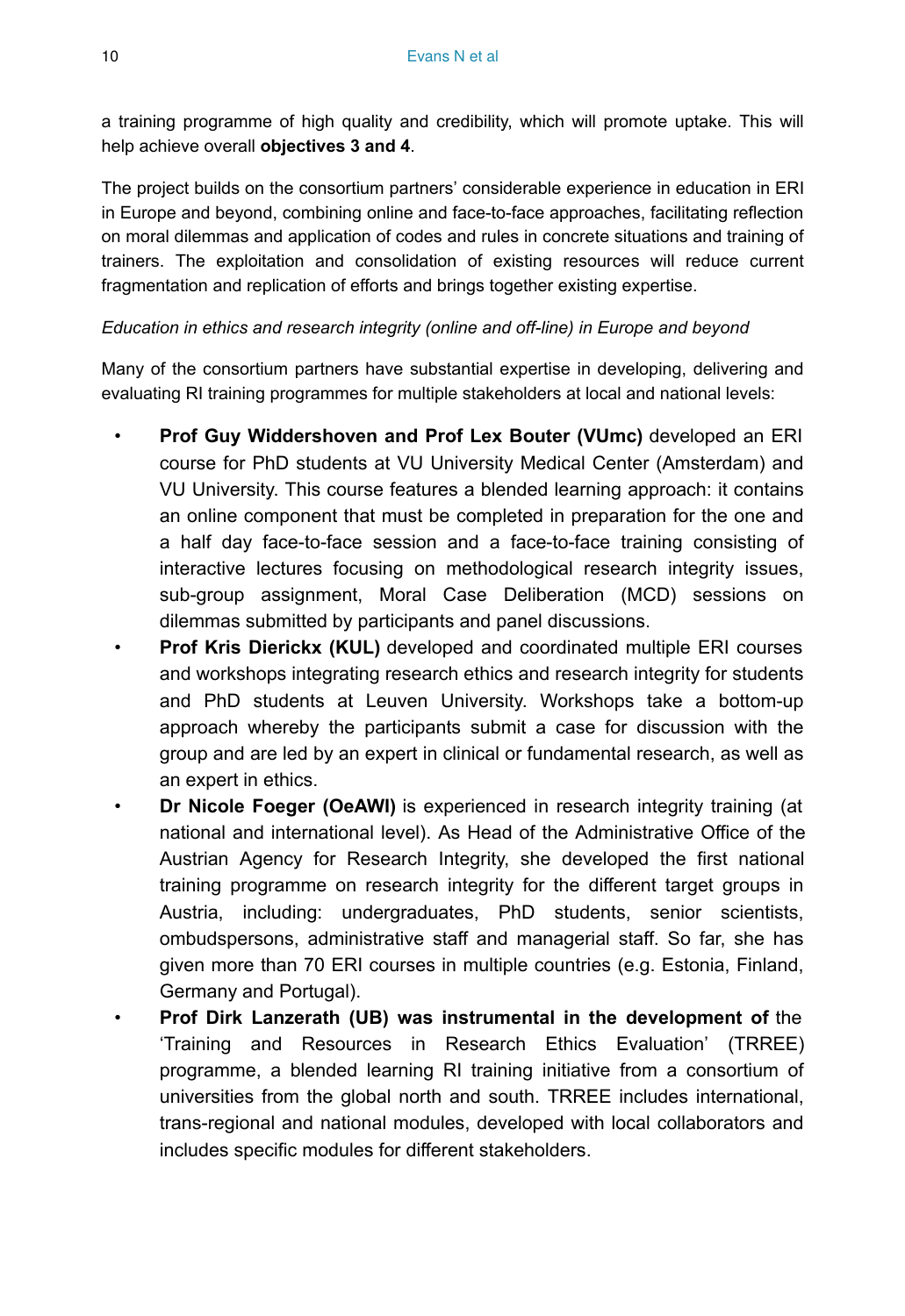- **Prof Ana Marusic (MEFST)** has been involved in the HEIRRI project, which develops Responsible Research and Innovation training programmes and teaching material tailored to Higher Education Institutions. HEIRRI makes publicly available training and education resources that can be easily adapted to the context in which they will be used. Prof Marusic also teaches an elective course on responsible research and innovation at the University of Split School of Medicine in Split, Croatia, as well as teaching publication integrity as a journal editor in courses worldwide.
- **Prof Bert Molewijk (UIO)** is senior ethicist, ethics trainer and scientific researcher at Centre for Medical Ethics (CME) at the Faculty of Medicine, University of Oslo. His specific expertise is on developing, implementing and evaluating various kinds of (clinical and research) ethics support such as Moral Case Deliberation.
- **Prof Costas Charitidis (NTUA)**, being the coordinator of the Advisory Ethics Committee (AEC) of NTUA, has drafted a short series of seminars on ERI that have been tested, for two years, at the School of Chemical Engineering and will be integrated, with the help of the AEC members of NTUA, into postgraduate courses of all Schools of NTUA.
- **Prof Erika Löfström (UH)** is involved in the ENERI project leading the design of research ethics and research integrity curricula and training programmes. She also organised the LERU Summer School (UH) "Doing the Right Things Right" on research ethics and integrity. She has provided the research ethics training for doctoral students in education and psychology, applying blended learning, including piloting a national online research ethics course. She has also been a member of the Doctoral Supervision and Research Ethics Education Working Groups of the Finnish Advisory Board for Research Integrity and is currently the Chair of the Steering Committee overseeing the development and execution of a training programme for research integrity officers at the Finnish Advisory Board for Research Integrity.
- **Prof Marco Cosentino (UNINS)** is responsible for teaching research integrity issues to PhD students and early stage researchers, as well as optional seminars for MD students about integrity and conflict of interest in biomedical research at the University of Insubria. In this context, he also developed, for the first time in Italy, an International School on Methodology, Ethics and Integrity in Biomedical Research [\(https://goo.gl/AnNpyF](https://goo.gl/AnNpyF)).
- **Prof Ana Sofia Carvalho (UCP)** is responsible, within the Portuguese National Science Foundation, for designing a preliminary policy for research integrity within the country. As a result, a number of courses on research integrity and research ethics have been provided in different Portuguese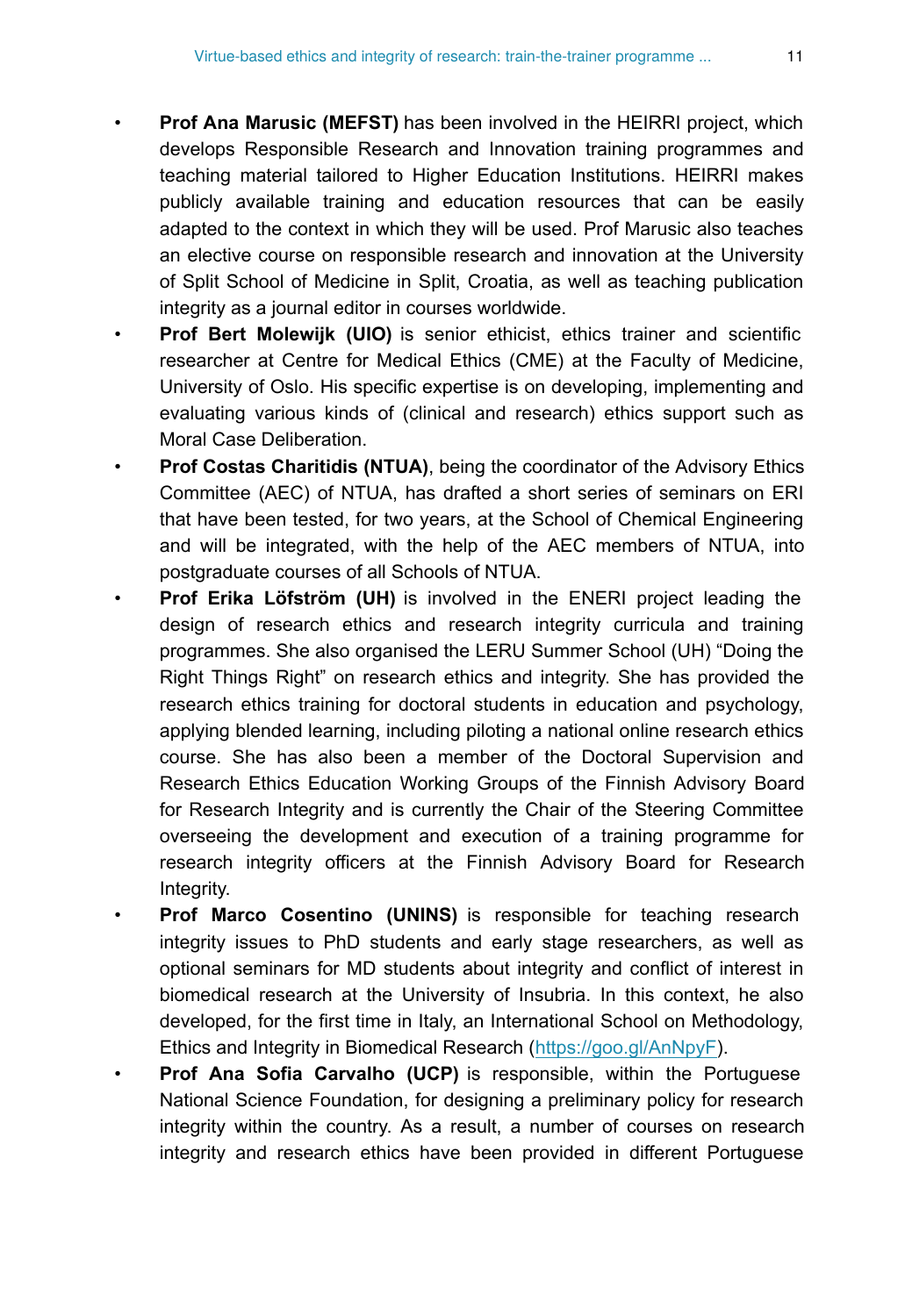Universities and Research Institutions. In addition, courses and conferences were organised in Brazilian institutions.

• **Dr Signe Mezinska (UL)** is involved as a faculty member in the Advanced Certificate Programme in Research Ethics in Central and Eastern Europe (CEE) supported by U.S. National Institutes of Health. The programme combines on-site and on-line learning approaches to provide a knowledge base and a skill set in research ethics and integrity and prepare professionals to facilitate institutional change with regard to ethical practices in biomedical research. In this programme, over 60 professionals have been trained in CEE countries.

#### *Experience in teaching research methodology*

In addition, a number of partners have skills with respect to teaching research methodology. Involvement of experts in methods education strengthens VIRT2UE's recognition that ethics and research integrity need to be embedded in the application of sound research methods. **Prof Lex Bouter** has expertise in integrating research integrity and research methods education. As Professor in Methodology and Research Integrity, he has 30 years of experience in teaching research methodology; he has taught over 70 intensive PhD and postdoc courses on the application of sound research methods in applied health research and authored a textbook on epidemiology that is in its seventh Dutch print and for which an English version will appear in 2018. **Prof Ana Marusic** also teaches courses on research methodology and scientific communication, both at the graduate and postgraduate level. She has been organising the Summer School of Scientific Communication for Multidisciplinary Audiences since 2006 [\(http://sssc.](http://sssc.ffzg.unizg.hr/2017/) [ffzg.unizg.hr/2017/](http://sssc.ffzg.unizg.hr/2017/)). **Prof Erika Löfström** has taught numerous courses on qualitative research methods and developed visual research methods in educational research (cf., for example, [Lofstrom et al. \(2015\)](#page-79-5))

Being active teachers in ERI and having developed programmes for teaching ERI, the partners in the consortium have experience in education methods. Moreover, they have been involved in education research. **Prof Guy Widdershoven** has experience in programme evaluation, using interactive research methods, involving participants in assessing and improving ethics teaching. **Prof Erika Löfström** has a background in educational sciences (MA and PhD and Docent in University Pedagogy) and trains academics in university teaching. She is also the lead author of *Quality Teaching in Webbased Environments – Handbook for University Teachers [\(Lofstrom 2010\)](#page-79-6)*.

*Facilitating reflection on moral dilemmas and application of codes and rules in concrete situations - Moral Case Deliberation as an example*.

Moral Case Deliberation is a method to foster reflection on and dialogue about moral issues that emerge from practice. It was developed and is widely used in the Netherlands, but is also increasingly prominent elsewhere in Europe. **Prof Guy Widdershoven**, the project PI, has led a programme of clinical ethics support that focuses on moral reflection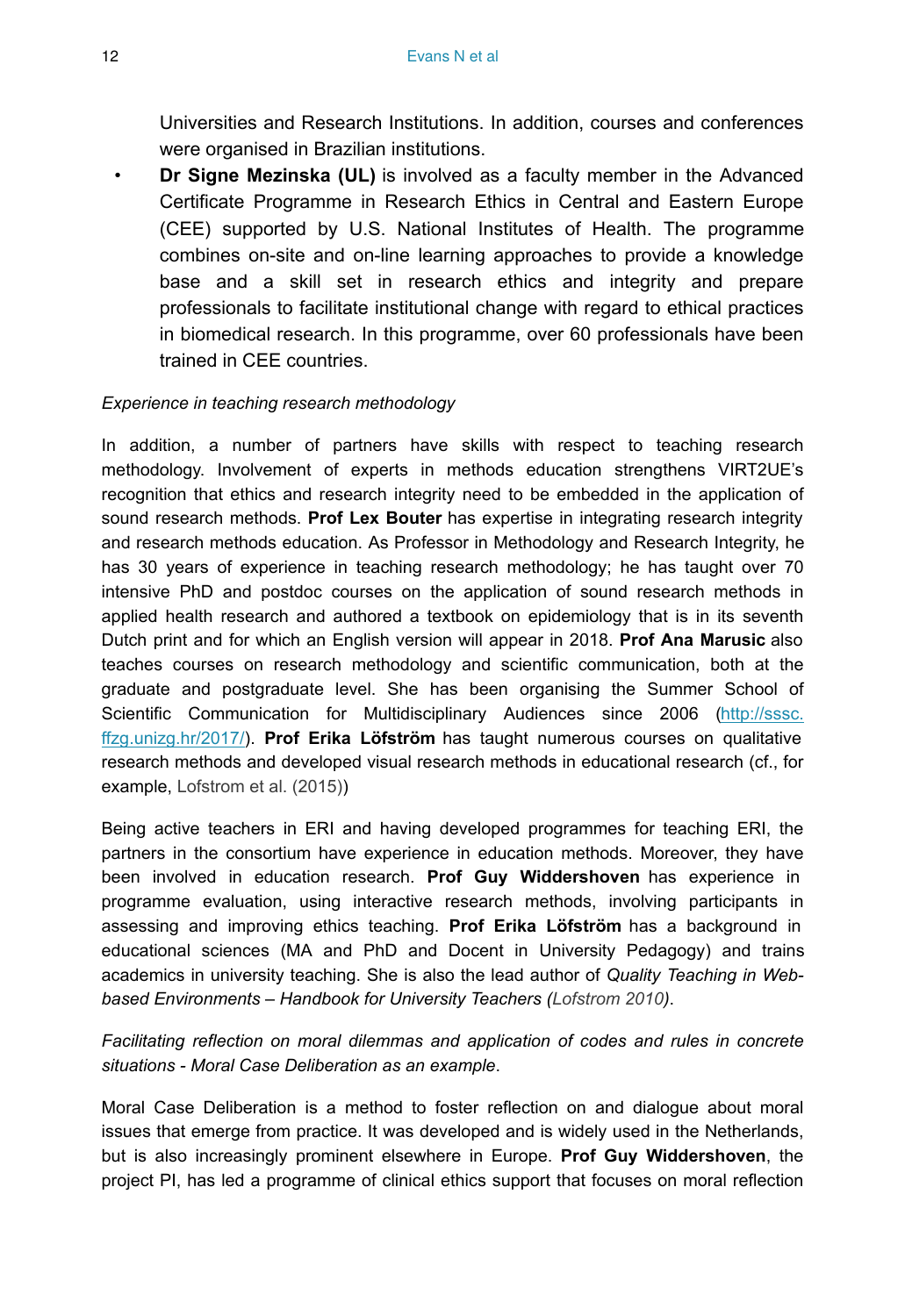in the context of clinical dilemmas for over 20 years. This approach focuses on learning how to apply codes and rules in concrete situations.

Moral Case Deliberation (MCD) involves (face to face) group meetings concerning real life dilemmas. MCD focuses on reflection and communication of participants, fostering the development of virtues, along with knowledge about codes and rules. MCD is a group reflection on a dilemma experienced in practice. It follows a structured method, guided by a trained facilitator.

During the session, the facilitator (an ethicist or a trained professional) does not provide answers, like a classic teacher, but fosters an exploration of what is morally at stake for those involved in the situation (in terms of moral principles, values and norms). The goal of an MCD is to find a way to deal with a specific moral dilemma in practice and to foster integration of codes and rules in professional life by stimulating reflection on their application in concrete situations and on the personal emotions and dispositions involved [\(De Snoo 2017\)](#page-77-6). This entails developing moral awareness and moral reflection and cultivating moral character amongst participants: a disposition that consistently leads to 'excellence' in dealing with the difficult moral issues that one experiences.

MCD is extensively used in a clinical ethics support context, i.e. for deliberation on moral dilemmas in healthcare practice. It is also applied as part of a blended learning programme on research integrity for PhD students at the VU University Medical Center in Amsterdam. During the MCD meetings in this course, PhD students are encouraged to share situations that they have experienced as morally troublesome (in a research context), to focus on their moral intuitions, experiences, doubts and emotions and share these with colleagues. This leads to a joint process of reflection, which stimulates students to become aware of their own moral values and dispositions and to deliberate on what is good in a specific situation, thus contributing to the development of virtues needed to deal with moral issues. MCD focuses on personal understanding of moral problems and this cultivates virtues in an Aristotelian sense, as the basic precondition of being a good professional.

Qualitative and mixed methods studies have shown that MCD is effective in fostering awareness of moral issues in practice, reflection on moral dilemmas and improving understanding and cooperation between professionals ([Janssens 2015](#page-78-9), [Seekles et al.](#page-80-11) [2016](#page-80-11), [Weidema et al. 2013,](#page-81-1) [Abma et al. 2010,](#page-77-7) [Abma et al. 2009\)](#page-77-8). Improved quality of work is also reported [\(Lillemoen and Pedersen 2015](#page-79-7), [Molewijk et al. 2008\)](#page-79-8). A specific assessment tool for measuring outcomes has been developed and applied in various European countries [\(Svantesson et al. 2014\)](#page-81-2). Preliminary results of the field study with this tool show that participants of MCD developed moral reflectivity skills and competencies and were better able to cooperate with their colleagues ([De Snoo 2017](#page-77-6)).

#### *Training the trainers*

The partners are experienced in training trainers. An important element in **Prof Widdershoven's** MCD approach is the train-the-trainer principle. As MCD should not be a one-time exercise, but should be part of team processes, regular meetings are needed,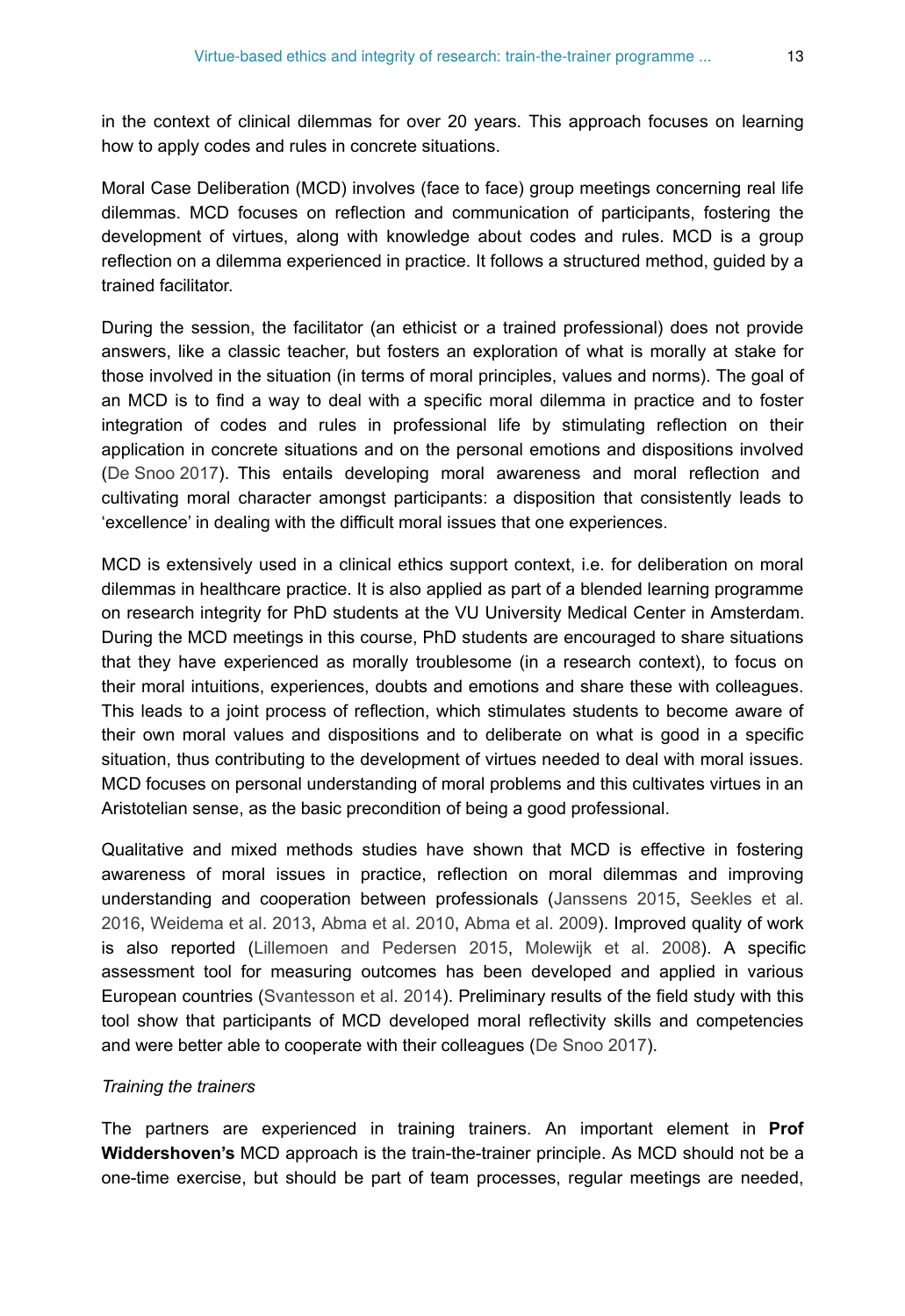ideally every 4-8 weeks; this requires availability of trained facilitators. Therefore, a training programme for MCD facilitators has been developed at VU Medical Center ([Stolper et al.](#page-81-3) [2014](#page-81-3)). Professionals who have participated in a number of MCD meetings (minimum three) can train to become a facilitator. In this programme, over 800 facilitators have been trained in the Netherlands and elsewhere in Europe. The programme is based on learning-bydoing and also encompasses video-exercises. The programme specifically enables facilitators to develop their own personal style, since fostering dialogue in a group requires the ability to tune in with group processes and intervene though asking questions which stimulate reflection and exchange in a natural way. **Prof Kris Dierickx** also co-ordinates a workshop for all PhD researchers in biomedical sciences and personally trains the trainers facilitating this workshop. The workshop takes a bottom-up approach, whereby the participants submit a case for discussion with a group, including: two professors, an expert in clinical or fundamental research and an expert in ethics. **Prof Löfström** has substantial experience in training university teachers/academics in teaching methods. She has also trained this group in using role-play as a teaching method for research integrity [\(Lofstrom](#page-79-5) [et al. 2015](#page-79-5), [Shephard et al. 2015](#page-80-12), [Lofstrom 2016\)](#page-79-9).

#### **Key strength 2: Reach**

In order to reach a large group of trainers who can target a substantial number of researchers with relatively few train-the-trainers staff, the VIRT2UE consortium will build upon and expand the existing networks of its consortium partners. The VIRT2UE project, through its unique access into the ERI and wider research community across Europe, is uniquely placed to identify stakeholder needs, to develop a programme which fits these needs and to train European ERI trainers. This will enable the consortium to achieve **objectives 1**, **2 and 5.**

VIRT2UE's consortium participants approach ERI from **a variety of research domains**: Ethics (Prof Widdershoven, Prof Kris Dierickx, Prof Dirk Lanzerath, Dr Bert Molewijk, Dr Mustafa Volkan Kavas and Prof Carvalho); Epidemiology (Prof Bouter); Medicine (Prof Marusic); Biochemistry (Dr Nicole Foeger); Biotechnology (Prof Carvalho); Engineering (Prof Charitidis); Sociology (Dr Mezinska); Pharmacology (Prof Cosentino); and Education (Dr Löfström). The broad representation of disciplines amongst VIRT2UE's participants will also ensure that a range of disciplinary perspectives is taken into account during the training programme's development with regard to content and its adaptability.

**VIRT2UE's consortium also reflects the geographical subregions of Europe** (Fig. [1\)](#page-14-0): Western Europe (The Netherlands, Belgium, Germany and Austria), Eastern Europe (Croatia and Latvia), Northern Europe (Norway and Finland) and Southern Europe (Portugal, Italy, Greece and Turkey). They also represent a diversity of European political, social and cultural contexts, including: founding EU members (The Netherlands, Germany, Italy and Belgium), old EU members (Greece and Portugal), new EU member and former communist countries (Croatia and Latvia) and associate countries (Norway and Turkey). Furthermore, taking into consideration different studies on cultural values ([WVS 2017,](#page-81-4) [Hofs](#page-78-10) [tede et al. 2005](#page-78-10), [EVS 2017,](#page-78-11) [Lewis 1996\)](#page-79-10), the countries of the consortium are quite representative of diverse European values. The countries represented also differ with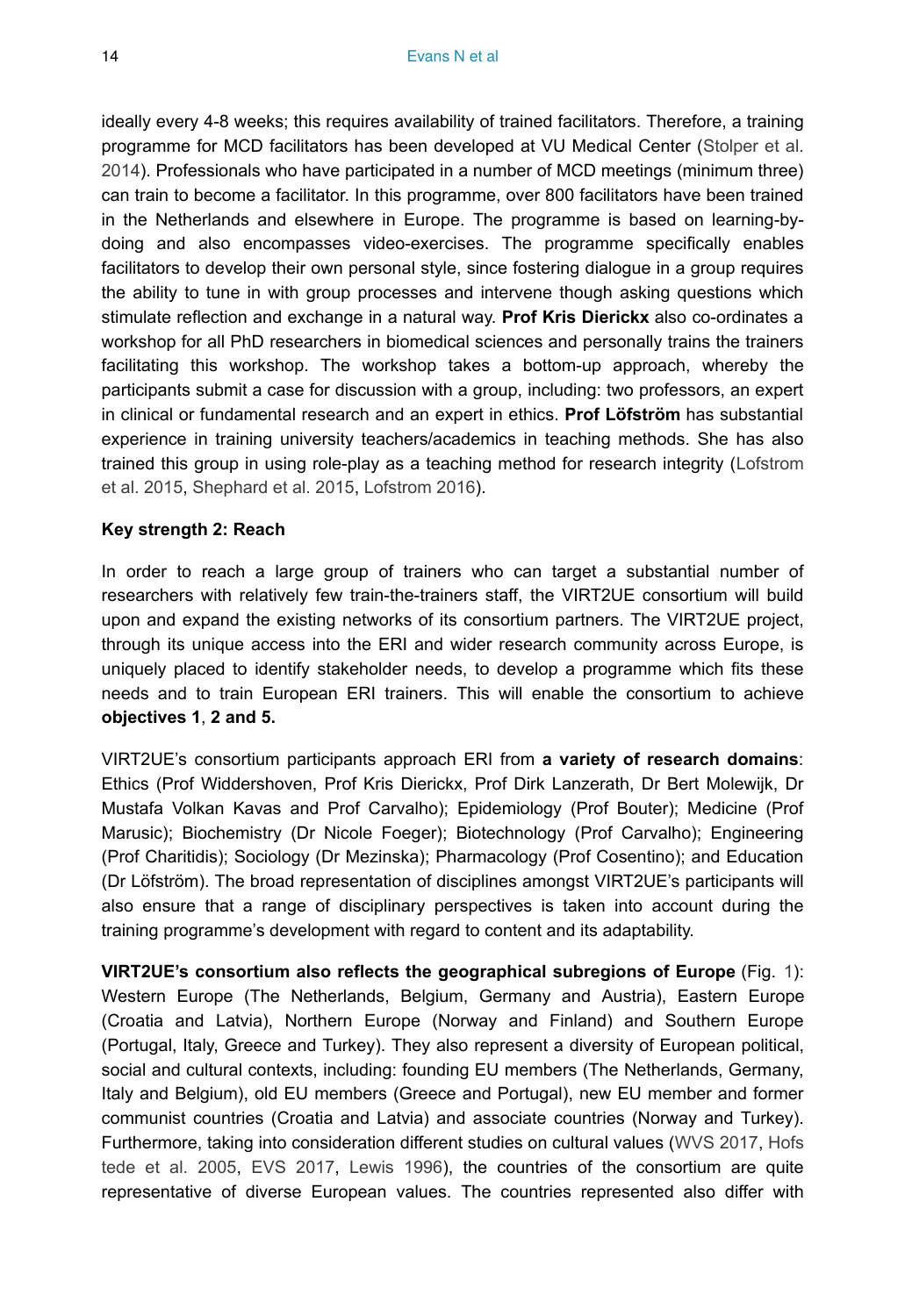regard to research and innovation activities, representing a continuum from Innovation Leaders (The Netherlands, Germany, Norway and Finland), Strong Innovators (Austria and Belgium) and Moderate innovators (Spain, Portugal, Italy, Latvia and Greece) ([http://](http://ec.europa.eu/growth/industry/innovation/facts-figures/scoreboards_en)) [ec.europa.eu/growth/industry/innovation/facts-figures/scoreboards\\_en\).](http://ec.europa.eu/growth/industry/innovation/facts-figures/scoreboards_en))

<span id="page-14-0"></span>

The geographical spread and relationships with established networks put the VIRT2UE consortium in a perfect position to engage and reach ERI trainers and researchers throughout Europe. Prof Lanzerath is the coordinator of the European Ethics and Research Integrity Network (**ENERI**) and the Secretary General of (**EUREC**), Prof Bouter was cochair of the 5th **World Conference on Research Integrity** that was held in Amsterdam in 2017 and is the Chairman of the **World Conferences on Research Integrity Foundation**, Dr Foeger is a committee member of the Pan-European Platform on Ethics, Transparency and Integrity in Education (**ETINED**) and Chair of the European Network of Research Integrity Offices (**ENRIO**), Prof Marco Cosentino is delegate for the University of Insubria to the European Network for Academic Integrity (**ENAI**, [http://www.acade micintegrity.eu/\)](http://www.academicintegrity.eu/) and Prof Costas Charitidis is the coordinator of the Ethical Aspects in Research and Technology for Human network (**EARTHnet**). The consortium members also participate in a number of other European projects focused on research ethics and integrity, such as *PRINTEGER, ENERI, EnTIRE, HEIRRI and ENAI*. The relationship between these EU projects and VIRT2UE is elaborated in section 1.2.2.

The Scientific Advisory Board members are also representatives of a number of important networks for dissemination of VIRT2UE's training programme: Dr Maura Hiney is Chair of ALL European Academies (**ALLEA**) task group on research integrity, was Chair of the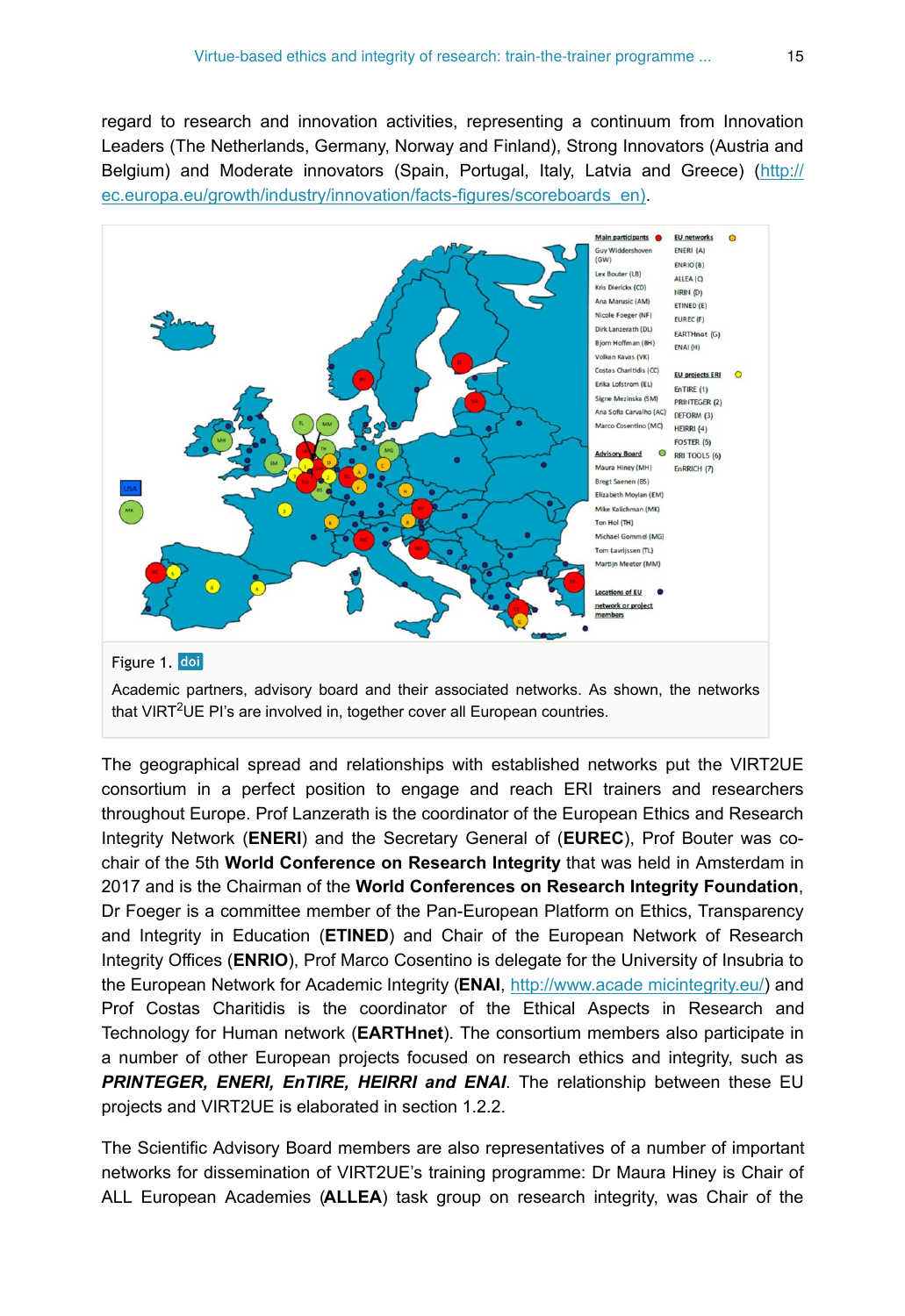drafting group that revised the ECoC and was Chair of the **Science Europe** Working Group on research integrity; Dr Bregt Saenen is Policy and Project Officer for the Council for Doctoral Education, part of the **European University Association**; Dr Elizabeth Moylan is Council Member for Committee on Publication Ethics (**COPE**); Dr Michael Gommel is a founding member of Team Scientific Integrity ([http://www.scientificintegrity.de/](http://www.scientificintegrity.de/en-index.html) [en-index.html](http://www.scientificintegrity.de/en-index.html)), which trains trainers and researchers in good research practices across Germany, Luxembourg, Switzerland and France; Dr Ton Hol is Chair of the League of European Research Universities (**LERU**) standing committee on RI and RCR. Figure 1 represents these various academic partners, advisory board members and their associated networks visually, giving an idea of the consortium's ability to reach trainers and researchers across Europe.

The involvement in the Scientific Advisory Board of Dr Michael Kalichman, Director of the UC San Diego Research Ethics Programme, enables **VIRT2UE to extend its influence to the United States and beyond**. Dr Kalichman is Director of the **San Diego Research Ethics Consortium** ([http://sdrec.ucsd.edu](http://sdrec.ucsd.edu/)), a multi-institution core resource to support the ethical conduct of science. He has taught train-the-trainer ERI workshops throughout the U.S., Central America, Africa and Asia and has had lead roles in a collaboration between the **American Association for the Advancement of Science** and the **China Association of Science and Technology** (CAST) and co-chaired the working group for RCR education at the 2010 Singapore meeting of the World Conference on Research Integrity.

In addition to the broad geographical and research domain representation amongst the academic partners, VIRT2UE also has close associations with industry that support the programme's application outside of academia. For example, Tom Lavrijssen, Associate Director Quality Assurance, **Janssen R&D**, is an Advisory Board member.

#### *Context-specific considerations*

The ECoC formulates principles which are related to virtues; these will be central to the development of VIRT2UE's training programme. To develop a virtue-based training programme, however, it is necessary to further develop the evidence base regarding which additional virtues should be stimulated and developed and to understand contextual differences in their perceived importance. **VIRT2UE, therefore, includes a 'mapping exercise' in which stakeholders identify and rank the virtues relevant for their research practice**. The results can be compared with a similar empirical study of the virtues prioritised by scientists in the United States ([Pennock 2017](#page-80-10)). This exercise may also draw attention to differences in the importance and practical application of values and principles between different disciplines or sub-disciplines of science or between different regions of the EU, a better understanding of which will allow for more contextualised approaches.

One of the largest challenges in the development of such a training programme is dealing with the sensitivity of context: it needs to recognise that good research practice is supported and regulated in very different ways, depending on scientific discipline and country and to allow for adaptations that take into account national laws, cultural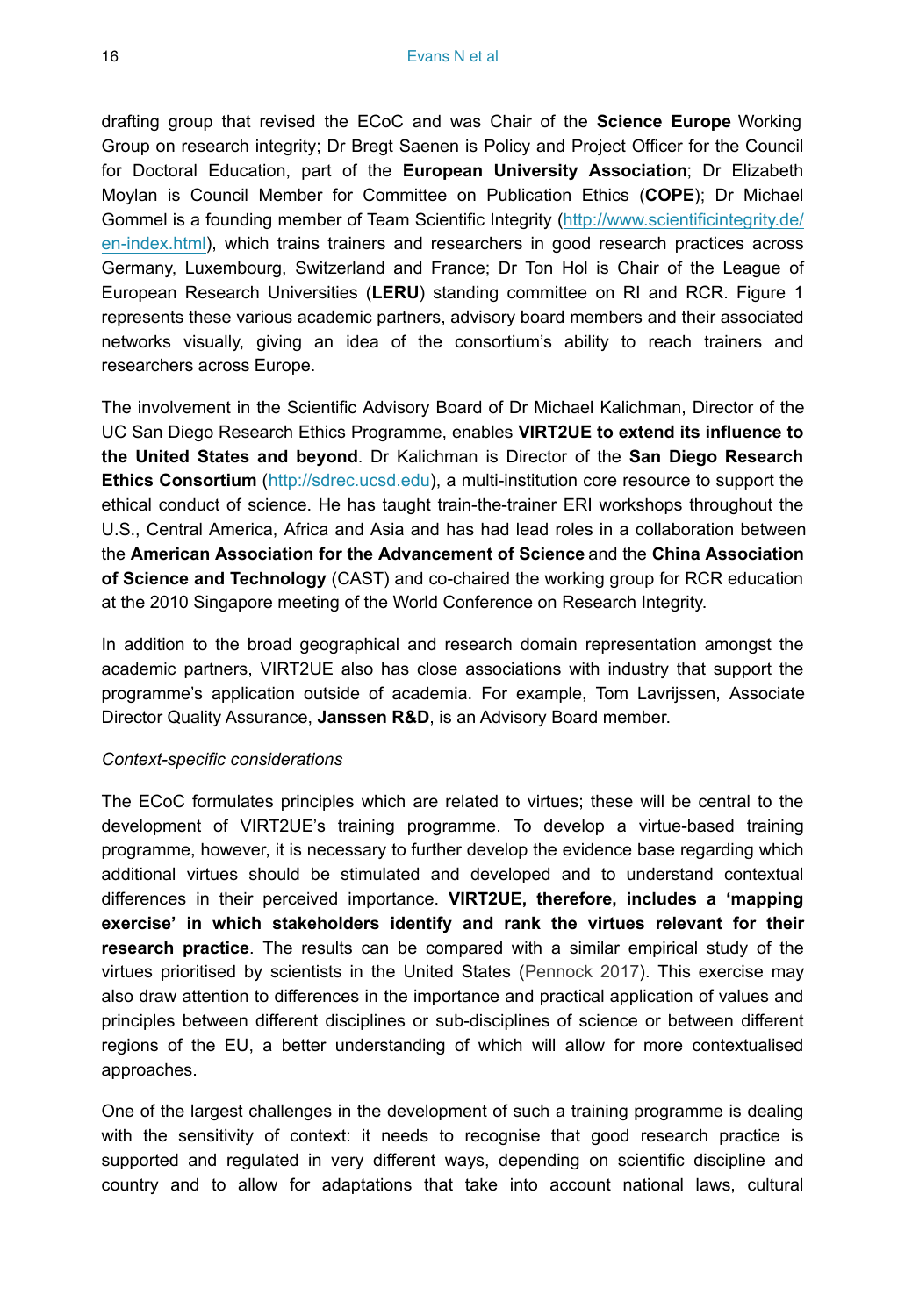differences, disciplinary considerations and the level of understanding of the target audience. The programme will, therefore, allow for the inclusion of existing local codes, procedures etc.; this is particularly important for some countries, like Germany, where universities have the legal obligation to formulate their codes, based on federal legislation. This ensures that the proposed the training programme closely **reflects the priorities and preferences of the European research community within its own unique legal and social context**.

**The VIRT2UE project, therefore, incorporates context-sensitivity by making training resources highly adaptable, whilst being consistent with regard to general principles.**

#### **Key strength 3: Sustainability**

It is crucial that such a training programme is sustainable and not just a 'one-off'. VIRT<sup>2</sup>UE **approaches sustainability in terms of financing, content and commitment.** The model for financial sustainability includes making all the online material open source and open access, while charging – after the end of the project - for face-to-face training sessions (for researchers) and train-the-trainer sessions (for trainers). This combination of an open and closed approach will encourage the widespread use of the online materials on the one hand and training researchers on how to apply these materials in practice, as well as training trainers on how to facilitate the training for researchers, on the other hand. To avoid fragmentation, VIRT<sup>2</sup>UE's online component will be delivered through the EC-funded platform currently being developed in the EnTIRE project ([http://cordis.europa.eu/project/](http://cordis.europa.eu/project/rcn/210253_en.html) rcn/210253 en.html). The platform's Wikipedia approach and associated community of users will support future update of the training programme's content after the project's end. The experience of partners in  $VIRT^2UE$  with dissemination of training and teaching materials will provide a basis for sustainability and the commitment of the VIRT<sup>2</sup>UE partners and their associated networks will contribute to the training programme's continued success. This will particularly support VIRT<sup>2</sup>UE's overall **objectives 3, 4 and 5.** VIRT<sup>2</sup>UE will be sustainable in terms of financing, content and commitment.

#### *Financial sustainability*

The VIRT<sup>2</sup>UE training programme incorporates on- and off-line learning. To be financially sustainable, the online component will need some small hosting costs, whereas the off-line training sessions will require more substantial financial input. The model for financial sustainability for the programme includes charging for face-to-face trainer training after the project's end, but making all of the online material open source and open access. This combination of closed and open approaches will encourage the widespread use of the online materials, which will, in turn, foster the interest in the off-line training sessions (section 2.2).

#### *Content*

VIRT<sup>2</sup>UE's online component will be delivered through the online platform of the ECfunded EnTIRE project (coordinated by VUmc (Prof Widdershoven), with a consortium that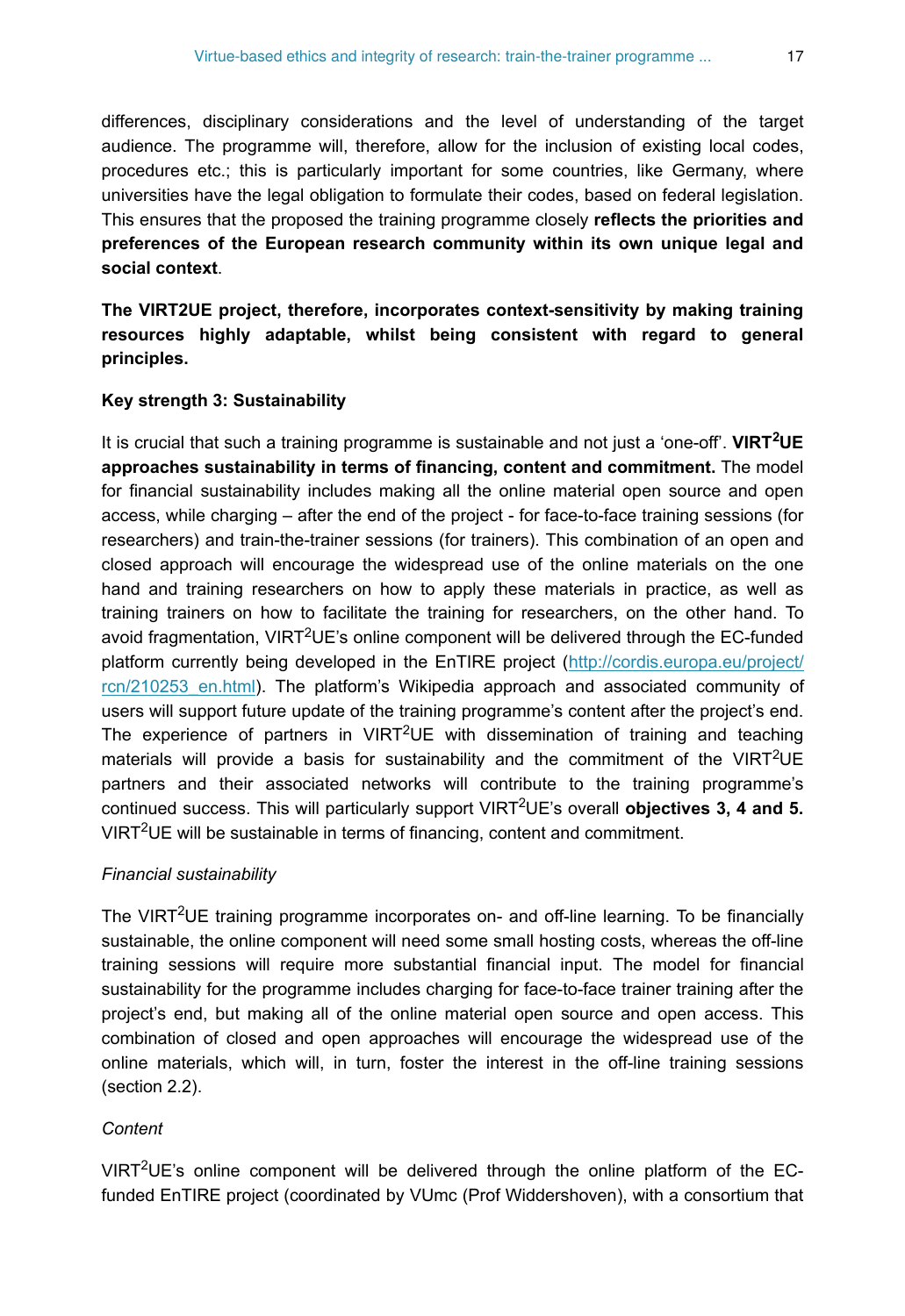includes VU, KUL, MEFTS, UB and UIO). The EnTIRE project aims to create a platform that makes the normative framework governing research ethics and research integrity (including rules, as well as tools) easily accessible, supports application in research and evaluation and involves all stakeholders in a participatory way, thus achieving sustainability. EnTIRE will develop a Wiki-platform and online resources (including teaching resources and tools). This platform is in development and should be live in December 2017. The EnTIRE project also invests considerably in developing a community in Europe which will both use the online platform for information and exchange and add to the information on the platform.

In order to prevent replication of efforts and resources, VIRT<sup>2</sup>UE proposes to develop an ' **Ethics and Research Integrity Academy**', a blended learning programme, the online component of which will be made available through the EnTIRE platform, which will also be linked to SINAPSE (the free communication platform of the European Commission). In the Ethics and Research Integrity Academy, offline workshops will be offered for face-to-face training of trainers, while content will be made openly available online (Fig. [2,](#page-18-0) in blue). In addition, a platform for Questions and Answers (Q&A) will be developed in order to interact with the wider scientific community (Fig. [2,](#page-18-0) in green). Content generated in the Q&A forum can be used to specify and tailor the on-line and off-line training to the needs of the community. A YouTube Channel, managed by an expert communicator, will also be developed (Fig. 2, in red). The use of video content aims particularly at engaging younger generations and provides a social presence ([Swan and Shih 2005\)](#page-81-5), which is often lacking in conventional e-learning courses. VIRT<sup>2</sup>UE also includes, as a participant, the online design company **Momkai**. Momkai is expert at creating usable and attractive online environments and building communities of users and are the co-founders of the award winning online journalism platform 'De Correspondent'. De Correspondent is an entirely adfree Dutch online journalism platform which was created in 2013 by Momkai in collaboration with journalists. It is funded by its community of members and includes articles, videos and podcasts that have been translated and viewed worldwide, in some cases reaching millions of people. Momkai has, in De Correspondent, demonstrated its ability to create a sustainable organisation, both in terms of finances and a community of contributors. Momkai received the international Red Dot Design Award for the design of De Correspondent. Momkai's involvement in VIRT<sup>2</sup>UE will ensure that the ERI Academy has a high online visibility, unique identity and focus on ERI content to make an impact and achieve a sustainable platform in the long term.

EnTIRE's online platform and community engagement, made possible by EU funding, will enable VIRT<sup>2</sup>UE to:

- Benefit from the platform's community of users.
- Keep software development costs low.
- Allow more budget to be spent on innovative training methods, such as the YouTube channel.
- Avoid replication of efforts in community and platform building.
- Avoid fragmentation of stakeholders' attention by delivering the training under the same brand.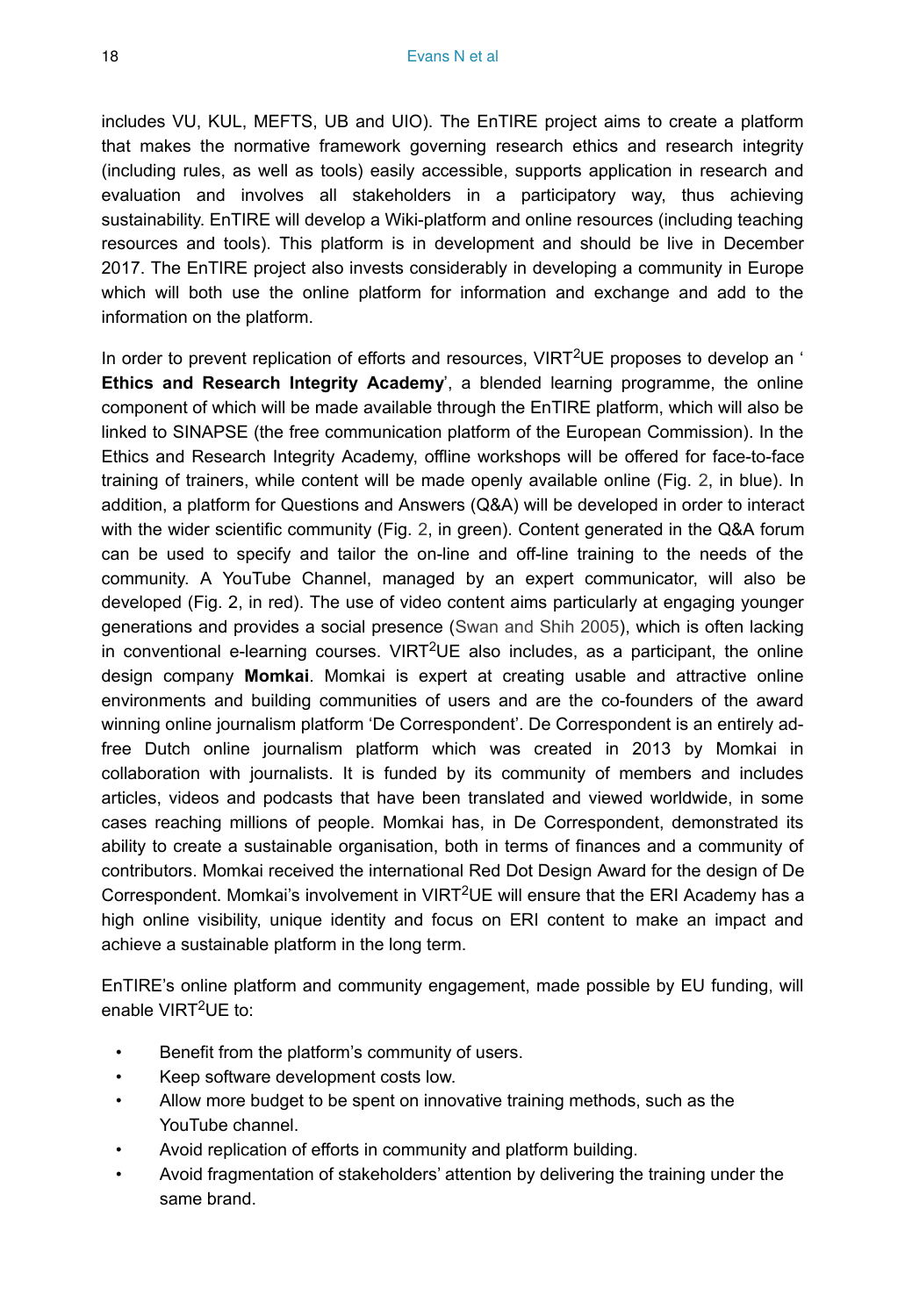<span id="page-18-0"></span>

#### Figure 2. doi

Overview of the proposed Open platform for Blended learning. [Screenshot inset of Science Communicator, Derek Muller, of Veritasium Science Blog from the TED Talent Search You-Tube channel].

#### *Commitment*

ERI trainers (including the consortium participants) and researchers will be actively involved in the iterative development of the train-the-trainer programme and the teaching materials, thus fostering the adaptation to user needs, user uptake and continued use and development of the materials after the project's end. Finally, the commitment of VIRT<sup>2</sup>UE's partners and their associated networks to ERI training in Europe will contribute to the training programme's continued, long-term success.

Elements conducive to the project's sustainability, therefore, are present from the very design of the project; this will help overall **objective 6** - to develop the online training platform and user interface, which will be instrumental in evaluation of trainers' and researchers' needs and project sustainability.

#### **1.2 Relation to the work programme**

## **1.2.1 Relation to the general objectives of Horizon 2020 and to the Work Programme 2016-2017**

**Responsible Research and Innovation (RRI) and pairing scientific excellence with social awareness and responsibility**: Responsible Research and Innovation (RRI) is an issue that cuts across H2020 work programmes, particularly the Science with and for Society (SwafS) programme. VIRT<sup>2</sup>UE's aim to train trainers across Europe to pursue a high standard in ERI using innovative blended-learning techniques tailored to specific contexts directly supports the promotion of RRI and the aim of the SwafS programme to pair scientific excellence with social awareness and responsibility.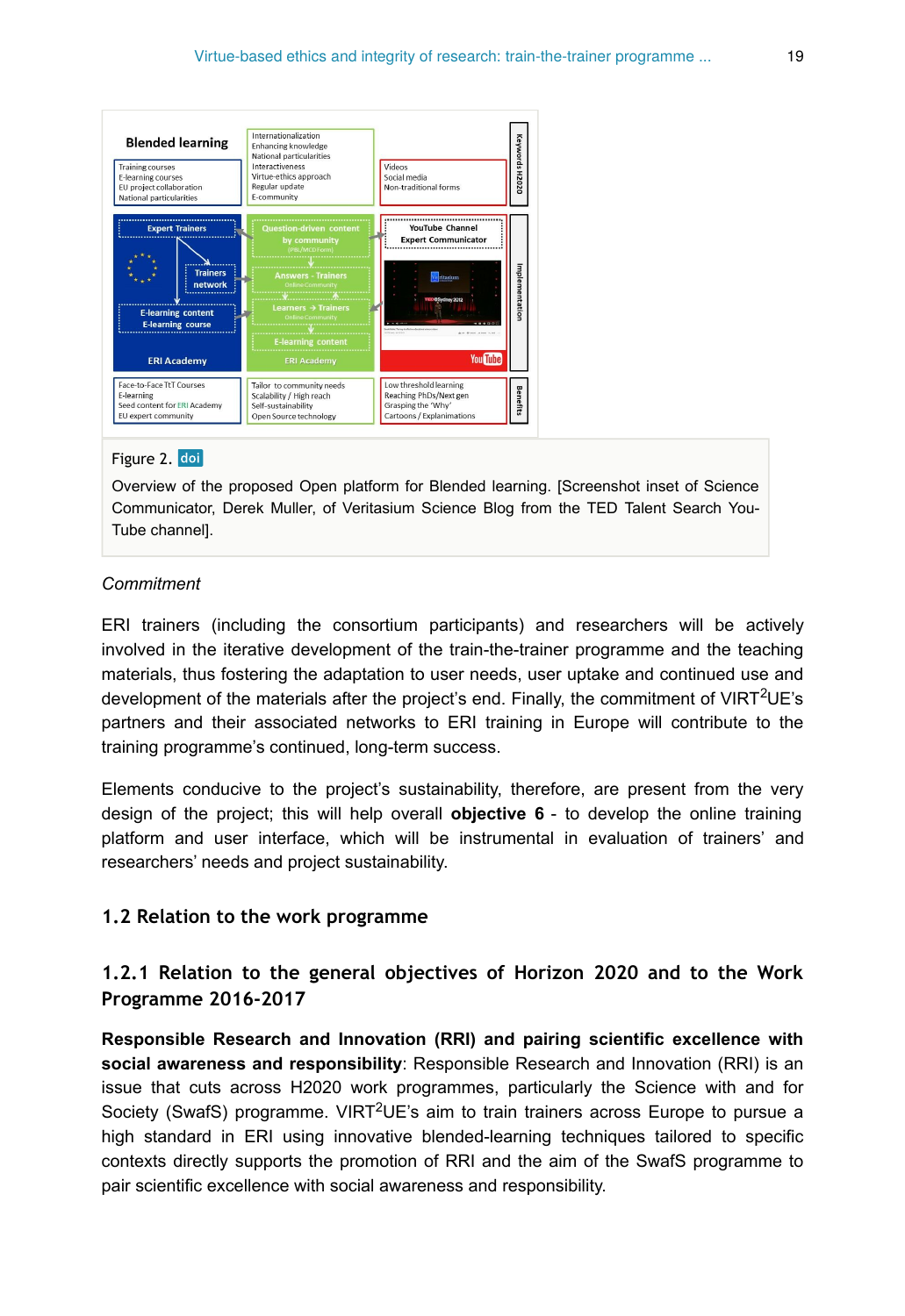**Inclusive, anticipatory governance for research and innovation**: Inclusive, anticipatory governance for research and innovation is a major theme of the SwafS programme. Anticipatory governance is 'a broad-based capacity extended through society that can act on a variety of inputs to manage emerging knowledge-based technologies while such management is still possible' ([Guston 2014\)](#page-78-12). Anticipatory governance of research generated knowledge requires strengthening the power of the 'moral community' within academia to sustain the moral integrity of researchers and to support self-regulation. VIRT<sup>2</sup> UE aims to foster such moral integrity.

<span id="page-19-0"></span>

| Table 2.<br>VIRT <sup>2</sup> UE's objectives and approach in relationship to scope of the topic.                                                         |                                                                                                                                                                                                                                                                                                                                                                                                                                                                                                                                                                                                                                                                                                                                                                                                                                                                                                                                                                                                                                                                                    |  |  |  |
|-----------------------------------------------------------------------------------------------------------------------------------------------------------|------------------------------------------------------------------------------------------------------------------------------------------------------------------------------------------------------------------------------------------------------------------------------------------------------------------------------------------------------------------------------------------------------------------------------------------------------------------------------------------------------------------------------------------------------------------------------------------------------------------------------------------------------------------------------------------------------------------------------------------------------------------------------------------------------------------------------------------------------------------------------------------------------------------------------------------------------------------------------------------------------------------------------------------------------------------------------------|--|--|--|
| Scope of SwafS-27                                                                                                                                         | VIRT <sup>2</sup> UE objectives and strategic approach                                                                                                                                                                                                                                                                                                                                                                                                                                                                                                                                                                                                                                                                                                                                                                                                                                                                                                                                                                                                                             |  |  |  |
| Develop <i>innovative methods</i> to train-the-<br>trainers on ethics and research integrity                                                              | VIRT <sup>2</sup> UE proposes innovative content (virtue based learning) and<br>delivery (blended- learning). Virtue based learning combines<br>knowledge and its application. One particularly important approach<br>employed is Moral Case Deliberation (MCD, see Section 1.1.3). MCD<br>focuses on reflection and communication of participants, fostering the<br>development of virtues, along with knowledge about codes and rules.<br>The training programme will be delivered using a blended learning<br>approach: combining online and face-to-face teaching. Online<br>teaching will consist of an e-learning course, the creation of a<br>networked community which is based on questions and answers<br>(Q&A) that will provide a forum for mutual learning and support, a<br>YouTube channel and developing a toolbox of approaches on the<br>EnTIRE platform.<br>WP3 is responsible for the development of the training programme,<br>WP4 is responsible for the development of the materials and WP6 is<br>responsible for the development of the online component. |  |  |  |
| Methods should be based on consultation<br>and the direct involvement of all relevant<br>stakeholders representing both public and<br>private structures. | VIRT <sup>2</sup> UE will base the development of the training programme on<br>stakeholder consultation. Stakeholder involvement is reflected in<br>objectives 1 and 2: conduct a conceptual mapping amongst<br>stakeholders to identify and rank the virtues which are essential for<br>good scientific practice and their relation to the principles and<br>practices of the ECoC (WP1); and identify and consult ERI trainers<br>and the wider scientific community to understand existing capacity<br>and deficiencies in ERI educational resources (WP2). Stakeholders<br>will be recruited from both academia (facilitated by the participants<br>associated networks such as ENERI, ENRIO, EUREC, ETINED and<br>EARTHnet and EU projects PRINTEGER, EnTIRE and HEIRRI) and<br>research intensive industries (facilitated by an advisory board<br>member from Janssen R&D). Stakeholders will represent different<br>scientific disciplines and different cultures/countries, to provide input<br>for the contextualisation of the training programme.                       |  |  |  |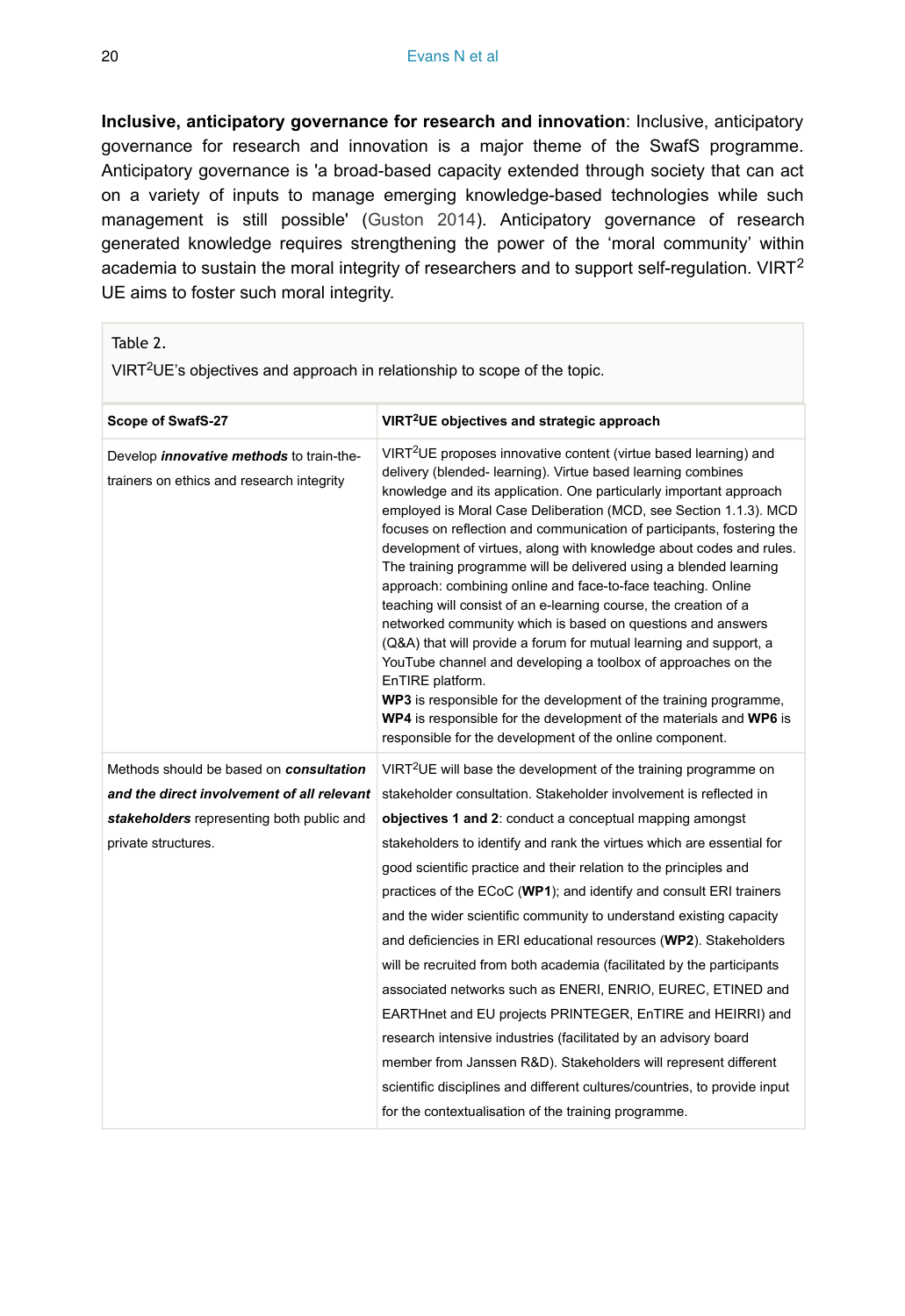| Scope of SwafS-27                                                                                                                                                                                                                | VIRT <sup>2</sup> UE objectives and strategic approach                                                                                                                                                                                                                                                                                                                                                                                                                                                                                                                                                                                                                                                                                                                                                                                                                                                                                                                                                                                                                                                                                                                                                                                                                                                                                                                                                                                                                                                                                                                                                                                                                                                                                                                                                                                                                                                                                                                                                                                                                                                                                                                                                                                                                                                                                                 |  |  |
|----------------------------------------------------------------------------------------------------------------------------------------------------------------------------------------------------------------------------------|--------------------------------------------------------------------------------------------------------------------------------------------------------------------------------------------------------------------------------------------------------------------------------------------------------------------------------------------------------------------------------------------------------------------------------------------------------------------------------------------------------------------------------------------------------------------------------------------------------------------------------------------------------------------------------------------------------------------------------------------------------------------------------------------------------------------------------------------------------------------------------------------------------------------------------------------------------------------------------------------------------------------------------------------------------------------------------------------------------------------------------------------------------------------------------------------------------------------------------------------------------------------------------------------------------------------------------------------------------------------------------------------------------------------------------------------------------------------------------------------------------------------------------------------------------------------------------------------------------------------------------------------------------------------------------------------------------------------------------------------------------------------------------------------------------------------------------------------------------------------------------------------------------------------------------------------------------------------------------------------------------------------------------------------------------------------------------------------------------------------------------------------------------------------------------------------------------------------------------------------------------------------------------------------------------------------------------------------------------|--|--|
| Promote the consistent application of the<br>principles listed in the "European Code<br>of Conduct for Research Integrity<br>(ECoC)" developed by the European<br>Science Foundation (ESF) and All<br>European Academies (ALLEA) | Fostering the consistent application of the principles and practices<br>listed in the ECoC is, in fact, the core aim of $VIRT^2UE$ 's approach.<br>VIRT <sup>2</sup> UE maintains that researchers not only need to have<br>knowledge of rules and codes, but also to be able to truly uphold<br>and internalise the principles and practices underpinning in the<br>code. They need to learn how to integrate them in their everyday<br>practice and understand how to act in concrete situations. The four<br>principles of the ECoC (reliability, honesty, respect and accountability)<br>refer to virtues and are, therefore, ideally trained through VIRT <sup>2</sup> UE's<br>'virtue ethics' approach, for example, the method of MCD (see<br>Section 1.1.3). Through VIRT <sup>2</sup> UE's training methods, trainers will<br>understand the ECoC, its connections to the pertaining national,<br>institutional and disciplinary codes and how to incorporate it in<br>training. VIRT <sup>2</sup> UE will help researchers to understand and fully<br>internalise the ECoC and enable them to apply its principles in<br>everyday research practice.                                                                                                                                                                                                                                                                                                                                                                                                                                                                                                                                                                                                                                                                                                                                                                                                                                                                                                                                                                                                                                                                                                                                                                                         |  |  |
| Aim to enhance the training skills and<br>improve existing methods at the level of<br>training the trainers:                                                                                                                     | A train-the-trainers programme will be developed, making use of<br>experiences in training facilitators of MCD, amongst others. A training<br>programme for facilitators of MCD has been developed at VU Medical<br>Center. In this programme, over 800 facilitators have been trained in<br>The Netherlands and elsewhere in Europe. The programme is based<br>on learning-by-doing, it is situated in context and is experiential in<br>nature. Reflection on what is learned in light of own experiences<br>helps to deepen participants' understanding of their own and others'<br>actions. The reflective practice will support participants in establishing<br>the ECoC principles (reliability, honesty, respect and accountability) in<br>their research activities.<br>Using this 'learning by doing' approach, trainers will be trained using<br>the same programme that they will later disseminate to researchers.<br>This combines an online repository of educational materials and face-<br>to-face meetings. They will also be trained in additional skills<br>relevant for training in face-to-face sessions (e.g. planning skills,<br>approaches for face-to-face teaching and learning, motivation,<br>conflict management and facilitating reflection on moral dilemmas).<br>Trainers will also be provided with tools, including hand-outs,<br>observation forms, instruction videos, implementation support plans<br>and materials specifically for trainers to enable them to effectively<br>support researchers in developing competencies and to adapt the<br>training programme according to the audience and setting. Trainers<br>will also have access to an innovative online environment that will<br>make it easy to adapt learning materials for different contexts and<br>audiences and which encourages mutual learning. In addition, they<br>will be encouraged to contribute to the further development of training<br>tools/materials and the repository of materials.<br>WP3 is responsible for the development of the face-to-face train-the-<br>trainer programme, WP4 is responsible for the development of the<br>online materials, WP5 is responsible for the training programme<br>organisation and dissemination and WP6 is responsible for the<br>development of the online platform and user interface. |  |  |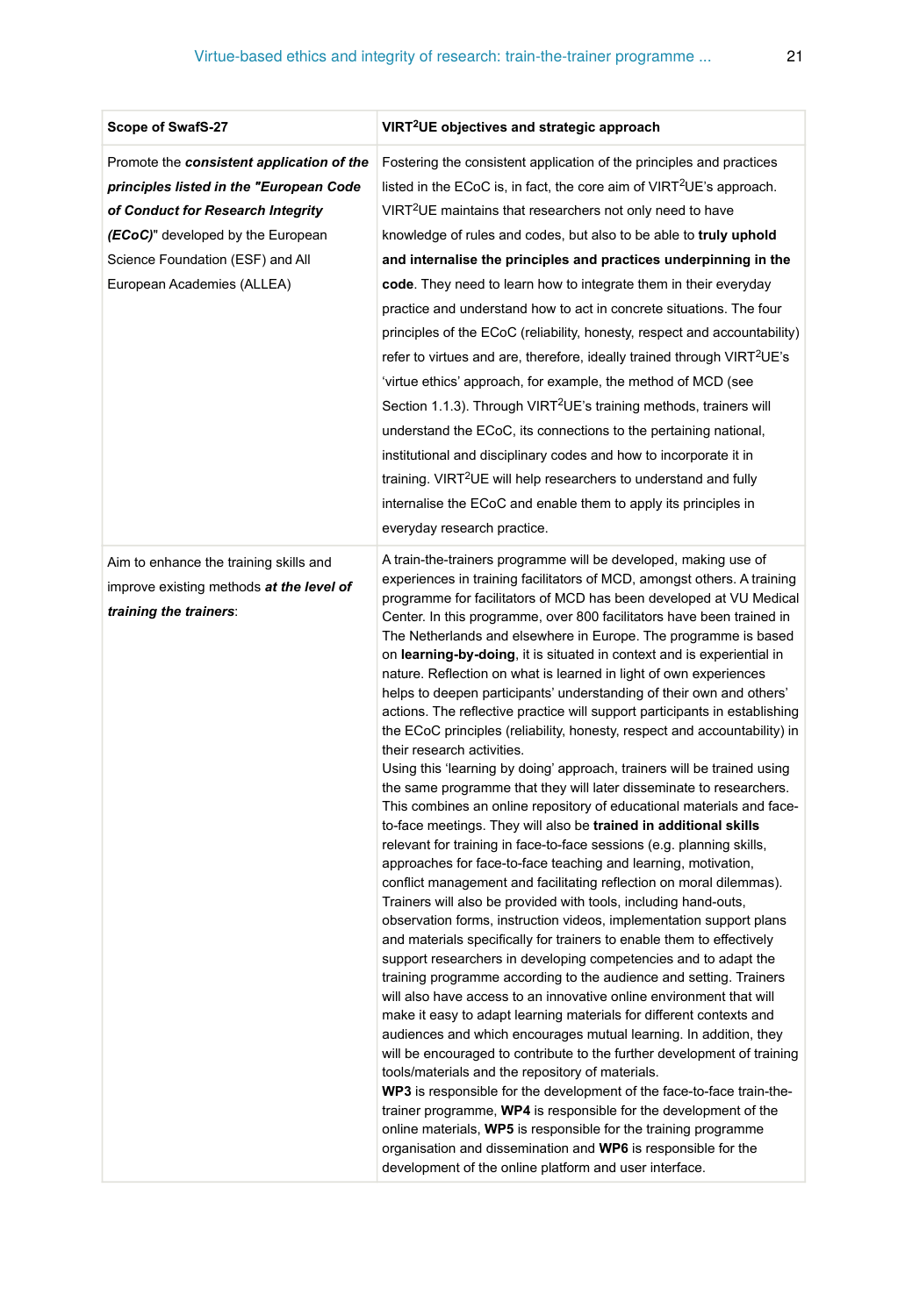#### 22 Evans N et al

| Scope of SwafS-27                                                                                                                                                                                                                                                                                                                                                                                                                                                                                                                                                                                              | VIRT <sup>2</sup> UE objectives and strategic approach                                                                                                                                                                                                                                                                                                                                                                                                                                                                                                                                                                                                                                                                                                                                                                                                                                                                                                                                                                                                                                     |  |  |
|----------------------------------------------------------------------------------------------------------------------------------------------------------------------------------------------------------------------------------------------------------------------------------------------------------------------------------------------------------------------------------------------------------------------------------------------------------------------------------------------------------------------------------------------------------------------------------------------------------------|--------------------------------------------------------------------------------------------------------------------------------------------------------------------------------------------------------------------------------------------------------------------------------------------------------------------------------------------------------------------------------------------------------------------------------------------------------------------------------------------------------------------------------------------------------------------------------------------------------------------------------------------------------------------------------------------------------------------------------------------------------------------------------------------------------------------------------------------------------------------------------------------------------------------------------------------------------------------------------------------------------------------------------------------------------------------------------------------|--|--|
| Enhance the knowledge of the trainer<br>with regard to ethics and research<br>integrity issues. This will ensure the<br>consistent application of EU research ethics<br>and integrity standards, while allowing for<br>national particularities (national laws,<br>cultural differences) to be taken into<br>account                                                                                                                                                                                                                                                                                           | VIRT <sup>2</sup> UE's training programme (combining face-to-face training,<br>developed by WP3 and online educational materials, developed by<br>WP4) will include content to enable trainers to:<br>Develop and expand their knowledge of ERI issues,<br>$\bullet$<br>including an in-depth understanding of the diversity of the<br>European context and skills needed to train researchers in<br>ERI.<br>Understand the ECoC, its connections to the pertaining<br>national, institutional and disciplinary codes and how to<br>incorporate it in training.<br>The diversity of the EU context and the connections between the<br>ECoC and other codes will be influenced by the reviews and<br>consultations in WP 1 and 2.                                                                                                                                                                                                                                                                                                                                                           |  |  |
| Allowing trainers to develop their                                                                                                                                                                                                                                                                                                                                                                                                                                                                                                                                                                             | In the VIRT <sup>2</sup> UE programme, trainers will specifically learn to:                                                                                                                                                                                                                                                                                                                                                                                                                                                                                                                                                                                                                                                                                                                                                                                                                                                                                                                                                                                                                |  |  |
| training and interpersonal skills, such as<br>their skill to understand the audience's<br>needs and tailor the training accordingly,<br>their ability to make lecture-based<br>programmes more interactive and their<br>ability to improve/enhance existing training<br>methods. The use of innovative methods<br>will foster the ethics and research integrity<br>culture of the trainees and, therefore, will<br>encourage them to depart from an<br>approach of mere compliance with legal<br>frameworks to a "virtue ethics<br>approach" i.e. to embed ethics and<br>integrity within the research design. | Master skills to conduct face-to-face sessions aimed at<br>developing researchers' virtues. The face-to-face training<br>(developed by WP3) uses a dialogical approach to foster<br>reflection on moral dilemmas and cultivate moral virtues<br>and specifically enables ERI trainers to develop their own<br>personal style. Fostering dialogue in a group requires the<br>ability to tune in with group processes and intervene<br>through asking questions which stimulate reflection and<br>exchange in a natural way.<br>Apply a learner-centred approach in their teaching and<br>utilising the ideas of constructive alignment (i.e. alignment<br>of learning outcomes, content, methods and assessment of<br>learning) in setting up their training.<br>Develop their own style of training and reflect on ways in<br>which they are themselves role models.                                                                                                                                                                                                                       |  |  |
| Aim to enhance the training skills and<br>improve existing methods at the level of<br>training researchers                                                                                                                                                                                                                                                                                                                                                                                                                                                                                                     | Currently, ERI training is rather fragmented, often occurring at<br>institutional level through courses developed locally and within<br>specific disciplines. Most training focuses on knowledge of codes and<br>rules only, while training to apply knowledge in concrete situations is<br>also needed to help researchers conduct their work with the highest<br>levels of integrity following the principles and practices of the ECoC.<br>A unified method in the form of blended learning with online and off-<br>line approaches (including MCD methodology) will be provided by<br>VIRT <sup>2</sup> UE.<br>VIRT <sup>2</sup> UE employs an iterative methodology: combining development<br>and evaluation. It adheres to the principle of evidence-based<br>teaching: the training programme will be based on existing evidence<br>and be developed iteratively using evaluation data. The platform will<br>provide up-to-date information on experiences in use and ensure<br>active involvement of users (both researchers and trainers) in the<br>development of the programme. |  |  |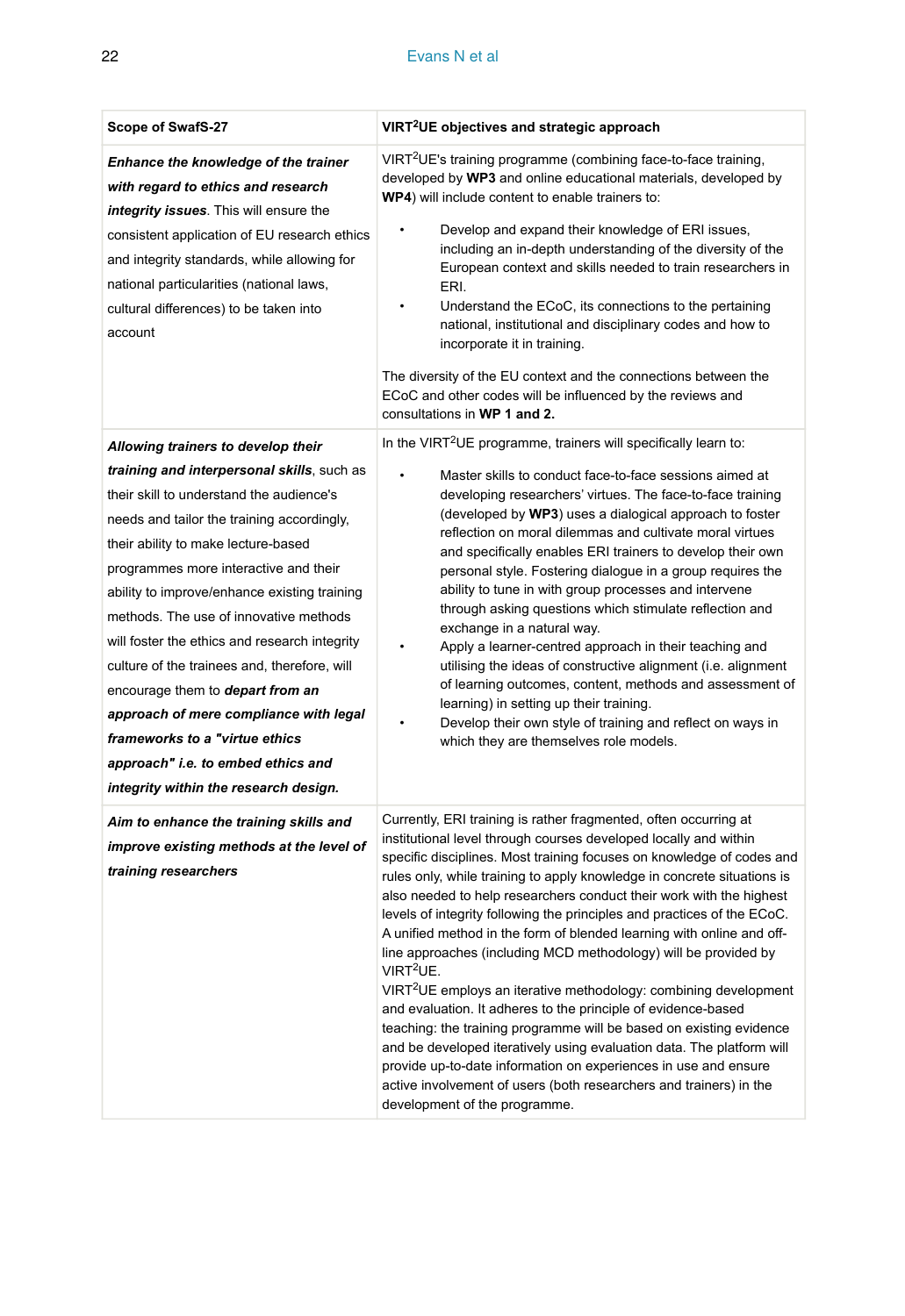| Scope of SwafS-27                                                                                                                                                                  | VIRT <sup>2</sup> UE objectives and strategic approach                                                                                                                                                                                                                                                                                                                                                                                                                                                                                                                                                                                                                                                                                                                                                                                                                                                                                                                      |
|------------------------------------------------------------------------------------------------------------------------------------------------------------------------------------|-----------------------------------------------------------------------------------------------------------------------------------------------------------------------------------------------------------------------------------------------------------------------------------------------------------------------------------------------------------------------------------------------------------------------------------------------------------------------------------------------------------------------------------------------------------------------------------------------------------------------------------------------------------------------------------------------------------------------------------------------------------------------------------------------------------------------------------------------------------------------------------------------------------------------------------------------------------------------------|
| The creation and regular update of ready<br>to use learning/training material, such as<br>slides, e-learning courses, videos and using<br>the social media as a training resource. | Core objective 4 of VIRT <sup>2</sup> UE is to produce educational materials for<br>online learning by researchers and trainers. This is the responsibility<br>of WP4. Delivering the materials through EnTIRE's wiki-platform<br>(linked to SINAPSE) will enable the ERI community to adapt and<br>update materials. Core objective 6 is to develop the online training<br>platform and user interface, which will be instrumental in evaluation of<br>trainers' and researchers' needs and project sustainability. This will<br>be the responsibility of WP6, the online component, evaluation and<br>sustainability. Based on the evaluation results, training material will<br>be either modified or updated. Online teaching will consist of a<br>combination of an e-learning course, the creation of a networked<br>community which is based on questions and answers (Q&A), a<br>YouTube channel and the extending of the EnTIRE project with<br>educational tools. |
| Enhancing the impact of the training by<br>the use of non-traditional forms (art,<br>theatre) should be explored.                                                                  | WP4 will update and adapt existing training materials, assembled in<br>WP2 and make them available for on-line use. These will include<br>both classical materials (e.g. presentation slides) and innovative<br>materials and approaches (e.g. card games, role plays/theatre,<br>videos/film scenes and fictional movies and art). The materials will be<br>used to create a series of YouTube movies and a MOOC, which will<br>be made available online in WP6.                                                                                                                                                                                                                                                                                                                                                                                                                                                                                                           |
| The creation and update of training<br>material, which can be adapted for the<br>needs of the targeted audiences.                                                                  | VIRT <sup>2</sup> UE recognises that good research practice is supported and<br>regulated differently, depending on the discipline and country. The<br>programme and the materials in VIRT <sup>2</sup> UE will, therefore, allow for<br>adaptations that take into account national laws, cultural differences,<br>disciplinary considerations and the level of understanding of the<br>target audience. The conceptual mapping exercise (WP1) will help<br>map these different priorities and preferences across European<br>countries. The programme will thus integrate context-sensitivity into<br>its training materials, whilst paying consistent attention to general<br>principles. Using the EC-funded EnTIRE wiki-platform, linked to the<br>EC communication tool SINAPSE, training materials will be<br>continuously updated and adapted by the ERI community.                                                                                                 |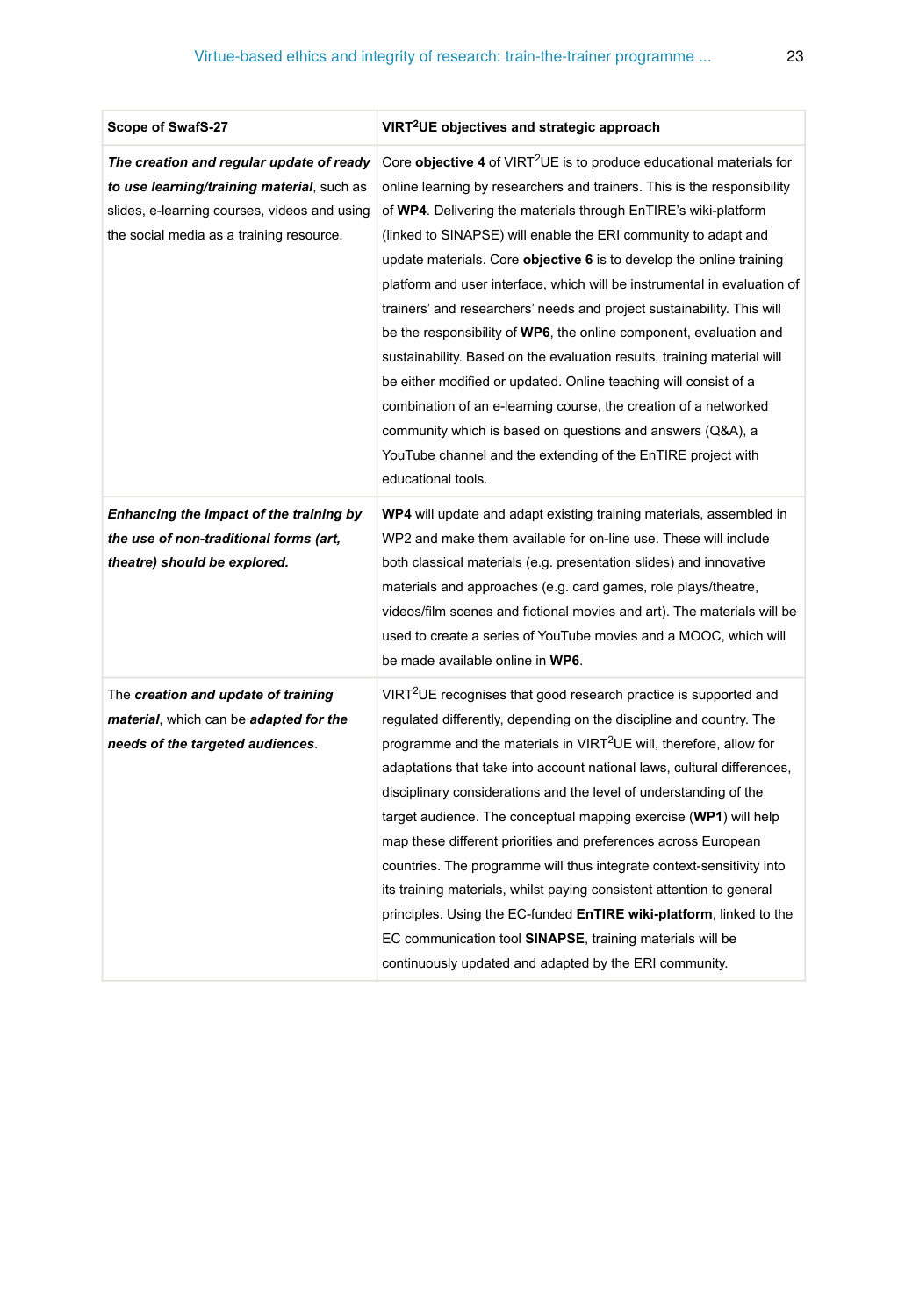#### 24 Evans N et al

| <b>Scope of SwafS-27</b>                                                                                                                                                                                                                                                                                                                                                                    | VIRT <sup>2</sup> UE objectives and strategic approach                                                                                                                                                                                                                                                                                                                                                                                                                                                                                                                                                                                                                                                                                                                                                                                                                                                                                                                                                               |  |  |
|---------------------------------------------------------------------------------------------------------------------------------------------------------------------------------------------------------------------------------------------------------------------------------------------------------------------------------------------------------------------------------------------|----------------------------------------------------------------------------------------------------------------------------------------------------------------------------------------------------------------------------------------------------------------------------------------------------------------------------------------------------------------------------------------------------------------------------------------------------------------------------------------------------------------------------------------------------------------------------------------------------------------------------------------------------------------------------------------------------------------------------------------------------------------------------------------------------------------------------------------------------------------------------------------------------------------------------------------------------------------------------------------------------------------------|--|--|
| <b>Enhancing the researchers'</b><br>understanding of the private and socio-<br>economic benefits of the conduct of<br>research according to the highest ethical<br>and research integrity standards and of the<br>negative impact of research misconduct on<br>society, research institutions/research<br>performers and on the researcher (e.g. in<br>the form of "reputational damage"). | The call's stipulation that researchers understand 'the private and<br>socio-economic benefits of good research conduct' follows from the<br>findings of the EC-funded DEFORM project which estimated the<br>costs of research misconduct and the socio-economic benefit of<br>research integrity. The findings from this project will be integrated into<br>teaching materials for the training programme.<br>As well as understanding the potential socio-economic and private<br>benefits of good conduct, including the lack of confidence of society<br>in the research sector and the costs of research malpractice in terms<br>of lost training, confidence and finances, the VIRT <sup>2</sup> UE programme<br>also recognises that research misbehaviour sometimes occurs for<br>private gain and that a virtue approach can help researchers to deal<br>with these conflicts of interest.                                                                                                                  |  |  |
| Create an e-community/database (using<br>the EU Commission tool SINAPSE hosted<br>on the EU data centre), where all the<br>training material/tools will be available.                                                                                                                                                                                                                       | VIRT <sup>2</sup> UE will create a network of trainers, using internet and face-to-<br>face interactions. Trainers and researchers will be actively involved in<br>the iterative development of the train-the-trainer programme and<br>teaching materials, thus fostering the adaptation to user needs and<br>user uptake. All training materials will be freely accessible through the<br>EnTIRE platform (which will be linked to SINAPSE) and will<br>continuously be adapted and updated by the network.                                                                                                                                                                                                                                                                                                                                                                                                                                                                                                         |  |  |
| Develop and submit plans that will ensure<br>the long term viability (including<br>financial sustainability) of the "train the<br>trainers" activities and the update of the<br>relevant training material/tools and the<br>management of the e-community/database.                                                                                                                         | VIRT <sup>2</sup> UE plans for long-term viability are designed to assure financial<br>sustainability, content sustainability and sustainability of commitment.<br>The development of the sustainability plan is the responsibility of<br>WP6 (section 2.2). To support sustainability of the programme's<br>content, VIRT <sup>2</sup> UE will have a close relationship with the EnTIRE<br>project. Close collaboration with EnTIRE keeps software<br>development costs low, allowing more money to be spent on<br>innovative training methods, avoids replication of efforts in community<br>and platform building and avoids fragmentation. The sustainability of<br>the online content is supported by its open access nature, enabling<br>regular updates by ERI community members and consortium<br>partners on EnTIRE's wiki-platform. The offline training will be offered<br>for free during the course of the project, but against payment after the<br>project's end, to ensure financial sustainability |  |  |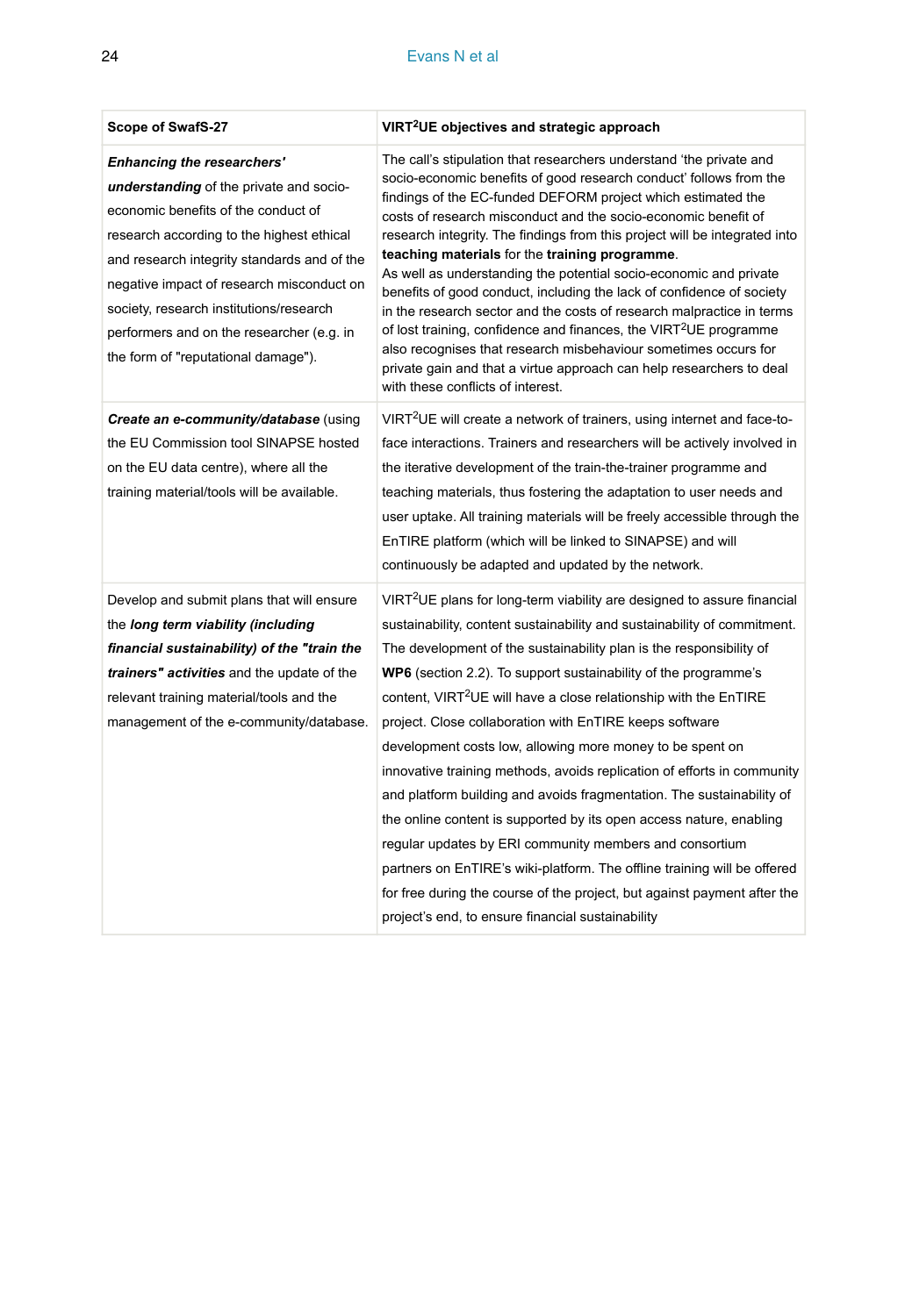| Scope of SwafS-27                                                                                                                            | VIRT <sup>2</sup> UE objectives and strategic approach                                                                                                                                                                                                                                                                                                                                                                                                                                                                                                                                                                                                                                                                                                                                                                                                                                                                                                                                                                                                                                                                                                                                                                                                                                                                                                                                                                                                                                                                                                                                      |  |  |
|----------------------------------------------------------------------------------------------------------------------------------------------|---------------------------------------------------------------------------------------------------------------------------------------------------------------------------------------------------------------------------------------------------------------------------------------------------------------------------------------------------------------------------------------------------------------------------------------------------------------------------------------------------------------------------------------------------------------------------------------------------------------------------------------------------------------------------------------------------------------------------------------------------------------------------------------------------------------------------------------------------------------------------------------------------------------------------------------------------------------------------------------------------------------------------------------------------------------------------------------------------------------------------------------------------------------------------------------------------------------------------------------------------------------------------------------------------------------------------------------------------------------------------------------------------------------------------------------------------------------------------------------------------------------------------------------------------------------------------------------------|--|--|
| Aim at the training of a sufficient number<br>of trainers in each Member State<br>depending on the particular needs in each<br>Member State. | Core objective 5 of VIRT <sup>2</sup> UE is to implement and disseminate the<br>train-the-trainer programme across Europe, ensuring the training of<br>305 ERI trainers by the project's end and build capacity and<br>consistency by focusing on underdeveloped regions and unifying<br>fragmented efforts. WP5, the training programme organisation and<br>dissemination, is responsible for this objective.<br>WP5 involves training (at least) 305 ERI trainers (1 per 10,000<br>researchers in each EU country, Switzerland, Norway and Turkey -<br>See Table 4). These 305 VIRT <sup>2</sup> UE trained ERI trainers, while passing<br>through the programme, in turn each train at least 10 researchers as<br>part of the course requirement - reaching 3050 European<br>researchers by the end of the project. WP 5 also establishes a<br>capacity building road map for countries with less developed training<br>opportunities. For those areas, a strategy for capacity building will be<br>developed. This includes the identification of persons with capacities<br>to become an ERI teacher in the future and the possible<br>organizsation of additional training sessions in those countries.<br>Furthermore, using a 'learning by doing' approach, trainers will be<br>trained using the same programme that they will later disseminate to<br>researchers who can become future trainers. This approach makes<br>VIRT <sup>2</sup> UE highly cost-effective, reaching a large group of trainers who<br>can target a substantial number of researchers with relatively few |  |  |
| In order to avoid duplication of work                                                                                                        | VIRT <sup>2</sup> UE will closely collaborate and cooperate with the following                                                                                                                                                                                                                                                                                                                                                                                                                                                                                                                                                                                                                                                                                                                                                                                                                                                                                                                                                                                                                                                                                                                                                                                                                                                                                                                                                                                                                                                                                                              |  |  |
| already undertaken and to allow for                                                                                                          | related EU funded projects: EnTIRE; PRINTEGER; DEFORM; and                                                                                                                                                                                                                                                                                                                                                                                                                                                                                                                                                                                                                                                                                                                                                                                                                                                                                                                                                                                                                                                                                                                                                                                                                                                                                                                                                                                                                                                                                                                                  |  |  |
| synergies amongst the relevant EU                                                                                                            | ENERI. The relationship between VIRT <sup>2</sup> UE and these other projects                                                                                                                                                                                                                                                                                                                                                                                                                                                                                                                                                                                                                                                                                                                                                                                                                                                                                                                                                                                                                                                                                                                                                                                                                                                                                                                                                                                                                                                                                                               |  |  |
| funded research projects (from FP7 and                                                                                                       | is outlined in detail in section 1.3.2. Other relevant EU projects, which                                                                                                                                                                                                                                                                                                                                                                                                                                                                                                                                                                                                                                                                                                                                                                                                                                                                                                                                                                                                                                                                                                                                                                                                                                                                                                                                                                                                                                                                                                                   |  |  |
| Horizon 2020), it is essential to ensure that                                                                                                | mainly produce potentially usable educational materials and tools as                                                                                                                                                                                                                                                                                                                                                                                                                                                                                                                                                                                                                                                                                                                                                                                                                                                                                                                                                                                                                                                                                                                                                                                                                                                                                                                                                                                                                                                                                                                        |  |  |
| the participants will cooperate and make                                                                                                     | outputs, include HEIRRI, (Higher Education Institutions &                                                                                                                                                                                                                                                                                                                                                                                                                                                                                                                                                                                                                                                                                                                                                                                                                                                                                                                                                                                                                                                                                                                                                                                                                                                                                                                                                                                                                                                                                                                                   |  |  |
| use of all the publicly available results from                                                                                               | Responsible Research and Innovation), The FOSTER portal                                                                                                                                                                                                                                                                                                                                                                                                                                                                                                                                                                                                                                                                                                                                                                                                                                                                                                                                                                                                                                                                                                                                                                                                                                                                                                                                                                                                                                                                                                                                     |  |  |
| the related funded projects                                                                                                                  | (Fostering the practical implementation of Open Science in Horizon                                                                                                                                                                                                                                                                                                                                                                                                                                                                                                                                                                                                                                                                                                                                                                                                                                                                                                                                                                                                                                                                                                                                                                                                                                                                                                                                                                                                                                                                                                                          |  |  |
|                                                                                                                                              | 2020 and beyond), RRI TOOLS and EnRRICH (Enhancing                                                                                                                                                                                                                                                                                                                                                                                                                                                                                                                                                                                                                                                                                                                                                                                                                                                                                                                                                                                                                                                                                                                                                                                                                                                                                                                                                                                                                                                                                                                                          |  |  |
|                                                                                                                                              | Responsible Research and Innovation through Curricula in Higher                                                                                                                                                                                                                                                                                                                                                                                                                                                                                                                                                                                                                                                                                                                                                                                                                                                                                                                                                                                                                                                                                                                                                                                                                                                                                                                                                                                                                                                                                                                             |  |  |
|                                                                                                                                              | Education).                                                                                                                                                                                                                                                                                                                                                                                                                                                                                                                                                                                                                                                                                                                                                                                                                                                                                                                                                                                                                                                                                                                                                                                                                                                                                                                                                                                                                                                                                                                                                                                 |  |  |

**Open science, open innovation and accessibility and use of research results: VIRT<sup>2</sup>** UE takes a bottom-up participatory approach, as well as being open to multiple sectors and research domains. All resources within this project will be made publicly available for everybody to use, in line with both the Open Educational Resources (OER) and the open science movement.

**Formal and informal science education and spreading good practices**: Science education (formal and informal) is one of eight specific activity lines of the SwafS programme, whereas implementing institutional change through spreading good practices is one of the main objectives. VIRT<sup>2</sup>UE, in its very essence, promotes excellence in scientific practice and, with its focus on virtues, in the scientist.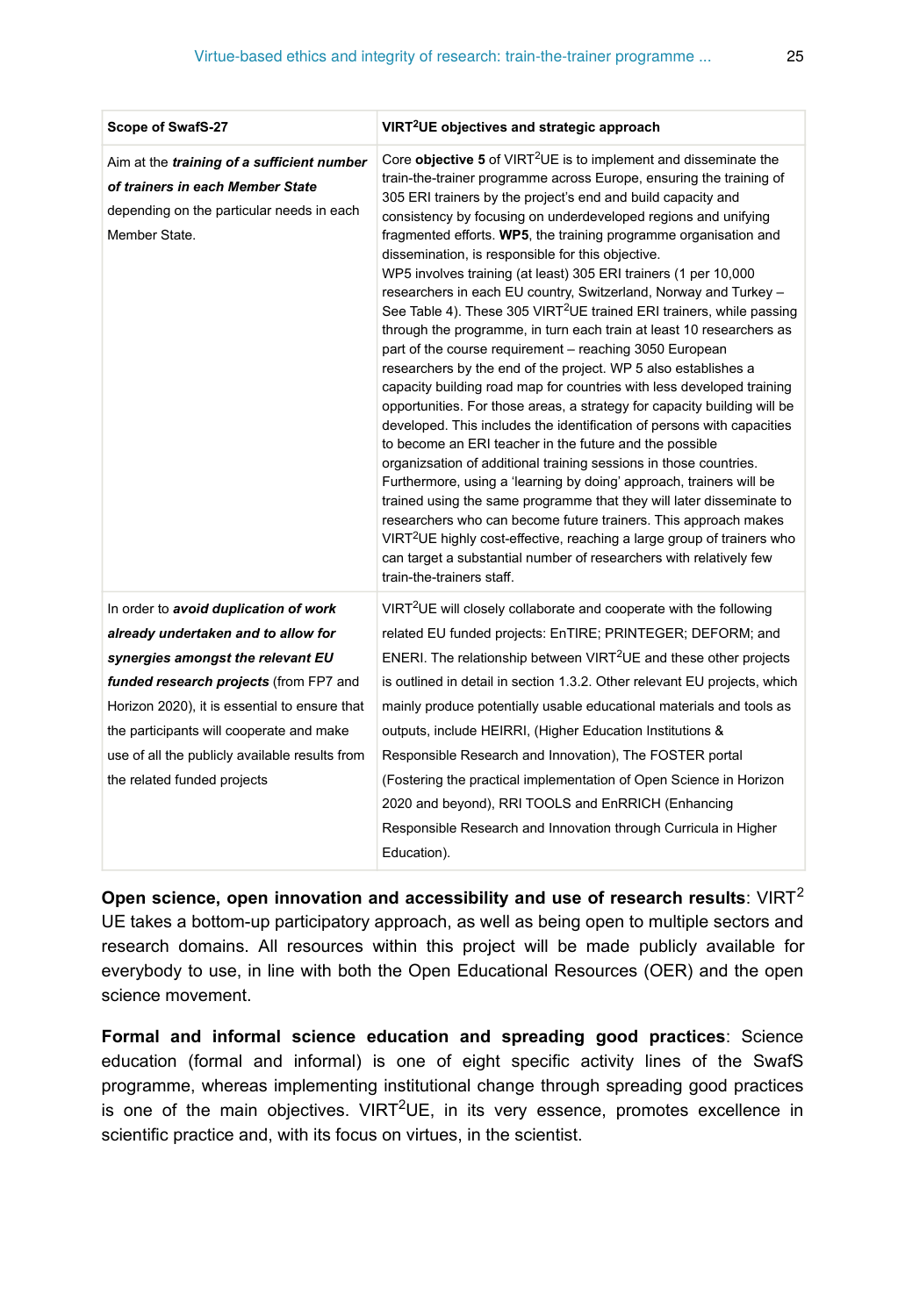## *1.2.2 Relation to the specific topic: SwafS -27-2017*

The SwafS call 'Implementing a European Train-the-trainers initiative with regard to Ethics and Research Integrity' aims for the development of 'innovative methods to train-thetrainers on ethics and research integrity', which will 'promote the consistent application of the principles listed in the "European Code of Conduct for Research Integrity"'.

The VIRT<sup>2</sup>UE consortium underscores the EC's view that researchers not only need to have knowledge of rules and codes, but also to be able to truly uphold and internalise the principles and practices explicated in the code. They need to learn how to integrate these principles in their **everyday practice** and to understand how to act in concrete situations. VIRT<sup>2</sup>UE aims to take on this challenge by offering the **stakeholder-based** development of a European-wide, innovative, blended learning programme in which researchers in both academia and industry reflect on dilemmas which may arise in applying the ECoC principles in practice. While providing **standardisation** in training ERI trainers, as well as researchers, the programme specifically allows for **contextualisation** related to scientific discipline, setting (academic versus non-academic) and country. Table [2](#page-19-0) details VIRT<sup>2</sup>UE's objectives and approach in relationship to the scope of the topic.

## **1.3 Concept and methodology, quality of the coordination and support measures and approach**

## **1.3.1 Overall concept**

In order for blended approaches to work, it must be clearly outlined what purposes the different components of the programme will serve. In order to plan a didactically sound training programme for the trainers to be trained and, at the same time, providing a model for the trainers to implement in their own training,  $VIRT^2UE$  utilises three pedagogical principles, namely:

- learner-centredness to encourage deep learning.
- constructive alignment and
- research- and evidence-based methods.

The learner-centred approach to teaching puts the learners' needs, motivation and expectations at the fore. Rather than imparting knowledge, the trainers are orientated towards supporting the participants' learning process. This implies a shift also in the teacher role, who becomes a facilitator of learning rather than a transmitter of knowledge. Shifting focus from what the teacher does to how the learner is engaged in the learning process bears qualitative implications for the nature of the learning. By acknowledging the learners' motivation and facilitating an active knowledge-building process, a deep approach (compared to a surface approach) to learning is supported. Learners applying a deep approach are geared towards understanding meaning, whereas learners geared towards a surface approach merely absorb content without an intention to truly understand, but rather to recite ([Entwistle and Ramsden 2015](#page-77-9), [Marton and Slj 1976,](#page-79-11) [Marton and Säljö 2005](#page-79-12)).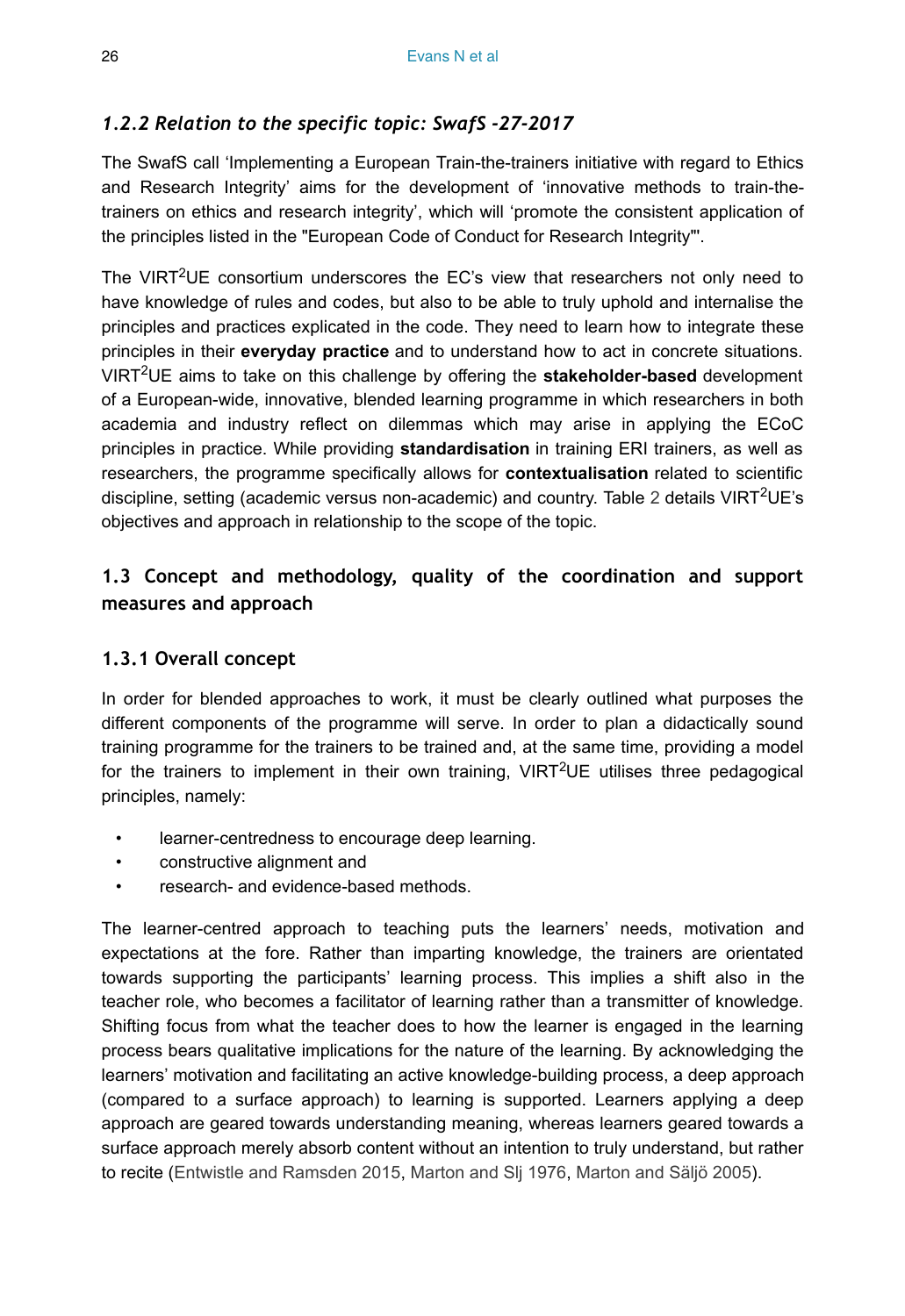In order to facilitate a learner-centred approach and deep learning, a training course should be designed to take into account certain basics of didactical planning. The planning starts from setting up the **intended learning outcomes**, which, in this case, relate to understanding the ECoC code and developing virtue. The **content** will, in our case, be related to the ECoC code and strategies for developing virtue in oneself and creating research environments supportive of good research practices. As learners come equipped with different backgrounds, motives and prior knowledge of the topic, they will also respond differently to the teaching and, therefore, **teaching methods and learning activities must be adaptable in such a way that each learner has the opportunity to respond and** benefit. In VIRT<sup>2</sup>UE, the choice of participatory methods (e.g. MCD, role play) will help to create learning opportunities for all participants. In order to determine how well the intended learning outcomes are met, different forms of **summative and formative** assessment are applied. In the case of VIRT<sup>2</sup>UE, the focus on adopting and internalising virtuous values and types of behaviour is a challenge. It is much easier to assess purely knowledge-related learning. Therefore, reflective exercises will be used as a form of formative assessment that support the learning process rather than testing gained knowledge summatively after the course. The **constructive alignment** (cf., for example, [Bi](#page-77-10) [ggs and Tang 1999\)](#page-77-10) of intended learning outcomes, content, methods and assessment provides the basic didactical structure of the course, as well as a tool for the trainers to be trained. This didactical model is particularly suitable for taking into account the complex nature of learning in academic contexts. Finally, the didactical planning and the methods used in the training course are based on prior research and evidence of what facilitates learning processes involving ethics, integrity, value and virtue.

The VIRT<sup>2</sup>UE programme developed in line with the above didactical principles also has three main features:

- 1. Virtue-based learning (combining knowledge and application).
- 2. Blended learning (combining online and face-to-face teaching) and
- 3. Iterative methodology (combining development and evaluation).

These are described below.

#### **1. Virtue-based learning: Combining knowledge and application**

In the *Nicomachean Ethics*, Aristotle already observed that moral understanding is different from theoretical knowledge, which aims at general knowledge and which is not related to a specific context. In the case of moral understanding, someone has to know what is the right thing to do in the concrete situation. Cultivating moral understanding and, consequently, good behaviour, requires developing virtues, for which one needs both education and experience. One might be born with the *potential* to become virtuous, but to effectively become a virtuous person, one has to exercise and learn how to apply rules to the specific situation ([Aristotle 1889](#page-77-5)).

In line with the above, **virtue-based learning implies a combination of acquiring knowledge of general principles and learning how to apply them in practical**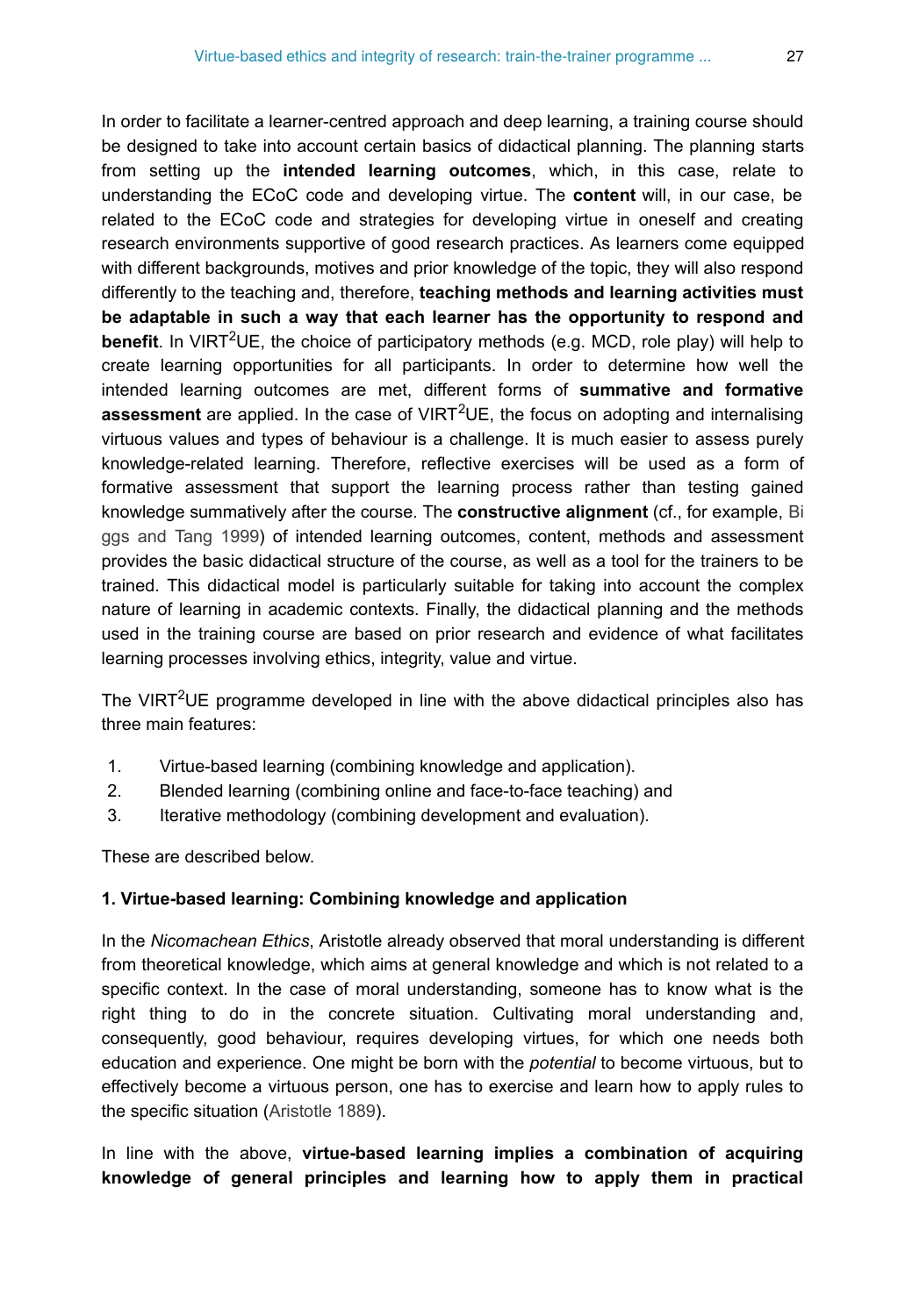**situations.** In order to know what is good, a person needs to have knowledge of codes and rules; yet, to know what codes and rules really mean, one has to be able to apply them to a concrete case. Therefore, virtue-based learning does not aim at teaching ethical theories, but focuses on the way in which they relate to the case at stake and to the personal experiences of those involved. Therefore, to develop virtue, reflection is vital.

Taking this view on the relationship between knowledge and practical application as its point of departure, virtue-based learning focuses on concrete experiences of researchers (of various levels, from junior to senior). As researchers are involved in a situation they themselves experience to be morally troublesome and as they are the ones responsible for making decisions and taking action, they are supported in reflecting on what they already know (by prior experience) and in developing answers to their moral questions in interaction with each other. Accordingly, virtue-based learning focuses on fostering moral learning of participants. If practitioners would merely follow the expert judgement of the trainer, it is unlikely that this would result in further development of their own moral knowledge and their own ability to deal with a complex situation and its ambivalences. In virtue-based learning, the trainer fosters reflection and participants morally 'cultivate' themselves. This holds not only for the training of researchers, but also for the training of trainers. The core element of a train-the-trainer programme is combining knowledge and skills and developing one's own style of training, whilst applying a learner-centred approach. This implies that becoming a trainer in ethics and research integrity is essentially a process of 'learning by doing' ([Stolper et al. 2014\)](#page-81-3).

#### **2. Blended learning: Combining online and face-to-face teaching**

Technological innovations, such as the Internet, are often considered highly promising for education, but the value of technology depends on how it is used in context ([Ferguson and](#page-78-13) [Sharples 2014\)](#page-78-13). **Blended learning involves a combination of online and face-to-face education that optimises the advantages of online education technologies while, at the same time, allowing tailoring to different contexts**. Evidence suggests that, in education in general, blended learning approaches are more effective than both approaches separately [\(Means et al. 2009](#page-79-13), [Sharples 2016,](#page-80-13) [Schneider and Preckel 2017\)](#page-80-14). In ERI training specifically, recent reviews indicate that approaches that involved active participation ([Todd 2017,](#page-81-6) [Marusic et al. 2016](#page-79-14), [Mumford 2017](#page-80-15)) and case-based activities ([To](#page-81-6) [dd 2017,](#page-81-6) [Mumford 2017](#page-80-15)) were most effective. [Science Europe \(2016\)](#page-80-16) recent survey of experts from its member organisations recommended active participation and blended learning approaches that include case studies and role play and suggested that training should be part of professional development throughout a researcher's career, from undergraduate to management level. Particularly senior scientists may be reluctant to join training and VIRT<sup>2</sup>UE pays attention to make the blended mode attractive for this hard-toreach group, both as trainers and as the target group to be ultimately trained.

The strength of VIRT<sup>2</sup>UE's blended learning approach lies in the combination of **different types of face-to-face sessions for trainers (and subsequently researchers) and the use of an online learning platform, ensuring that knowledge and teaching are contextualised and targeted at the user.** The context is actively investigated by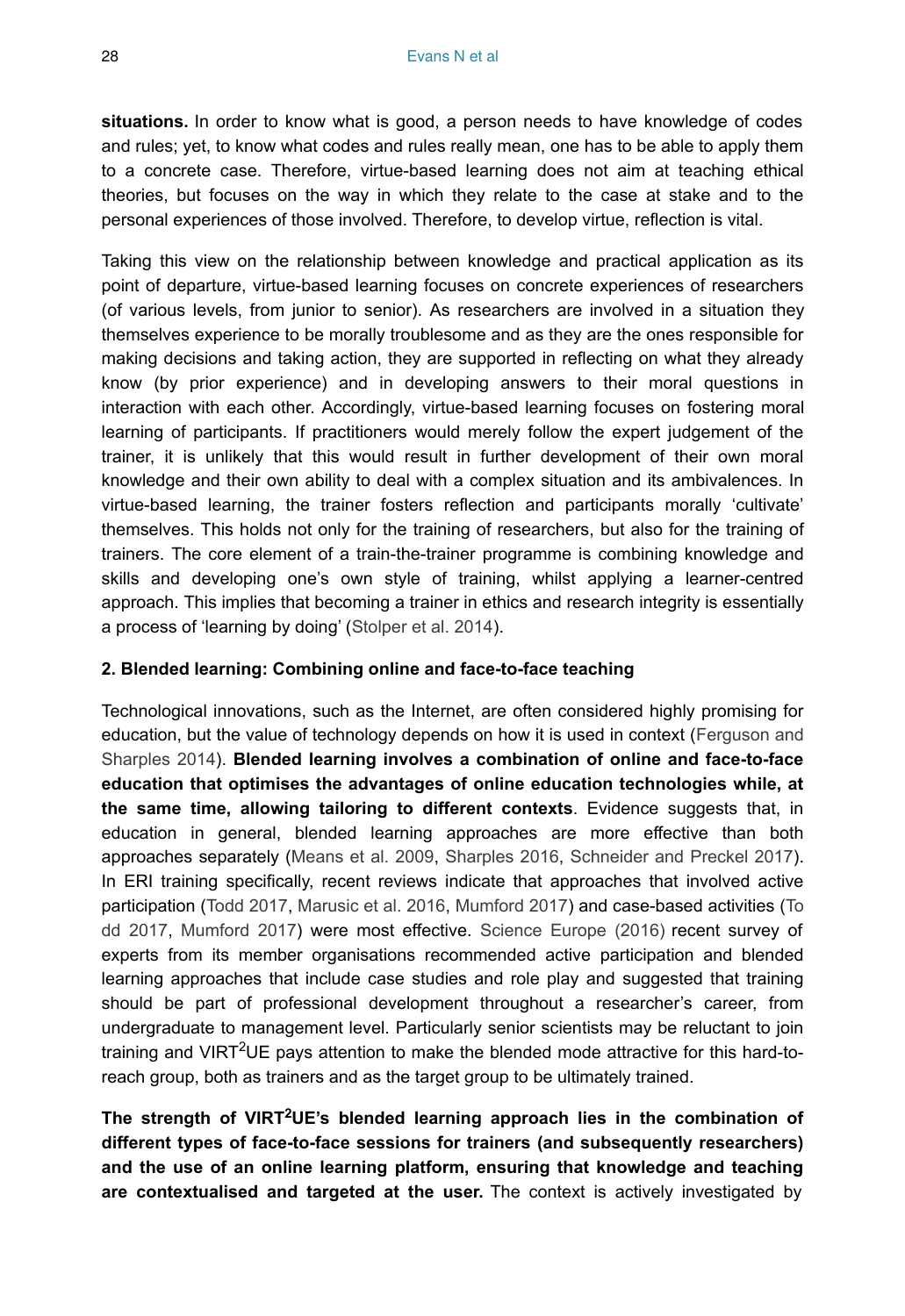feedback loops between different parts of the project as shown in Fig. [2](#page-18-0). This enables adaptation to the needs of the community of trainers and researchers and contextual particularities, to quickly revise content to new developments and requirements as the field evolves over time.

For the face-to-face aspects of its blended learning approach,  $VIRT^2UE$  will develop an ERI training programme, utilising a toolbox of teaching approaches, a central component of which will be the group reflection on moral dilemmas in practice, but which also includes role play, card games and other interactive approaches. ERI trainers will also learn how to foster participants' knowledge and skills in facilitating the training programme for researchers.

For the online aspects of its blended learning approach, VIRT<sup>2</sup>UE will make use of suitable approaches of internet teaching. Through the EnTIRE platform, it will provide e-learning courses, interactive online Q&A, a YouTube channel and a blended learning platform.

*E-learning*: E-learning approaches represent a simple, straightforward way to put quality content in front of lots of students at the same time online, enabling scarce resources to be deployed where they are most needed [\(Crow 2013\)](#page-77-11). Most e-learning courses are characterised by mass participation, online and open access, lectures formatted as short videos, quizzes, automated assessment, peer and self-assessment and online forums and applications for peer support and discussion ([Daradoumis et al. 2013\)](#page-77-12). A distinction should be made with online courses developed by faculty members and offered through an online degree programme [\(Crow 2013](#page-77-11)). Such programmes are often restrictive in admittance, have a closed-source character and are often copy-pastes from conventional curricula without specific adaptation to an online environment. Open online courses are considered a middle ground for teaching and learning between the highly organised and structured classroom environment and the chaotic open web of fragmented information.

Online Questions & Answers in a Community: A further element of VIRT<sup>2</sup>UE's approach to blended learning is creating a networked community which is based on questions and answers (Q&A). Both the questions and answers are edited within a community. Through automated methods of rewards, such as users voting for good edits and answers, the most helpful answers to a question can be quickly identified online. Using such a Q&A platform also enables the live identification of trainers' and scientists' problems. This information can be used to tailor approaches to meet their specific needs. An answer today might not be the best answer in a few years' time, but continuous edits allow for questions and answers to evolve over time. Through automated methods of reputation management and reward, rewarding people in a community with "likes" and "badges", esteem is built alongside high quality content by up-voting good and appropriate content. VIRT<sup>2</sup>UE will develop a Q&A **approach both for the community of researchers and for the community of trainers that will provide a forum for mutual learning and support.**

*YouTube Channel*: A YouTube channel with a topic on good science can have a wide audience and reach massive dissemination. For example, Derek Muller's engaging discussion of the seminal article '*Why Most Published Research Findings Are False*' ([Ioann](#page-78-14)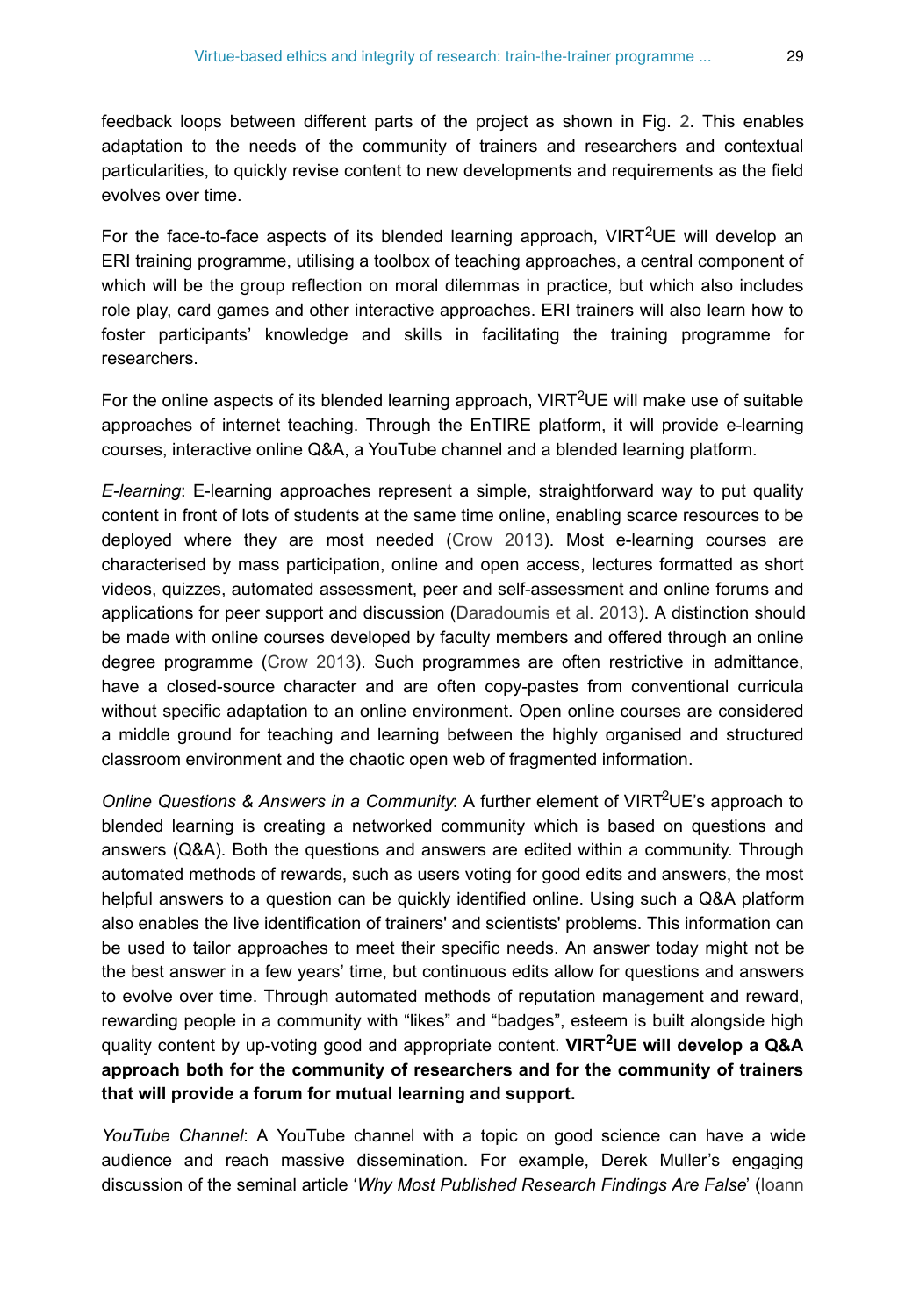[idis 2005\)](#page-78-14) on his Youtube channel 'Vertasium' reached 1.3 million viewers in just 1 year [\(Ve](#page-81-7) [ritasium 2016\)](#page-81-7), whereas the original article has had over 2 million views since 2005. YouTube videos like these are targeted at an individual viewer instead of a classical lecture which addresses an entire audience and engage a younger generation which is highly familiar with YouTube for learning purposes. Lastly, the YouTube channel will add the human factor and will also include non-traditional forms, such as real and fictional short movies related to research ethics and integrity. As public media coverage about research ethics and integrity is mostly negative (cases of fraud), there will be a focus on positive items, such as entertaining and engaging cartoons as well.

*A Blended-learning platform*: As teaching materials will be made available on a platform using a Wiki-approach (developed in EnTIRE), the blended-learning approach allows for interactive tutoring off- and online to explain the methods and thinking process. Extending the EnTIRE project with educational tools combines communities and greatly increases the number of users that are bound to a platform, while making it more valuable and recognisable at the same time.

Using Open source software for the Q&A platform (OSQA) and MOOC (Open edX) prevents a high subscription fee and saves financial investments. These investments can be used to tailor the software packages specifically to the current objective. Moreover, by using existing technology, the risk of technical implementation failure is severely reduced. The focus can instead be on creating the highest quality educational materials. Moreover, software bugs and compatibility issues which arise as internet technology evolves, associated with these packages, can be fixed and maintained by the organisations behind these open source software packages. This reduces the technical expertise needed in the VIRT<sup>2</sup>UE consortium and ensures that all software is up-to-date and meets today's and tomorrow's user expectations in terms of quick and responsive technologies.

#### *3.* **Iterative methodology: Combining development and evaluation**

In order for the train-the-trainer programme to foster researchers' understanding and upholding of the ECOC in various European regions, the programme has to be adapted to the users' needs and experiences. This will be achieved by using an **iterative methodology, combining development and evaluation and adapting the programme on the basis of user input.** The stakeholder consultations on virtues (WP1) and educational materials (WP2) will ensure that the perspectives of researchers and (future) trainers are taken into account in the development of the face-to-face component of the train-the-trainer programme (WP3) and in the development of educational materials for online learning (WP4). Moreover, experiences of participants attending the training programme, as well as experiences afterwards during the application in practice, will be gathered using the online platform as an evaluation tool. This will create a feedback loop, enabling the further development of the training programme and the training material. User input will also play a crucial role in the dissemination of the training programme and the training materials, which will involve building a community of trainers in ERI and which will help to adapt the programme to user needs and to develop implementation strategies (WP 5).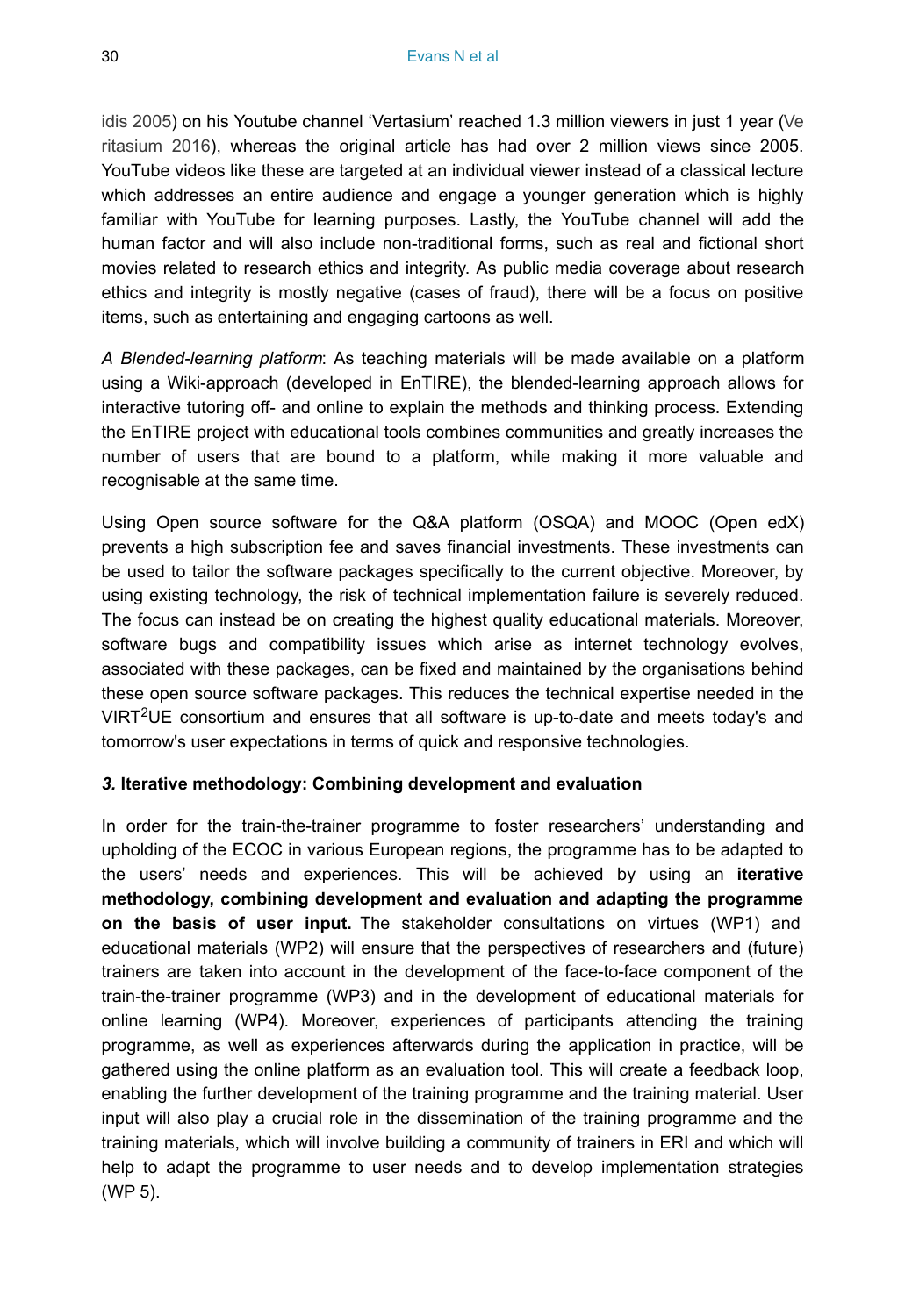Trainers will be actively involved in adapting the training programme and the training material to their own regional and cultural context. They will be stimulated to further develop the methodology of the training programme and the training materials for their own target group of researchers. Trainers will be assisted in this process, by organising interactive meetings of trainers in various regions and countries. In these meetings, participants will reflect on their experiences as trainers and specific challenges will be discussed. This will ensure that trainers are not alone in implementing the training, but have support from each other and, together, come up with ideas and plans which can, in turn, provide input for the overall train-the-trainer programme and the training materials.

The approach of actively including (future) trainers in programme development has already been applied in the development and implementation of training programmes for facilitators of Moral Case Deliberation in various European countries. These training programmes are not organised in a top-down way, but focus on stimulating trainers to work from their own experience and find contextual solutions together ([Weidema et al. 2012\)](#page-81-8). The training programmes specifically aim at **building a community of trainers, in order to create a basis for fitting the programme and the materials to the concrete situation and foster implementation.** Such communities require a combination of face-to-face meetings (for instance, yearly national conferences for facilitators) and internet exchange through a supportive platform.

### **1.3.2 Relations with other research and innovation activities**

*A number of European projects are closely related to the current proposal. Indeed, the call specifically calls for cooperation with PRINTEGER, DEFORM, ENERI and EnTIRE.*

**PRINTEGER** - Ethics in Research: Promoting Integrity - is a GARRI 5 project that aims to improve governance of integrity and responsible research by improving the fit of governance to practice, improve integrity policies of national and international research organisations and provide tools and resources for research leaders and managers. PRINTEGER's publicly available educational tools will be fed into  $VIRT^2UE$ 's training programme. Prof Lex Bouter, participant in VIRT<sup>2</sup>UE, is a member of the Advisory Board and Dr Nicole Foeger is a member of the Policy Advisory Board of PRINTEGER. Thus, close cooperation between these two projects is guaranteed.

**DEFORM** - Determine the Financial and Global Impact of Research Misconduct - is the GARRI 9-funded project which aims to estimate the costs of research misconduct and the socio-economic benefit of research integrity. The publicly available output from DEFORM will be used as training material in the training programme.

**ENERI** - European Ethics and Research Integrity Network - is the GARRI 10-funded European Network of Research Ethics and Research Integrity. It has established an "operable platform of actors in the field of ERI". ENERI's access into the ERI community will enable VIRT<sup>2</sup>UE to identify stakeholders and key 'trainers'. ENERI's reach into the ERI community will also aid dissemination of VIRT<sup>2</sup>UE's training programme. The project also benefits from the extensive ERI curriculum development and pedagogical development in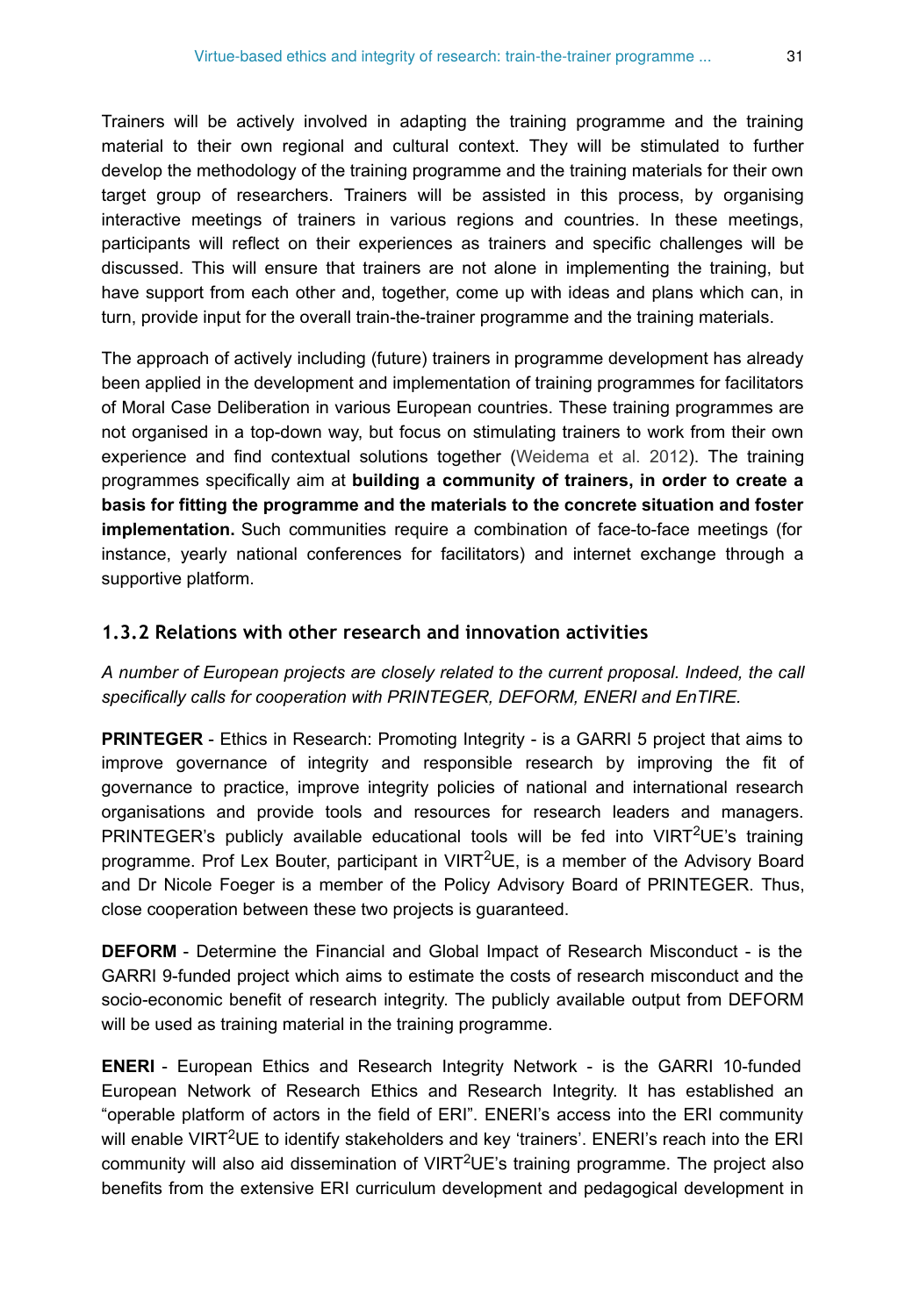ENERI. ENERI coordinator Prof Dirk Lanzerath and ENERI WP leaders Erika Löfström and Nicole Foeger are participants in VIRT<sup>2</sup>UE. In addition, Prof Dr Lex Bouter (VIRT<sup>2</sup>UE participant) is a member of the Expert Advisory Boards of ENERI. This will secure strategic alliances between the two projects.

| Other relevant EU projects with relevant outputs for the VIRT <sup>2</sup> UE training programme.                    |                                                                                                                                                                                                                                                                                                                                                                                                          |                                                                                                                                                                                                                                                                                                                                  |  |  |  |
|----------------------------------------------------------------------------------------------------------------------|----------------------------------------------------------------------------------------------------------------------------------------------------------------------------------------------------------------------------------------------------------------------------------------------------------------------------------------------------------------------------------------------------------|----------------------------------------------------------------------------------------------------------------------------------------------------------------------------------------------------------------------------------------------------------------------------------------------------------------------------------|--|--|--|
| Project name                                                                                                         | <b>Description</b>                                                                                                                                                                                                                                                                                                                                                                                       | Relationship with VIRT <sup>2</sup> UE                                                                                                                                                                                                                                                                                           |  |  |  |
| <b>HEIRRI, (Higher</b><br>Education Institutions &<br>Responsible Research<br>and Innovation)                        | HEIRRI is working to develop training<br>programmes and teaching material tailored to<br>Higher Education Institutions. The aim of<br>HEIRRI project is to 'start the integration of<br>Responsible Research and Innovation (RRI)<br>within the formal and informal education of<br>future scientists, engineers and other<br>professionals involved in the research, design<br>and innovation process'. | The publicly available training and<br>education resources available from<br>HEIRRI will be fed into VIRT <sup>2</sup> UE's<br>training programme. VIRT <sup>2</sup> UE partners<br>Prof Ana Marusic and Dr Nicole Foeger<br>are partner and advisory board member<br>of HEIRRI, respectively, ensuring<br>cooperation.          |  |  |  |
| The FOSTER portal<br>(Fostering the practical<br>implementation of<br>Open Science in<br>Horizon 2020 and<br>beyond) | The FOSTER portal is an e-learning platform<br>that brings together the best training resources<br>for those who need to know more about Open<br>Science or who need to develop strategies and<br>skills for implementing Open Science practices<br>in their daily workflows.                                                                                                                            | The training materials of the FOSTER<br>portal will be fed into VIRT <sup>2</sup> UE's training<br>programme.                                                                                                                                                                                                                    |  |  |  |
| <b>RRITOOLS</b>                                                                                                      | RRI TOOL is developing the RRI-TOOLKIT, an<br>online tool designed for all stakeholders of the<br>research and innovation system. The RRI<br>Toolkit contains over 350 resources to help<br>design and bring projects to life and to train on<br>RRI.                                                                                                                                                    | Results of RRI TOOLS will be fed into<br>VIRT <sup>2</sup> UE's training programme.                                                                                                                                                                                                                                              |  |  |  |
| <b>EnRRICH</b> (Enhancing<br>Responsible Research<br>and Innovation through<br>Curricula in Higher<br>Education)     | The EnRRICH project will identify, develop,<br>pilot and disseminate good practice and<br>relevant resources to embed the 5 RRI policy<br>agendas 'Public Engagement', 'Science<br>Education', 'Open Access', 'Ethics' and<br>'Gender' (and optionally also the additional<br>policy agendas 'Governance', 'Sustainability'<br>and 'Social Justice') in academic curricula<br>across Europe.             | The aims of EnRRICH partly overlap<br>with those of VIRT <sup>2</sup> UE, which provides a<br>basis for cooperation regarding science<br>education. EnRRICH and VIRT <sup>2</sup> UE both<br>adhere to principles of open access.                                                                                                |  |  |  |
| <b>ENAI</b> (European<br>Network for Academic<br>Integrity)                                                          | The ENAI project is supported by the<br>Erasmus+ Strategic Partnerships programme<br>and aims at promoting academic integrity<br>issues, sharing experiences, ideas and<br>materials to help higher education institutions<br>prevent academic misconduct and promote<br>academic and research integrity.                                                                                                | The aims of ENAI partly overlap with<br>those of VIRT <sup>2</sup> UE, which provides a<br>basis for cooperation regarding science<br>education. ENAI will be an active<br>provider of knowledge and training<br>resources in critical issues, such as<br>plagiarism and responsible scientific<br>communication and publishing. |  |  |  |

**EnTIRE** - Mapping Normative Frameworks for **ET**hics and **I**ntegrity of **RE**search - is a SwafS 16-funded project coordinated by Prof Widdershoven (VUmc) that aims to create an online platform that makes the normative framework governing ERI (including rules as well

<span id="page-31-0"></span>Table 3.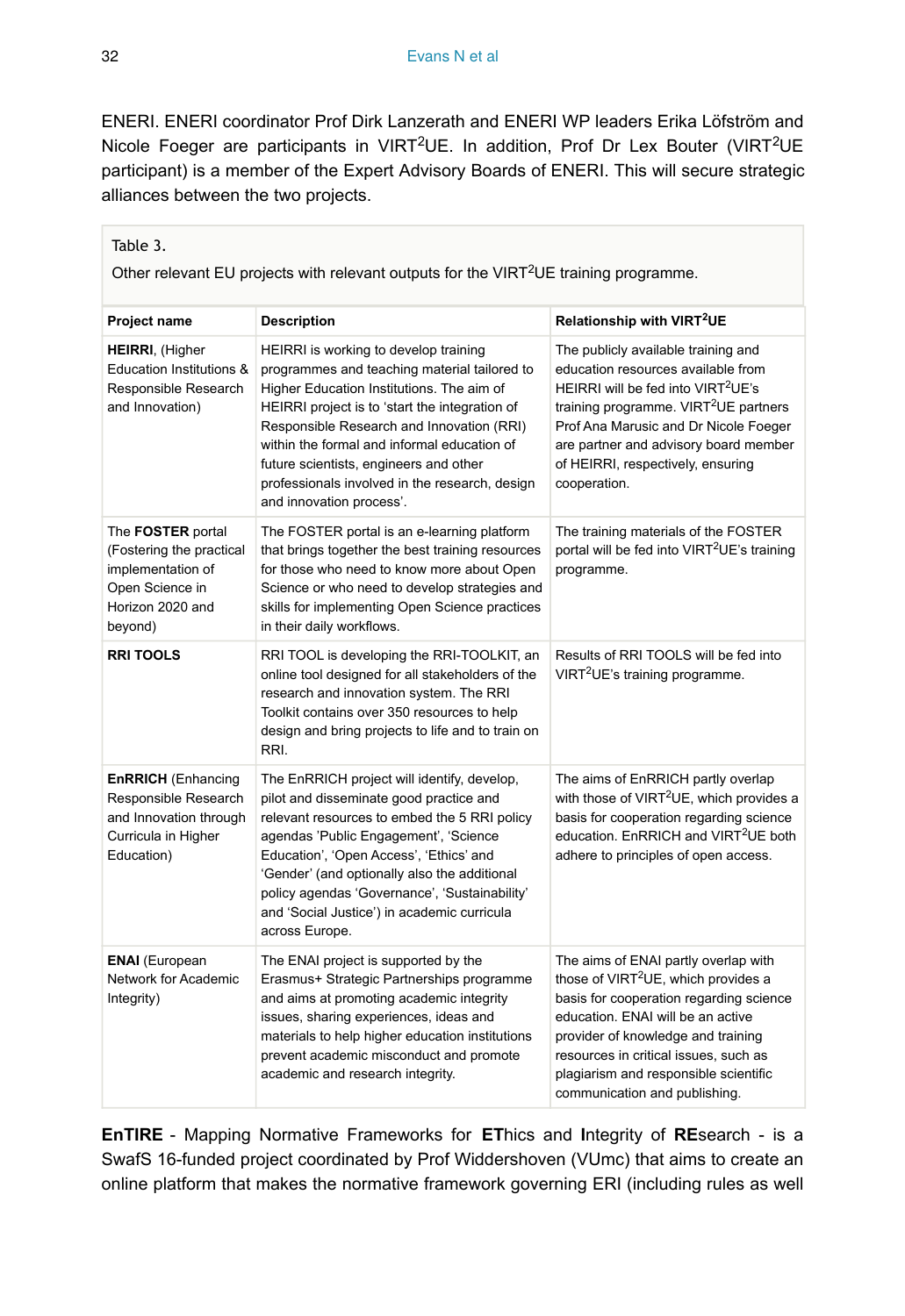as tools) easily accessible. The main points of collaboration between VIRT<sup>2</sup>UE and EnTIRE, namely the shared branding, the use of EnTIRE's platform and community of users, have already been described in detail above. Prof Dierickx, Prof Marusic and Prof Lanzerath are also partners in EnTIRE. Additional areas of cooperation include the collection of educational materials and cases. These will be directly fed into the VIRT<sup>2</sup>UE training programme.

Other relevant EU projects are detailed below in Table [3](#page-31-0). Many of these produce educational materials and tools as outputs, which will be fed into VIRT<sup>2</sup>UE's training programme.

## **1.3.3 Overall approach and methodology**

The aim of VIRT<sup>2</sup>UE is to develop a sustainable, contextualised train-the-trainer **programme, based on blended learning principles, for researchers and trainers across Europe, focused on understanding and upholding the principles and practices of the European Code of Conduct for Research Integrity, beyond mere** compliance. To achieve its overall aim, VIRT<sup>2</sup>UE is composed of seven work packages that directly reflect its overall objectives (Fig. [3\)](#page-32-0). To gain insight into the virtues and the priorities and preferences of stakeholders, conceptual mapping will be performed (WP1). Next, an inventory of educational resources will be compiled, to map existing capacity and deficiencies in European ERI educational resources (WP2). WP2 also includes stakeholder consultation in order to determine the needs and possibilities for ERI across Europe and to develop the institutional embedding strategy. In WP3 and WP4, the train-the-trainer programme will be developed and innovative online training materials will be created and updated, based on input from WP1 and WP2. WP5 is responsible for the implementation and dissemination of the VIRT<sup>2</sup>UE train-the-trainer programme across Europe.

<span id="page-32-0"></span>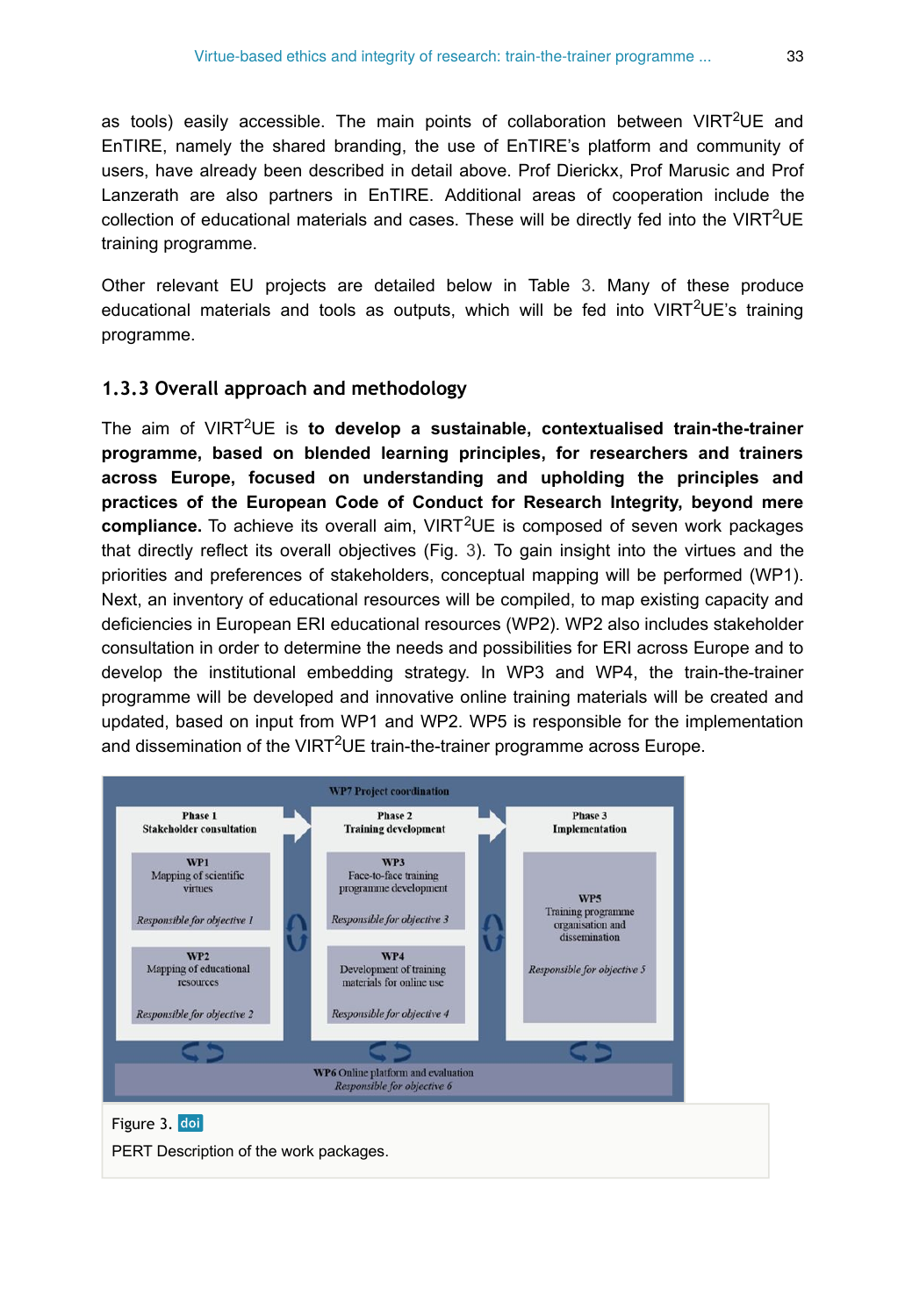Considering the educational expertise of VIRT<sup>2</sup>UE's participants, the first group of trainers will be comprised of the VIRT<sup>2</sup>UE participants and their colleagues. This core group will consist of approximately 30 people. In **WP3**, they will be actively involved in developing the training and also be trained. In **WP5** these trainers will train 305 ERI trainers (1 per 10,000 researchers in each EU country, Switzerland, Norway and Turkey – See Table [4\)](#page-33-0). As part of the training programme, these 305 VIRT<sup>2</sup>UE trained ERI trainers will, in turn, each train at least 10 researchers as part of the course requirement – reaching 3050 European researchers by the end of the project. Furthermore, WP5 also establishes a capacity building road map for countries with less developed training opportunities. This includes the identification and support of persons with capacities to become an ERI teacher in the future. By identifying potential trainers in all European countries, by developing a train-thetrainer programme which reaches 3050 researchers, many of whom are potential future trainers, by developing an embedding strategy and by establishing a capacity building road map for countries with less developed training opportunities, VIRT<sup>2</sup>UE creates the conditions for multiplying the initial number of trainers trained (305) after project end.

#### <span id="page-33-0"></span>Table 4.

Number of training sessions across Europe – Source:

#### [http://ec.europa.eu/eurostat/tgm/table.do?tab=table&init=1&language=en&pcode=](http://ec.europa.eu/eurostat/tgm/table.do?tab=table&init=1&language=en&pcode=tsc00003&plugin=1) [tsc00003&plugin=1](http://ec.europa.eu/eurostat/tgm/table.do?tab=table&init=1&language=en&pcode=tsc00003&plugin=1)

| Country group                                                               | Number of<br>researchers<br>2013/2014<br>(Eurostat) | Number of ERI<br>trainers to be trained<br>(1 per 10000<br>researchers) | <b>Number of training</b><br>sessions (10-15<br>participants) | Participant<br>responsible for<br>training country<br>group |
|-----------------------------------------------------------------------------|-----------------------------------------------------|-------------------------------------------------------------------------|---------------------------------------------------------------|-------------------------------------------------------------|
| Germany                                                                     | 549283                                              | 55                                                                      | 4                                                             | <b>Bonn</b>                                                 |
| <b>Belgium and The</b><br><b>Netherlands</b>                                | 182519                                              | 18                                                                      | 2                                                             | Vumc                                                        |
| Poland, Estonia,<br>Latvia, Lithuania and<br><b>Finland</b>                 | 205921                                              | 21                                                                      | 1                                                             | UH and UL                                                   |
| <b>France and</b><br>Luxembourg                                             | 369012                                              | 37                                                                      | 3                                                             | <b>KUL</b>                                                  |
| Greece, Bulgaria,<br><b>Romania and Cyprus</b>                              | 101201                                              | 10                                                                      | 1                                                             | <b>NTUA</b>                                                 |
| <b>Czech Republic,</b><br>Slovakia, Hungary,<br><b>Slovenia and Croatia</b> | 141644                                              | 14                                                                      | 1                                                             | MEFST and UL                                                |
| <b>Italy and Malta</b>                                                      | 169421                                              | 17                                                                      | 2                                                             | <b>UNINS</b>                                                |
| Norway, Sweden and<br><b>Denmark</b>                                        | 211132                                              | 21                                                                      | 2                                                             | <b>UIO</b>                                                  |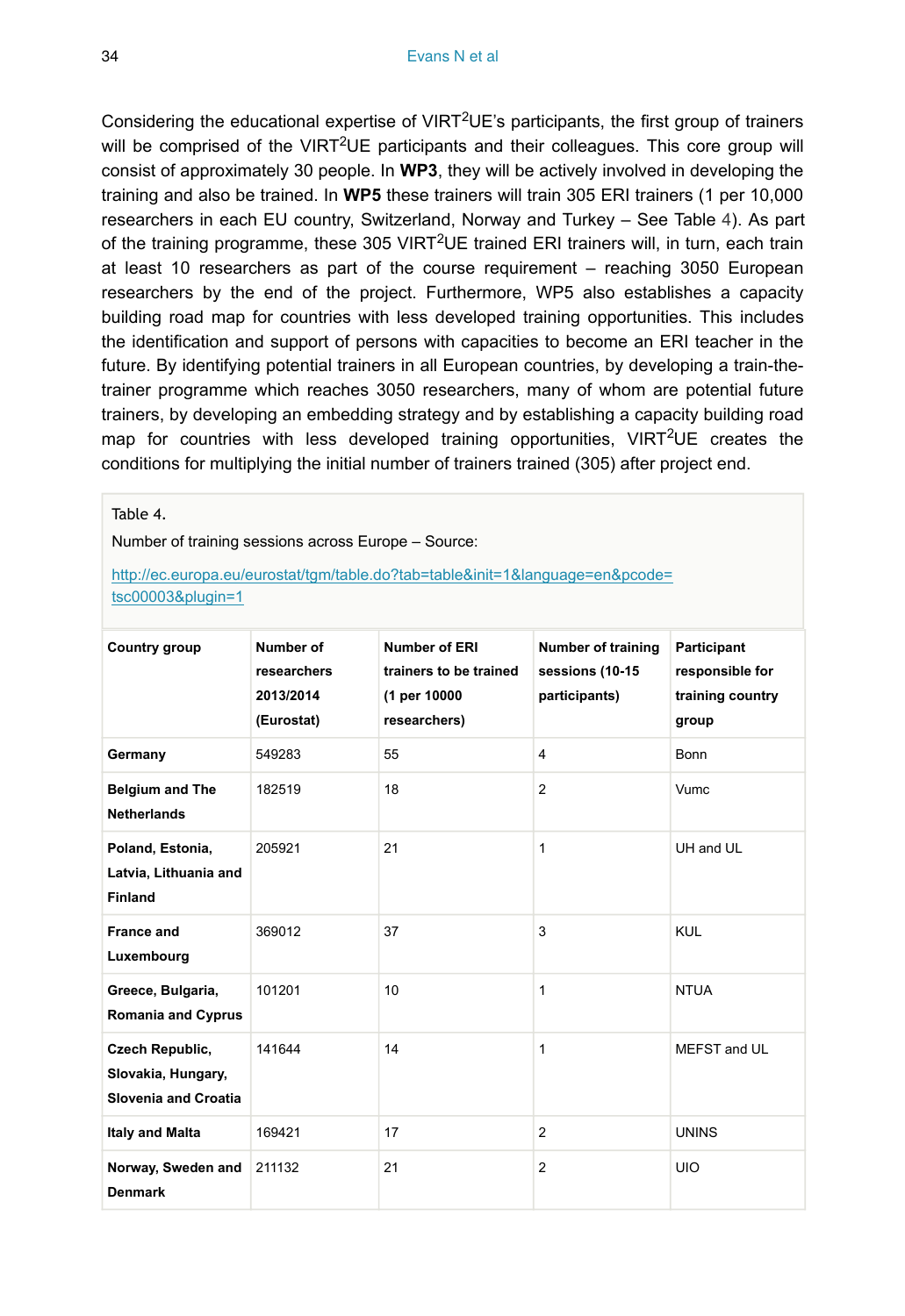| Country group                 | Number of<br>researchers<br>2013/2014<br>(Eurostat) | <b>Number of ERI</b><br>trainers to be trained<br>(1 per 10000<br>researchers) | <b>Number of training</b><br>sessions (10-15<br>participants) | Participant<br>responsible for<br>training country<br>group |
|-------------------------------|-----------------------------------------------------|--------------------------------------------------------------------------------|---------------------------------------------------------------|-------------------------------------------------------------|
| <b>Spain and Portugal</b>     | 288840                                              | 29                                                                             | $\overline{2}$                                                | <b>UCP</b>                                                  |
| Austria and<br>Switzerland    | 131726                                              | 13                                                                             | 1                                                             | OeAWI                                                       |
| <b>Turkey</b>                 | 181544                                              | 18                                                                             | 2                                                             | ANKU                                                        |
| United Kingdom and<br>Ireland | 514574                                              | 51                                                                             | 4                                                             | $V$ umc + UIO                                               |
| Total                         |                                                     | 305                                                                            |                                                               |                                                             |

WP6 will develop the online component and evaluate the training programme in terms of trainers' and researchers' needs, feeding back into WP4 to keep training material up to date and relevant. Overall project management of VIRT<sup>2</sup>UE is organised in WP7. For more information on the timing and planning of VIRT<sup>2</sup>UE, see the GANTT chart in section 3.1.

## **1.3.4 Consideration of gender aspects**

All VIRT<sup>2</sup>UE participants support the principle of equality between men and women as a common value of the European Union. Enshrined in the Treaty on European Union, equality between women and men is a horizontal objective affecting all Community tasks. We acknowledge and fully underscore that research must be carried out to contribute to an enhanced understanding of gender aspects and must address the needs of both men and women equally. Therefore, within VIRT<sup>2</sup>UE, we address these issues within the scientific content of the project, such as gender perspectives in the virtues considered essential for good research practices and gender differences in research misbehaviour and questionable research practices, as well as in the composition of the consortium and project team (see also section 3.3.7).

Sex/and or gender in VIRT<sup>2</sup>UE: The overall aim of VIRT<sup>2</sup>UE is to train trainers across Europe to pursue a high standard in ERI, using innovative synergetic blended-learning techniques tailored to specific contexts. To be able to address gender issues, we will ask both genders to participate equally in the project at all levels. This means that VIRT<sup>2</sup>UE will, therefore, include equal groups of men and women for the stakeholder consultation and training activities.

Sex and/or gender in VIRT<sup>2</sup>UE consortium: VIRT<sup>2</sup>UE aims to be a frontrunner in providing equal opportunities to men and women in the ERI field. To foster gender balance in the VIRT<sup>2</sup>UE, we have designed a consortium with a well-balanced composition of male and female PIs, researchers and WP leads. Participants involved in the VIRT<sup>2</sup>UE consortium actively maintain a proper gender balance in their respective organisations.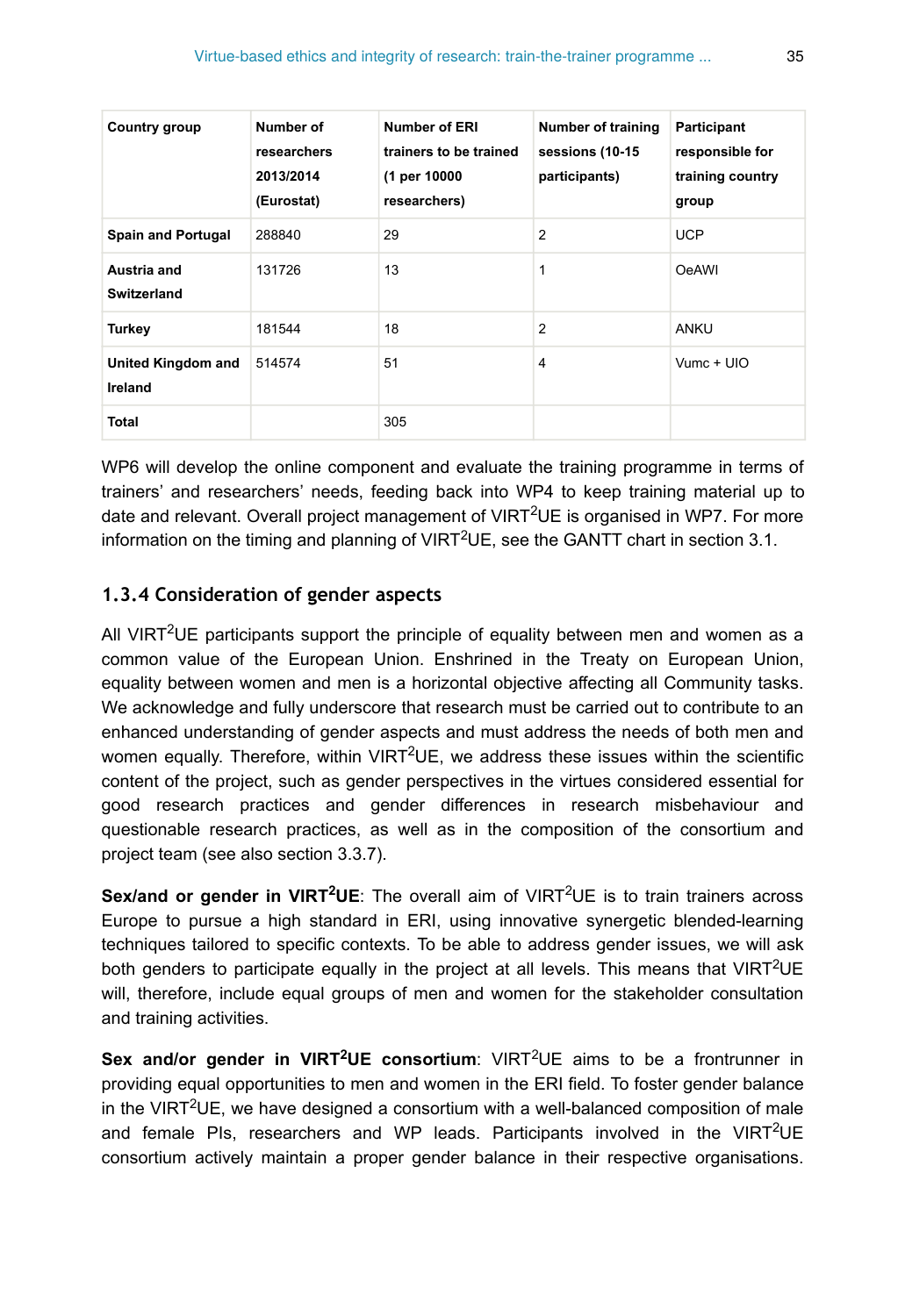This also means that, upon recruitment of new members to VIRT<sup>2</sup>UE, we will strive to maintain a proper male/female balance.

Sex and/or gender in decision-making of VIRT<sup>2</sup>UE: VIRT<sup>2</sup>UE will further support gender equality in decision-making within the consortium partners or within the advisory board committee and the related expert groups.

# **2. Impact**

## **2.1 Expected impacts**

The ultimate aim of the VIRT<sup>2</sup>UE consortium is to promote the dissemination of the revised European Code of Conduct for Research Integrity (ECoC) and to achieve a higher degree of consistency in research integrity practices in Europe. Wide adoption of the ECoC should result in the embedding of the European Code both at an individual level, as well as at institutional level and beyond mere compliance. We will do this by developing an interactive toolbox for our innovative train-the-trainers programme that enables trainers to support researchers to understand and uphold the overarching principles of the ECoC, taking into account context specific considerations. Ultimately, this will result in higher quality research across sectors and research fields and will contribute to the trust of society in the research community (section 2.2.4). In order to achieve maximum impact, the VIRT<sup>2</sup> UE project will build upon its unique selling points (USPs):

1. To achieve maximum **uptake** of the train-the-trainer programme within the research community and the commercial sector (e.g. industry, research performing organisations (RPOs) and research funding organisations (RFOs)), both at an individual level as well as institutional level, VIRT<sup>2</sup>UE will include the following steps:

- The involvement of consortium partners who are considered frontrunners and experts in developing, delivering and evaluating ERI training programmes and materials. This will ensure the development of a training programme of **high quality and credibility**, which will foster uptake of the training programme by ERI trainers, as well as researchers.
- To further stimulate uptake, VIRT<sup>2</sup>UE will develop an **embedding strategy** (section 2.2.1), which includes interaction with academic and industrial management to encourage uptake of the VIRT<sup>2</sup>UE training programme in their curriculum or training programme.
- Moreover, interaction with learned societies (such as ALLEA), publishing organisations (such as COPE), as well as RFOs (such as Science Europe) is necessary (section 2.2.1). For example, there is still wide variation between different funding organisations in the importance placed on research integrity in their grant conditions and the robustness of integrity overview. These stakeholders participate in the stakeholder consultations, are included in the embedding strategy and will be targeted in the dissemination strategy.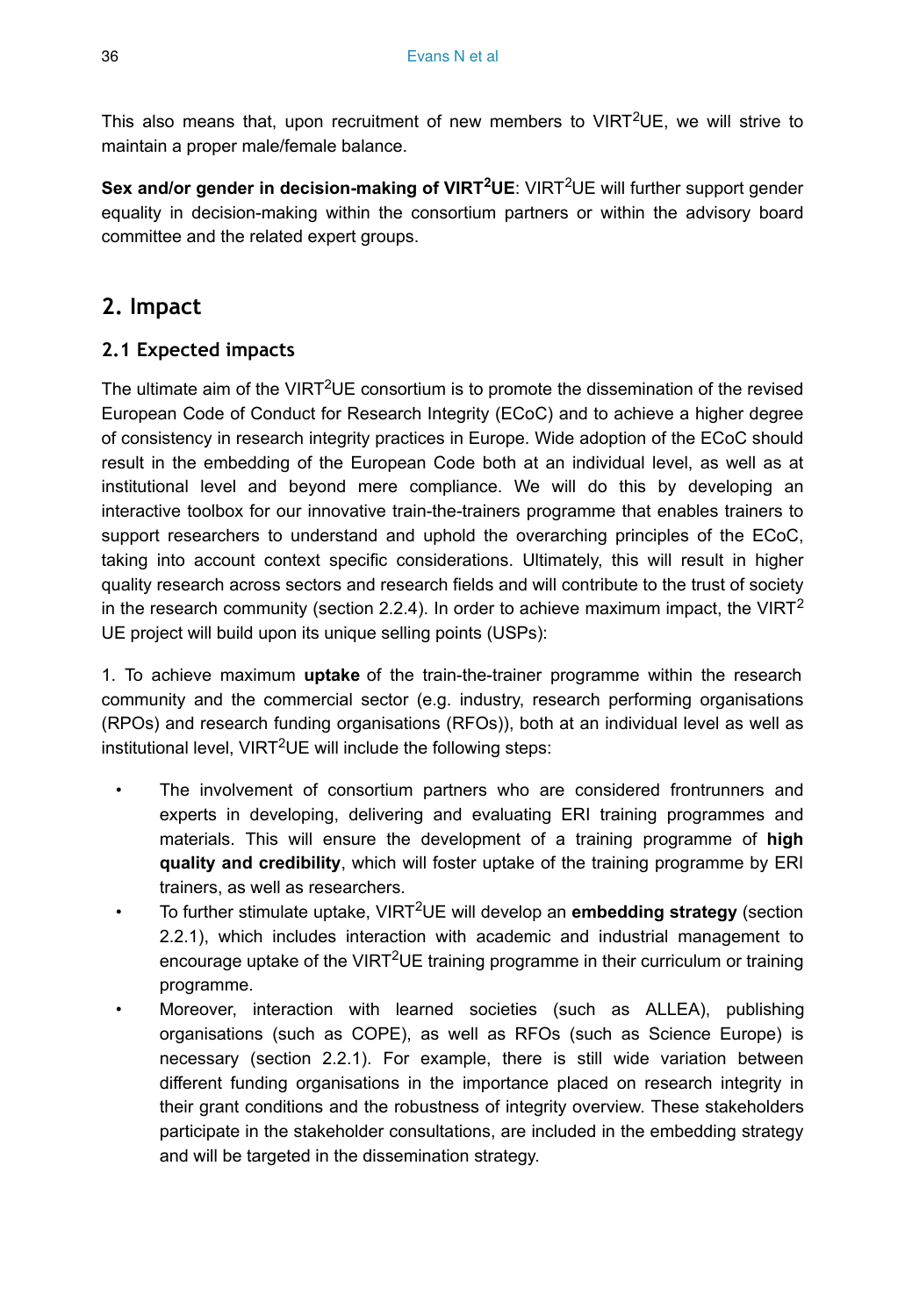2. To maximise impact across Europe, VIRT<sup>2</sup>UE will build upon and expand the existing networks of its consortium partners (section 1.1.4). The geographical spread of consortium members, as well as their relationship with established networks (EnTIRE, ENERI, HEIRRI etc.) ensures a wide reach of the VIRT<sup>2</sup>UE project. Finally, industrial partners will also be involved in VIRT<sup>2</sup>UE, promoting not only its widespread uptake within academia, but also within industry (section 2.2).

<span id="page-36-0"></span>

| Table 5.<br>Impact stipulated in the call and VIRT <sup>2</sup> UE's approach.                                                            |                                                                                                                                                                                                                                                                                                                                                                                                                                                                                                                                                                                                                                                                                                                                                                                                                                                                                                                                                                                                                                                                                                                                                                                                                                                                                                                                                                                                                                                                                                                                                                                                                                                                                                                                                                                                                                                                                                                                          |  |  |  |
|-------------------------------------------------------------------------------------------------------------------------------------------|------------------------------------------------------------------------------------------------------------------------------------------------------------------------------------------------------------------------------------------------------------------------------------------------------------------------------------------------------------------------------------------------------------------------------------------------------------------------------------------------------------------------------------------------------------------------------------------------------------------------------------------------------------------------------------------------------------------------------------------------------------------------------------------------------------------------------------------------------------------------------------------------------------------------------------------------------------------------------------------------------------------------------------------------------------------------------------------------------------------------------------------------------------------------------------------------------------------------------------------------------------------------------------------------------------------------------------------------------------------------------------------------------------------------------------------------------------------------------------------------------------------------------------------------------------------------------------------------------------------------------------------------------------------------------------------------------------------------------------------------------------------------------------------------------------------------------------------------------------------------------------------------------------------------------------------|--|--|--|
| <b>Expected impact</b>                                                                                                                    | How VIRT <sup>2</sup> UE will address this                                                                                                                                                                                                                                                                                                                                                                                                                                                                                                                                                                                                                                                                                                                                                                                                                                                                                                                                                                                                                                                                                                                                                                                                                                                                                                                                                                                                                                                                                                                                                                                                                                                                                                                                                                                                                                                                                               |  |  |  |
| Promote a higher<br>degree of consistency<br>of research integrity<br>practices in Europe                                                 | VIRT <sup>2</sup> UE will promote a higher degree of consistency of research integrity practices in<br>Europe at three different levels: 1) the train-the-trainer programme, 2) the ERI trainer and<br>3) the researcher.<br>1. The train-the-trainer programme will incorporate context-sensitivity by making the<br>training resources highly adaptable. VIRT <sup>2</sup> UE recognises the fact that good research<br>practice is supported and regulated in different ways, depending on the scientific<br>discipline and country. Conceptual mapping amongst stakeholders will allow for the<br>identification of virtues and ranking of the virtues relevant for their research practice (WP<br>1). The training programme can be adapted to reflect priorities and preferences of the<br>European research community, taking into account national laws and cultural differences,<br>whilst being consistent with regard to general principles.<br>2. VIRT <sup>2</sup> UE will map regional differences in training programmes across Europe through<br>stakeholder consultations (section 2.2.1). ERI trainers and the wider scientific community<br>will be consulted to understand existing capacity and deficiencies in ERI educational<br>resources. Such consultations (WP 2) will be used to optimise the train-the-trainer<br>programme, promoting a higher degree of consistency of research integrity practices in<br>Europe and allowing for consistent application of the ECoC by researchers across<br>Europe.<br>3. The VIRT <sup>2</sup> UE train-the-trainer programme will provide researchers with an interactive<br>toolbox that includes face-to-face workshops with innovative online courses that will not<br>only help them understand and internalise the ECoC, but will also create awareness on<br>regional differences and how to handle them, in case research integrity issues are<br>encountered. |  |  |  |
| <b>Strengthen the</b><br>research<br>communities' capacity<br>to respect the highest<br>ethical standards                                 | The train-the-trainer programme will have three main features to: 1) combine knowledge<br>with application (through virtue-based learning); 2) combine online and off-line training<br>(blended learning approach); and 3) combine development and evaluation (through<br>iterative methodology; section 1.3.1). VIRT <sup>2</sup> UE's embedding strategy, which aims to<br>target organisations, not only at the individual level of researchers, but also at the<br>institutional level, will stimulate uptake of the train-the-trainer programme and strengthen<br>the capacity of research communities to adhere to ethical standards.                                                                                                                                                                                                                                                                                                                                                                                                                                                                                                                                                                                                                                                                                                                                                                                                                                                                                                                                                                                                                                                                                                                                                                                                                                                                                              |  |  |  |
| <b>Enable researchers to</b><br>adopt a virtue ethics<br>approach, i.e. to<br>embed ethics and<br>integrity within the<br>research design | The innovative train-the-trainer programme of VIRT <sup>2</sup> UE combines a proven didactic<br>approach for fostering moral virtues by combining knowledge with application in daily<br>practice, in line with approaches focusing on reflection and deliberation on concrete<br>issues and dilemmas, experienced in practice, such as the MCD approach. The VIRT <sup>2</sup> UE<br>programme will create awareness of the interrelationship between methodology for<br>research integrity and providing tools to support researchers in integrating ERI in the<br>research design. The blended learning approach of the training programme, which<br>includes the use of interactive online tools combined with face-to-face workshops, will<br>provide such necessary tools and strengthens the capacity of researchers to adopt a<br>virtue ethics approach in their research design.                                                                                                                                                                                                                                                                                                                                                                                                                                                                                                                                                                                                                                                                                                                                                                                                                                                                                                                                                                                                                                              |  |  |  |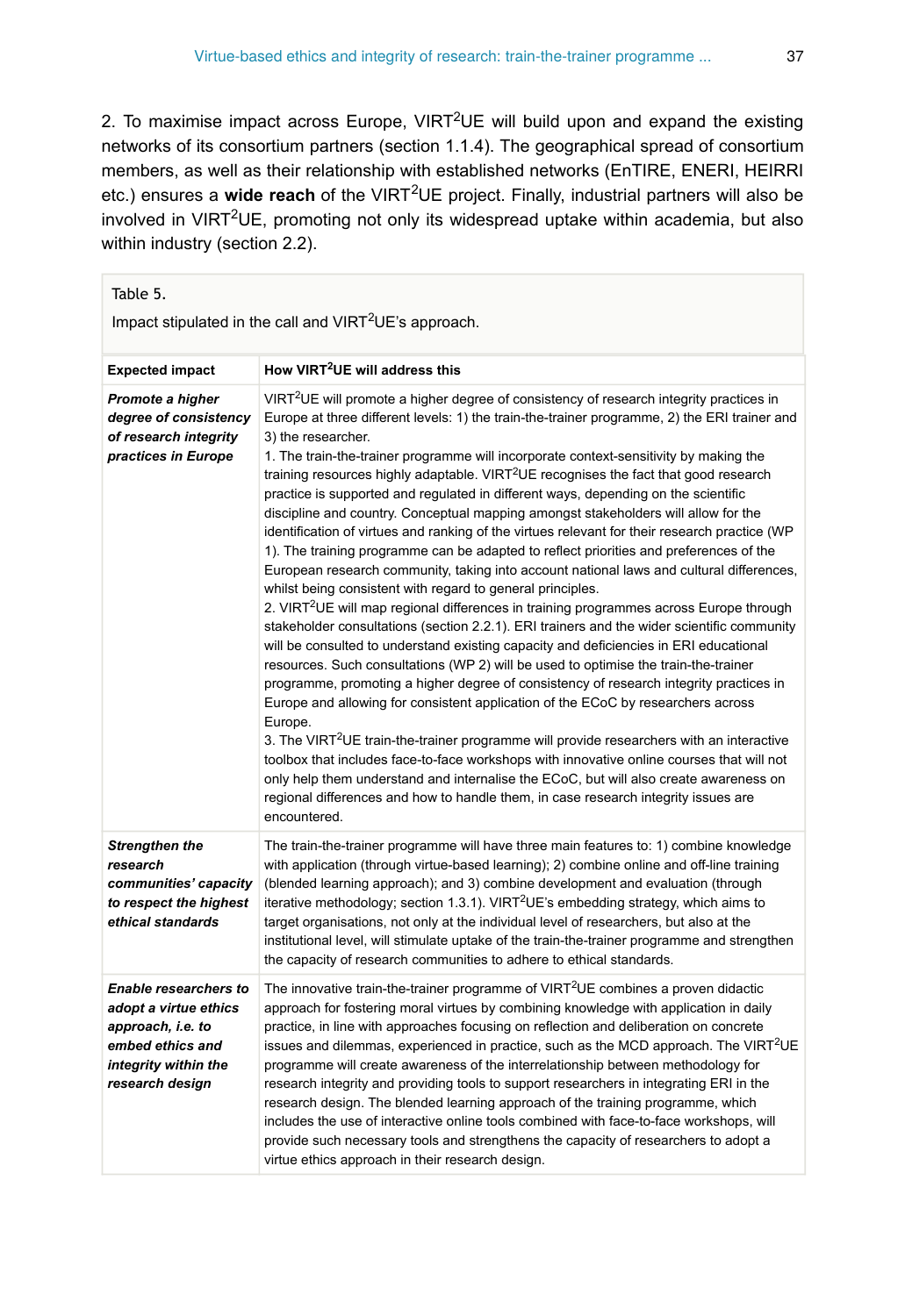3. Sustainability of VIRT<sup>2</sup>UE on all relevant levels (commitment, financial, content) during and beyond the project duration will result in long-term impact of the project:

- Community building through stakeholder consultations and use of established networks will encourage researchers to maintain and update the training programme during and beyond the project.
- Financial sustainability of VIRT<sup>2</sup>UE will be pursued through a suitable business model (section 2.2.2).
- Finally, the virtue-based learning approach, which combines knowledge with application, will provide the tools to encourage ERI trainers and researchers to integrate the principles listed in the ECoC in their everyday practice and help them know how to act in concrete situations – ensuring a long-term effect.

## **2.1.1 Expected impacts as set out in the work programme**

The proposed action will result in an innovative blended learning training programme, drawing on a toolbox of educational approaches and materials, consisting of an online elearning platform, combined with face-to-face interactions that will promote the dissemination and application of the principles of the revised ECoC, beyond mere compliance. This will promote consistency of research integrity practices amongst European researchers, enabling researchers to adopt a virtue ethics approach, where knowledge on ERI principles is shifted from simple awareness of the ECoC and its principles (i.e. reliability, honesty, respect and accountability) to the development of character traits (virtue ethics). Impact stipulated in the call is detailed in Table [5](#page-36-0). Short-, mid- and long-term impacts are detailed in Table [6.](#page-38-0)

Sustainability through community commitment: The involvement in the VIRT <sup>2</sup>UE consortium of some of the most respected ERI researchers and trainers in Europe underlines their commitment to the long term success of the training programme. VIRT<sup>2</sup>UE will foster the commitment of the ERI community and existing ERI networks (e.g. ENERI, EUREC, ETINED, ENRIO and EARTHnet) **to implement the train-the-trainers activities, update the relevant training material/tools and manage the e-community/database in the long term**. Sustainability will be pursued at three different levels (i.e. financing, content and commitment, see also section 1.1.4). Engagement of relevant stakeholders and the ERI community will be pursued throughout VIRT<sup>2</sup>UE and their active contributions will keep the training programme and interactive platform up-to-date and sustainable. Through a commitment to open source and open data approaches, we will develop an online platform that is sustainable, which will, furthermore, ensure long-term continuity of the e-community. In order to prevent duplication of efforts, VIRT<sup>2</sup>UE will develop an 'Ethics and Research Integrity Academy' that will be made available through the EnTIRE platform and linked to SINAPSE. A Q&A platform will allow for interaction with the scientific community and will be used to specify and contextualise the training programme. Financial sustainability will be pursued by charging for face-to-face training interactions after the project's end, but making all online material open source and open access (business model in section 2.2).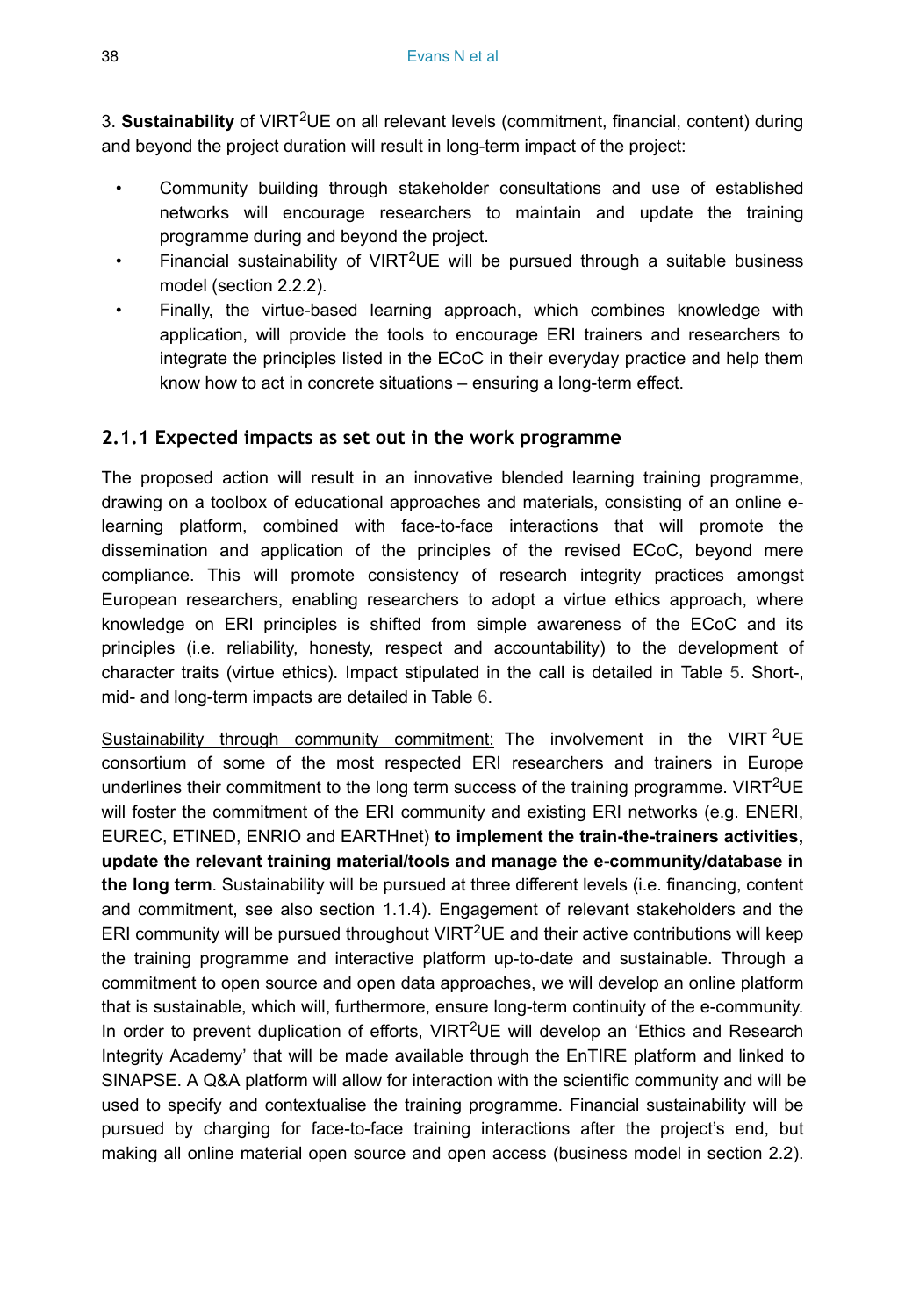Finally, the experience of VIRT<sup>2</sup>UE partners with dissemination of training and teaching materials will provide a basis for sustainability.

#### <span id="page-38-0"></span>Table 6.

Short-, mid- and long-term impacts of the VIRT<sup>2</sup>UE programme.

|                                | Short-term impact<br>(during the VIRT <sup>2</sup> UE)                                                                                                                                                                                                                                                                                                                                                                            | Mid-term impact<br>(< 5 years after VIRT <sup>2</sup> UE)                                                                                                                                                                                                                                                                                                                                                                                                                                                                                                                                                                                                                                                                                                                                                                                          | Long-term impact<br>$($ > 5 years after VIRT <sup>2</sup> UE)                                                                                                                                                                                                                                                                                                                                                                                             |
|--------------------------------|-----------------------------------------------------------------------------------------------------------------------------------------------------------------------------------------------------------------------------------------------------------------------------------------------------------------------------------------------------------------------------------------------------------------------------------|----------------------------------------------------------------------------------------------------------------------------------------------------------------------------------------------------------------------------------------------------------------------------------------------------------------------------------------------------------------------------------------------------------------------------------------------------------------------------------------------------------------------------------------------------------------------------------------------------------------------------------------------------------------------------------------------------------------------------------------------------------------------------------------------------------------------------------------------------|-----------------------------------------------------------------------------------------------------------------------------------------------------------------------------------------------------------------------------------------------------------------------------------------------------------------------------------------------------------------------------------------------------------------------------------------------------------|
| <b>Scientific</b><br>community | - Understanding and<br>increased awareness of<br>the ECoC and its principles<br>and practices.<br>- Access to an interactive<br>platform, providing open<br>access to resources and<br>cases, such as MCD.<br>MOOC and YouTube<br>videos on ERI practices.<br>- Access (as trainee) to a<br>well-designed, up-to-date<br>widely available blended<br>learning training<br>programme including<br>online and off-line<br>elements. | - Access to novel and<br>interactive tools to develop<br>virtues and take a virtue<br>ethics approach in daily<br>research practice.<br>- Greater understanding<br>about how to act and/or<br>with whom to talk about<br>the research integrity<br>issues.<br>- Novel insights into the<br>improvement of research<br>practices, through open<br>access publications,<br>responsibilities and<br>responsible publication<br>practice.<br>- High brand awareness of<br>ERI Academy and a<br>holistic off- and online user<br>experience.                                                                                                                                                                                                                                                                                                            | - Confidence amongst European<br>researchers (and beyond) that they comply<br>with and internalise ECoC principles and<br>practices, which allows them to guarantee<br>good research practices and foster<br>excellence.<br>- More confidence with regards to how to<br>act in cases of scientific malpractice and<br>research integrity issues.<br>- Harmonisation of ERI training and<br>research practices amongst European<br>researchers and beyond. |
| <b>ERI trainers</b>            | - Improved understanding<br>of ECoC and its<br>connections to national,<br>institutional and<br>disciplinary codes and how<br>to incorporate it in training.<br>- Improved training skills<br>and methods that are<br>easily adapted for different<br>contexts and audiences.<br>- Access (as trainer) to<br>training programme, based<br>on state-of-the-art in the<br>field and real-world<br>consensus of stakeholders.        | - Access to novel and<br>- Confidence in own training skills to foster<br>interactive tools for<br>moral behaviour and supporting a virtue<br>ethics approach amongst European<br>implementing the train-the-<br>trainer programme.<br>researchers (and beyond).<br>- Increased access to non-<br>- Improvement of ERI training programme<br>traditional teaching forms<br>through continued interaction with<br>(e.g. card games, theatre,<br>researchers, stakeholders and trainers.<br>art) to foster moral<br>behaviour in research<br>practices.<br>- Increased access to<br>context specific<br>educational materials.<br>- High brand awareness of<br>ERI Academy and a<br>holistic off- and online user<br>experience.<br>- Access to an online Q&A<br><b>ERI</b> trainers and<br>researchers forum for<br>mutual support and<br>learning. |                                                                                                                                                                                                                                                                                                                                                                                                                                                           |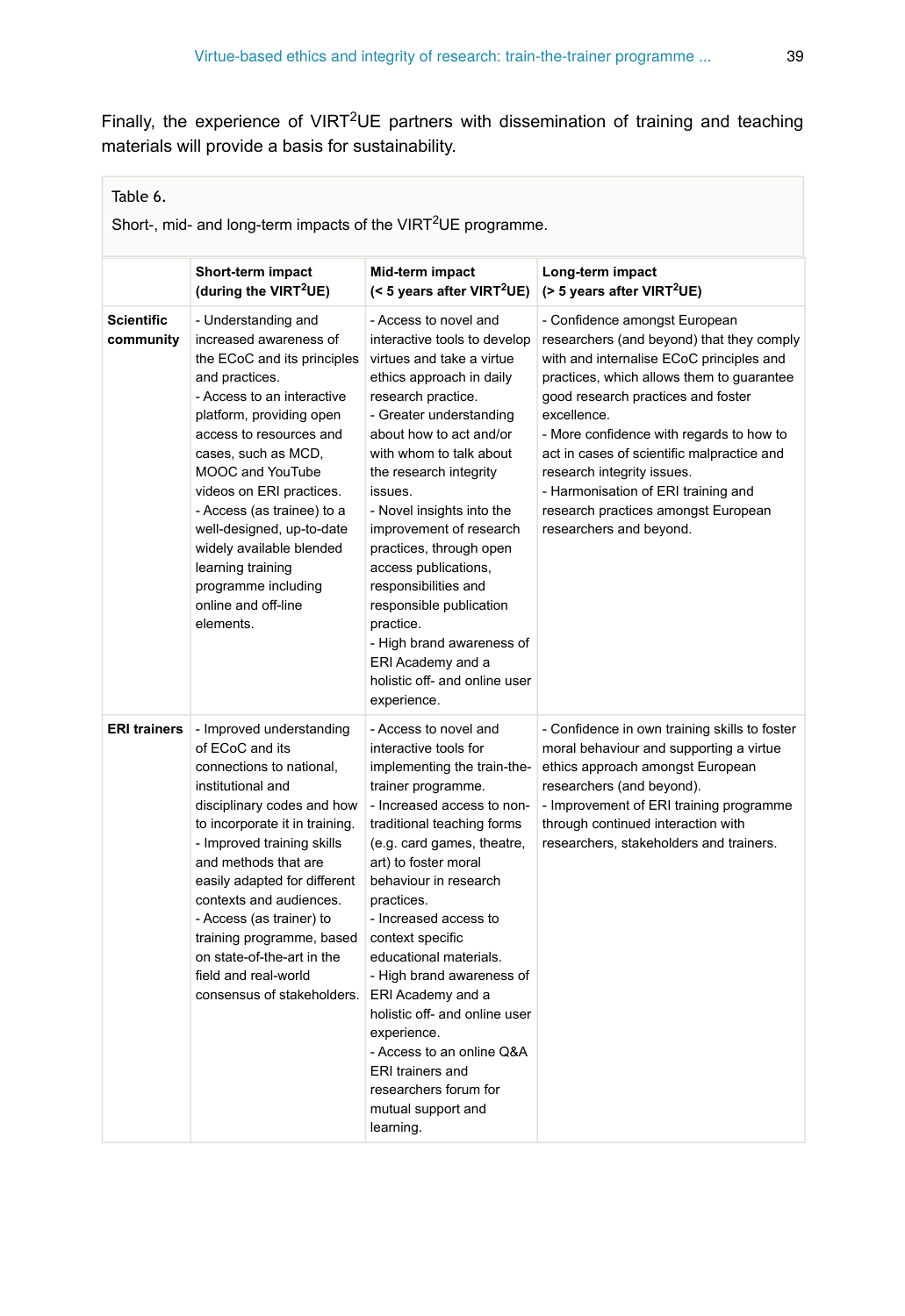|                   | Short-term impact<br>(during the VIRT <sup>2</sup> UE)                                                                                                                                                                                             | Mid-term impact<br>(< 5 years after VIRT <sup>2</sup> UE)                                                                                                                                                                                                       | Long-term impact<br>$($ > 5 years after VIRT <sup>2</sup> UE)                                                                                                                                                                                                                                                                                                                                                                                                                                               |
|-------------------|----------------------------------------------------------------------------------------------------------------------------------------------------------------------------------------------------------------------------------------------------|-----------------------------------------------------------------------------------------------------------------------------------------------------------------------------------------------------------------------------------------------------------------|-------------------------------------------------------------------------------------------------------------------------------------------------------------------------------------------------------------------------------------------------------------------------------------------------------------------------------------------------------------------------------------------------------------------------------------------------------------------------------------------------------------|
| Policy-<br>makers | - Mapping of virtues, taking<br>into account priorities and<br>preferences in different<br>regions.<br>- Capacity building road<br>map will help identify<br>regions where there is a<br>shortage of ERI<br>educational resources and<br>trainers. | - More effective mapping<br>of ERI educational<br>resources.<br>- Increased consensus<br>between policy-makers,<br>trainers and researchers.<br>leading to more effective<br>policies.                                                                          | - Harmonisation of policies across<br>scientific fields and countries on ERI<br>training and responsibilities.                                                                                                                                                                                                                                                                                                                                                                                              |
| Industry          | - Access to ECoC and its<br>principles and practices, as<br>well as training materials<br>and tools to stimulate good<br>research practices and<br>foster moral behaviour.                                                                         | - Novel tools and<br>educational resources.<br>based on the VIRT <sup>2</sup> UE<br>programme to apply a<br>virtue ethics approach in<br>day-to-day practice.<br>- High brand awareness of<br>ERI Academy and a<br>holistic off- and online user<br>experience. | - Harmonisation of ERI training<br>programme will require less investment in<br>efforts to comply with principles and<br>practices listed in the ECoC and comply<br>with different regulations per organisation/<br>region /country, as the developed training<br>programme can be tailored to regional and<br>institutional needs (context-specific).<br>- Increased confidence in the results of<br>previous research - from both public and<br>private sources - used as a basis for new<br>innovations. |
| <b>Society</b>    | - Awareness of importance<br>of ECoC.<br>- Better understanding of<br>and confidence in research<br>conduct and output.                                                                                                                            | - Interest in and<br>engagement with further<br>development of ERI<br>training and educational<br>resources to foster good<br>research practices.                                                                                                               | - Widely supported trust in scientific<br>communities and industry and results<br>obtained through good research practices.                                                                                                                                                                                                                                                                                                                                                                                 |

Barriers to reach expected impact: Several external barriers need to be addressed in order to achieve the expected impacts of VIRT<sup>2</sup>UE. The most critical barriers and obstacles are mentioned here, as well as their contingency plans.

Ø **Lack of priority amongst researchers**: Researchers often learn valuable lessons from training sessions on research ethics and research integrity; however, it is not their priority to implement the lessons learnt from such trainings. Researchers are often under pressure from their supervisor to publish results and produce data, as success in obtaining research funding and career advancement requires scientific publication in (high impact) journals. This discrepancy between the willingness of researchers to comply with ethical rules and standards, the lack of tools and methods to adopt these rules and standards, as well as the lack of priority given by the environment to adhere to such rules, demonstrates the need for a widespread train-the-trainer programme that not only targets organisations at the individual level, but also at the institutional level.

Mitigation: VIRT<sup>2</sup>UE will address this barrier by developing an embedding strategy (section 2.2.1), where consortium member will also seek interaction with faculty Deans, learned societies, publishing organisations and research funding organisations. This will stimulate uptake of the VIRT<sup>2</sup>UE training programme at an institutional level, enhancing understanding and uptake of the ECoC.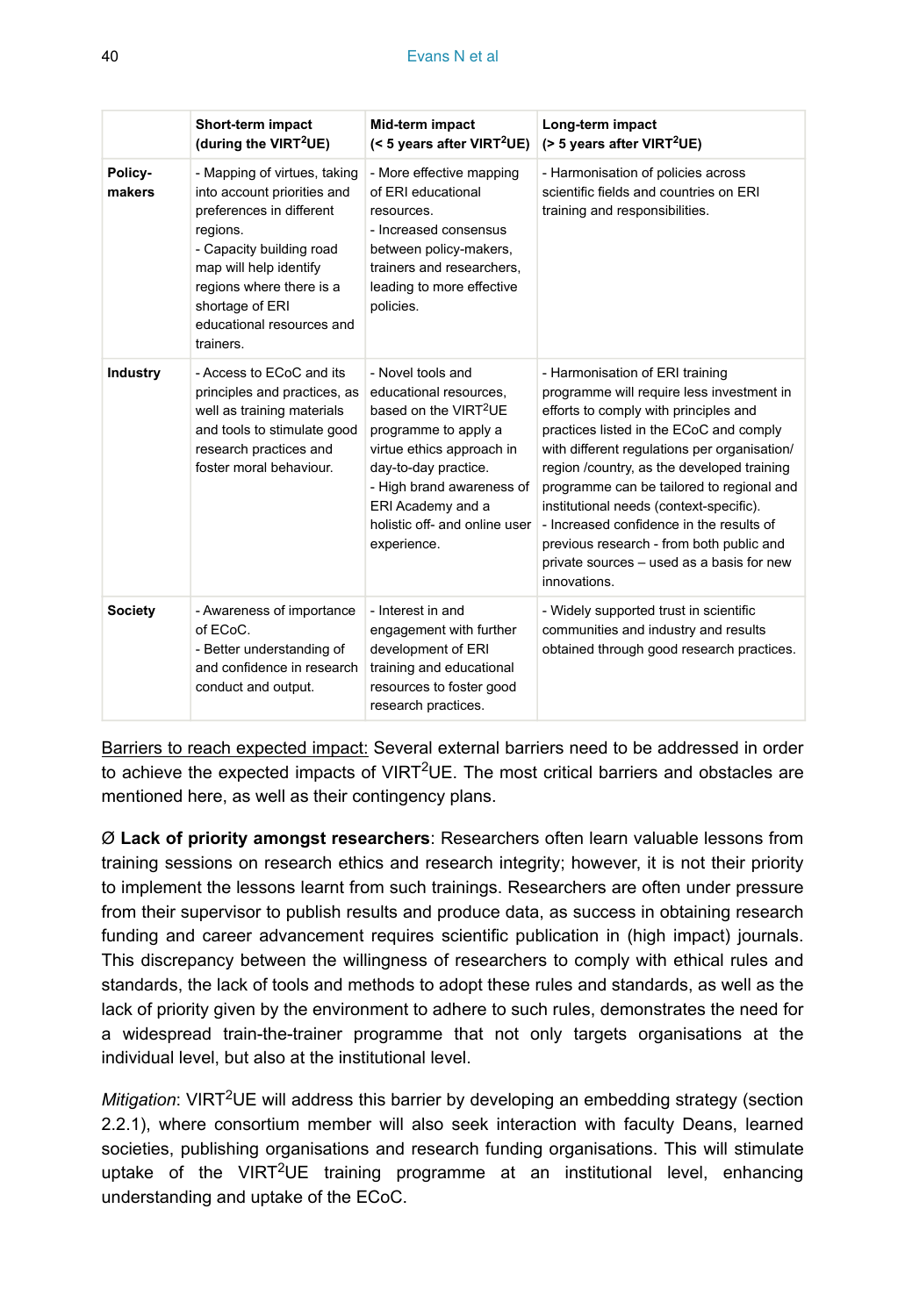Ø **Lack of interest in industry in ERI issues and improvement of rules**: Industry often provides a poor environment for adhering to good research practices (low compliance). The high-stakes environment and highly-competitive field promotes manipulation of data, suppression of negative results and even plagiarism and falsification.

Mitigation: the importance of the VIRT<sup>2</sup>UE training programme for reducing research waste and associated financial losses in research-intensive industries through good research practices will be actively communicated by our industry associate (Janssen) and through our consortium participants' industry contacts.

Ø **Lack of trust from society in the integrity of scientists and results of research**: Cases of research misconduct, such as fabrication and falsification of data and, more frequently, research misbehaviour (sloppy science), not only have consequences for science, but also harm public confidence in the scientific community and results of research.

Mitigation: VIRT<sup>2</sup>UE will implement several special outreach measures (online and off-line), aimed at restoring the public trust in the scientific community (section 2.2.3). In addition, VIRT<sup>2</sup>UE will promote the upholding of principles in the ECoC through a virtue ethics approach, which includes reflection and open debate between the scientific community and the public on ERI, for which a basis is created in the VIRT<sup>2</sup>UE platform, which will inform not only researchers, but also the public (for instance, through journalists) and stimulate interaction and discussions.

### **2.2 Measures to maximise impact**

### **2.2.1. Dissemination and exploitation of results**

In order to promote dissemination and harmonisation of the new ECoC across sectors and thereby promoting research integrity across European countries, it is of critical importance to raise awareness on the VIRT<sup>2</sup>UE project and its outcomes. As such, we have developed a dissemination strategy that will ensure all relevant stakeholders are involved during, before and after the project. The main goal of the dissemination strategy of VIRT<sup>2</sup>UE is to:

- 1. Ensure VIRT<sup>2</sup>UE will reach the expected impacts as set out in the call text (section 2.1.1).
- 2. Contribute to the long-term impacts as listed above (section 2.1.1).
- 3. Promote research integrity beyond mere compliance, amongst all types of researchers (junior, senior) and research fields, across European countries by training 305 excellent ERI trainers who will, in turn, train 3050 researchers and who may become trainers themselves, by the project's end. The combination of online and off-line training will encourage widespread use of the online materials, which will, in turn, foster the interest in the off-line training.
- 4. Ensure sustainability of the VIRT<sup>2</sup>UE platform in the long run (section 2.2.2). Based on our business model, we expect to have annual incomes between €225k and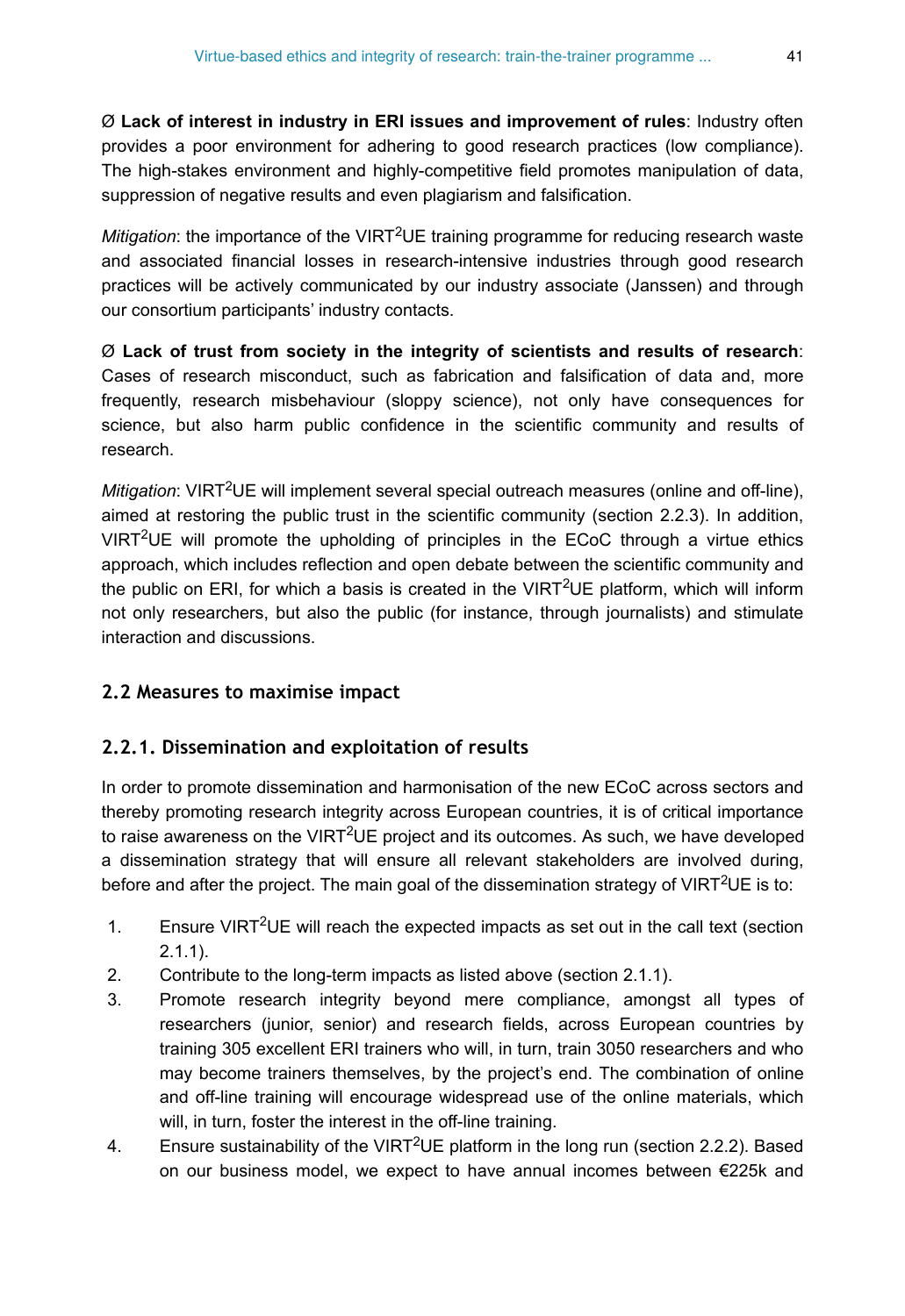€600k four years, which will allow us to maintain and update the VIRT<sup>2</sup>UE train-thetrainer programme.

## <span id="page-41-0"></span>Table 7.

Dissemination strategy of VIRT<sup>2</sup>UE.

| Stakeholder                    | <b>Motivation</b>                                                                                                                                                                                            | <b>Goal of dissemination</b>                                                                                                                                                                                                                                                                       | <b>Dissemination methods</b>                                                                                                                                                                                                                                                                                                                                                                                                                                                                                                                                                                                                                                                                                                                                                      |
|--------------------------------|--------------------------------------------------------------------------------------------------------------------------------------------------------------------------------------------------------------|----------------------------------------------------------------------------------------------------------------------------------------------------------------------------------------------------------------------------------------------------------------------------------------------------|-----------------------------------------------------------------------------------------------------------------------------------------------------------------------------------------------------------------------------------------------------------------------------------------------------------------------------------------------------------------------------------------------------------------------------------------------------------------------------------------------------------------------------------------------------------------------------------------------------------------------------------------------------------------------------------------------------------------------------------------------------------------------------------|
| <b>Scientific</b><br>community | Engage in good research<br>practices, as detailed in<br>the principles and<br>practices of the ECoC.<br>Promote the upholding of<br>the ECoC and virtue ethics<br>in the scientific community<br>and beyond. | To move beyond mere<br>awareness of the ECoC<br>towards the development<br>of character and habits<br>(virtue ethics).                                                                                                                                                                             | - Publications; conferences; newsletter;<br>YouTube videos on dedicated YouTube<br>channel Alerts when content relevant for<br>scientific community (further specified in<br>research disciplines) is added to the<br>VIRT <sup>2</sup> UE platform, invitation to add and<br>edit information.<br>- Branding - Online design company<br>Momkai will develop an online platform<br>which engages the scientific community<br>to support the goals of the VIRT <sup>2</sup> UE<br>project and the sustainability on the long<br>term.<br>- Visibility of VIRT <sup>2</sup> UE platform in<br>common search engines, such as<br>Google (using pushing strategies such<br>as adwords).<br>- YouTube videos of key learning point<br>on the website and YouTube for easy<br>transfer. |
| <b>ERI trainers</b>            | To train researchers how<br>to undertake good<br>research practices and<br>how to adopt an virtue<br>ethics approach in their<br>daily research practice.                                                    | Active use of the online<br>toolbox of educational<br>materials and platform for<br>support in face-to-face<br>training during practical<br>exercises.<br>Development of the face-<br>to-face trainer programme<br>in a participatory way,<br>based on evaluation and<br>expert input of trainers. | - Publications; conferences; newsletter;<br>YouTube channel with educational<br>resources.<br>- Alerts when content relevant for ERI<br>trainers is added to the VIRT <sup>2</sup> UE<br>platform, invitation to add and edit<br>information.<br>- Branding - Online design company<br>Momkai will develop an online platform<br>which engages specifically with ERI<br>trainers.<br>- Visibility of VIRT <sup>2</sup> UE platform in<br>common search engines, such as<br>Google (using pushing strategies such<br>as adwords).<br>- YouTube videos of key learning point<br>on the website and YouTube for easy<br>transfer.                                                                                                                                                    |
| Policy-makers                  | Improve policy making,<br>based on outcomes from<br>stakeholder consultations<br>and with use of capacity<br>building road map.                                                                              | To promote leadership in<br>providing clear policies<br>and procedures on good<br>research practice.<br>To build capacity in<br>regions where there is a<br>shortage of ERI<br>educational resources and<br>trainers.                                                                              | - Publications; workshops and relevant<br>conferences.<br>- Alerts when content relevant for policy-<br>makers is added to the interactive<br>training platform, invitation to add and<br>edit information.                                                                                                                                                                                                                                                                                                                                                                                                                                                                                                                                                                       |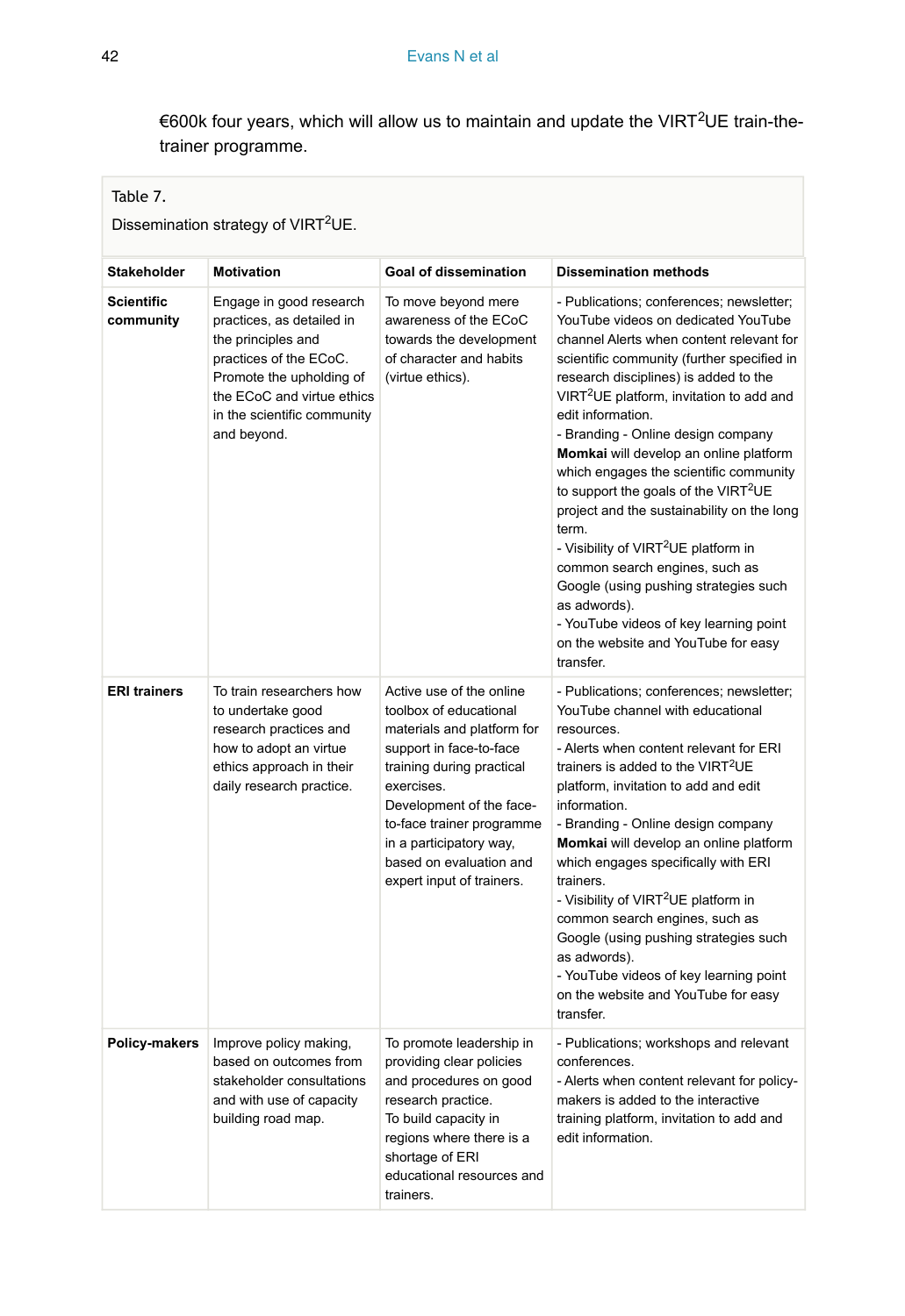| <b>Stakeholder</b>                 | <b>Motivation</b>                                                                                                                                                          | <b>Goal of dissemination</b>                                                                                                                                                                                       | <b>Dissemination methods</b>                                                                                                                                                                                                                                                                                                                     |
|------------------------------------|----------------------------------------------------------------------------------------------------------------------------------------------------------------------------|--------------------------------------------------------------------------------------------------------------------------------------------------------------------------------------------------------------------|--------------------------------------------------------------------------------------------------------------------------------------------------------------------------------------------------------------------------------------------------------------------------------------------------------------------------------------------------|
| <b>Deans</b>                       | Promote good research<br>practices and embedding<br>of ERI training at the<br>organisational level (e.g<br>uptake in teaching<br>curricula).                               | To promote good research<br>practices at the<br>organisation level, as well<br>as the individual level.                                                                                                            | - Publications; relevant conferences;<br>newsletter; forum meetings.<br>- Alerts when content relevant for<br>academic organisations is added to the<br>VIRT <sup>2</sup> UE platform.                                                                                                                                                           |
| <b>Publishing</b><br>organisations | To prevent research<br>misconduct (e.g.<br>fabrication and falsification<br>of data and plagiarism)<br>and research<br>misbehaviour (sloppy<br>science).                   | To promote responsible<br>publication practice in the<br>scientific community.                                                                                                                                     | - Publications; relevant conferences;<br>newsletter.<br>- Alerts when content relevant for<br>publishing organisation is added to the<br>VIRT <sup>2</sup> UE platform.                                                                                                                                                                          |
| Industry                           | To support a proper<br>infrastructure for open and<br>reproducible research<br>practices that are<br>necessary for<br>reproducibility, traceability<br>and accountability. | To stimulate transparency<br>and take responsibility for<br>industry in promoting<br>awareness and ensuring a<br>prevailing culture of<br>research integrity.<br>Compliance with ECoC<br>principles and practices. | - Website; social media; brochures.<br>- Alerts when content relevant for<br>industry is added to the platform.<br>- Making the platform visible in search<br>engines, such as Google (using pushing<br>strategies).                                                                                                                             |
| General public                     | Awareness of importance<br>of ERI education.                                                                                                                               | To restore trust in good<br>research practices and<br>output by scientific<br>community.                                                                                                                           | - Website; social media; mass media;<br>brochures: news items and newsletter.<br>- Alerts when content relevant for the<br>general public is added to the VIRT <sup>2</sup> UE<br>platform.<br>- Participation in public debates.<br>- Develop animation videos to capture<br>the main points of the scientific system<br>to educate the public. |

### Dissemination and exploitation plan

The aim of VIRT<sup>2</sup>UE is to target 305 ERI trainers in Europe using the face-to-face element of the train-the-trainer programme developed in the project, which will be updated continuously (WP3). These ERI trainers will then be equipped to train both researchers, as well as the second generation of ERI trainers, resulting in the widespread dissemination of the training programme. The dissemination and exploitation plan will be developed, monitored, evaluated and improved (when necessary) in WP5. Dissemination activities are conducted by all partners, but directed by the work package leader of WP5. WP5 will also be responsible for developing a dissemination policy that has to be agreed upon and signed by all consortium partners and will be included in the Grant Agreement.

Our dissemination strategy starts with the identification of all groups in society with a vested interest in VIRT<sup>2</sup>UE results (stakeholders). Understanding the interests and motivations of all stakeholders will allow the consortium not only to make the train-thetrainer programme meet user needs, but also to effectively reach all stakeholders and endusers. Measures to reach each of the stakeholders are different and are specifically aimed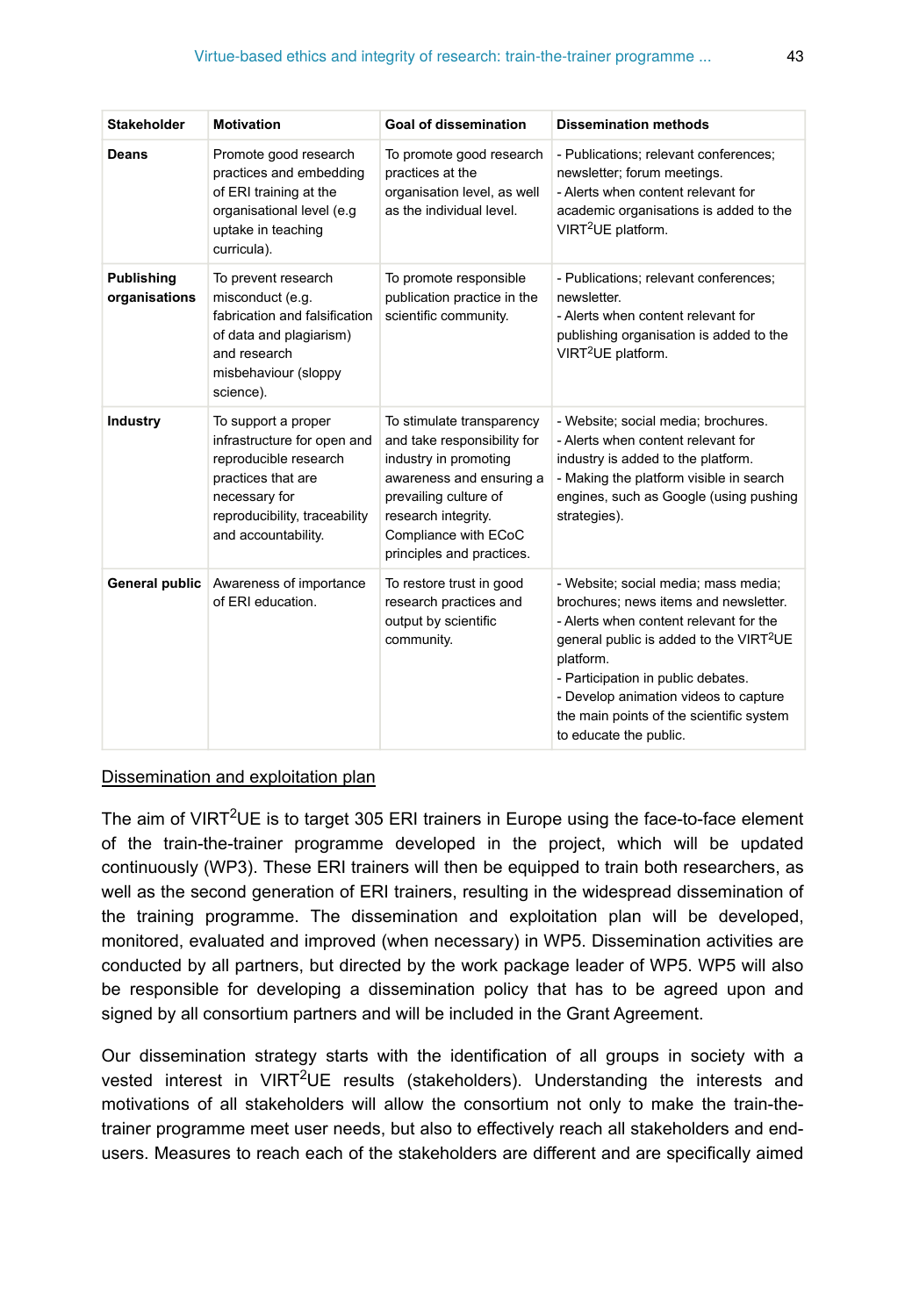to raise maximum awareness for a particular target group. Target groups we wish to reach include the following:

- Scientific community; including researchers in all fields of research and across all seniorities (junior as well as senior scientists, PIs etc.).
- Policy-makers at universities, research institutes, governmental bodies and funding agencies.
- **ERI** researchers.
- Private sector companies; including industry and investors.
- General public.

An overview of the motivation of each stakeholder, the intended effect of our dissemination strategy and the means we intend to use to achieve it are detailed in Table [7](#page-41-0).

Embedding strategy: In order to stimulate good research practices, both at an individual level, as well as at an institutional level, the VIRT<sup>2</sup>UE consortium recognises the importance of awareness and uptake of the ECoC principles through its train-the-trainer programme. The ECoC should not only be understood and internalised at an individual level, but also at an organisational level. This requires a learning process, including training, consistent enforcement and continuous improvement. Organisational leaders also are important, manifesting ethical commitment in their behaviour. Therefore, we have devised an embedding strategy that should promote integration of ERI training into teaching curricula and training programmes at the institutional level. The main goal of the embedding strategy is to:

- 1. ensure VIRT<sup>2</sup>UE will achieve the expected impact of the call,
- 2. stimulate good research practice also at an institutional level and
- 3. ensure sustainability of the VIRT<sup>2</sup>UE train-the-trainer programme.

Different embedding strategies for commercial (industry, RPOs) and non-commercial organisations (academia, RFOs) will be developed. The embedding strategies will be developed, monitored, evaluated and continuously improved in WP5 (in cooperation with WP6) by all partners (coordinated by VUmc as the project coordinator).

**Embedding strategy for commercial organisations**: to stimulate good practice at the institutional level of commercial organisations, we will perform stakeholder analysis with, for example, industry, learned societies, policy-makers, publishing organisations and RPOs. Forum discussions with key stakeholders will be organised to discuss how to implement the ECoC and to discuss their role in research conduct. Other examples include workshops or focus meetings with key stakeholders, as well as parties that challenge industry on their ethical conduct, such as journalists and consumer organisations.

**Embedding strategy for non-commercial organisations**: although good research practice should -in theory- be incorporated in all academia, this is often not reflected in teaching curricula of universities (other than incidental courses or training). Uptake of ERI training in the teaching curricula of universities and training programmes of other non-profit organisations, such as RFOs, will promote good research practice and enable researchers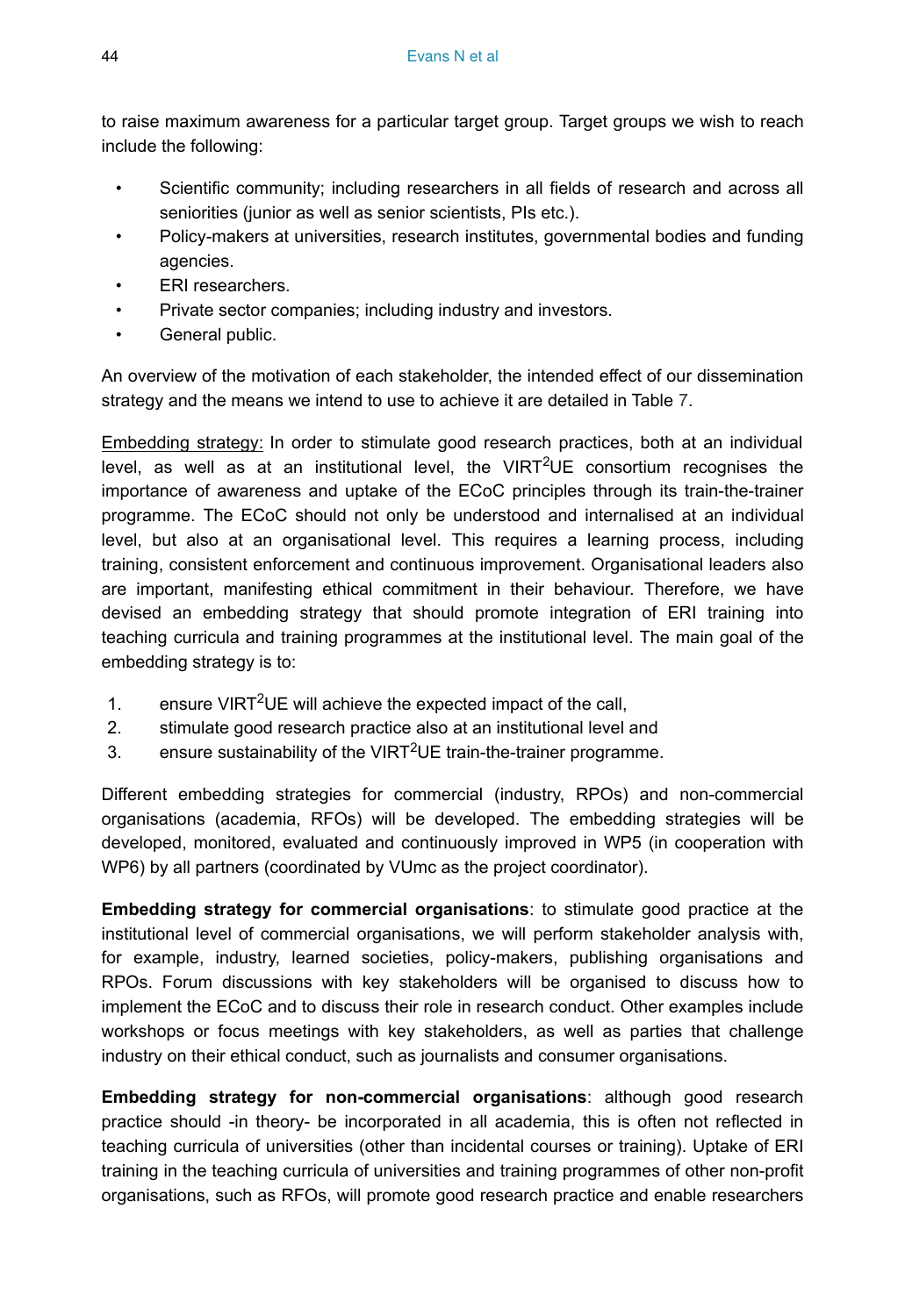to adopt a virtue ethics approach in their research design and conduct. At the academic level, faculty Deans have a crucial role for embedding ERI training at the institutional level. In forum meetings with faculty Deans and learned societies, it will be discussed how research integrity training and tools can be embedded in teaching curricula. Other stakeholders and involved parties, such as university associations, RFOs and publishing organisations, will also be invited (e.g. in focus meetings) to discuss how they see implementation of the ECoC and embedding of ERI at their organisation.

Stakeholder consultation: The VIRT<sup>2</sup>UE project enables engagement of stakeholders and community through stakeholder consultations. Stakeholder consultations will be used for **concept mapping purposes** on stakeholders' perspectives on the ECoC's principles and virtue ethics. Representatives from different stakeholder groups (e.g. academia, ERI committees, policy-makers, funding organisations, students and industry) will be involved in face-to-face focus groups. Results from stakeholder consultations will be used to identify virtues related to good research practices, to define scientific character virtues relevant for good scientific practice and to explore potential differences across research disciplines. In addition, stakeholder consultations will be used to make **an inventory of ERI training and tools in European countries** and to map existing capacity and deficiencies in ERI educational resources. A capacity building roadmap will be developed, aimed at unifying training programmes and building capacity in countries where training resources are underrepresented. Moreover, training will be made more specific and tailored to regional requirements, based on the outcomes of stakeholder consultations (contextualisation).

#### **2.2.2 Exploitation: knowledge management and protection**

Data management plan: All general data that will be generated within VIRT<sup>2</sup>UE will be made accessible for verification, for re-use purposes and FAIR (Findable, Accessible, Interoperable and Reusable). As a result, VIRT<sup>2</sup>UE will produce a Data Management Plan (DMP; WP7) to support the management of this data storage. Within the DMP, we will describe the types of data collected and/or generated, as well as how they will be shared, made accessible and made available for research use and how they will be preserved.

Open access publishing and open data: To maximise the potential impact from VIRT<sup>2</sup>UE, the consortium underscores the importance of open access to all scientific publications. Following their own institutional policies, all partners will fully commit to support the EU efforts to improve access to scientific information and to boost the benefits of public investment in research, funded under Horizon 2020. VIRT<sup>2</sup>UE will publish important findings in high-impact peer-reviewed scientific journals to reach important stakeholders and project updates will be presented at conferences and meetings (section 2.2.1). Results will be published as peer-reviewed scientific publications through open access (OA). OA refers to the practice of granting free internet access to research articles for broad dissemination and results from VIRT<sup>2</sup>UE will preferably be made available through OA. Either Green or Gold OA publishing will be chosen. Green OA is OA that is provided through the author self-archiving the final peer-reviewed manuscript in a repository (open archive, for example, ResearchGate), either directly or after an embargo period. Gold OA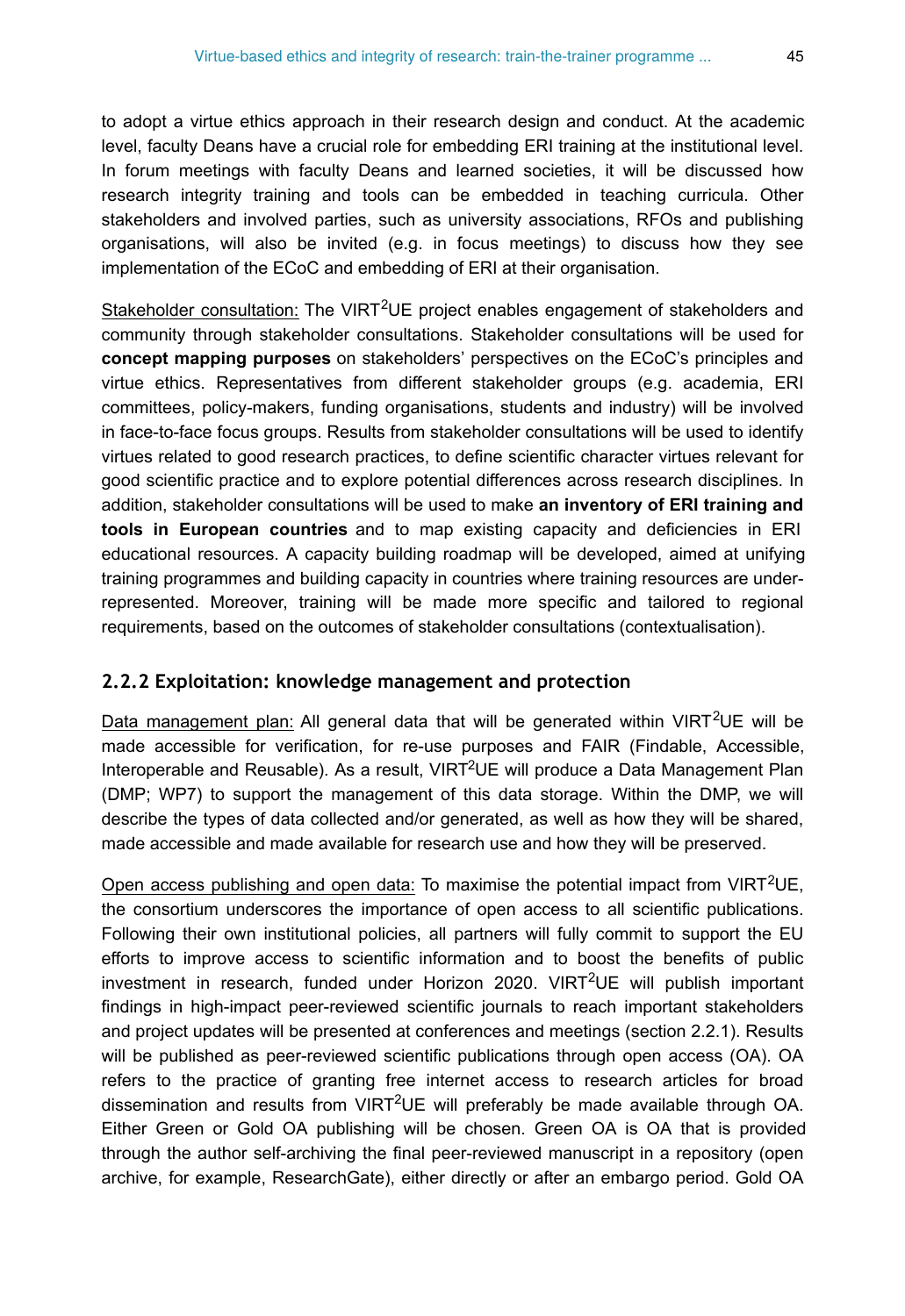entails OA provided by a publisher and research articles are immediately available free of charge to the reader upon publication. All consortium partners are further encouraged to provide open access to conference presentations, book chapters, monographs etc.

Exploitation of VIRT<sup>2</sup>UE's results: VIRT <sup>2</sup>UE will support responsible research and innovation and will promote and facilitate research integrity across European researchers. Beyond VIRT<sup>2</sup>UE, there are several aspects of the train-the-trainer programme that can be used for exploitation and that will promote financial sustainability of the programme in the long run.

To ensure its financial sustainability, the VIRT2UE consortium will explore different business/earning models. One of the first options to be explored is to offer the face-to-face training (off-line training) of VIRT<sup>2</sup>UE against payment, while the interactive, online training will be available through open access. VIRT<sup>2</sup>UEs face-to-face workshops will be offered at €1500 EUR (per participant) for academia and industry (as part of WP6, different pricing strategies will be explored for non-commercial (academia) and commercial organisations (industry), as well as different pricings for different countries). Taking into account a worstcase scenario, realistic scenario and best-case scenario, we will have €600k, €375k and €225k annual turnover to spend on maintaining, updating and improving the training programme after the project and for promoting its dissemination (Table [8](#page-45-0)).

<span id="page-45-0"></span>

| Table 8.<br>Best case, realistic and worst-case business scenarios for VIRT <sup>2</sup> UE. |         |          |                   |       |          |          |          |
|----------------------------------------------------------------------------------------------|---------|----------|-------------------|-------|----------|----------|----------|
| Training (€1500)                                                                             | 2021    | 2022     | 2023              | 2024  | 2025     | 2026     | 2027     |
| Best case scenario                                                                           |         |          |                   |       |          |          |          |
| No. of training sessions                                                                     | 50      | 100      | 150               | 250   | 400      | 400      | 400      |
| Income                                                                                       | €75 $k$ | €150 $k$ | €225k             | €375k | €600 $k$ | €600 $k$ | €600 $k$ |
| Realistic scenario                                                                           |         |          |                   |       |          |          |          |
| No. of training sessions                                                                     | 20      | 50       | 80                | 150   | 250      | 250      | 250      |
| Income                                                                                       | €30 $k$ | €75 $k$  | €120 $\mathsf{k}$ | €225k | €375k    | €375k    | €375k    |
| Worst case scenario                                                                          |         |          |                   |       |          |          |          |
| No. of training sessions                                                                     | 10      | 30       | 60                | 100   | 150      | 150      | 150      |
| Income                                                                                       | €15 $k$ | €45 $k$  | €90 $k$           | €150k | €225k    | €225k    | €225k    |

In addition, the available training material on the platform itself creates an economic utility for many commercial (e.g. industry) and non-commercial organisations (e.g. universities) in educational activities and the data and ERI community also hold economic value in improving research efficiency on several levels (i.e. improved research practices in research organisations, more effective Ethic Review Committee applications, risk management for industry, editor assessments of submitted manuscripts etc.). Additional business/earning models will be investigated as part of financial sustainability in WP6.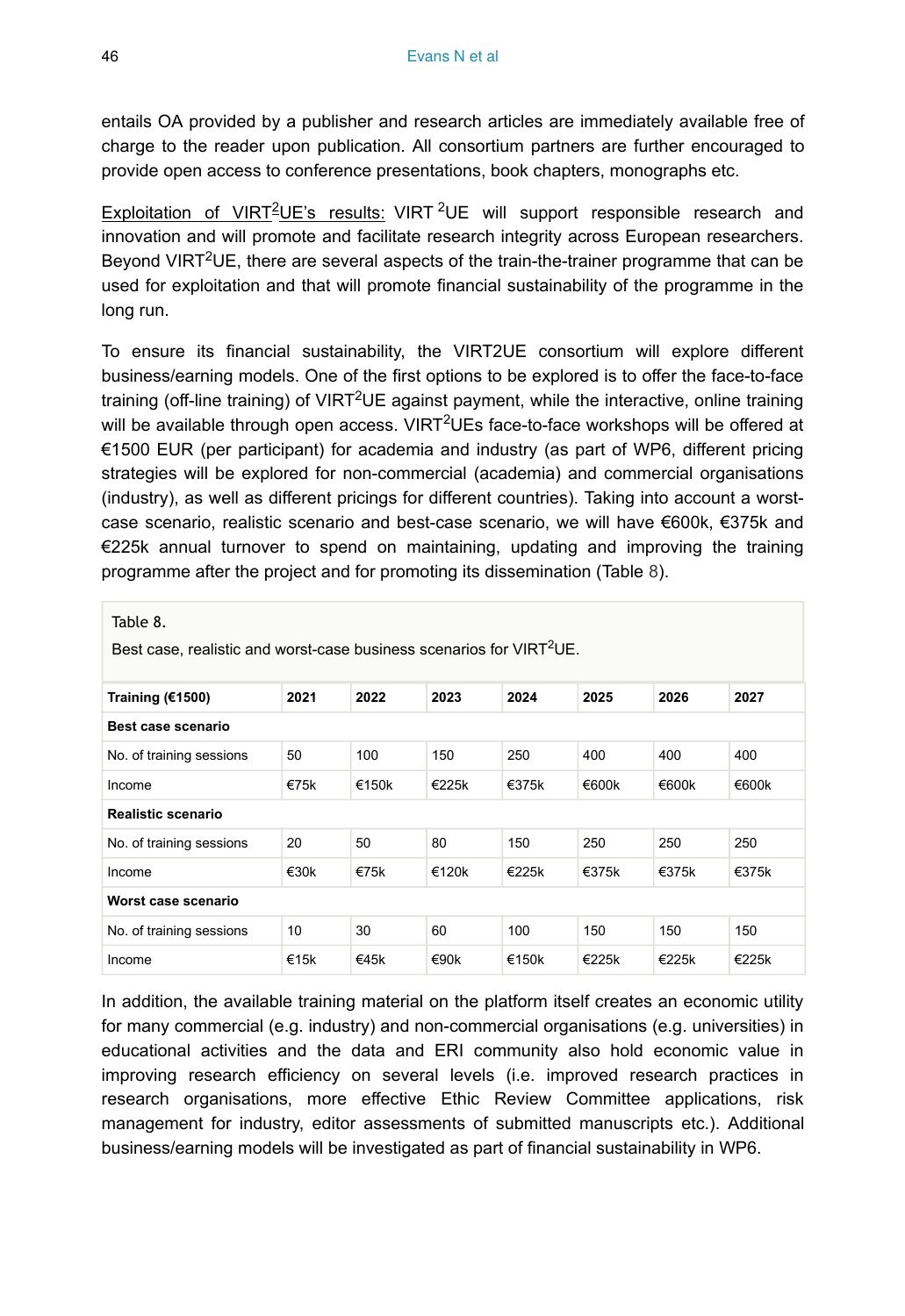Sustainability: funding beyond VIRT<sup>2</sup>UE: Several outcomes of VIRT<sup>2</sup>UE can be further exploited, as described above. In addition, to ensure financial sustainability of the train-thetrainer programme and enable upscaling of the training programme in the long run, we will seek additional European funding with the VIRT<sup>2</sup>UE consortium to realise our long-term vision. In addition, we will explore other possible business models, by exploring the role of specific stakeholders in sustaining the platform, for example, by creating fee-based patronships for RPOs, pharmaceutical associations and non-profit organisations.

#### **2.2.3 Communication activities**

In addition to the targeted dissemination strategy outlined in section 2.2.1, the consortium will execute communication activities at major milestones in the project. Communication activities to promote VIRT<sup>2</sup>UE will be an important aspect of this Coordination and Support Action, in order to increase visibility of the project, gain awareness of the innovative trainthe-trainer programme and reach a wide range of stakeholders and end-users. As part of WP7, the consortium will develop a communication plan that will ensure timely and clear communication of project results to all relevant groups (Table [9](#page-46-0)). This communication plan will be managed by the WP leaders of WP7; however, all consortium members will contribute to this and provide updates.

<span id="page-46-0"></span>Table 9.

Communication measures of VIRT2UE.

#### **Branding**

VIRT<sup>2</sup>UE's consortium includes the award-winning digital design company Momkai. Momkai will design a brand identity for the VIRT<sup>2</sup>UE platform and educational materials that fits the objectives. Momkai will create the brand strategy and design a visual identity that fits with the brand strategy and takes future outings into account. A brand identity always consists of a logo, colour set and choice of typography and will be used consistently in all communications.

#### **Website**

A dedicated VIRT<sup>2</sup>UE website, hosted and integrated with the EnTIRE platform, will be created and will provide upto-date information on the project, partners, progress, goals and events relevant to different stakeholder needs. Again, Momkai's skills and experience in creating intuitive and attractive user interfaces and building online communities of users will be key to the website's success. The website will contain specialised portals for both internal use, as well as external use. Internal use: the website will have open portals for all consortium partners in order to provide up-to-date information about the progress of the project and related issues that may arise. External use: the external part of the website will contain information for all relevant stakeholders, including the general public, on progress of the project. Consortium members will be asked to write regular news items for the website on project updates, outcomes and future perspectives.

#### **Conferences**

Representatives of the consortium will actively participate in conferences and exchange experiences and ideas about the latest developments from the VIRT<sup>2</sup>UE project. Conferences are a perfect platform for stakeholder involvement and consultation. In addition, representatives will participate in outside conference and events relevant to the consortium activities. Relevant conferences in the field include the World Conference on Research Integrity (WCRI), International Center for Academic Integrity (ICAI), the National Data Integrity Conference and the EuroScience Open Forum (a biannual, pan-European, general science conference dedicated to scientific research and innovation). During these conferences, several open and closed discussions to discuss project results and strategies with consortium partners and selected stakeholders will be held. Consortium conference: at the end of the VIRT<sup>2</sup>UE project, a final conference will be organised where all relevant stakeholders will be informed about the results of the project.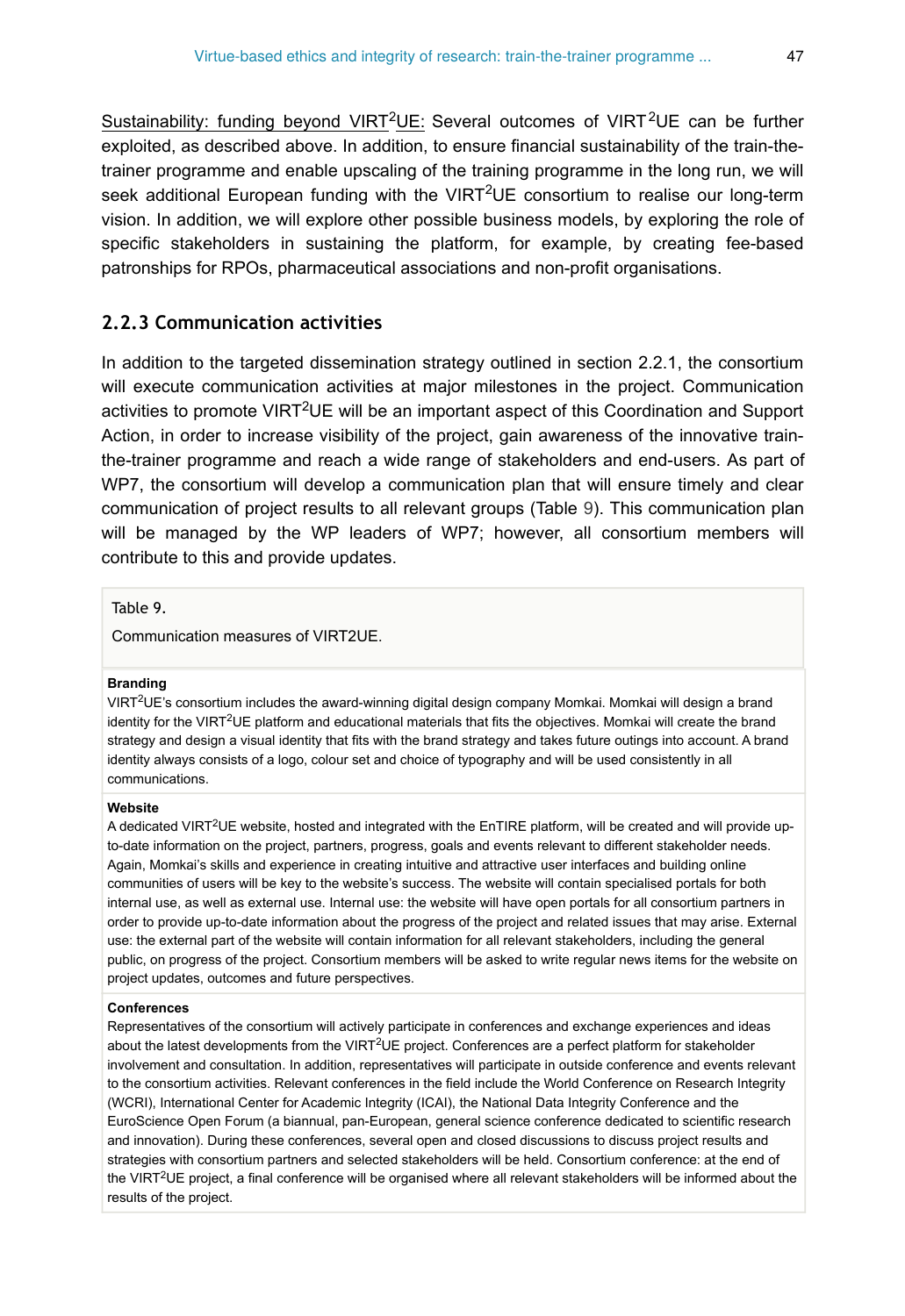#### **Industry meetings**

To reach research intensive industries and increase awareness about the importance of good research practices, we will visit business conferences, such as the events of the Society of Corporate Compliance and Ethics (e.g. Basic Compliance & Ethics Academy meetings). We will also seek contact with the European Federation of Pharmaceutical Industries and Association (EFPIA) and the European Business Ethics Network (EBEN).

#### **Scientific publications**

Results originating from the research within VIRT<sup>2</sup>UE will be published in high impact scientific journals with preferred open access, such as Nature Communications and PNAS or in more specialised journals, such as BMC Research Integrity and Peer Review, Accountability in Research, Journal of Empirical Research on Human Research Ethics, Science and Engineering Ethics and Research Policy.

#### **External collaborations**

VIRT<sup>2</sup>UE will set-up collaborations with other researchers and groups outside the consortium, which are active in the ERI field. VIRT<sup>2</sup>UE builds upon the interactive ERI normative platform developed in EnTIRE and has their support and cooperation for proposed project. VIRT<sup>2</sup>UE partner Dirk Lanzerath is coordinator of ENERI and partner Ana Marusic is involved in HIERRI. Advisory board member Maura Hiney is a member of ALLEA. For more details about collaborations, see section 1.1.4 (reach) and 1.3.2. These collaborations will provide new ways for communication and dialogue with the ERI community, active in these projects and organisations.

#### **Press releases**

At key milestones in the project, press releases will be developed and distributed through all relevant national and international networks with the help of the communication departments of partners involved.

#### **Dissemination material: Brochures and Newsletters**

Dissemination materials, such as brochures and media campaigns, will be developed to inform policy-makers, the general audience, relevant stakeholder groups and industry that are interested in the project findings. All stakeholders and other interested parties will be informed with a quarterly newsletter (open for subscription), in which the project progress and relevant updates from outside the consortium are presented.

#### **Social media: dedicated YouTube channel**

Nowadays social media is instrumental in reaching the general public and relevant stakeholders. Therefore, VIRT<sup>2</sup> UE will utilise platforms such as LinkedIn, Twitter, Facebook, Wikipedia and YouTube to create general awareness for VIRT<sup>2</sup>UE's results, for posting conference presentations and news messages and for uploading (video-)messages (e.g. interview with project participants or stakeholders, experiences of participants in the trainthe-trainer programme etc.). In particular, we will create a dedicated YouTube channel that will show VIRT<sup>2</sup>UE's key learning points captured in short animation videos to make them easily transferrable. These videos will also be published on the VIRT<sup>2</sup>UE website.

Planned events and conferences within  $VIRT^2UE$  which will be attended by consortium members for internal and external communication are detailed in Table [10](#page-47-0).

<span id="page-47-0"></span>

| Table 10.<br>Events and conferences.               |                      |
|----------------------------------------------------|----------------------|
| Event                                              | <b>Timing</b>        |
| Kick-off during EuroScience Open Forum (ESOF)      | <b>July 2018</b>     |
| 7th World Congress of Research Integrity           | May 2019             |
| International Center for Academic Integrity (ICAI) | February 2020        |
| National Data Integrity Conference                 | June 2020            |
| EuroScience Open Forum (ESOF)                      | <b>July 2020</b>     |
| End conference VIRT <sup>2</sup> UE                | 2021 (to be decided) |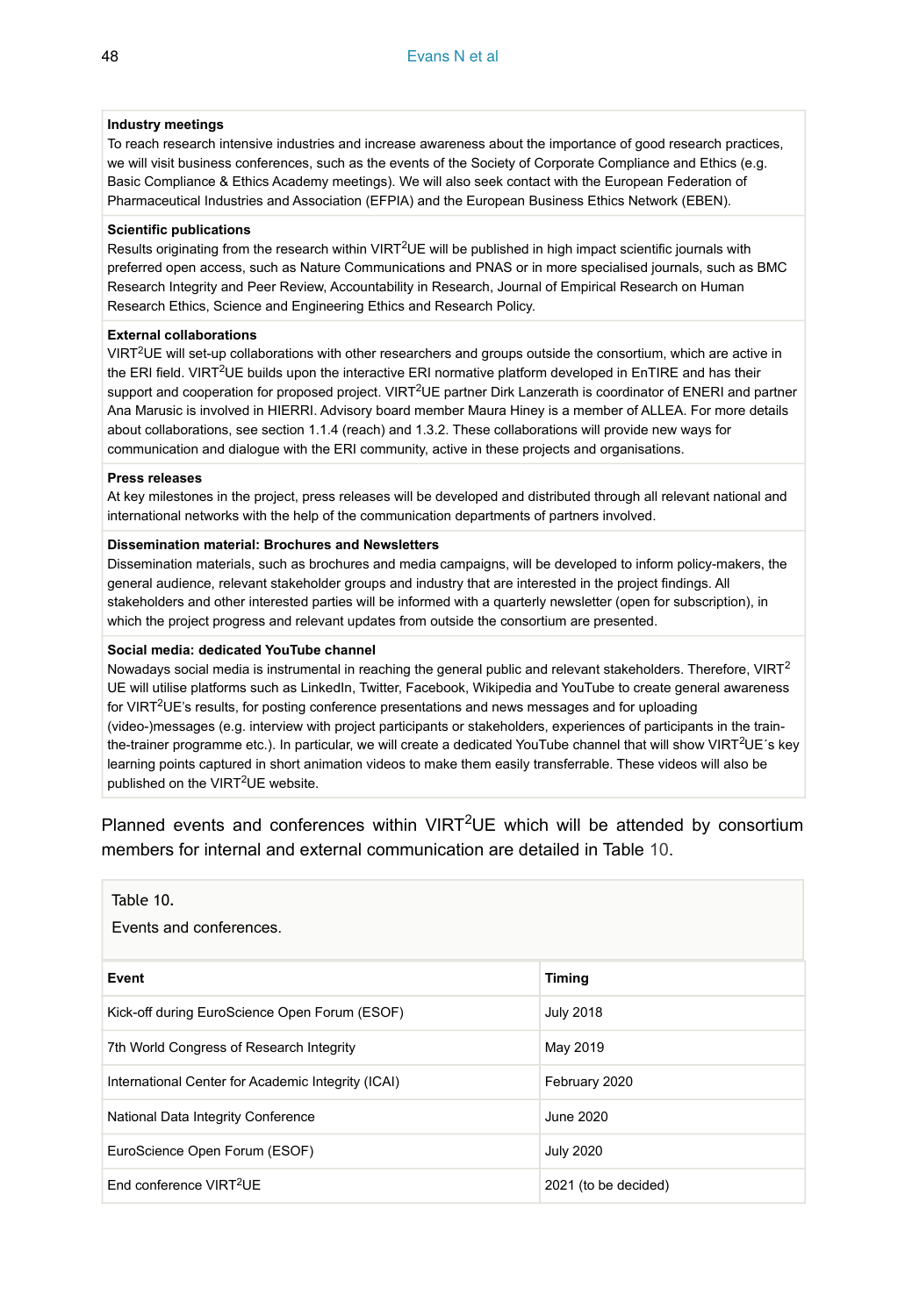Public outreach: In order to further contribute to restore the public trust in the scientific community after a number of research integrity scandals over the past decades, VIRT<sup>2</sup>UE will implement several special outreach measures. These measures include

- 1. participation in inspirational events such as TED talks.
- 2. dedication of specific sections of the online platform for the general public.
- 3. involvement of VIRT<sup>2</sup>UE via social media channels and responses to opinion articles in national newspapers.
- 4. contribution to national public debates on research integrity, by publishing in national newspapers and magazines.

# **3. Implementation**

## **3.1 Work plan – work packages and deliverables**

## **3.1.1 Overall structure of the work plan**

In order to achieve its objectives, the project will be structured in 7 WPs. These involve stakeholder consultation (WP 1 and 2), training development (WP 3 and 4), implementation (WP 5), development of an online component (including training, evaluation and sustainability) (WP 6) and management (WP 7). For an overview of the interrelationship between work packages, please see Fig. [3](#page-32-0) (PERT: Description of work packages). For the timing of the WPs, see the Gantt Chart below (Fig. [4\)](#page-48-0).

<span id="page-48-0"></span>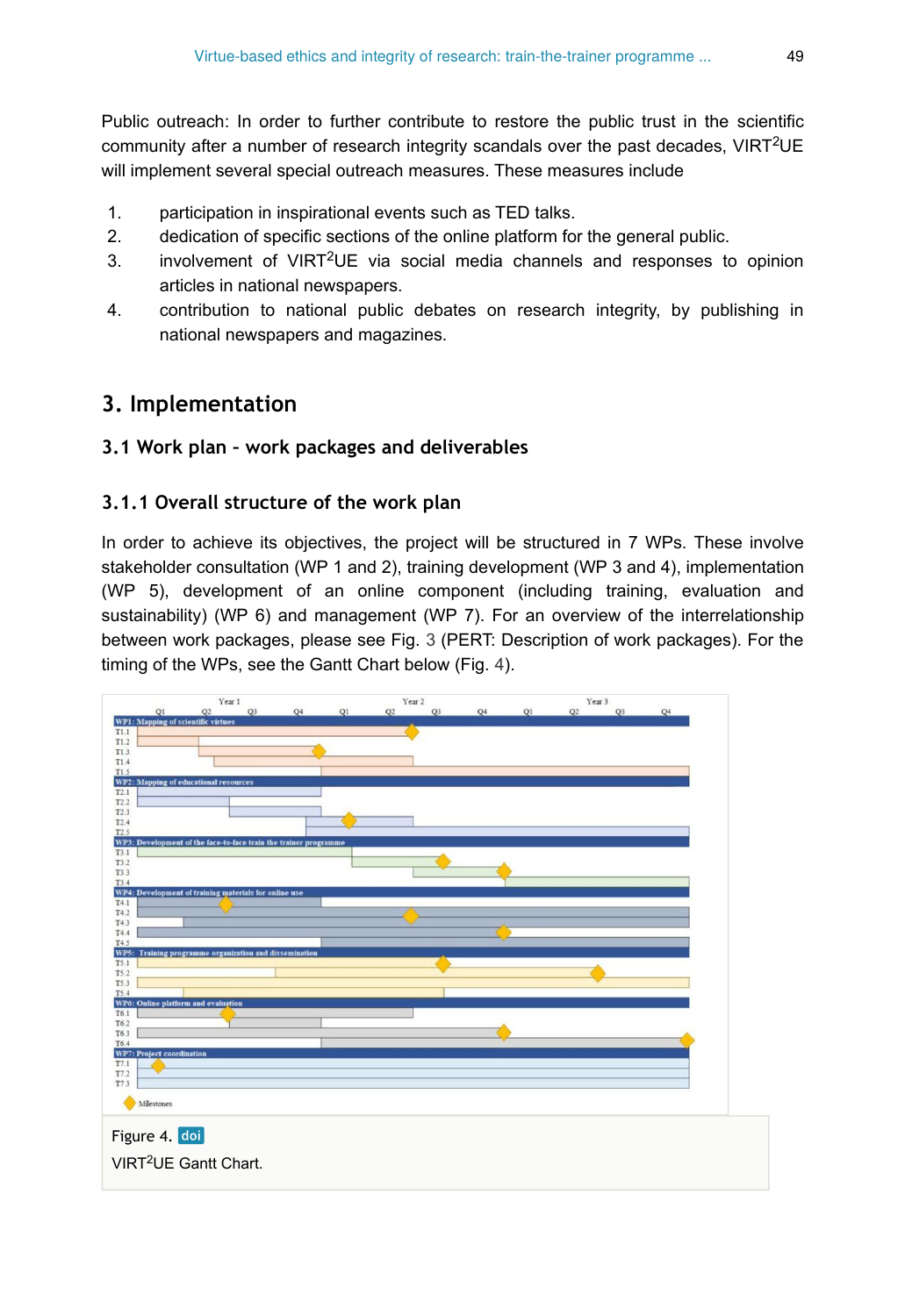## **Work package 1: Mapping of the scientific virtues**

Start date M1, end date M36

## *Lead beneficiary*: MEFST

*Participants*: VUmc (0.6 PM); KUL (9 PM); MEFST (40 PM); OeAWI (0.9 PM); EUREC (0.9 PM)

## *Objectives*:

- 1. Collect evidence on virtues related to good scientific practice.
- 2. Identify, include and engage a diversity of stakeholders to engage in discussion about virtues related to good scientific practice.
- 3. Define and rank the scientific virtues relevant for good scientific practice and explore potential differences across research disciplines.
- 4. Achieve consensus about which virtues should have priority in developing the VIRT  $2$ UE training.
- 5. Assessing the acceptability and usability of the virtue ranking in the training programme.

### *Description of work*:

This work package is responsible for meeting overall objective 1: Conduct a conceptual mapping amongst stakeholders of virtues which are crucial for good scientific practice and their relation to the principles of the ECoC. The ECoC formulates principles which are related to virtues; these will be central to the development of VIRT<sup>2</sup>UE's training programme.

In order to develop a holistic virtue-based training programme, however, it is necessary to further develop the evidence base regarding which virtues should be stimulated and developed in training for good research practice. What do virtues mean in scientific practice? What is their proper place? How are they related to core elements of research?

The aim of this work package is to involve stakeholders in order to answer these questions. The stakeholder consultation will include a broad range of experts and will consist of a survey and two focus group meetings, followed by a Delphi consensus process. The results of the focus groups will be taken into account directly in the development of the training programme and materials and the results of the Delphi consensus process will be integrated in the process of adjusting the training programme. The results of this work package will provide information for the future efforts in scientific virtue training by providing evidence collected via a mixed-methods approach. In this way, the training programme will be based on evidence from the state-of-the-art in the field and from realworld consensus of stakeholders in the research process. This work package will be closely related to WPs 2 and 5 in identifying relevant stakeholders and analysing the results.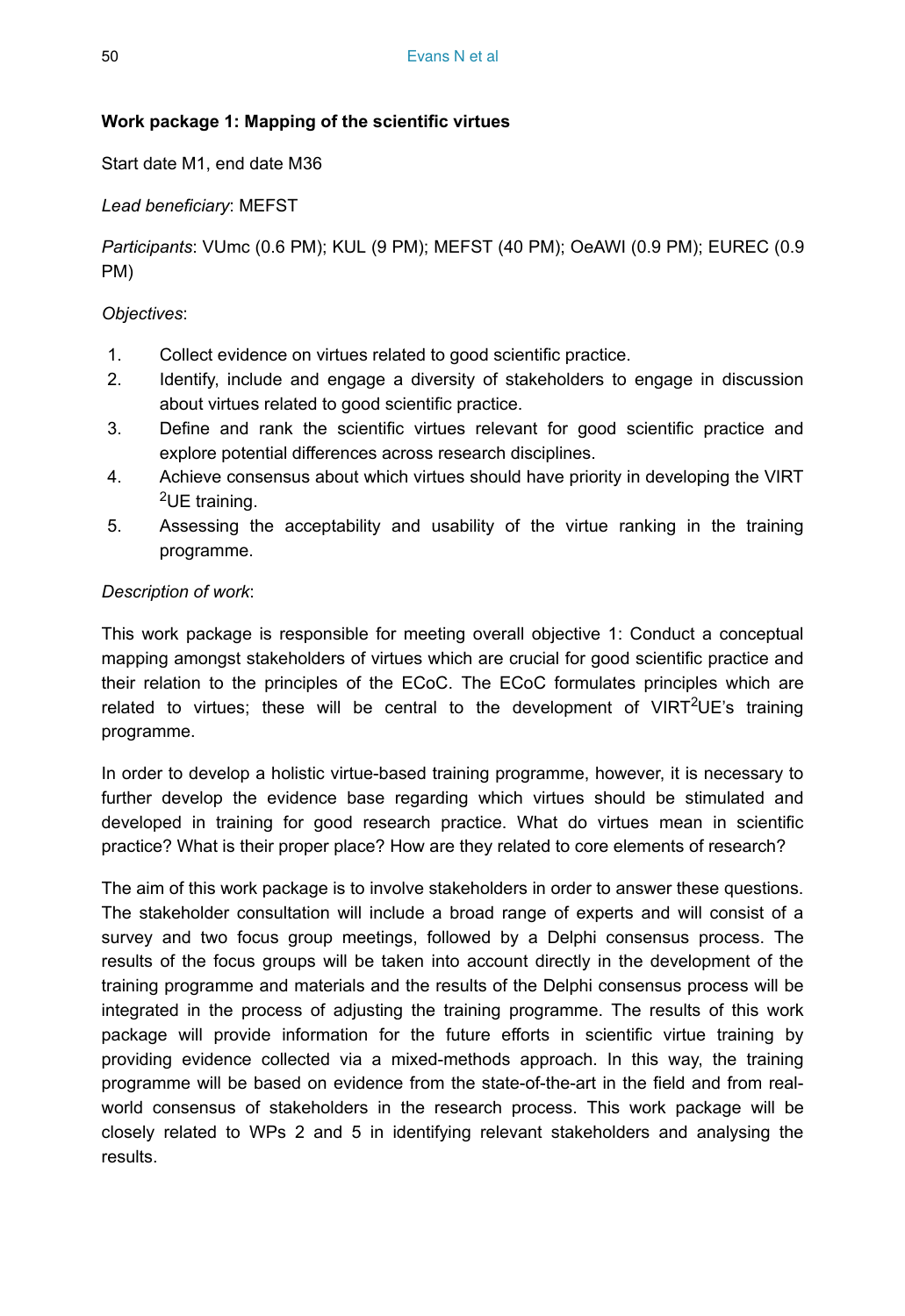Task 1.1 Scoping review of virtues addressed in ERI training (M1-18)

- 1. Prepare a search strategy for the scoping review.
- 2. Retrieve, select, analyse publications and synthesise the findings of the scoping review.

Task 1.2 Preparation for stakeholder consultation (M-14)

- 1. Identify representatives from different stakeholder groups for face-to-face focus groups from all members of the consortium and different domains – total of 24 from academics (research, education;  $n = 4$ ), RI committees ( $n = 4$ ), 2 policy-makers (n  $= 4$ ), funding and process organisations (n = 4), students (n = 4), industry and SME  $(n = 4)$ ; and invite them to provide their opinions and experiences in a survey and two mixed focus group meetings of 12 persons each.
- 2. Prepare the protocol for the focus group meetings (questionnaire and scripts for the group meeting).

Task 1.3 Face-to-face focus groups with stakeholders (M5-12)

- 1. Conduct the first focus group.
- 2. Analyse the results from the first focus group and adjust the scripts for the second focus group meeting in order to allow
- 3. further in-depth discussion of the topics identified in the first focus group.
- 4. Conduct the second focus group.
- 5. Analyse the results from both focus groups and generate the initial list of virtues for training programmes.
- 6. Generate the final list of virtues for discussion, with the input from the scoping systematic review.

Task 1.4 Modified Delphi consensus on virtues for the training programme (M6-18)

- 1. Design the questionnaire for the Delphi consensus process, based on the literature results and results from focus groups.
- 2. Identify 16 panel lists for the Delphi consensus process (stakeholders from different domains, different from those participating in focus groups).
- 3. The first round of the Delphi consensus process.
- 4. The second round of the Delphi consensus process.
- 5. The third round of the Delphi consensus process.
- 6. Presentation and discussion of the results of the Delphi process to the members of the consortium.
- 7. Drafting of the final list of virtues for the training programme.

Task 1.5 Assessing the acceptability and usability of the virtue ranking in the training programme (M12-36)

1. Iteratively assess the acceptability and usability of the virtue ranking during the development and assessment of the training programme.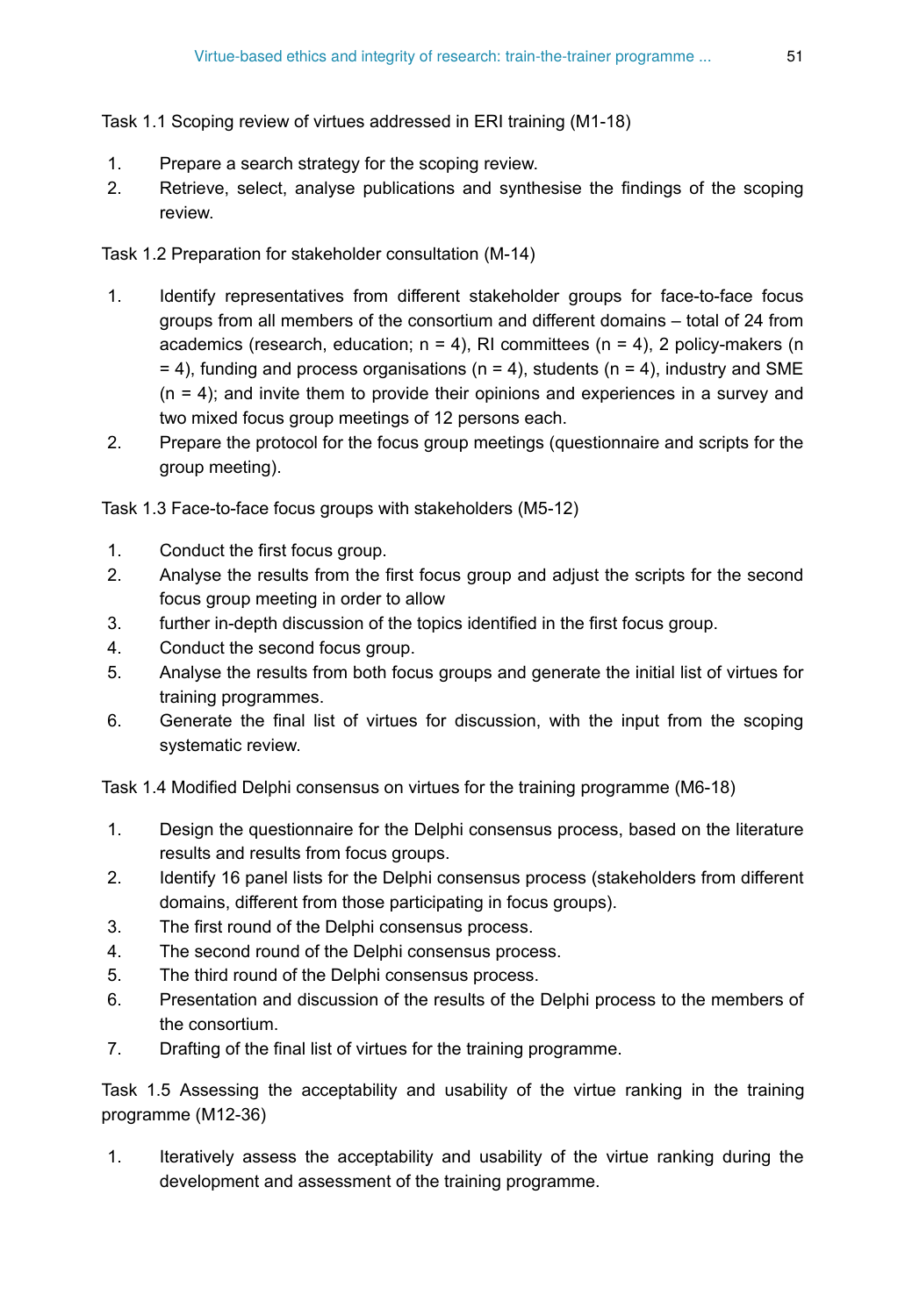## *Deliverables*

- D1.1 Report on the results from the stakeholder focus groups, M12.
- D1.2 Scoping review of scientific virtues for training, M18.
- D1.3 Report on results from the Delphi consultation process, M18.

## **Work package 2: Mapping of educational resources**

Start date M1, end date M36

## *Lead beneficiary*: KUL

*Participants*: VUmc (0.6 PM); KUL (17 PM); MEFST (20 PM); OeAWI (0.9 PM); EUREC (1.4 PM); UiO (0.9 PM); ANKU (8 PM); NTUA (2.1 PM); UH (1 PM); LU (2.6 PM); UCP (1.4 PM); UNINS (1.3 PM)

## *Objectives*:

- 1. Collect evidence on existing ERI training practices and insights.
- 2. Identify, include and engage a diversity of trainers and other stakeholders for involvement in exchange on ERI training.
- 3. Determine the needs and possibilities for ERI training, with special attention for the context.
- 4. Develop an organisational embedding strategy.
- 5. Come to consensus on major challenges and good practices that should be prioritised in the VIRT<sup>2</sup>UE training programme.

## *Description of work*:

This work package is responsible for overall objective 2: Identify and consult ERI trainers and the wider scientific community to understand existing capacity and deficiencies in ERI educational resources.

More and more companies and research institutes experience the need for a thorough and focused ERI training for their researchers and personnel. Some have tried to set up an ERI training, others make use of initiatives that are organised by third parties. So far, there is no detailed overview of the different initiatives available. More importantly, there is a need to bring together the insights of local or regional initiatives, to gain insight into what works, as well as identifying concrete challenges and needs. This WP aims to tackle this need and the gaps in current initiatives. This will give us a state-of-the-art of the scientific evidence on ERI educational resources and allow us to reduce the current fragmentation of efforts and to optimise efficiency. The lead partner (KUL) has extensive experience with systematic reviews and research in ERI. They will closely collaborate with related EUfunded projects, like EnTIRE, PRINTEGER, DEFORM and ENERI. The result of this review will become input for WP 3, 4 and 6.

The work will consist of a literature review, focus groups and a consensus meeting. The results of the focus groups will be taken into account directly in the development of the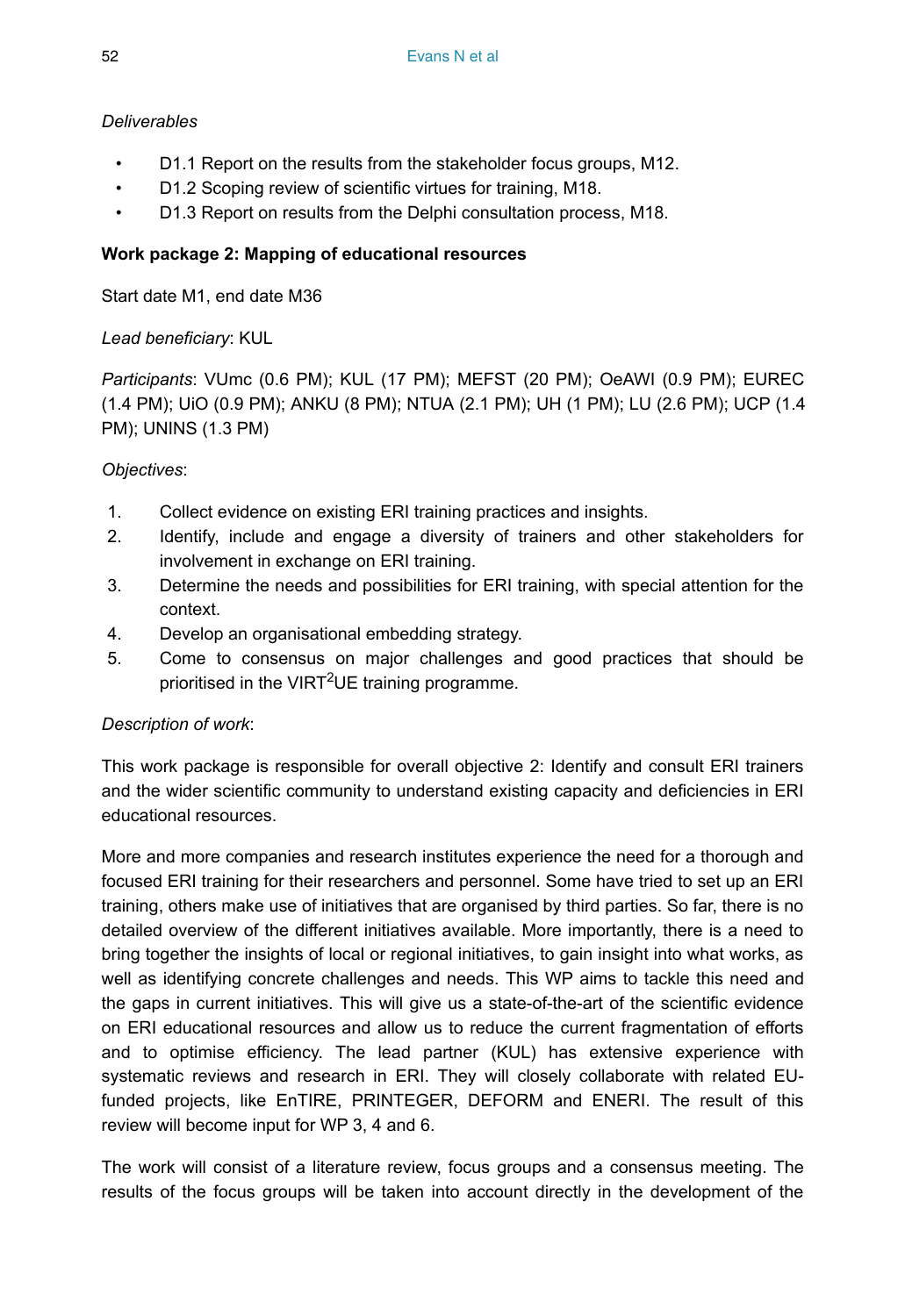training programme and materials and the results of the consensus meeting will be integrated in the process of adjusting the training programme and the implementation.

Task 2.1 Reviewing the existing ERI training literature and practices (M1-12)

- 1. Review of scientific publications and grey literature on ERI training and education.
- 2. Map existing ERI training practices, in commercial and non-commercial organisations.

Task 2.2 Stakeholder consultation preparation (M1-6)

- 1. In close collaboration with WP 1 and WP 5, a representative sample of trainers and other relevant stakeholders from different contexts will be identified. Stakeholders from commercial organisations include industry, learned societies, policy-makers, publishing organisations and RPOs and consumer organisations, whereas stakeholders from non-commerical organisations include ERI trainers, researchers, ERI committee members and faculty Deans.
- 2. Stakeholders from commercial and non-commerical organisations will be invited to participate in separate focus groups.

Task 2.3 Focus groups on ERI training with selected stakeholders (M6-12)

- 1. Preparation of the qualitative empirical protocol.
- 2. Separate focus groups will be conducted for commercial and non-commerical stakeholders, including a dedicated Deans' forum focusing on embedding ERI training and tools in teaching curricula - in-line with the embedding strategy discussed in Section 2.2.
- 3. Identification of available insights, good practices, needs and lacunas of the different stakeholders.
- 4. Analysis of the content of the focus groups meetings.
- 5. The outcome of the focus groups will form the basis of the embedding strategy and be shared with other partners in VIRT<sup>2</sup>UE so that it can serve as a basis and input for their strategies.

Task 2.4 Consensus meeting on priorities for the ERI training programme (M12-18)

1. In order to agree on which content, formats, needs and lacuna's resulting from the review (T3.1.) and the focus groups (T3.3.) will get priority, a consensus meeting will be organised. Relevant members of the VIRT²UE consortium, other EU-funded ERI projects and stakeholders will be invited so that a final list can be drafted. This will provide input for WP4 (materials to be updated for online use), WP 5 (dissemination strategy) and WP 6 (structure and content of the platform).

Task 2.5 Continuous update of the overview of existing literature and practices, to update the training programme and online repository (M12-36)

1. The training programme will be continuously updated to make it in line with the latest findings and developments in the field.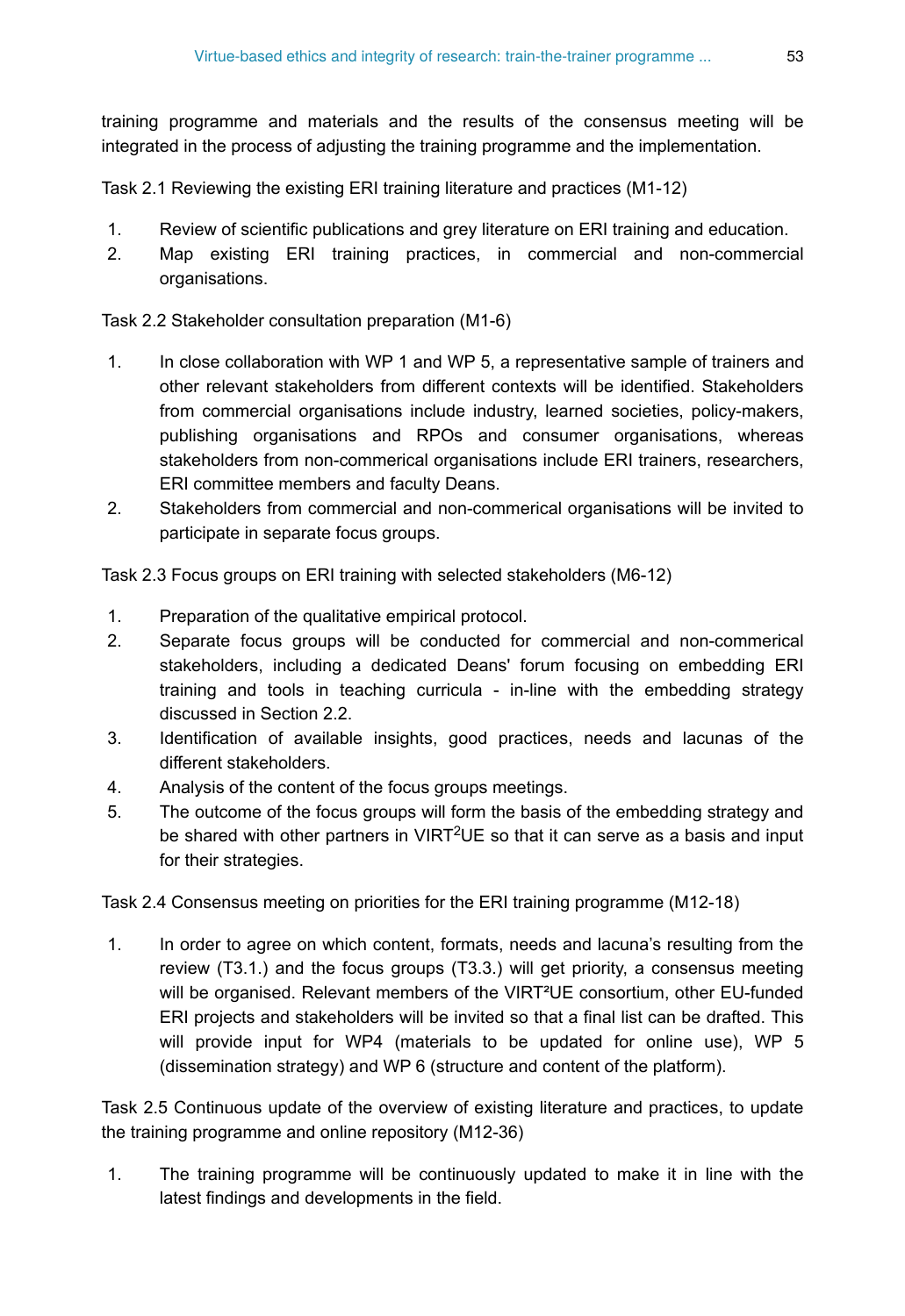## *Deliverables*:

- D2.1 Report on the results of the ERI literature and practices review, M12.
- D2.2 Report on the results of the stakeholder consultation, M12.
- D2.3 List of priorities and dissemination strategies for ERI training programmes in Europe, M18.

## **Work package 3: Development of the face-to-face train the trainer programme**

Start date M1, end date M36

## *Lead beneficiary*: UiO

*Participants*: VUmc (7.7 PM); KUL (2 PM); MEFST (3 PM); OeAWI (4.9 PM); EUREC (0.9 PM); UiO (14 PM); ANKU (8 PM); NTUA (3.6 PM); UH (2 PM); LU (2.6 PM); UCP (9 PM); UNINS (2.6 PM)

## *Objectives*:

- 1. Develop a first draft of the face-to-face train-the-trainer programme.
- 2. Organise a pilot of the face-to-face training programme for all partners in VIRT<sup>2</sup>UE.
- 3. Adapt the face-to-face train-the-trainer programme
- 4. Based on experiences and continuous evaluation of the training programme, adjust and further develop the face-to-face train-the-trainer programme.

### *Description of work*:

This work package is responsible for overall objective 3: To develop the face-to-face component of the train-the-trainer programme that provides trainers with tools to foster researchers' virtues and promotes the ECoC and iteratively develop the training, based on evaluations (WP3)

The face-to-face train-the-trainer programme will enable ERI trainers to train researchers in sessions, aimed at reflecting on moral dilemmas and developing researchers' virtues. The face-to-face sessions are complementary to the online elements of the train-the-trainer programme, including the YouTube videos, the MOOC and other training materials (developed in WP 4). The face-to-face train-the-trainer programme will be developed in a learner-centred way, utilising the ideas of constructive alignment (i.e. alignment of learning outcomes, content, methods and assessment of learning), aimed at enabling participants in setting up their own training in the specific countries. The face-to-face train-the-trainer programme will make use of: lectures, literature, group/individual exercises, group and teacher feedback, self-reflection and observation forms, video feedback, personal learning goals and their development and portfolios about learning progress. A central component of the face-to-face train-the-trainer programme will be learning to facilitate group reflection on moral dilemmas in practice, next to role play, card games and other interactive approaches (such as fictional movies, art and theatre).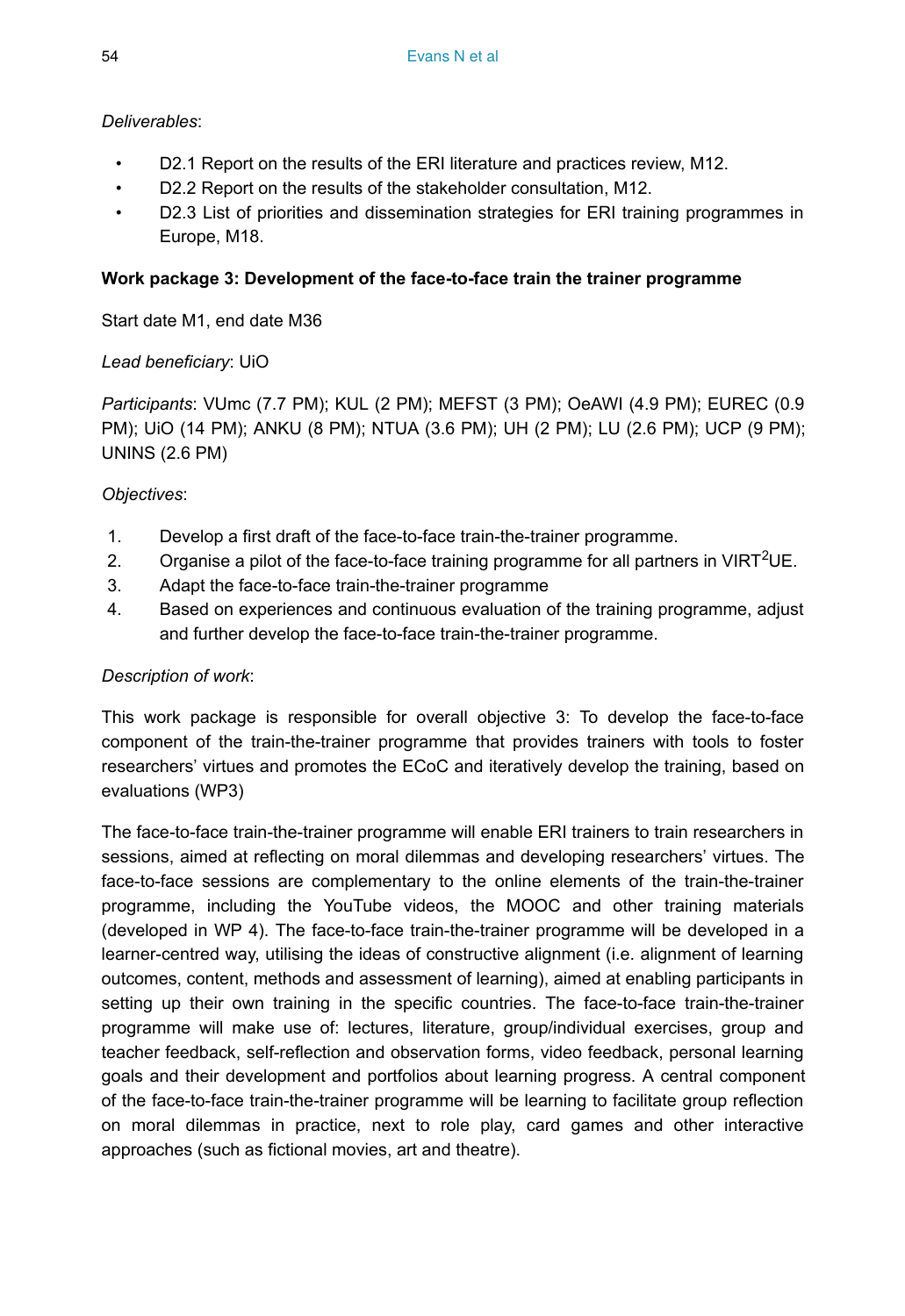The face-to-face train-the-trainer programme will be developed in a participatory way. All partners in the consortium will be involved in the process of making the first draft version, by commenting on the draft. They will participate as trainees in the pilot of the programme. Based on the evaluation and the expert input of the partners, the programme will be adjusted. All partners will then organise training sessions in their country or region and train 10-15 future trainers. These newly-trained trainers will, at the end of the project, be equipped to organise training sessions for researchers. Experiences of trainers and researchers, assembled online, will be used to adjust the programme, both during the project and in the future and further adapt it to user needs. WP 3 will cooperate with WP 2 to be able to base the face-to-face train-the-trainer programme on relevant existing programmes and with WP 4 to develop the toolbox for trainers. WP 3 will also cooperate with WP 5 in preparing the trainers who were trained in the pilot phase for implementing the face-to-face train-the-trainer programme in their own country or region and with WP 6 to acquire data for evaluation and adaptation.

Task 3.1 Development of the first draft of face-to-face train-the-trainer programme (M1-14)

- 1. Based on an inventory of relevant face-to-face training programmes, using results of WP 2 for programmes related to ERI and a search for other relevant programmes, a first version of the face-to-face train-the-trainer programme will be developed. The programme will be based upon research and experience with similar methods available in the consortium, including the international training programme for facilitators of MCD.
- 2. The partners will be actively involved by organising various rounds of feedback. The basic structure will be a two-day face-to-face course, with lectures, exercises and feedback, followed by two one-day meetings. Between these three meetings, participants will practise the face-to-face train-the-trainer method themselves in small groups, observe each other and give feedback.

Task 3.2 Pilot the face-to-face train-the-trainer programme (M15-20)

1. The first version of the face-to-face train-the-trainer programme will be piloted, with participants from all partners in the consortium. In this way, the expertise in the consortium will be used to evaluate the programme and provide input for further development, both regarding educational aspects and adaptation to various target groups. In addition, all partners will have experience with the same training programme, which will foster standardisation and enable evaluation research.

Task 3.3 Adapt the face-to-face train-the-trainer programme (M18-24)

- 1. Based on the experiences of the pilot phase, the programme will be adapted. Specific attention will be paid to the need for and quality of tools for training and implementation/dissemination.
- 2. Hand-outs, observation forms, instruction videos and implementation support plans will be prepared for dissemination. They will be further developed in close cooperation with WP 4.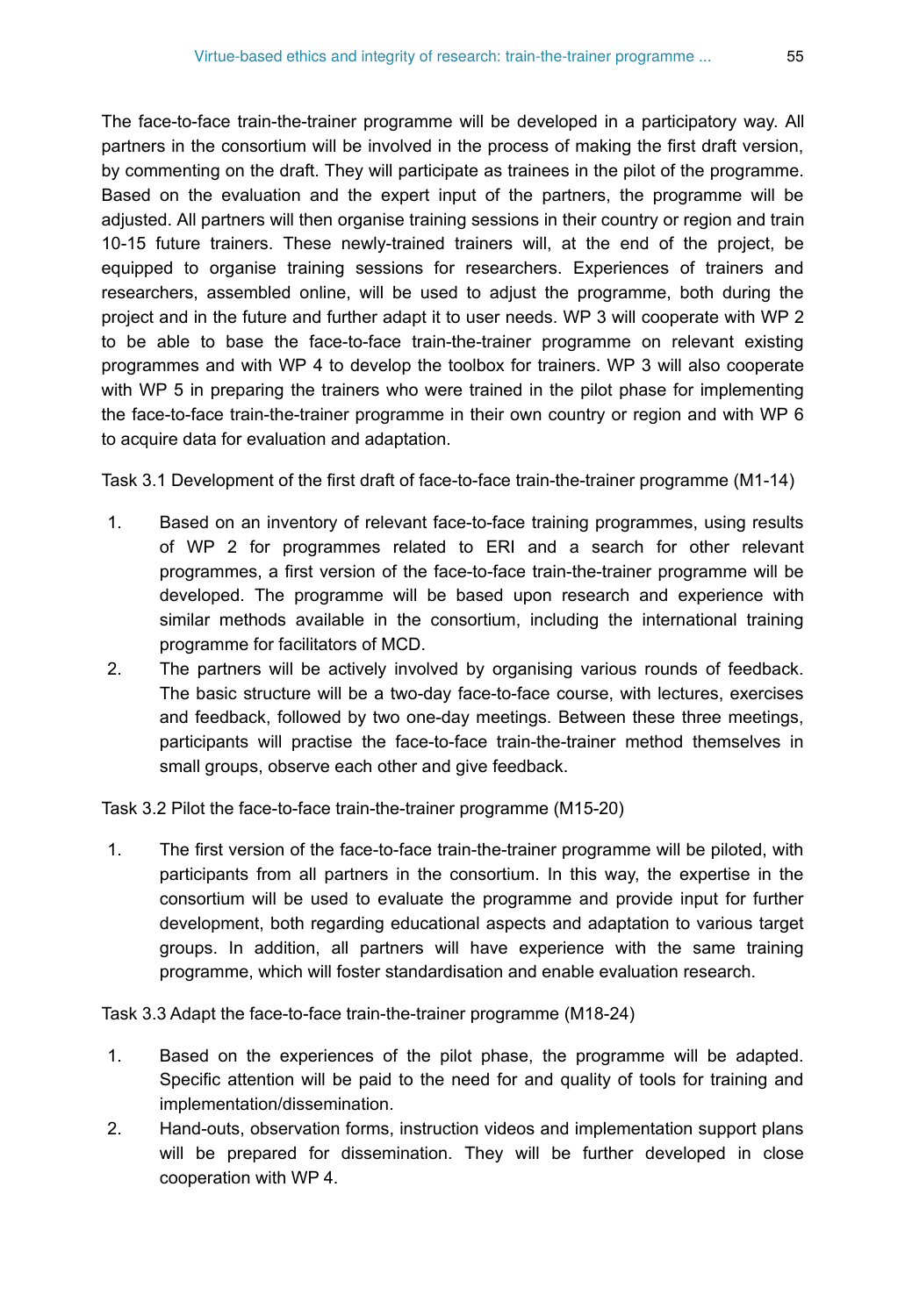Task 3.4 Adjust and further develop the face-to-face train-the-trainer programme (M25-36)

- 1. Based on the evaluation of the online platform (WP6), through interactions and resulting feedback from the Question and Answer part of the platform, the programme will be continuously monitored and developed further.
- 2. Trainers who were trained in the pilot of the face-to-face train-the-trainer programme will organise face-to-face train-the-trainer programmes in their own country or region (WP5), training researchers who will become future trainers.
- 3. Experiences and feedback of both of trainers and researchers (potential future trainers), will be gathered and used for improvement of the programme.

#### *Deliverables*:

- D3.1 First draft of the face-to-face train-the-trainer programme, M14.
- D3.2 Report on the experiences of piloting the face-to-face train-the-trainer programme, M20.
- D3.3 The face-to-face train-the-trainer programme, M23.

#### **Work package 4: Development of training materials for online use**

Start date M1, end date M36

#### *Lead beneficiary*: OeAWI

*Participants*: VUmc (9.6 PM); KUL (1 PM); MEFST (3 PM); OeAWI (22.3 PM); EUREC (0.9 PM); UiO (1.5 PM); ANKU (5.4 PM); NTUA (2.1 PM); UH (3 PM); LU (2.6 PM); UCP (9 PM); UNINS (1.3 PM)

### *Objectives*:

- 1. Update and adapt educational materials for online learning.
- 2. Develop and record ten YouTube videos.
- 3. Develop an innovative online course (MOOC).
- 4. Develop an online toolbox for trainers.
- 5. Constantly update and improve training materials according to the needs of trainers and researchers.

#### *Description of work*:

The main objective of WP 4 is to produce educational materials for online learning by researchers and trainers. In most European countries, ERI-training is still not a mandatory part of curricula and/or the professional career development of trainers. Therefore, young researchers' training in ERI depends on having good mentors and role models or courses and lectures on ERI given by committed teachers or researchers. In this case, trainers mostly have to establish all training material on their own and might be described as "lone fighters". WP 4 aims to support and facilitate researchers and trainers with a toolkit of online educational materials and methods to promote blended and active learning.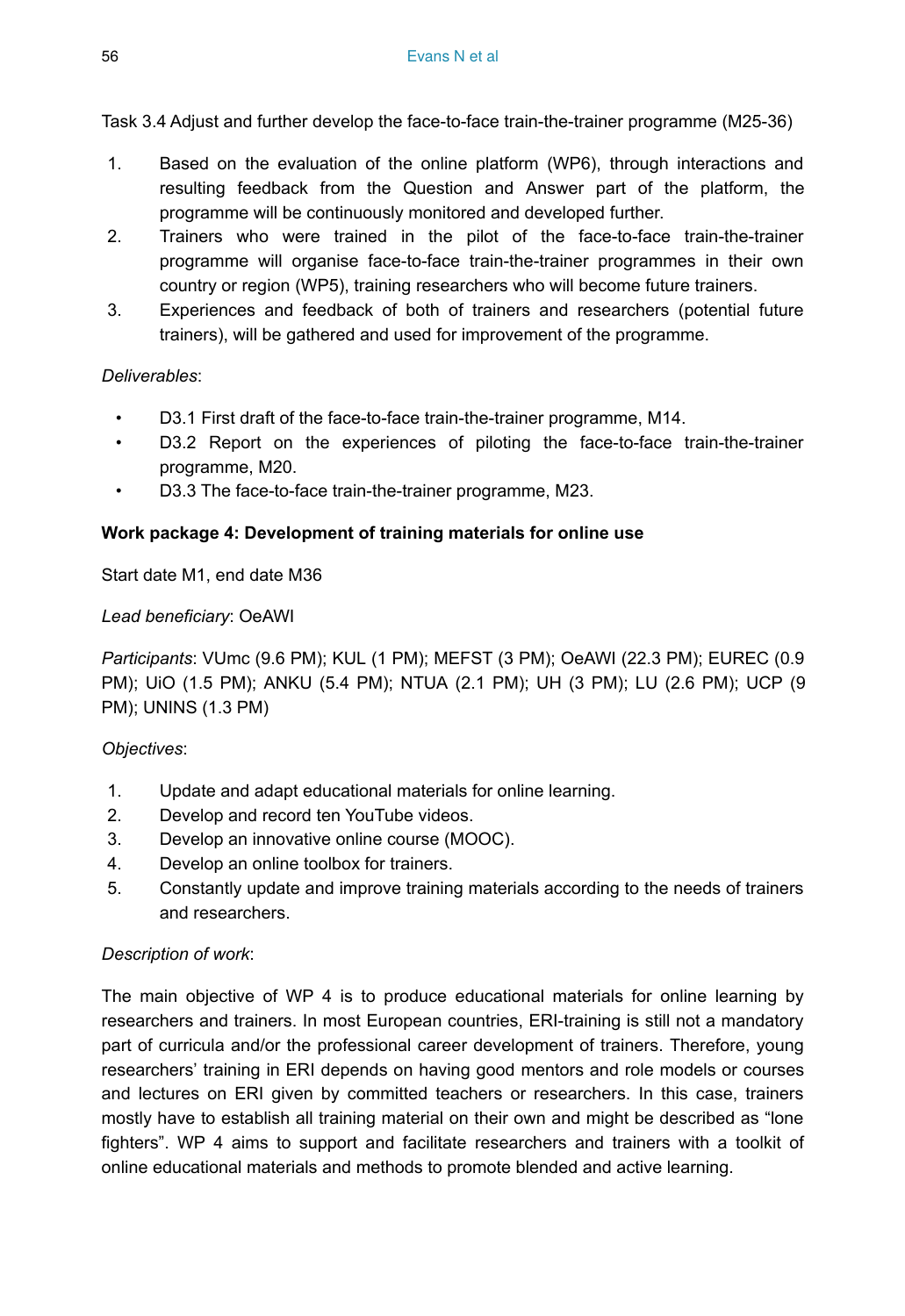This work package will update and adapt existing training materials, assembled in WP2 and make them available for online use. These will include both classical materials (e.g. presentation slides about different topics, such as data management, publication and authorship and peer review, but also about research misconduct and unacceptable research practices, how to deal with those and their negative impact on society and the research system itself) and innovative materials and approaches (e.g. discussion of case studies/moral dilemmas, card games, role plays/theatre, videos/film scenes and fictional movies and art). The materials will be used to create a series of YouTube movies and a MOOC, which will be made available online in WP 6. Specifically for trainers, tools supporting face-to-face training, developed in WP3, will be provided through an online toolbox, supporting trainers in preparing and executing their training programme. The toolbox will facilitate trainers to adapt their training programme to the diverse target groups regarding different disciplines, career stages and in addition to cultural/national differences. WP 4 is dependent on the results of WP 2 in order to build upon existing educational resources. There will also be close cooperation with WP 3 to incorporate the tools and create a toolbox for offline training. WP 4 will take into account the feedback received from trainers and researchers in WP 5 and WP 6. WP 4 will be dependent on WP 6 to put the results online.

#### Task 4.1

- 1. Existing materials (assembled in WP 2) will be scrutinised, updated and adapted for online use.
- 2. Besides traditional materials, new innovative training materials and approaches to foster blended learning and active learning will be explored and developed. This will include, for example, the use of case study/moral dilemma discussions, card games, role plays/theatre, videos/film scenes and art.

### Task 4.2

- 1. A dedicated ERI YouTube channel will be created. The YouTube channel aims to reach and engage an already present and large community of scientists who are familiar with a certain type of educational video.
- 2. Ten YouTube videos will be developed to augment traditional online and offline teaching materials, while being available for an audience of trainers and researchers at large. Therefore videos will be produced according to a style specific to educational YouTube videos available today (e.g. 'talking heads', 'explanimations').

### Task 4.3

- 1. Educational materials, as they are assembled in WP 2 and developed in WP 4, will be adapted to and incorporated into a MOOC together with the YouTube videos. The open access character of a MOOC will ensure that the educational materials are within reach of every trainer and scientist in and outside Europe.
- 2. A minimum of six courses on ERI will be provided on the MOOC, in total.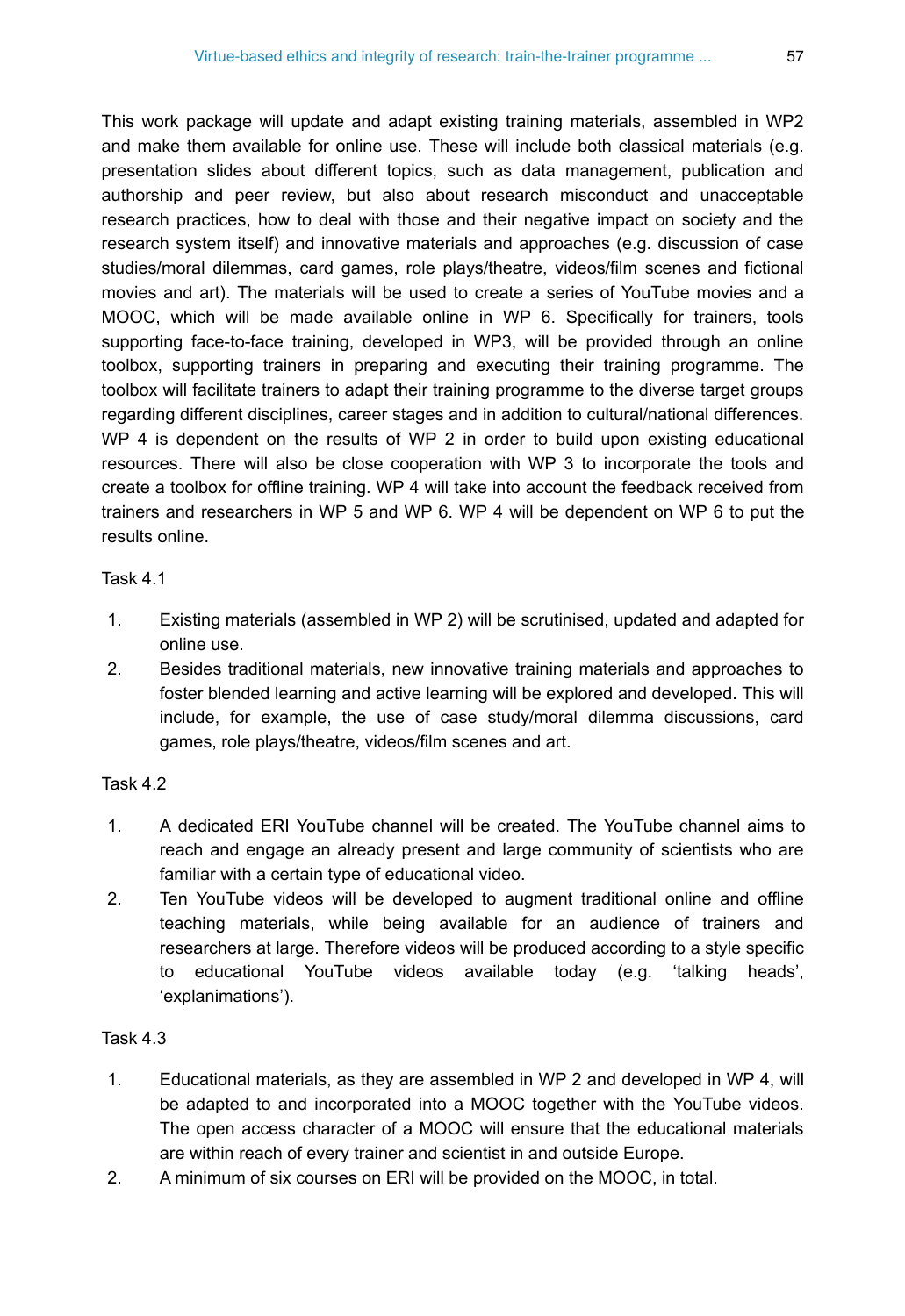## Task 4.4

1. The tools which are developed in WP 3 to support participants in the face-to-face train-the-trainer programme during practical exercises and in the implementation phase will be turned into a toolbox which will be made available online for trainers. Specific attention will be paid to tools which help trainers to adjust the programme to the target group (discipline, seniority, culture). The toolbox will consist of handouts supporting steps in the train-the-trainer programme or in the implementation phase, also explaining and underlying principles. WP 3 and WP 4 will cooperate closely, in order to use the experiences in practice (WP 3) for making materials more widely available online (WP 4).

## Task 4.5

- 1. The interactions and resulting feedback from the Question and Answer part of the platform (WP 6) available to the community, will be used to improve training materials continuously.
- 2. Educational materials will be updated, based on input from researchers and trainers. The feedback from the first face-to-face train-the-trainer programmes executed by trained partners in the consortium (see WP 3 and WP5) will be important to further develop the face-to-face training programme and the associated educational materials.

### *Deliverables*:

- D4.1 Delivery of the first educational videos on a dedicated YouTube channel, M18.
- D4.2 Delivery of first MOOC courses for VIRT2UE toolbox, M20.
- D4.3 7 YouTube videos, M24.
- D4.4 Toolbox for trainers, M24.
- D4.5 Massive Open Online Course (MOOC) 6 courses, M34.

## **Work package 5: Training programme organisation and dissemination**

Start date M1, end date M36

### *Lead beneficiary*: EUREC

*Participants*: VUmc (1.2 PM); OeAWI (4.4 PM); EUREC (19.3 PM); UiO (0.6 PM); ANKU (0.1 PM); NTUA (2.7 PM); LU (5.3 PM); UCP (1.4 PM); UNINS (1.2 PM)

### *Objectives*:

- 1. Identification of a significant numbers of ERI trainers in the EU member states.
- 2. Implementation of the train-the-trainer programme across Europe.
- 3. Development of a dissemination plan for the programme, the access points and the materials.
- 4. Establishing a capacity building road map for countries with less developed training opportunities.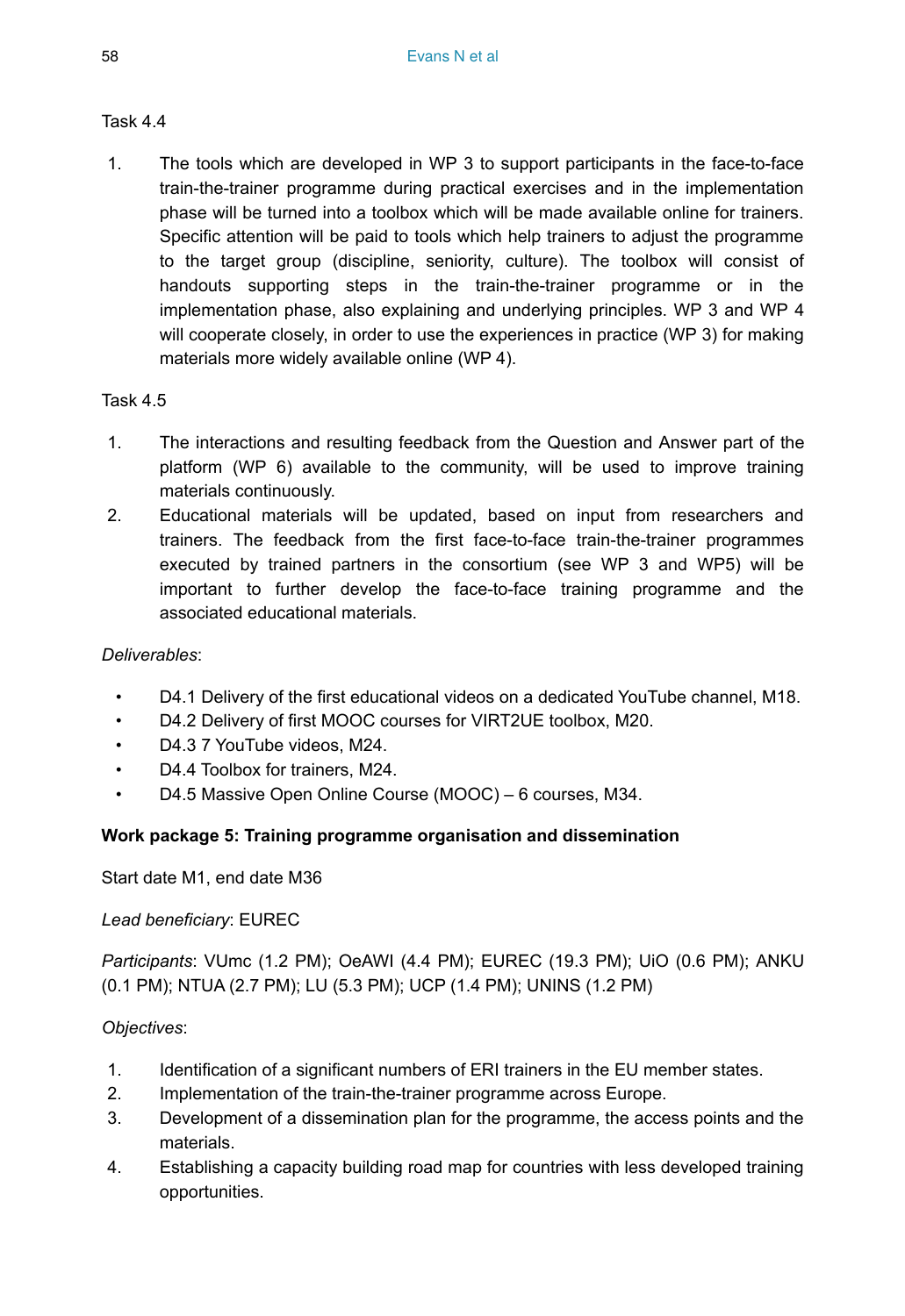#### *Description of work*:

This work package is responsible for overall project objective 5: To implement and disseminate the train-the-trainer programme across Europe, ensuring the training of sufficient trainers for each country and build capacity and consistency by focusing on underdeveloped regions and unifying fragmented efforts.

Based on the mapping strategies of WP 1 and WP 2 and on the developed face-to-face training programme and training materials in WP 3 and WP 4, WP 6 will establish a dissemination and implementation plan to organise the train-the-trainers programme in Europe. The main objective is that a European curriculum on ERI, linked with relevant materials and didactical methods, will be implemented in a practical way at an institutional level (universities and academies) and that ERI trainers all over Europe are able to use it in their own training programmes or to establish their own training programmes.

This process shall enhance a common European strategy for the improvement of the dissemination of an ERI teaching programme to foster upholding of the ECoC within the European research area. To guarantee a successful implementation and dissemination process, WP 5 will strongly cooperate with the relevant European networks in the field of research ethics, research integrity (i.e. EUREC, ENRIO, ENERI) and the networks of European universities and academies (i.e. ALLEA, EUA) to identify trainers and to implement the programme. The partners of WP 5 will also analyse the results of the recent EC projects in the field of ERI (i.e. SATORI, PRINTEGER, EnTIRE etc.) to fill gaps of awareness concerning existing case studies, training programmes and materials.

A particular focus will be on a capacity building road map for those countries where there is a lack ERI trainers. This WP is also responsible for implementing the embedding strategy, developed as part of WP 2, to promote uptake of the ERI training programme at the institutional level (e.g. uptake in teaching curricula or training programmes of universities and industry).

Task 5.1 Identification of ERI trainers in the EU member states, Turkey, Switzerland and Norway (M1-20)

- 1. The partners will develop a list of criteria (training experiences, academic education, professional position, type of students to teach etc.) to identify trainers in the field of ERI.
- 2. Well-established networks, organisations and institutions will be contacted to identify a significant number of trainers in EU member states (in cooperation with EUREC, ENRIO, ENERI, ALLEA, EUA, TRREE etc.).
- 3. This will result in a database of ERI trainers. The database will be developed in cooperation with the databases established in the EnTIRE and the ENERI project and provide it via a common European access point.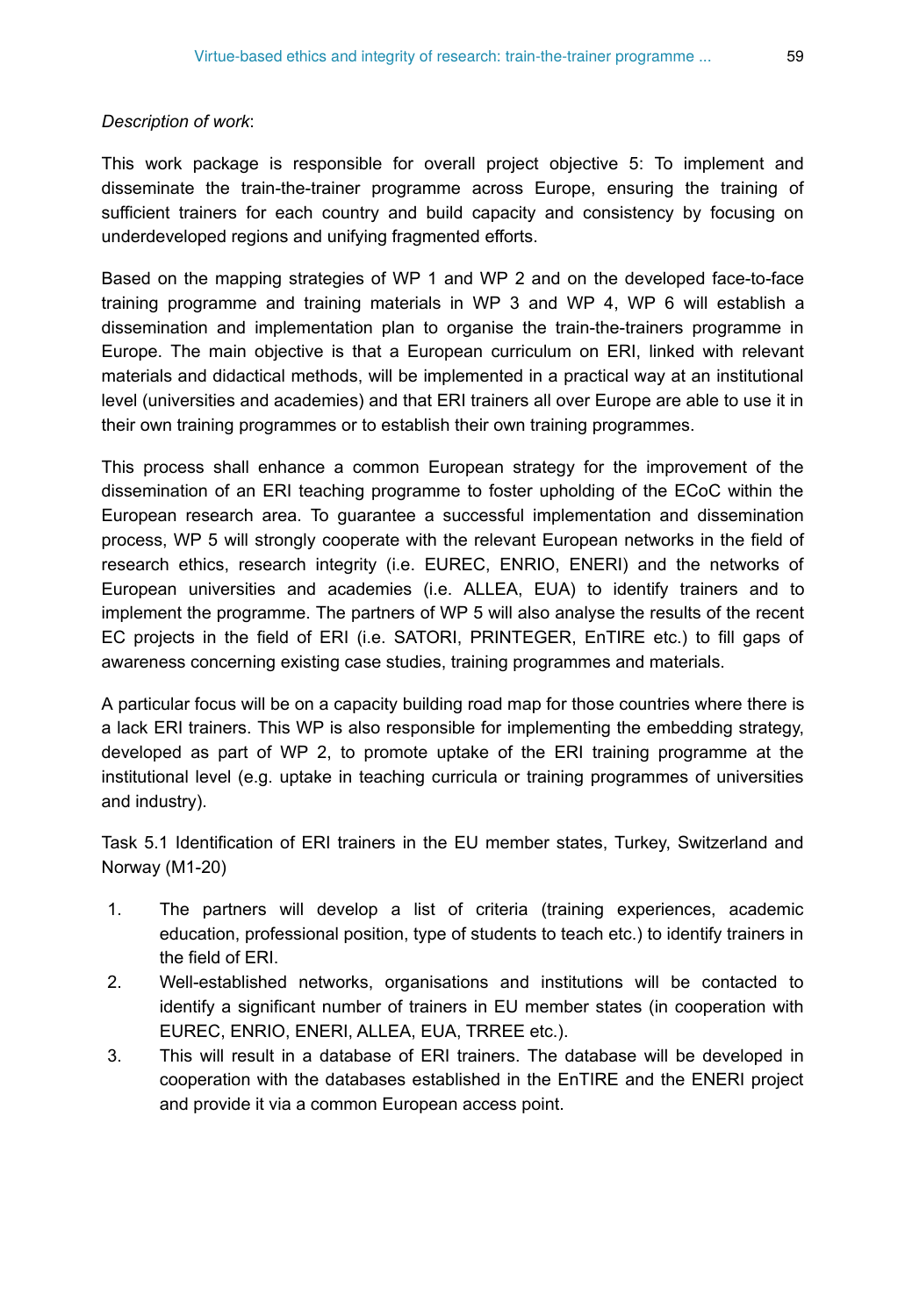Task 5.2 Organisation of the face-to-face train-the-trainer programme (M10-30)

- 1. All the partners in the consortium, after having participated in the first draft of the face-to-face train-the-trainer programme in WP 3, will organise face-to-face training sessions in their country or region. WP 5 will support the partners in finding candidates (based on the outcome of the identification of trainers (Task 5.1)).
- 2. Monitor progress and provide support when necessary.
- 3. Develop materials which can assist all trainers in Europe who have been trained in the face-to-face train-the-trainer programme to implement the training themselves later, using evaluation results assembled on the platform (WP 6).

Task 5.3 Development of a dissemination and communication plan and embedding strategy (M1-36)

- 1. The partners will develop a dissemination and communication plan to advertise and to establish the teaching programme for the ERI trainers. It will include the production of leaflets, electronic advertising (incl. newsletter) and public outreach (incl. social media presence and contribution to public debate).
- 2. The partners will develop an embedding strategy for commercial (industry, RPOs) and non-commercial organisations (academia, RFOs), promoting integration of ERI training into teaching curricula and training programmes at the institutional level.

Task 5.4 Establishing a capacity building road map for countries with less developed training opportunities (M10-28)

- 1. Based on the database of ERI trainers in different regions (Task 5.1) and the mapping of existing ERI educational resources (WP 2), the regions, in which a process of capacity building is necessary, will be identified. Together with fellows of the on-going programme of the Advanced Certificate Programme for Central and Eastern Europe and with representatives of relevant institutions/organisations of the identified countries, a road map of capacity building will be established.
- 2. For those areas, a strategy for capacity building will be developed. This includes the identification and support, including networking and career support, of persons with capacities to become an ERI teacher in the future.

### *Deliverables*:

- D5.1 List of ERI teachers, M12.
- D5.2 Report on face-to-face training-the-trainer programmes (all countries) and implementation plan, M20.
- D5.3 Dissemination strategy for the programme, M24.
- D.5.4 Capacity building road map, M28.

### **Work package 6: Training programme organisation and dissemination**

Start date M1, end date M36

*Lead beneficiary*: VUmc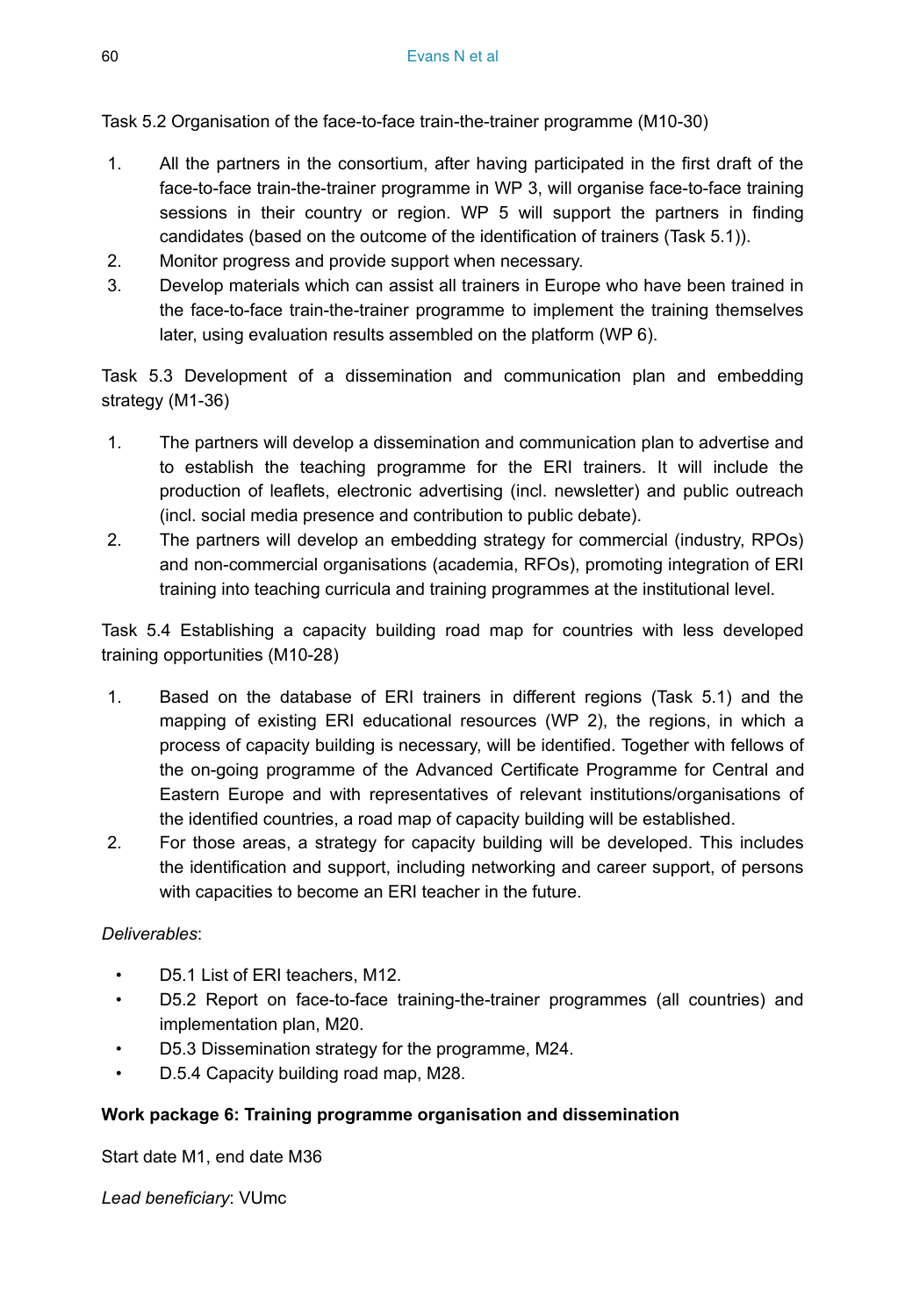*Participants*: VUmc (13.5 PM); KUL (1 PM); MEFST (3 PM); OeAWI (1.4 PM); EUREC (0.9 PM); UiO (0.9 PM); ANKU (0.1 PM); Momkai (31.3 PM).

## *Objectives*:

- 1. Deploy an online open source and open access blended learning platform.
- 2. Develop an intuitive and engaging interface for the online platform.
- 3. Evaluate the community's use and needs for the training programme.
- 4. Establish a continuous evaluation and iterative development feedback loop with trainers and researchers.

### *Description of work*:

WP 6 is responsible for overall objective 6: To develop the online training platform and user interface, which will be instrumental in evaluation of trainers' and researchers' needs and project sustainability.

The main strategy in WP6 is to use existing open source software technologies with a proven track record for implementation on the platform. The Massive Open Online Courses (MOOC) software and Question and Answer (Q&A) software have been successfully used by numerous distinguished academic or commercial organisations. This ensures low cost implementation, allows for a focus on the specific ERI adaptation and severely reduces the risk of problems with software development (e.g. developmental delays, additional costs).

The EnTIRE platform will host the online e-learning platform, allowing VIRT<sup>2</sup>UE to focus investments on user experience software developments. All educational ERI materials will be open access and, thus, freely available. This allows stakeholders (e.g. academia and industry) to embed the materials into their curriculum, which increases the value and dependency on the platform. The Q&A part of the platform allows for a strong involvement of the ERI community for evaluation purposes. Questions which are frequent or have great importance within the community about ERI content will be used to adapt the platform. A continuous evaluation and iterative development feedback loop will be created. Important topics will also be used as input for material development (WP 4), for example, by covering them on the dedicated YouTube channel. This ensures that there is a strong and direct link between the community's needs, actual use and the platform's content and identity. This identity will be strengthened by branding of the platform from which its authority should be recognisable.

Task 6.1 Deploy relevant software packages on the EnTIRE platform (M18)

1. The open blended learning platform will consist of two open source packages readily available online for e-learning. A MOOC and Q&A site will be hosted and seamlessly integrated on the pre-existing EnTIRE platform.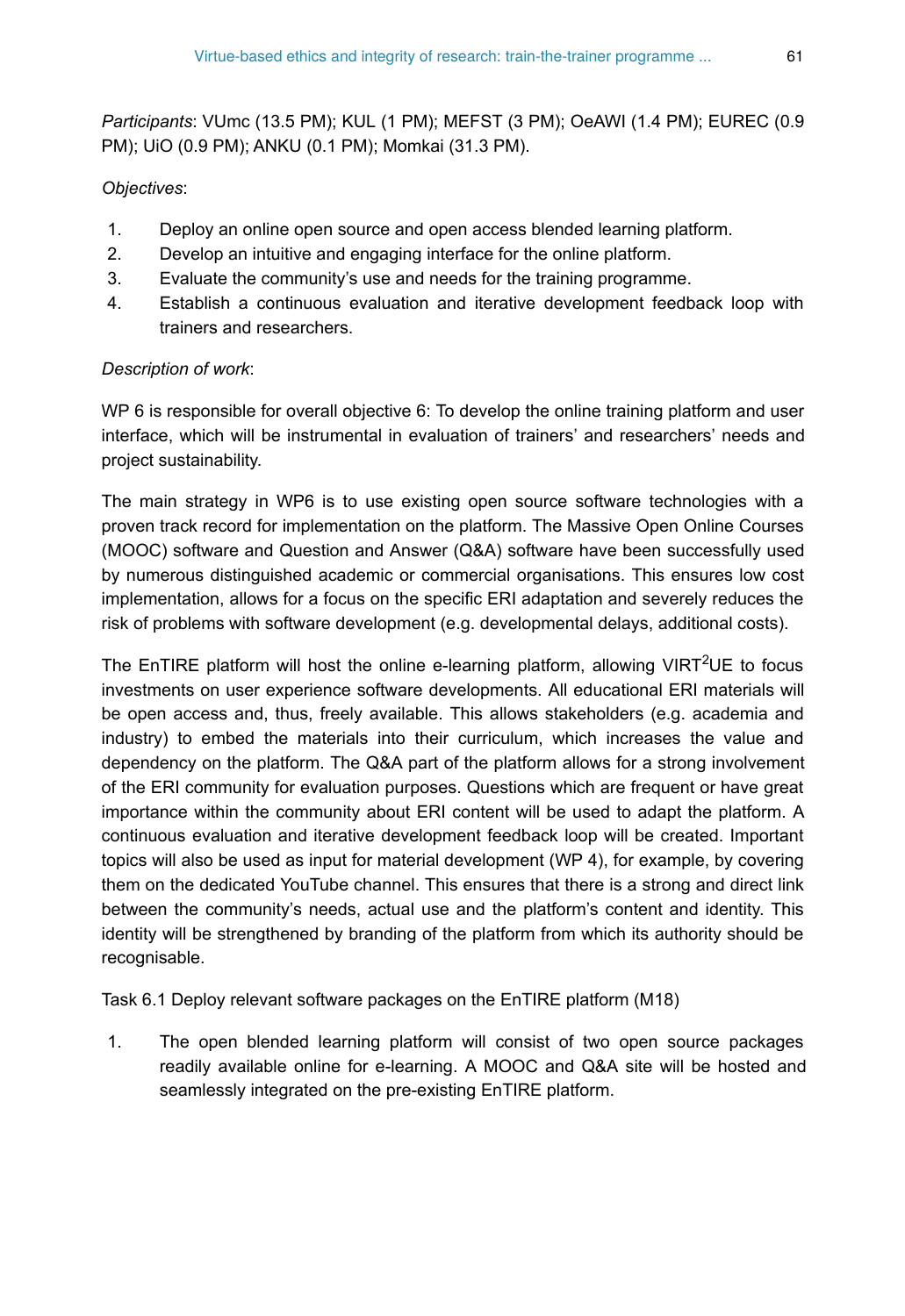Task 6.2 Perform a pilot evaluation of the user interface (M7-12)

1. The e-learning MOOC and Q&A software have a general interface. A pilot evaluation will assess the functionality, expectations and needs for the online elearning platform, specifically with the ERI user in mind.

Task 6.3 Develop an intuitive and engaging user interface and brand for the online platform (M1-24)

1. For the open blended learning platform, a look and feel will be developed which supports interactive ERI learning on the platform. The interface complements the ERI content to establish the platform as an entity with a distinct and recognisable brand. This will be achieved by developing intuitive pictograms, animations, a distinct typography and a style guide for e-learning content creation. The resulting intuitive and engaging interface will have the feel of a natural extension of the EnTIRE platform.

Task 6.4 Perform an evaluation of the experience of the community with the platform and recognisability of its identity (M13-36)

- 1. The new version of the platform will be evaluated by using the community of users online. Current functionalities and wishes for further development will be assessed.
- 2. The identity and branding of the platform will be evaluated.
- 3. These evaluation results will be compiled in plans for long term sustainability and plans for future development.

### *Deliverables*:

- D6.1 The pilot version of the e-learning platform is online, M6.
- D6.2 Report on findings of the pilot evaluation, M12.
- D6.4 Version 2.0 of the e-learning platform is available, M24.
- D6.4 Plan for future platform development, M36.

### **Work package 7: Project Coordination**

Start date M1, end date M36

### *Lead beneficiary*: VUmc

*Participants*: VUmc (27.4 PM); KUL (1 PM); MEFST (3 PM); OeAWI (1.4 PM); EUREC (0.9 PM); UiO (0.9 PM); ANKU (5.4 PM); NTUA (0.5 PM); UH (1 PM); LU (3 PM); UCP (1.4 PM); UNINS (0.7 PM)

### *Objectives*:

- 1. Ensure the achievement of the project, as well as WPs strategic objectives.
- 2. Ensure inter-WP alignment, collaboration and integration of efforts and objectives.
- 3. Ensure compliance with ethical and data management standards.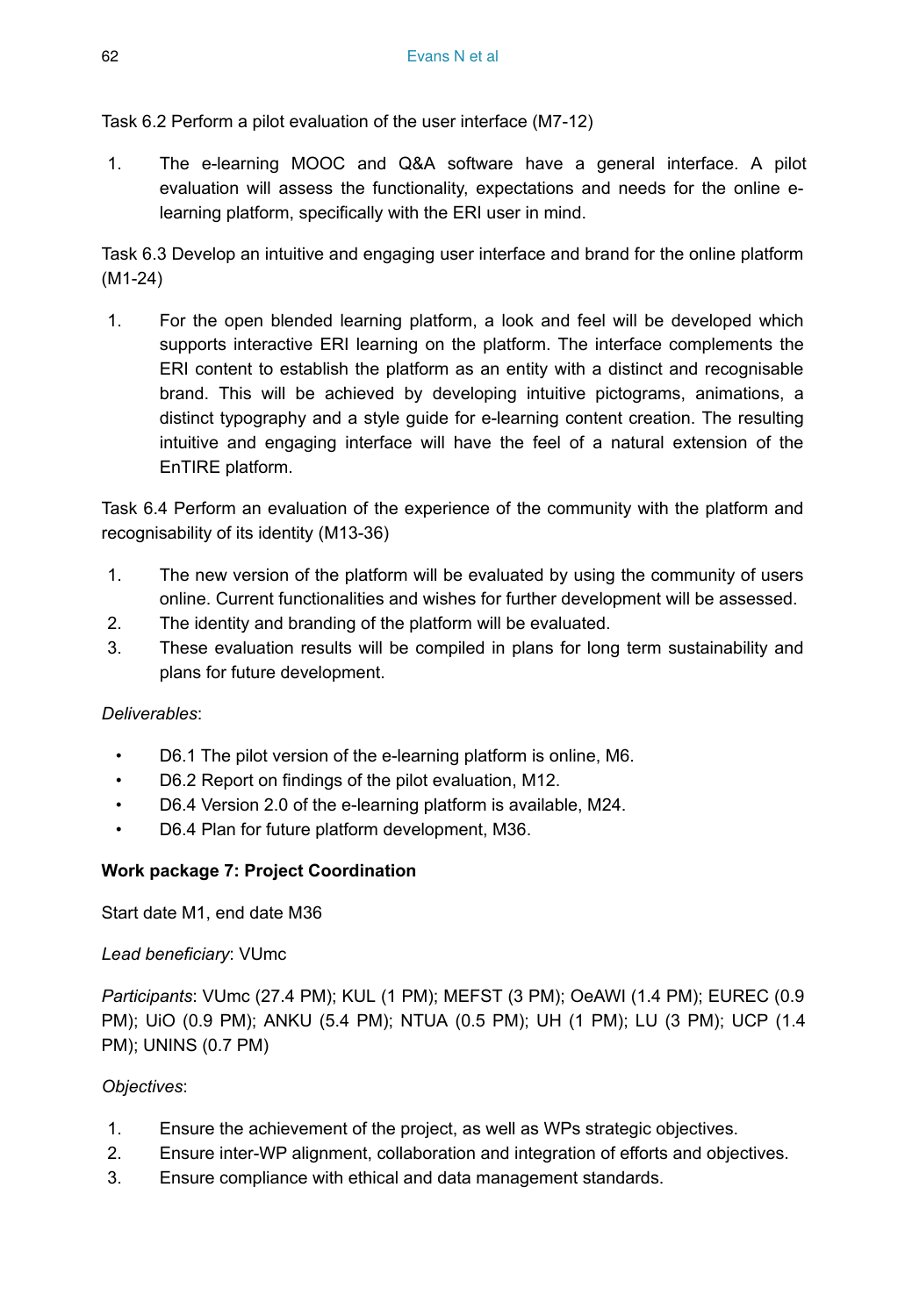- 4. Manage and monitor financial resources.
- 5. Coordinate communication with and reporting to the European Commission.
- 6. Support the project bodies and WP leaders.

## *Description of work*:

VUmc will be in charge of the management and coordination of the project and will be supported in this task by the General Assembly, the Executive Board and the Advisory Board, as illustrated in section 3.2. The main aim of WP 7 is to ensure the day-to-day coordination of activities and provide scientific, administrative and financial direction to the VIRT<sup>2</sup>UE consortium and all WPs. Furthermore, WP 7 will be responsible for: monitoring the ethical, legal, financial, contractual and IPR issues, handling the Grant Agreement and Consortium Agreement writing, amendments and signature procedures, as well as the EC audits and reviews. The Project Coordinator will be responsible for the communication amongst the members of the consortium and with the EC and for the distribution of the EC payment to the partners.

Task 7.1 Scientific coordination (M1-36)

- 1. Providing scientific support in order to ensure integration and collaboration between WPs.
- 2. Supporting WP 6 in integrating other's WPs efforts.
- 3. Monitor the scientific quality of deliverables.
- 4. Ensuring intra-WP alignment and integration between the findings of the different WPs.

### Task 7.2

- 1. Monitoring contracts in collaboration with the finance department.
- 2. Keeping financial records.
- 3. Calculating and distributing partner shares according to the rules stipulated in the Consortium Agreement.
- 4. Coordination of the submission of the financial statement by all partners.

### Task 7.3

- 1. Writing project management, data management and quality assurance plans.
- 2. Ensuring efficient day-to-day correspondence between members and acting as an intermediary between the consortium and the EC.
- 3. Ensuring compliance with WP deliverables and milestones deadlines and monitoring their submission.
- 4. Monitoring the progress of all WPs and supervising the adaptation of work plan to the status of the outputs.
- 5. Providing logistic support for the organisation of General Assembly, Executive Board and Advisory Board meeting.
- 6. Providing reports and follow up on project meetings.
- 7. Writing and submitting reports for the EC.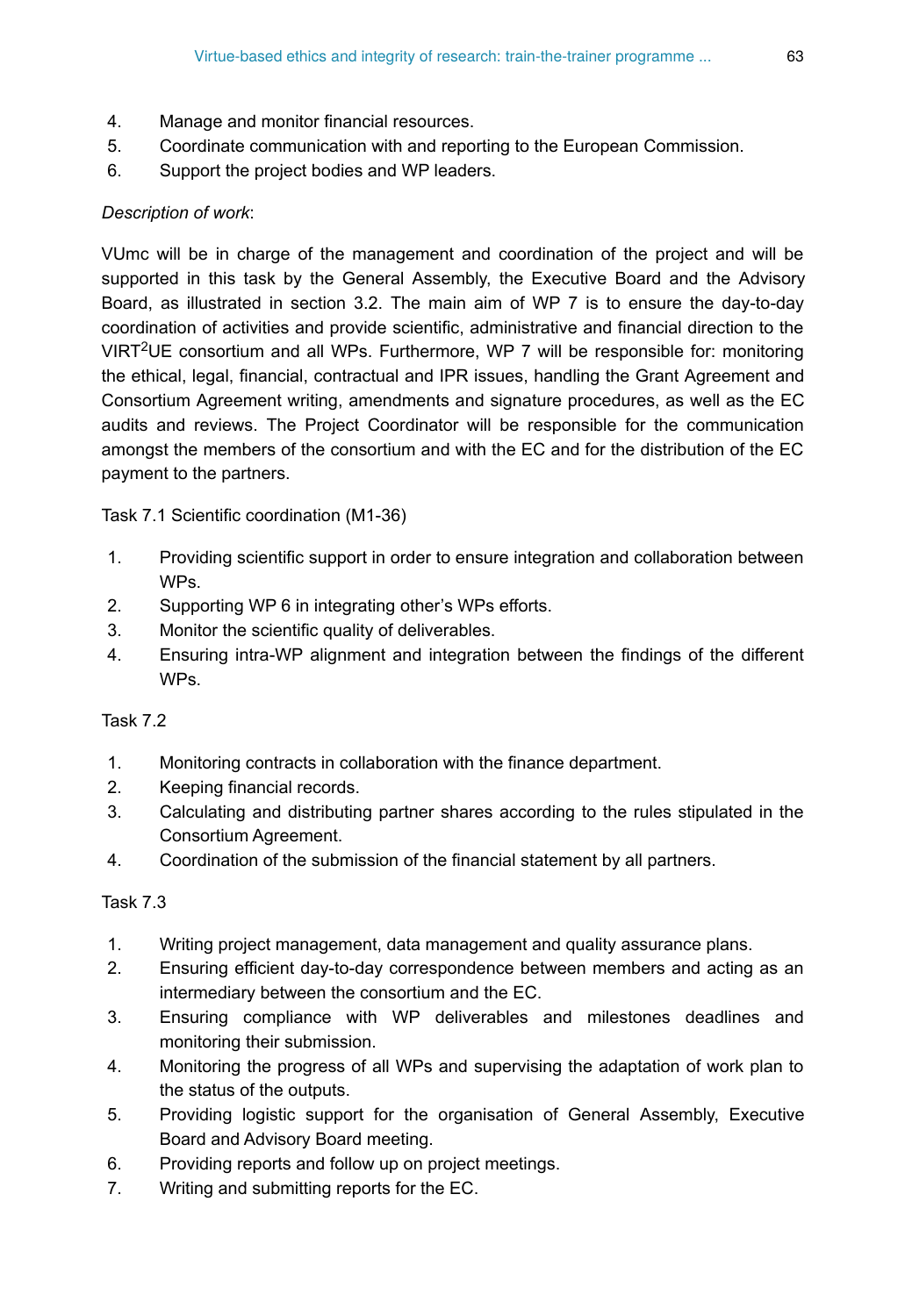8. Creating and maintaining the project archive.

## *Deliverables*:

- D7.1 Project management and quality assurance plan, M2.
- D7.2 Documents providing templates and logo for a corporate and uniform look, M3.
- D7.3 Data management plan, M6; D7.4 Report for the EC 1, M18.
- D7.5 Report for the EC 2, M36.

Work packages are listed in Table [11](#page-63-0) and deliverables are listed in Table [12](#page-63-1).

<span id="page-63-0"></span>

| Table 11.    | List of Work Packages.                                     |                         |                          |                  |
|--------------|------------------------------------------------------------|-------------------------|--------------------------|------------------|
| WP<br>no.    | <b>WP title</b>                                            | Lead participant<br>no. | Lead participant<br>name | Person<br>months |
| $\mathbf{1}$ | Mapping of scientific virtues                              | 3                       | <b>MEFST</b>             | 51.4             |
| 2            | Mapping of educational resources                           | 2                       | <b>KUL</b>               | 57.2             |
| 3            | Development of face-to-face train-the-trainer<br>programme | 6                       | UiO                      | 60.3             |
| 4            | Development of training materials for online<br>use        | 4                       | <b>OeAWI</b>             | 61.7             |
| 5            | Training programme organisation and<br>dissemination       | 5                       | <b>EUREC</b>             | 36.2             |
| 6            | Online platform and evaluation                             | 1                       | <b>VUmc</b>              | 52               |
| 7            | Project coordination                                       | 1                       | <b>VUmc</b>              | 46.6             |
|              |                                                            |                         | <b>Total PM</b>          | 365.4            |

<span id="page-63-1"></span>Table 12.

| List of Deliverables. |                                                            |                  |                       |             |                |                         |
|-----------------------|------------------------------------------------------------|------------------|-----------------------|-------------|----------------|-------------------------|
| Deliv.<br>no.         | Deliverable name                                           | <b>WP</b><br>no. | Lead<br>Part.         | <b>Type</b> | Diss.<br>Level | <b>Delivery</b><br>date |
| D <sub>1.1</sub>      | Scoping review of scientific virtues for training          | 1                | $3 -$<br><b>MEFST</b> | OTHER PU    |                | 18                      |
| D <sub>1.2</sub>      | Report on the results from the stakeholder focus<br>groups | 1                | $3 -$<br><b>MEFST</b> | R           | <b>PU</b>      | 12                      |
| D <sub>1.3</sub>      | Report on results from the Delphi consultation<br>process  | 1                | $3 -$<br><b>MEFST</b> | R           | <b>PU</b>      | 18                      |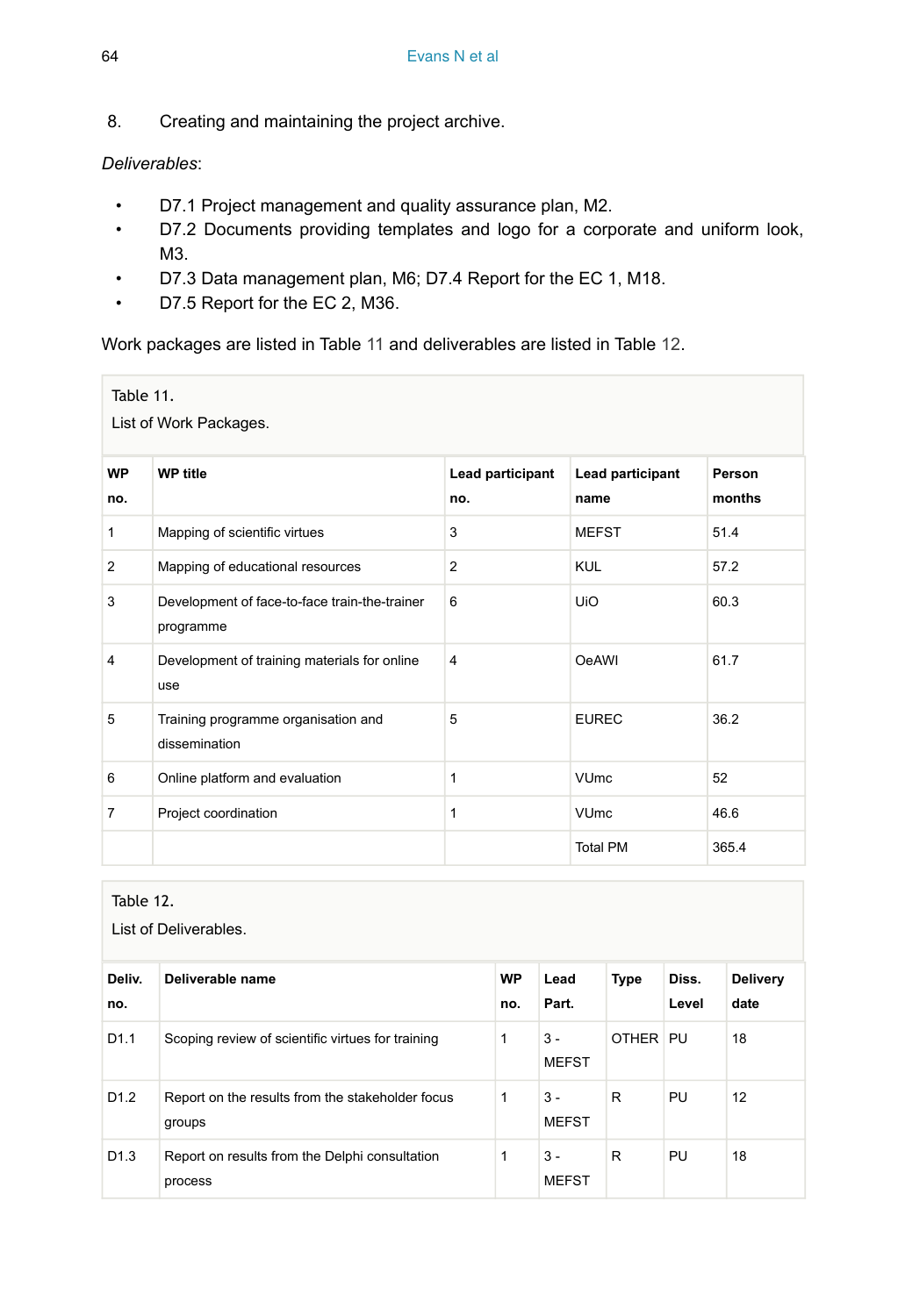# Virtue-based ethics and integrity of research: train-the-trainer programme ... 65

| Deliv.<br>no.    | Deliverable name                                                                                  | WP<br>no.      | Lead<br>Part.         | Type       | Diss.<br>Level | <b>Delivery</b><br>date |
|------------------|---------------------------------------------------------------------------------------------------|----------------|-----------------------|------------|----------------|-------------------------|
| D <sub>2.1</sub> | Report on the results of the ERI literature and<br>practices review                               | $\overline{2}$ | 2 - KUL               | R          | PU             | 12                      |
| D <sub>2.2</sub> | Report on the results of the stakeholder consultation                                             | 2              | 2 - KUL               | R          | CO             | 12                      |
| D <sub>2.3</sub> | List of priorities and dissemination strategies for ERI<br>training programmes in Europe          | $\overline{2}$ | 2 - KUL               | R          | PU             | 18                      |
| D3.1             | First draft of the face-to-face train-the-trainer<br>programme                                    | 3              | $6 - Ui$              | DEM        | CO             | 14                      |
| D3.2             | Report on the experiences of piloting the face-to-face<br>train-the-trainer programme             | 3              | $6 - Ui$              | R          | CO             | 20                      |
| D3.3             | The face-to-face train-the-trainer programme                                                      | 3              | $6 - U10$             | DEM        | PU             | 23                      |
| D4.2             | Delivery of the first educational videos on a dedicated<br>YouTube channel                        | 4              | $4 -$<br>OeAWI        | DEC        | PU             | 18                      |
| D4.1             | Delivery of first MOOC courses for VIRT <sup>2</sup> UE toolbox                                   | 4              | $4 -$<br><b>OeAWI</b> | <b>DEC</b> | PU             | 20                      |
| D4.2             | 7 YouTube videos                                                                                  | 4              | $4 -$<br>OeAWI        | DEC        | PU             | 24                      |
| D4.3             | <b>Toolbox for trainers</b>                                                                       | 4              | $4 -$<br><b>OeAWI</b> | <b>DEC</b> | PU             | 24                      |
| D4.4             | Massive Open Online Course (MOOC) - 6 courses                                                     | 4              | $4 -$<br><b>OeAWI</b> | DEC        | PU             | 34                      |
| D <sub>5.1</sub> | List of ERI teachers                                                                              | 5              | $5 -$<br><b>EUREC</b> | R          | PU             | 12                      |
| D <sub>5.2</sub> | Report on face-to-face training-the-trainer<br>programmes (all countries) and implementation plan | 5              | $5 -$<br><b>EUREC</b> | R          | PU             | 20                      |
| D <sub>5.3</sub> | Dissemination strategy for the programme                                                          | 5              | $5 -$<br><b>EUREC</b> | R          | PU             | 24                      |
| D <sub>5.4</sub> | Capacity building road map                                                                        | 5              | 5 -<br><b>EUREC</b>   | R          | PU             | 28                      |
| D6.1             | The pilot version of the e-learning platform is online                                            | 6              | 1 - VUmc DEC          |            | PU             | 6                       |
| D6.2             | Report on findings of the pilot evaluation                                                        | 6              | $1 - VUmc$ R          |            | PU             | 12                      |
| D6.3             | Version 2.0 of the e-learning platform is available                                               | 6              | 1 - VUmc DEC          |            | PU             | 24                      |
| D6.4             | Plan for future platform development                                                              | 6              | $1 - VUmc$ R          |            | PU             | 36                      |
| D7.1             | Project management and quality assurance plan                                                     | $\overline{7}$ | 1 - $V$ Umc $R$       |            | PU             | $\overline{a}$          |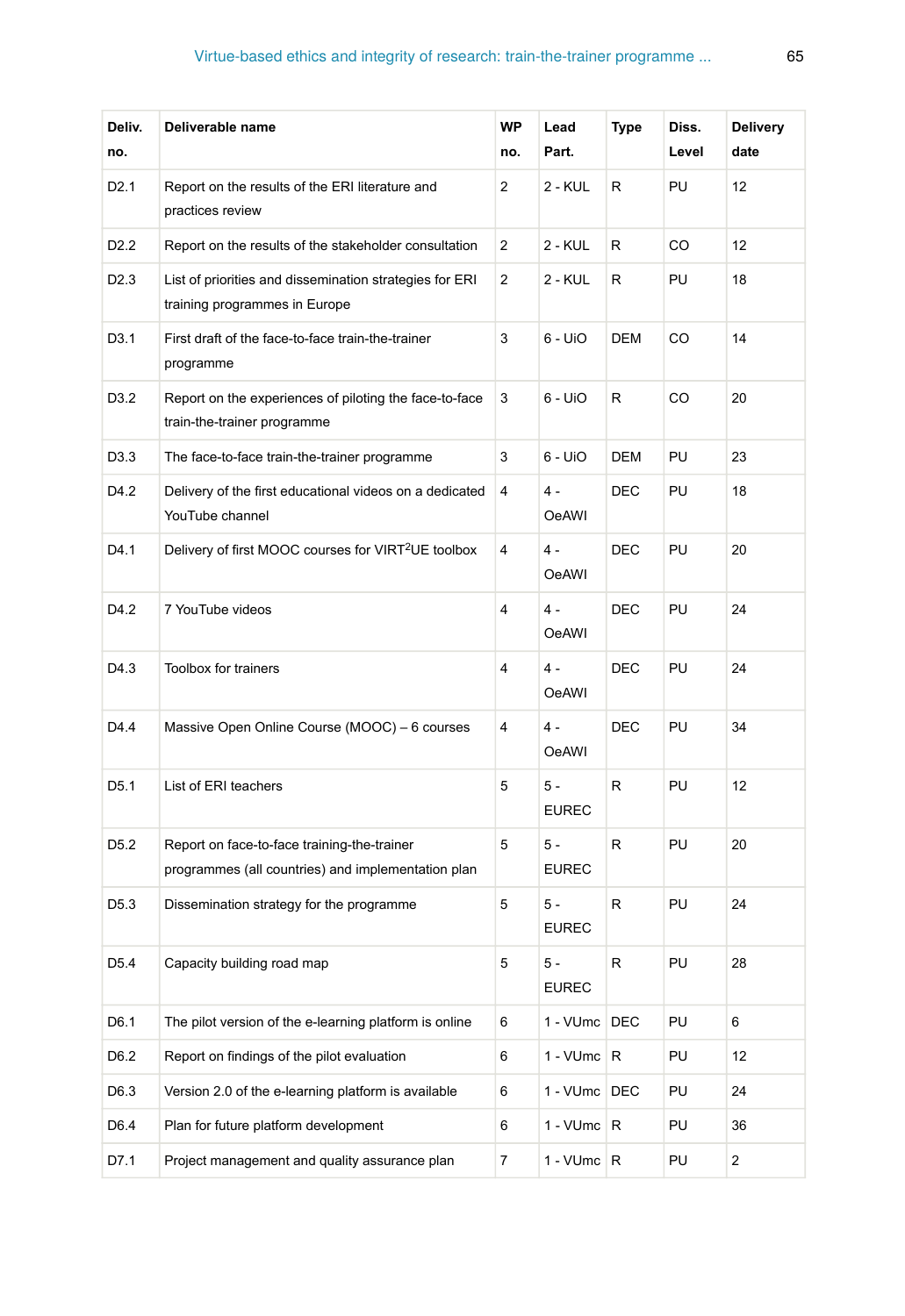| Deliv.<br>no. | Deliverable name                                                           | <b>WP</b><br>no. | Lead<br>Part. | <b>Type</b> | Diss.<br>Level | <b>Delivery</b><br>date |
|---------------|----------------------------------------------------------------------------|------------------|---------------|-------------|----------------|-------------------------|
| D7.2          | Documents providing templates and logo for a<br>corporate and uniform look | 7                | 1 - VUmc $R$  |             | PU             | 3                       |
| D7.3          | Data management plan                                                       | 7                | 1 - VUmc ORDP |             | PU             | 6                       |
| D7.4          | Report for the EC 1                                                        | 7                | 1 - VUmc $R$  |             | PU             | 18                      |
| D7.5          | Report for the EC 2                                                        | 7                | 1 - VUmc $ R$ |             | PU             | 36                      |

#### **3.2 Management structure and procedures**

In order to guarantee an efficient and effective functioning,  $VIRT^2UE$  will install a dedicated project management structure, defining the roles, responsibilities, decision-making authorities, processes and procedures. The previous experience of most of WP leaders with projects funded by the EU provides the consortium with an extensive collective expertise and experience in the management and operations of EU-funded projects. Moreover, the majority of partners are currently collaborating, or have done so in the past, in other projects. Prof. Guy Widdershoven (Project leader of WP1) has extensive experience in managing large collaborative projects and is currently the Project Coordinator of EnTIRE, (successfully granted by the EU in May 2017) which counts 10 partners from all over Europe. As Head of the Department of the Medical Humanities (30 fte) of the coordinating beneficiary, the VUmc, he has been successful in scientific supervision and financial management. In addition to this personal expertise, the project coordination will be supported by a large infrastructural support. The coordinating beneficiary (VUmc) is currently involved in more than twenty H2020 projects - nine as coordinator. Thanks to this valuable experience, an extensive set of structures and procedures have been put in place to ensure the successful management and delivery of the project, the scientific quality of the research and to ensure that dissemination and stakeholder engagement deliver the expected impacts. The management structure of VIRT  $2$ UE involves the following decision-making, advisory and executive bodies: an executive board, an advisory board, a general assembly and project management. The management structure of VIRT<sup>2</sup>UE is divided into three managerial levels (general assembly, executive board and project management) and is highly supported by the advisory board. The management structure and detailed roles, responsibilities, voting procedures, meeting frequencies and procedures and decision-making processes and levels of authority will be stipulated in the VIRT<sup>2</sup>UE Consortium Agreement (CA), which will be based on the broadly applied DESCA (Development of a Simplified Consortium Agreement) model. Further support is provided by European Commission and external institutions. A schematic overview of the management structure of VIRT<sup>2</sup>UE is presented below (Fig. [5](#page-66-0)).

**Executive Board (EB)**: The executive board (EB) is the highest decision-making body of VIRT<sup>2</sup>UE and consists of the Project Coordinator, who will also chair the EB and the WP leaders. The EB's main responsibility is to oversee the project's progress and provide a forum for discussions on the strategic orientation and development of the project in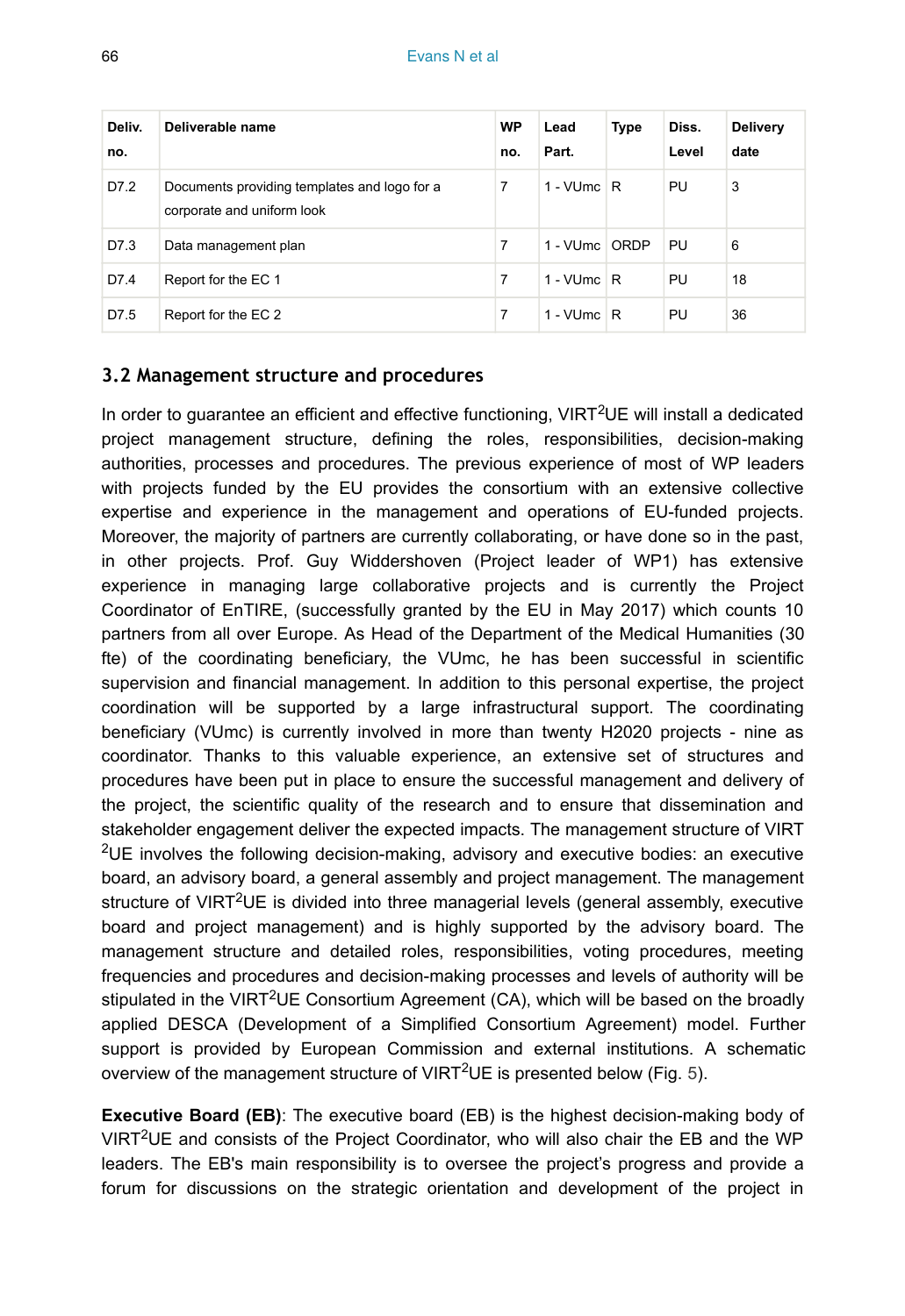accordance with deliverables, milestones and budgetary limits. Additionally, the EB will be responsible for decision-making on issues on strategic-project level, especially for what concerns the overall risk management. Moreover, the EB will be responsible for the definition of the scientific agenda, the preparation of the management meetings, the monitoring of the progress of the inter-work-package collaboration (in line with the overall objectives of the project as defined in the DoA), the preparation of the reports and forms required by agreements with the EC and the collaboration with external stakeholders and partners. As the highest hierarchical body, the EB has the sole authority to decide on issues that necessitate changes in the EC Grant Agreement (in consultation with the European Commission). The EB will convene at least twice a year. One of these meetings will precede the annual GA meeting, whereas the other one could be a telephone conference. Additional meetings can be organised upon request of any member of the EB to the chairman.

<span id="page-66-0"></span>

General assembly (GA): The second managerial level in VIRT<sup>2</sup>UE is the General Assembly (GA). The GA will consist of one representative of all partners in the Consortium and will be chaired by the Project Coordinator, Prof. Guy Widdershoven. The General Assembly will discuss results, progress and decisions with the EB on a regular basis. It will function as an internal advisory body and it will meet face-to-face at the end of each reporting period to review the advancement of the project and prepare the contractual reporting obligations to the EC, by specifically focusing on the completeness, timeliness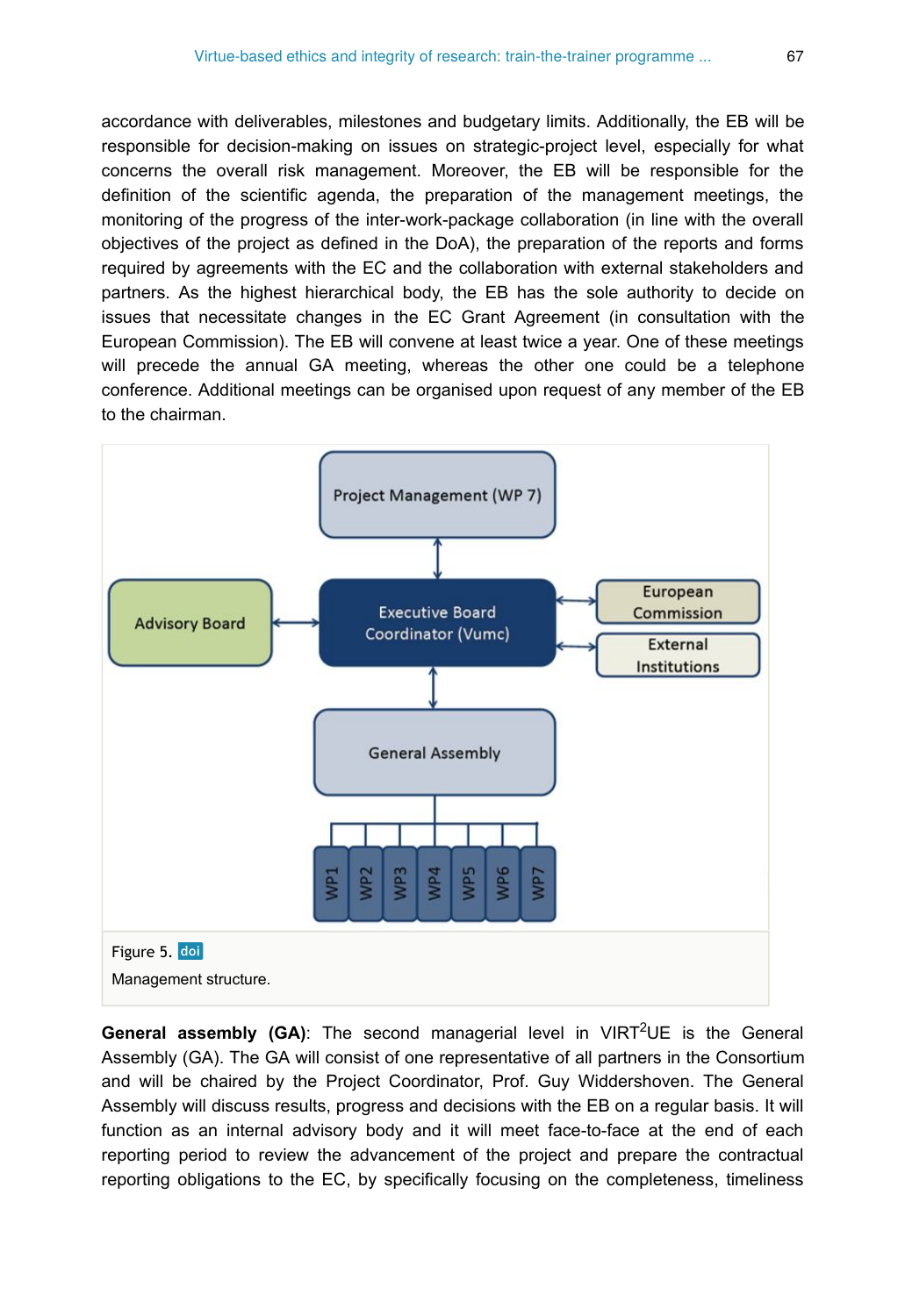and quality. Additional meetings can be requested at any time, through a written request to the EB. The GA responsibilities include decisions on issues, such as:

- Changes in the Consortium (new partners, replacement of partners or replacement of the coordinator).
- Changes in the overall objectives or approach of VIRT<sup>2</sup>UE.
- Decision-making about work package-related activities and corrective procedures for foreseen or unforeseen issues.
- Conflicts between partners.
- Changes in partners' budgets.
- Changes in the composition of the Management Bodies.
- IPR management and dissemination plans revision.
- Changes or amendments in the Consortium Agreement.

<span id="page-67-0"></span>

| Table 13.<br>Advisory Board Members. |                                                           |                                                                                                                                                                                                                                                                                                                               |  |  |
|--------------------------------------|-----------------------------------------------------------|-------------------------------------------------------------------------------------------------------------------------------------------------------------------------------------------------------------------------------------------------------------------------------------------------------------------------------|--|--|
| <b>Name</b>                          | Organisation/<br><b>Affiliation</b>                       | Expertise relevant to the project                                                                                                                                                                                                                                                                                             |  |  |
| Tom<br>Lavrijssen                    | Janssen R&D                                               | Associate Director and Domain Expert for Quality Assurance in a non-<br>regulated pharmaceutical setting and Bioresearch Quality & Compliance.                                                                                                                                                                                |  |  |
| Bergt<br>Saenen                      | <b>European University</b><br>Association                 | Policy and Project Officer in the Institutional Development Unit of European<br>University Association, focusing on developing and coordinating the activities<br>and events of the Council for Doctoral Education.                                                                                                           |  |  |
| Maura<br>Hiney                       | <b>Health Research</b><br>Board, Science<br>Europe, ALLEA | Head of Post-Award Management and Evaluation at Health Research Board<br>(HRB), Chair of ALL European Academies (ALLEA) task group on research<br>integrity, former Chair of the writing committee that revised the ECCRI and of<br>the Science Europe Working Group on research integrity.                                   |  |  |
| Mike<br>Kalichman                    | UC San Diego,<br><b>RCREC</b>                             | Director of the UC San Diego Research Ethics Programme, project director for<br>a Web-based resource for instructors of courses in the responsible conduct of<br>research and founding director of the San Diego Research Ethics Consortium.                                                                                  |  |  |
| Elizabeth<br>Moylan                  | BioMed Central,<br>COPE                                   | Council Member for Committee on Publication Ethics (COPE), Senior Editor<br>(Research Integrity) at BioMed Central.                                                                                                                                                                                                           |  |  |
| Michael<br>Gommel                    | <b>Ulm University</b>                                     | Founding member of Team Scientific Integrity. Since 1996, he has been<br>teaching good scientific practice and research ethics in several European<br>countries.                                                                                                                                                              |  |  |
| Ton Hol                              | Utrecht University,<br>LERU                               | Head of the Utrecht School of Law and Vice-dean of Law, Economics and<br>Governance. Professor of Jurisprudence and Legal Philosophy at Utrecht<br>University, Chair of the League of European Research Universities (LERU)<br>Thematic Group Research Integrity (TGRI) and Chair of the standing<br>committee on RI and RCR. |  |  |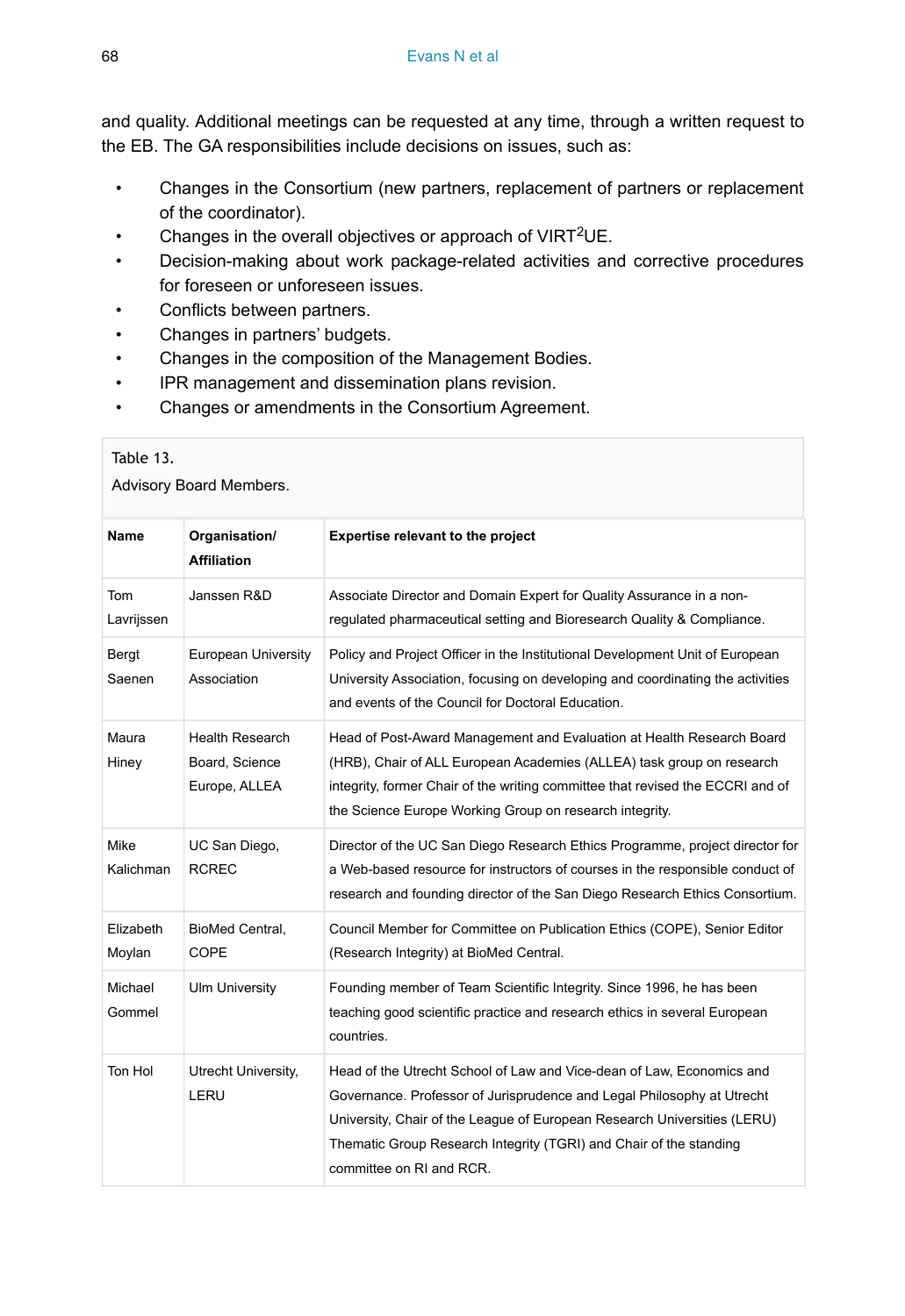| <b>Name</b>       | Organisation/<br><b>Affiliation</b> | <b>Expertise relevant to the project</b>                                                                                                                                                                                                                                                 |
|-------------------|-------------------------------------|------------------------------------------------------------------------------------------------------------------------------------------------------------------------------------------------------------------------------------------------------------------------------------------|
| Martijn<br>Meeter | Vrije Universiteit<br>Amsterdam     | Full Professor in Education Sciences at Vrije Universiteit Amsterdam (VU),<br>Director of the LEARN research institute and of the teacher training<br>programme of the VU. His research focuses on learning and use classic<br>methods of education research and cognitive neuroscience. |

More detailed information about the functioning of the GA (including voting procedures, veto right and communication) will be specified in the Consortium Agreement. Advisory Board (AB): VIRT<sup>2</sup>UE will install an external advisory board (AB), which will provide regular advice on the quality of the deliverables and the development of the project in accordance with the highest ethical and scientific standards. The advisory board will ensure VIRT<sup>2</sup>UE of input on its activities and results from the perspective of its main stakeholders, including the private sector. The AB members have been selected for 1) their expertise in the field of education, 2) their prominent role in research conducted within the industrial private sector, 3) their expertise in the field of research ethics and integrity and 4) their prominent role in national and international policy-making. The AB will not have decision authority in the project, but will review data, research and other scientific studies published in recognised journals and provide advice and feedback on the achievement of the project. It will also provide advice on dissemination exploitation of the project in order to ensure efficiency and strategic collaboration with the relevant stakeholders in the field. The members of the AB are independent and, therefore, no budget is reserved for AB consultations. Regular meetings will be held between the representatives of the advisory boards and the executive board. Additionally, the advisory board will be invited to provide advice when necessary, also in consultation with the EC representatives. The AB consists of the persons and/or organisations detailed in Table [13](#page-67-0).

Project Management: VIRT<sup>2</sup>UE will have in place a central Project Management structure, which will be headed by the project coordinator (CO) Prof. Guy Widdershoven. A dedicated project office will be established, which will be formed by a project manager, a financial manager and a project secretary. The project office will be responsible for providing the Consortium with professional dedicated administrative, legal and financial support and management of the project. Moreover, the coordinating institute (VUmc) will act as intermediary and main spokes-person for all communication between the Consortium and the European Commission. In compliance with the Grant Agreement and in the Consortium Agreement, this also entails that the coordinator will be responsible for:

- 1. the collection, revision and submission of the reports, documents and forms required by the European Commission.
- 2. the administration and distribution of the financial contribution of the European Commission.
- 3. the developing and maintaining of the Project management plans and a Data management plan.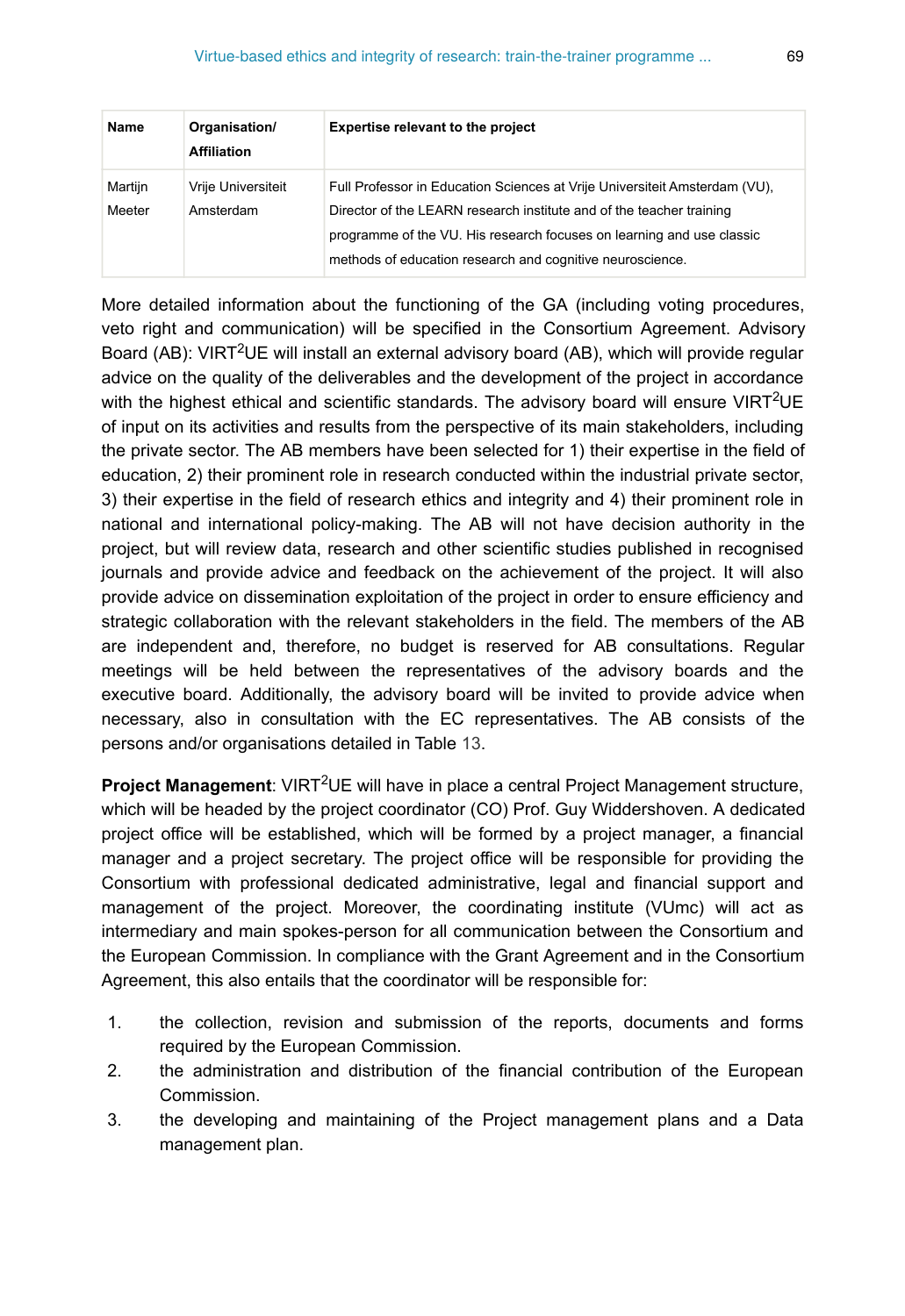Moreover, under the responsibility of the CO, Prof. Guy Widdershoven, the project manager will be in charge for the daily administrative tasks and will support the Consortium by:

- 1. ensuring effective communication amongst consortium members.
- 2. designing templates and formats to be used for the composition of reports and deliverables.
- 3. preparing and implementing project and network meeting (including the preparation and distribution of the agendas, supporting documents and minutes).

The project manager will be supported by a legal counsel and a financial controller who will ensure monitoring of the budget and will provide assistance to the Consortium partners for possible issues that might be encountered during the whole life of the project. Furthermore, the project office will be able to count on dedicated support offices to provide expert administrative and project management advice and support to the project management team. WP Leaders and Teams: At the WP level, each WP team is coordinated by a WP leader (WPL). The WPLs are responsible for the operational management and coordination of the activities of their respective WP. In order to ensure proper implementation for each WP, specific and concrete tasks and outputs have been defined. WPL will be responsible for the distribution and management of tasks amongst the team members. This will ensure the implementation of the WP duties and will provide support to the WPL. Each task will be led by Task leaders, but the final responsibility for the overall results of the WP will remain with the WP leader who will be responsible for:

- Monitoring the progress of the activities in their WP towards the WP objectives and deliverables, within the WP budgets.
- Nominating Task leaders and coordinating their efforts in accordance with the DoA.
- Ensuring a high quality of the deliverables in accordance with the quality assurance plan (to be delivered by the project coordinator as part of the project management plan).
- Safeguarding of the intra-WP coherence of the activities by organising team meeting on a regular basis.
- Identifying risks as early as possible and informing the CO by suggesting appropriate measures to mitigate them and reduce the unfavourable consequences for the project as a whole.
- Providing outputs for the preparation of periodic and final reports to the project coordinator.

WPLs have the responsibility to report to the GA and the EB (if requested) and, together with the project office, they ensure that efficient time planning and tasks subdivision is established during the whole life of the project. In case a deliverable is in danger of being delayed, an extraordinary report should be provided to the CO who (if necessary) will report to the EB as well as the EC Project officer in order to plan and ensure the implementation of the necessary corrective measures. The WPL will be in charge of organising regular conference calls (at least every 4 months) with the CO and WP partners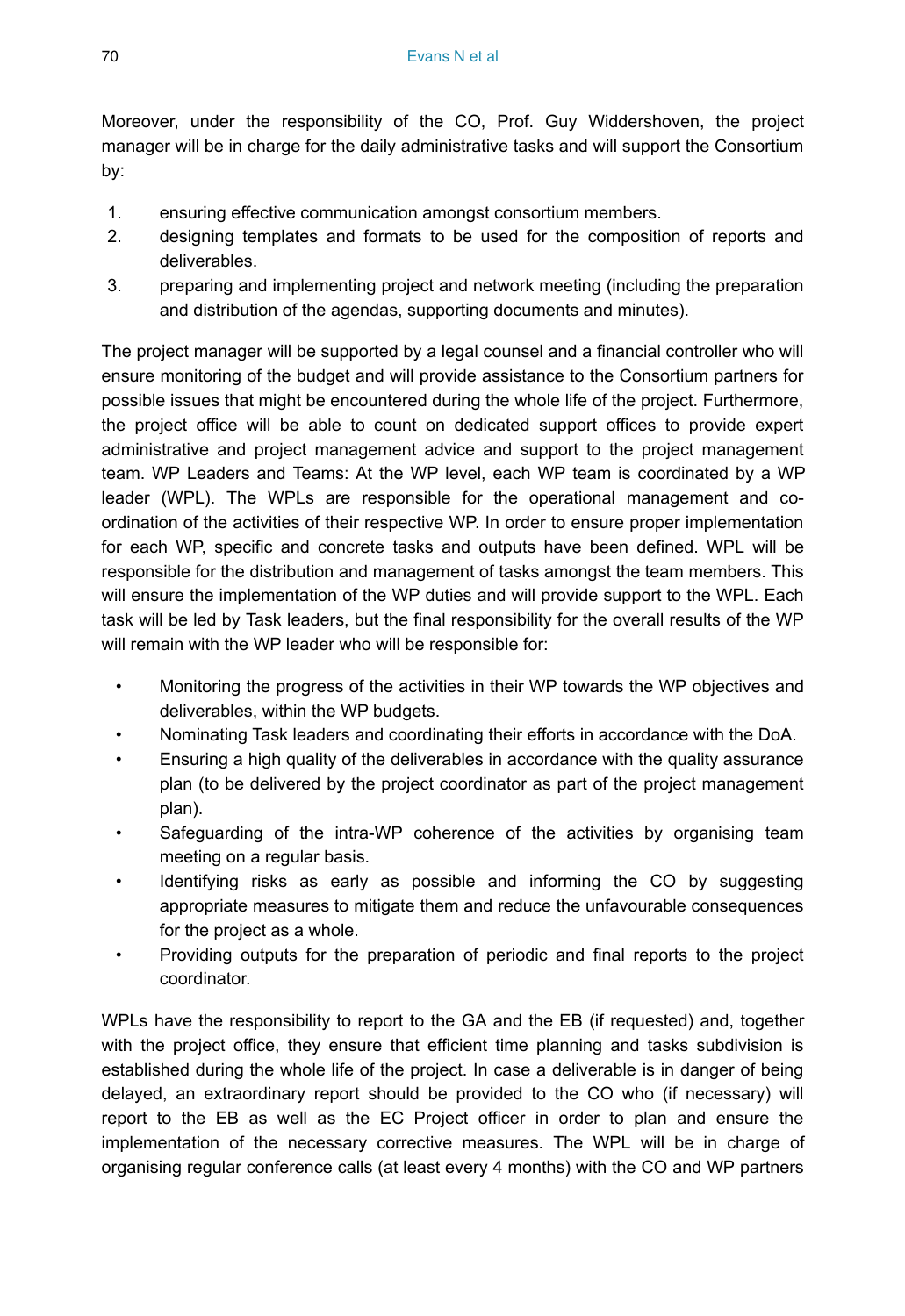in order to inform them about the progress made and ensure alignment of the efforts within the different WPs.

**Management platform**: The previous management experience with the EnTIRE project will provide the VIRT<sup>2</sup>UE Consortium with efficient management tools. To ensure smooth management and monitoring of the project progress, EnTIRE has developed an open source management platform, which will be made available for all the members of the VIRT<sup>2</sup>UE consortium. Through this open source platform, which has been set up according to the wiki-model, the Consortium will be able to monitor and contribute to the management of the project. This will support the management tasks, for which WP7 is responsible, but it will also allow every member to have a broad overview of the advancements of the project and, by fostering transparency, it will also enhance the collaboration amongst members, thus engaging the entire Consortium in the management and monitoring process of the project. Quality procedures: The project coordinator will develop a quality assurance plan to ensure the highest scientific quality of all the deliverables and general outputs of the project. Overall, WPLs are responsible for their WP deliverables, which will have to be approved by the CO and subject to peer review. The peer review process will be divided into three phases:

- 1. Approval by the WP leader.
- 2. Approval by an external appointed expert or by two scientific experts from the project consortium.
- 3. Approval by the project coordinator.

The WP leader, after approval of the CO, will be in charge of approaching and appointing an external/internal advisor and/or scientific expert for the quality checking and review of the deliverable. To ensure dissemination amongst members and intra-WP collaboration, deliverables will be shared through the management platform. This will enable partners to collaboratively work on the deliverables by providing feedback and will also allow the monitoring of the deliverable status. The CO is responsible for submitting the deliverables by uploading them on the participant portal. Any issues with quality will be resolved before final approval and submission to the EC. The Advisory Board can be consulted anytime during the process and AB members can be appointed as external expert reviewers, if necessary.

**Communication**: Effective communication is essential to guarantee the success of a large collaborative project, such as VIRT<sup>2</sup>UE. For this reason, VIRT<sup>2</sup>UE will develop and implement several communication strategies to guarantee effective collaboration and communication within the consortium, with external partners and with advisory board members. The management platform will play an essential role as it will provide the consortium with a communication centre. For what concerns the external communication, a project website will be set up to disseminate the results of the project and provide information on objectives, results, partners and events. As this is a CSA project, communication is a cornerstone of the project. This will be taken care of by WP7, which will be responsible for the public part of dissemination and will take the lead in drafting the communication strategy (as part of the dissemination plan).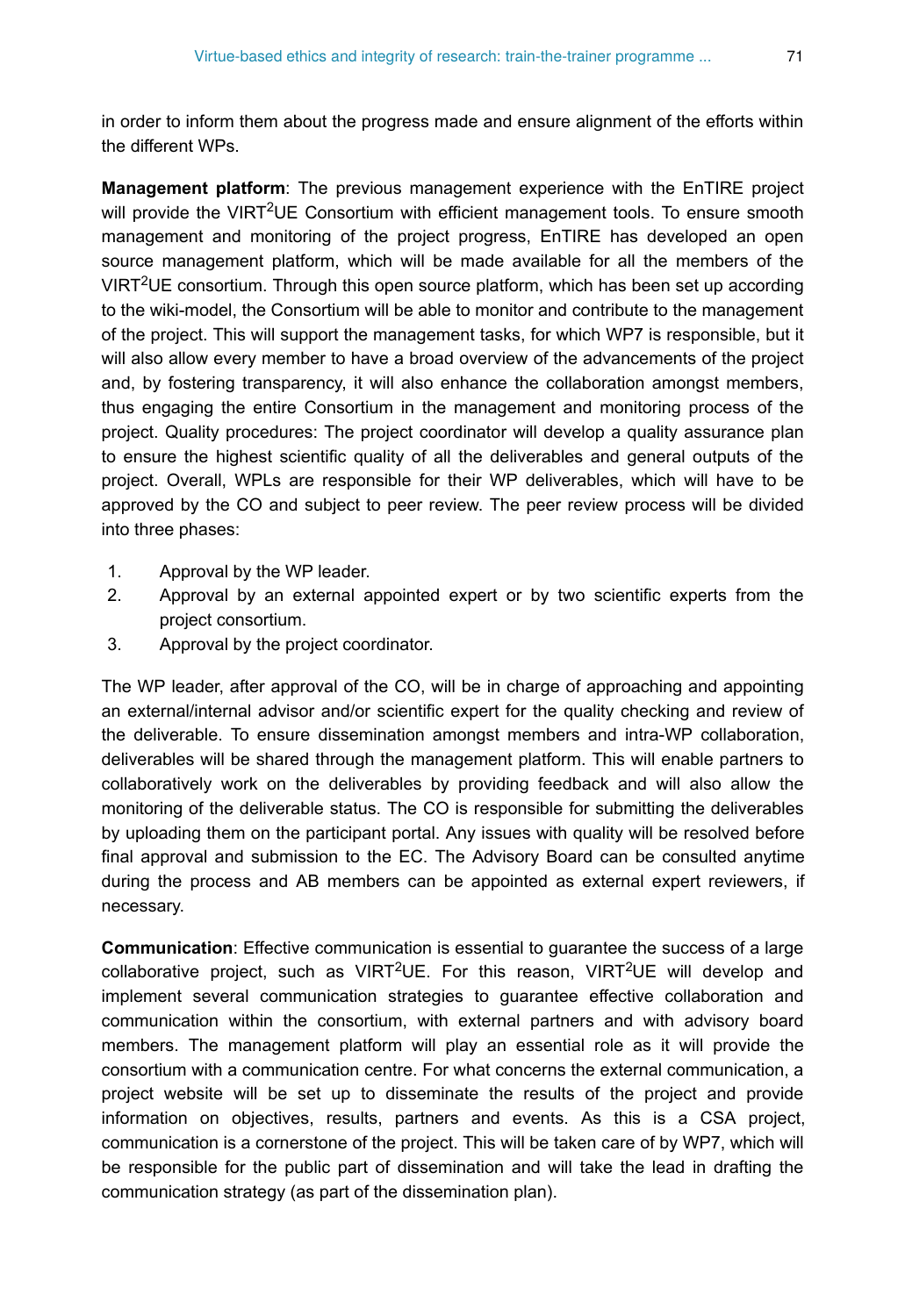Meetings: Regular meeting will be organised during the life of the project. The VIRT<sup>2</sup>UE Consortium Agreement will include detailed rules and procedures on these meetings and reporting cycles (e.g. notifications of meetings, agenda setting, formal distribution of minutes and voting procedures). In general, the chair of the meeting will be responsible for the organisation (agenda, minutes, location) and follow up the meeting. In Table [14,](#page-71-0) an overview of the meeting is presented.

<span id="page-71-0"></span>

| Table 14.<br>Meetings' overview. |                                                                                              |                                                                                                                                                                                                            |  |  |
|----------------------------------|----------------------------------------------------------------------------------------------|------------------------------------------------------------------------------------------------------------------------------------------------------------------------------------------------------------|--|--|
| Body                             | Frequency/method                                                                             | Scope                                                                                                                                                                                                      |  |  |
| General<br>Assembly              | At the end of each reporting<br>period (face-to-face)                                        | Reporting to the EC, amendments to the CA or GA, dissemination,<br>exploitation, controversies and issues resolution                                                                                       |  |  |
| Executive<br>Board               | Twice a year (once before the<br>GA meeting) (face-to-face and<br>conference calls)          | Overall progress of the project's objectives, organisation of the<br>management meetings, reporting to the GA, inter-WP alignment,<br>scientific discussions and associated decisions, financial reporting |  |  |
| Advisory<br>Board                | Every 12 month (face-to-face)<br>and conference calls)                                       | External advice on relevant issues                                                                                                                                                                         |  |  |
| WP teams                         | Every 4 months (or more<br>frequently, if necessary) (face-to-<br>face and conference calls) | WP progress, intra WP alignment of tasks, financial monitoring.                                                                                                                                            |  |  |

Consortium meetings will be held every year. These meeting and reporting cycles are the basis of the VIRT<sup>2</sup>UE monitoring. At WP level, the WPLs formally meet every four months with additional ad-hoc informal meetings and teleconferences to discuss operational affairs. WP meetings are organised and implemented by the WPL, who is also responsible for reporting the progress of his/her WP to the EB on behalf of the WP. Some WPs can 'suffice' with one meeting every four months; other WPs may need additional WP meetings to do justice to the complexity of the activities in these WPs. The EB of VIRT<sup>2</sup>UE will meet every 6 months. Standard agenda items for the EB meetings are the progress of work in each of the WPs, issues hampering timely progress or quality of work and possible corrective measures, reporting of ethical issues (collection of approvals etc.), items eligible for external dissemination, external events necessitating adaptations in planning and/or content of activities and items that need External Advisory Board consultations. Standard formal internal report formats for the WP and EB reports will be developed by the VIRT<sup>2</sup>UE Project Management.

Reporting: During the lifetime of the project, VIRT<sup>2</sup>UE will provide the EC with periodic technical and financial reports. The periodic reporting periods are listed in Table [15](#page-72-0). All milestones will be verified with the EC and the means of verification are detailed in Table [1](#page-72-1) [6](#page-72-1). In addition to these reports, within 60 days from the end of the project, the Project Coordinator, in consultation with the partners, will submit a final report. This report will include a summary for publication including an overview of results and a description of the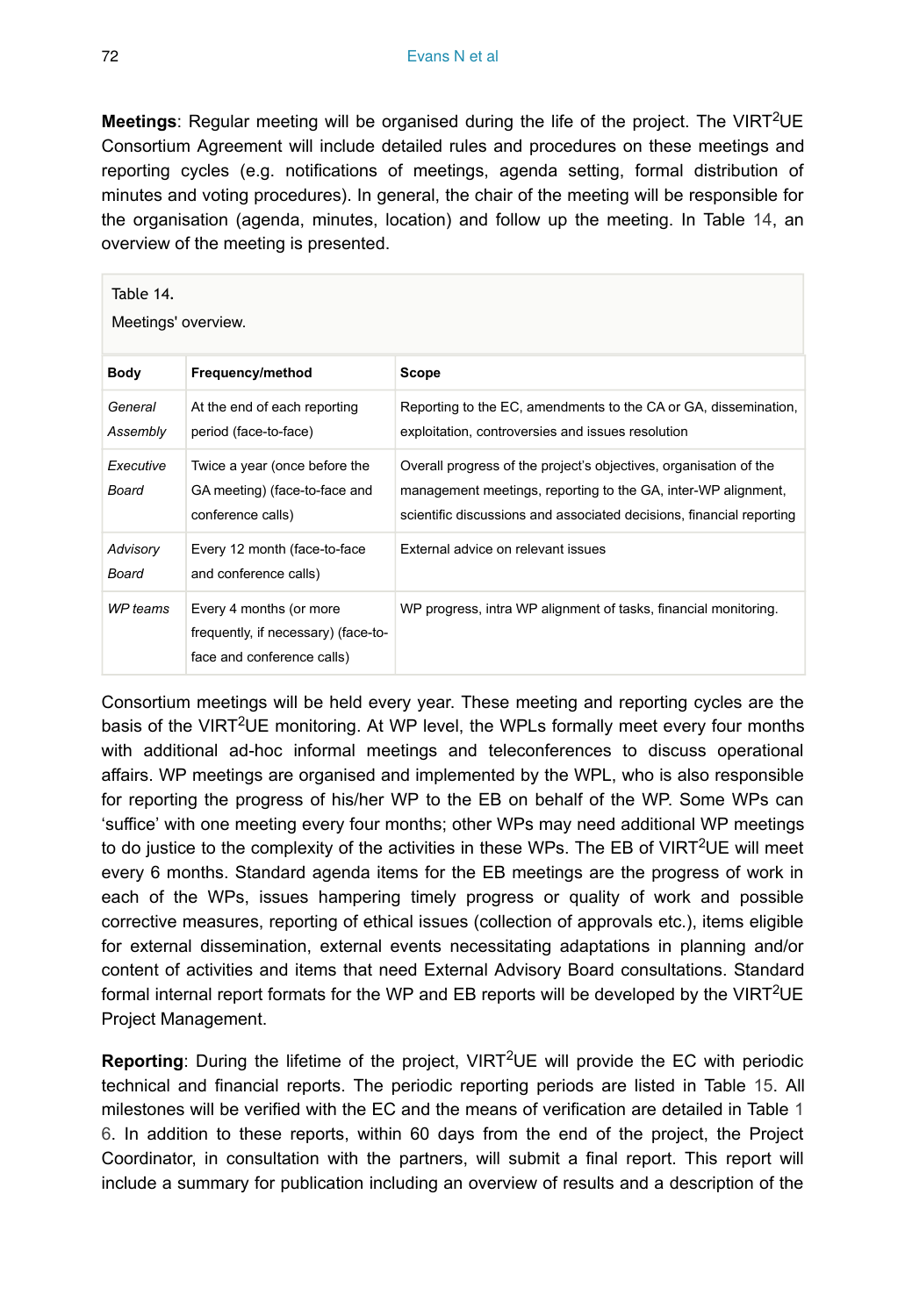potential impact of the action, with a specific focus on the societal impact and a dissemination and exploitation plan for the long-term use of project results. The financial reporting will be created through the participant portal. The VIRT<sup>2</sup>UE Consortium agreement will provide guidelines and rules for the reporting obligations including format, deadlines and contents to be covered by the reports. The lead investigator from each Consortium member will be responsible for the provision of the documents needed for the composition of the EC reporting. All reports will be coordinated and monitored by the CO. The final report, cost certificates (audit certificates) and other deliverables foreseen will be sent to the EC representative by the deadline given in the contract.

| Table 15.<br>Reporting periods. |                         |  |
|---------------------------------|-------------------------|--|
| Report                          | <b>Reporting period</b> |  |
| Periodic report                 | Months 1-18             |  |
| Periodic report                 | <b>Months 18-36</b>     |  |

## Table 16.

List of milestones.

| <b>Milestone</b><br>number | <b>Milestone name</b>                                                                                                | Related<br><b>WPs</b> | Due date (in   Means of<br>month) | verification  |
|----------------------------|----------------------------------------------------------------------------------------------------------------------|-----------------------|-----------------------------------|---------------|
| M1.1                       | Stakeholders' feedback from focus groups collected<br>and analysed                                                   | 1                     | 12                                | Report        |
| M1.2                       | Results from the scoping review of literature.                                                                       | 1                     | 18                                | Report        |
| M2.1                       | Consensus meeting of experts on priorities for ERI<br>training organised                                             | 2                     | 14                                | Minutes sheet |
| M3.1                       | Data from pilot phase collected and discussed with<br>consortium members                                             | 3                     | 19                                | Report        |
| M3.2                       | Train-the-trainer programme material online                                                                          | 3                     | 24                                | Screens       |
| M4.1                       | First materials for online learning for trainers and<br>researchers are available online                             | $\overline{4}$        | 6                                 | Website       |
| M4.2                       | MOOC and YouTube channel are online                                                                                  | 4                     | 18                                | Website       |
| M4.3                       | Toolbox for trainers is available online                                                                             | 4                     | 24                                | Website       |
| M5.1                       | Database of ERI teachers                                                                                             | 5                     | 20                                | Launch        |
| M5.2                       | Face-to-face train-the-trainer programmes<br>organised, covering all EU countries, Turkey,<br>Norway and Switzerland | 5                     | 30                                | Training      |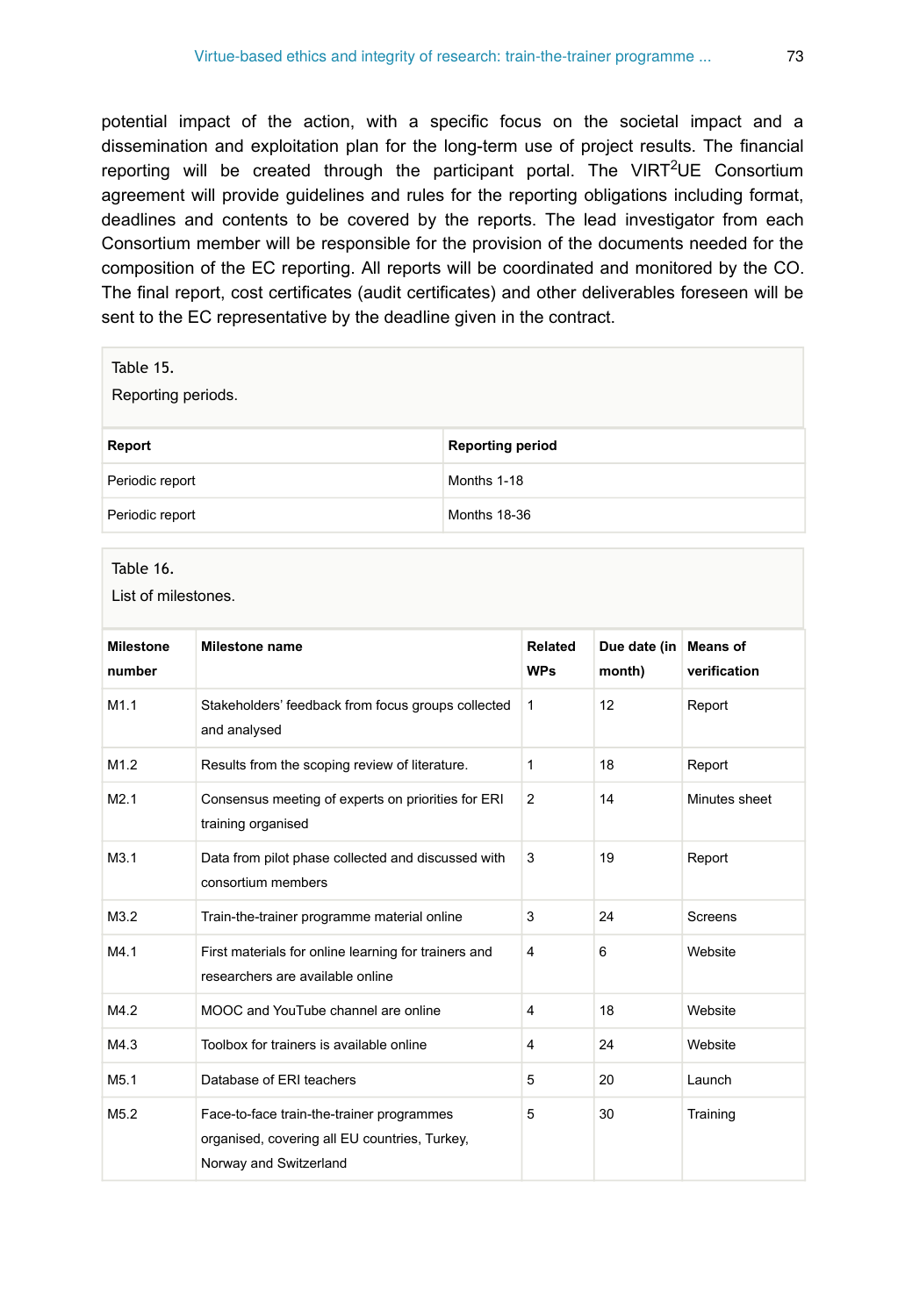| <b>Milestone</b><br>number | Milestone name                                                                                | Related<br><b>WPs</b> | Due date (in<br>month) | <b>Means of</b><br>verification    |
|----------------------------|-----------------------------------------------------------------------------------------------|-----------------------|------------------------|------------------------------------|
| M6.1                       | The pilot version of the e-learning platform is<br>available                                  | 6                     | 6                      | Website                            |
| M6.2                       | Version 2.0 of the e-learning platform is available                                           | 6                     | 24                     | Website                            |
| M6.3                       | Over 50,000 users across more than 10 European<br>countries have used the e-learning platform | 6                     | 36                     | User statistics of<br>the platform |
| M7.1                       | Kick off meeting                                                                              | 7                     | 2                      | Minutes sheet                      |

Critical risks for implementation and possible mitigation strategies have also been identified (Table [17](#page-73-0)).

## **3.3 Consortium as a whole**

The VIRT<sup>2</sup>UE Consortium is specifically designed to cover the objectives as stated in the call text. The project structure has been defined to maximise participation whilst, at the same time, establishing an efficient consortium which will coordinate all the efforts devoted to the project. In deciding on the composition of the VIRT<sup>2</sup>UE Consortium, the following main criteria guided the inclusion in the consortium:

<span id="page-73-0"></span>

| Table 17.<br>Critical risks for implementation.                                                                           |                                       |                                                                                                                                                                                                                                                                           |  |
|---------------------------------------------------------------------------------------------------------------------------|---------------------------------------|---------------------------------------------------------------------------------------------------------------------------------------------------------------------------------------------------------------------------------------------------------------------------|--|
| Description of risk (indicate<br>level of likelihood: Low/Medium/<br>High)                                                | <b>WP</b>                             | Proposed risk-mitigation measures                                                                                                                                                                                                                                         |  |
| Stakeholders may not be<br>responsive or interested in taking<br>part in consultations                                    | $\mathbf{1}$<br>and<br>$\overline{2}$ | We have experience in focus group research and know well the potential<br>stakeholders so we will be able to address them personally if the interest<br>is low                                                                                                            |  |
| Delphi consultation process is<br>time-consuming and there may be<br>a lack of interest to participate in<br>the process. | 1                                     | We have extensive experience in Delphi consultation process (Ann Int<br>Med 2017) and will ask colleagues from all European countries for<br>assistance in identifying and inviting participants.                                                                         |  |
| Lack of interest in consensus<br>meetings                                                                                 | 2                                     | The consortium's strong ERI networks will aid us in attracting experts for<br>the consensus meeting.                                                                                                                                                                      |  |
| Not enough participants or drop<br>out in the pilot phase or the<br>implementation phase                                  | 3                                     | In the first draft of the training, partners in the consortium will be trained;<br>they have both interest and financial means; in the implementation<br>phase, the trainers will be supported by an implementation strategy (to<br>be developed in cooperation with WP5) |  |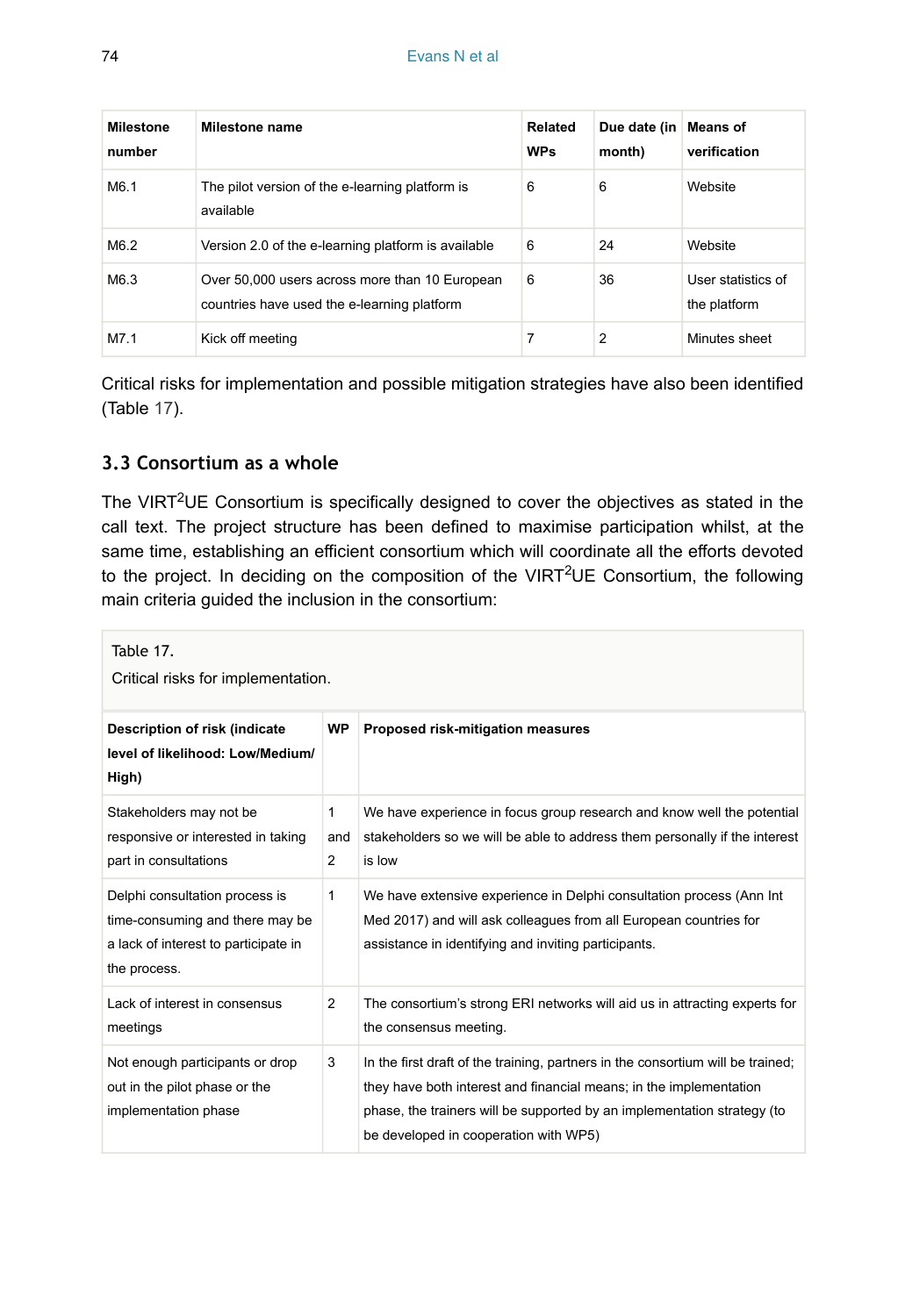| Description of risk (indicate<br>level of likelihood: Low/Medium/<br>High)                                                                                           | <b>WP</b>      | Proposed risk-mitigation measures                                                                                                                                                                                                                                                                                                                                                                                                                   |
|----------------------------------------------------------------------------------------------------------------------------------------------------------------------|----------------|-----------------------------------------------------------------------------------------------------------------------------------------------------------------------------------------------------------------------------------------------------------------------------------------------------------------------------------------------------------------------------------------------------------------------------------------------------|
| Too few tools developed or tools<br>remaining not sufficient to meet<br>trainers' needs in WP 3                                                                      | $\overline{4}$ | Cooperation between WP 3 and 4 will be close, so that the needs of WP<br>4 (make explicit procedures and turn them into tools for online use) can<br>be addressed, for instance, by interviewing trainers to make tacit<br>knowledge explicit                                                                                                                                                                                                       |
| The project cannot establish the<br>programme itself. When<br>universities and research<br>institutions do not cooperate, the<br>programme cannot be<br>implemented. | 5              | The integration of and cooperation with relevant networks will help<br>successfully involve stakeholders in the implementation plan and the<br>dissemination strategy. The fact that the awareness of the ECoC is<br>necessary for any EC funding should be used in the strategy of the<br>project. Additionally, other funders should be integrated in the<br>implementation to convince them that they also support this process of<br>awareness. |
| Software development issues (e.g.<br>bugs, delays)                                                                                                                   | 6              | The risks of software development are mitigated by using open source<br>software. In case of significant problems, we can involve the developers<br>of the original software package to help resolve software implementation<br>errors.                                                                                                                                                                                                             |
| Low user uptake                                                                                                                                                      | 6              | The risk that we will have a small number of online users can be<br>mitigated by forming connections with existing scientific online networks,<br>such as ORCID who already have a network of millions of researchers.                                                                                                                                                                                                                              |
| Lack of communication between<br>partners: this can cause lack of<br>integration between WP efforts<br>and undermine the overall results<br>of the project.          | $\overline{7}$ | A project management platform will be used in order to ensure good<br>communication and transparency. An efficient management plan will<br>ensure regular meeting planning. Moreover, most of the partners have<br>been already collaborating in other projects.                                                                                                                                                                                    |
| Insufficient integration of results:<br>this can delay the research and<br>lead to delay the submission of<br>deliverables and milestones.                           | 7              | The organisation of regular WP team meetings and WP leaders will<br>ensure integration of efforts. The quality assurance plan will suggest a<br>schedule for the preparation revision and submission of the deliverables.<br>The whole deliverable writing and reviewing process will be monitored<br>by all partners on the management platform.                                                                                                   |
| Partners leaving the consortium                                                                                                                                      | $\overline{7}$ | In the unfortunate situation of one partner leaving the consortium, the<br>other partners will be responsible for finalising the work of the leaving<br>partner and for seeking a new partner of similar value to replace the one<br>who left.                                                                                                                                                                                                      |

Inclusion of Europe's leading expertise: The VIRT<sup>2</sup>UE Consortium includes much of the leading expertise in education in ethics and research integrity in Europe. Many of the partners have demonstrated extensive expertise in developing, delivering and evaluating ERI training programmes and materials for multiple stakeholders at local and national levels, including blended learning approaches. This experience is detailed in Section 1.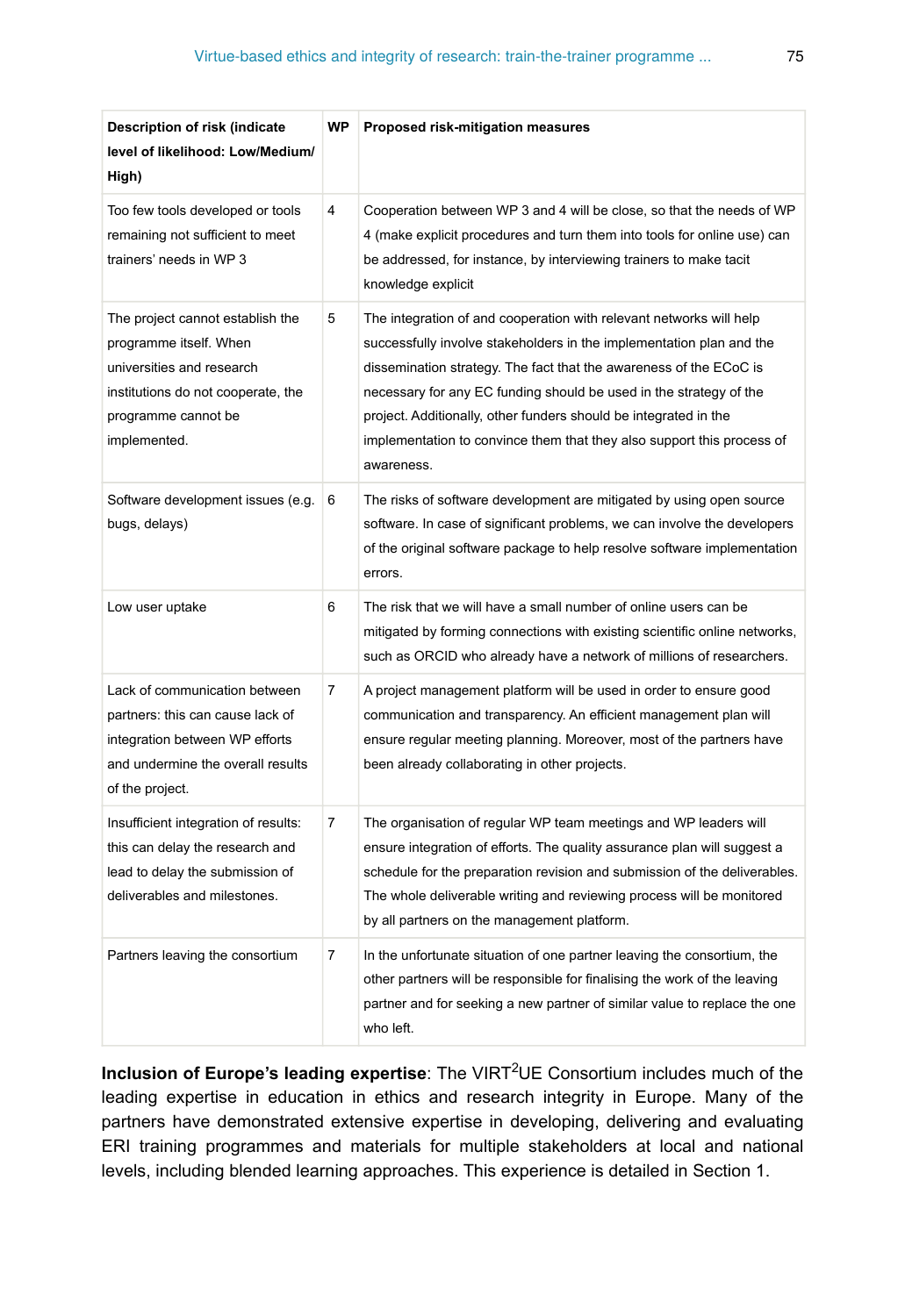**Synergies and complementarities**: Each partner has been carefully chosen to reflect leading expertise in the tasks and WPs they will participate in. Consequently, there are many complementarities. The participatory approach, focusing on stakeholder consultation and community engagement, is endorsed by all partners. The lead partner (VUmc) has experience with fostering stakeholder participation through qualitative research, both nationally (in developing networks for clinical ethics support and for patient participation in healthcare) and internationally (for instance, the European Clinical Ethics Network). Partners 2 (KUL), 3 (MEFST) and 4 (OeAWI) are also experts in the field of stakeholder research. The inclusion of these partners guarantees successful execution of the stakeholder consultation that leads to fulfilment of VIRT<sup>2</sup>UE's objectives 1, 2 and 6. The scientific partners complement each other in terms of excellence in leadership in different aspects of ethics and research integrity education: expertise in Moral Case Deliberation (partners 1 (VUmc), 2 (KUL) and 7 (ANKU)), in the development of ethics and research integrity courses (partners 1-6: VUmc, KUL, MEFST, OeAWI, EUREC and UiO), in the development of teaching resources and tools (partners 3 (MEFST) and 4 (OeAWI)), in training trainers (partners 1 (VUmc) and 2 (KUL), in education research (partner 10 (UL)) and in methods education (partner 1 (VUmc) and 3 (MEFST). The combined expertise will ensure the successful development of the training programme and materials, which leads to the fulfilment of objectives 3 and 4. VIRT<sup>2</sup>UE's Consortium participants also complement each other in approaching ERI from a variety of research domains and representing a diversity of European political, social and cultural contexts, as detailed in Section 1. All scientific consortium partners are involved in multiple national and international ERI projects and play prominent roles in important ERI networks (see next section). These networks will facilitate successful fulfilment of objectives 1, 2, 5 and 6. In addition, an expert in online design is included as partner to ensure professional development of the blended learning platform (partner 13 (MOMKAI)). This partner will play an important role in supporting the WPs responsible for objectives 3-6. Lastly, the consortium benefits from an Advisory Board that consists of six experts from different countries within and beyond the EU. These experts will consistently provide advice on the deliverables of the VIRT<sup>2</sup>UE project. The coordinating partner (VUmc) has extensive experience in H2020 project management and has a solid infrastructure facilitating this efficiently and effectively. In total, the Consortium is balanced over the objectives and is efficient, primarily aimed at achieving synergy and excluding any unnecessary overlap in expertise and resources.

**Community-wide network and access to stakeholders**: The inclusion of both scientific and industry partners, as well as Advisory Board members from academia and industry will ensure incorporation of various stakeholder perspectives, as well as smooth dissemination across Europe to trainers and researchers in academia and industry. Notably, the involved network organisations and all consortium partners are highly active in their respective contexts and have access to and active participation in relevant networks and organisations. Examples include the central roles of partners 1 (VUmc), 3 (MEFST), 4 (OeAWI), 5 (EUREC), 8 (NTUA) and 12 (UNINS) in research integrity networks. In addition, the scientific Advisory Board members represent a number of important ERI and industry networks. Moreover, many of the Consortium partners play important roles in large international research integrity projects. Examples include the roles of partners 1-6 (VUmc,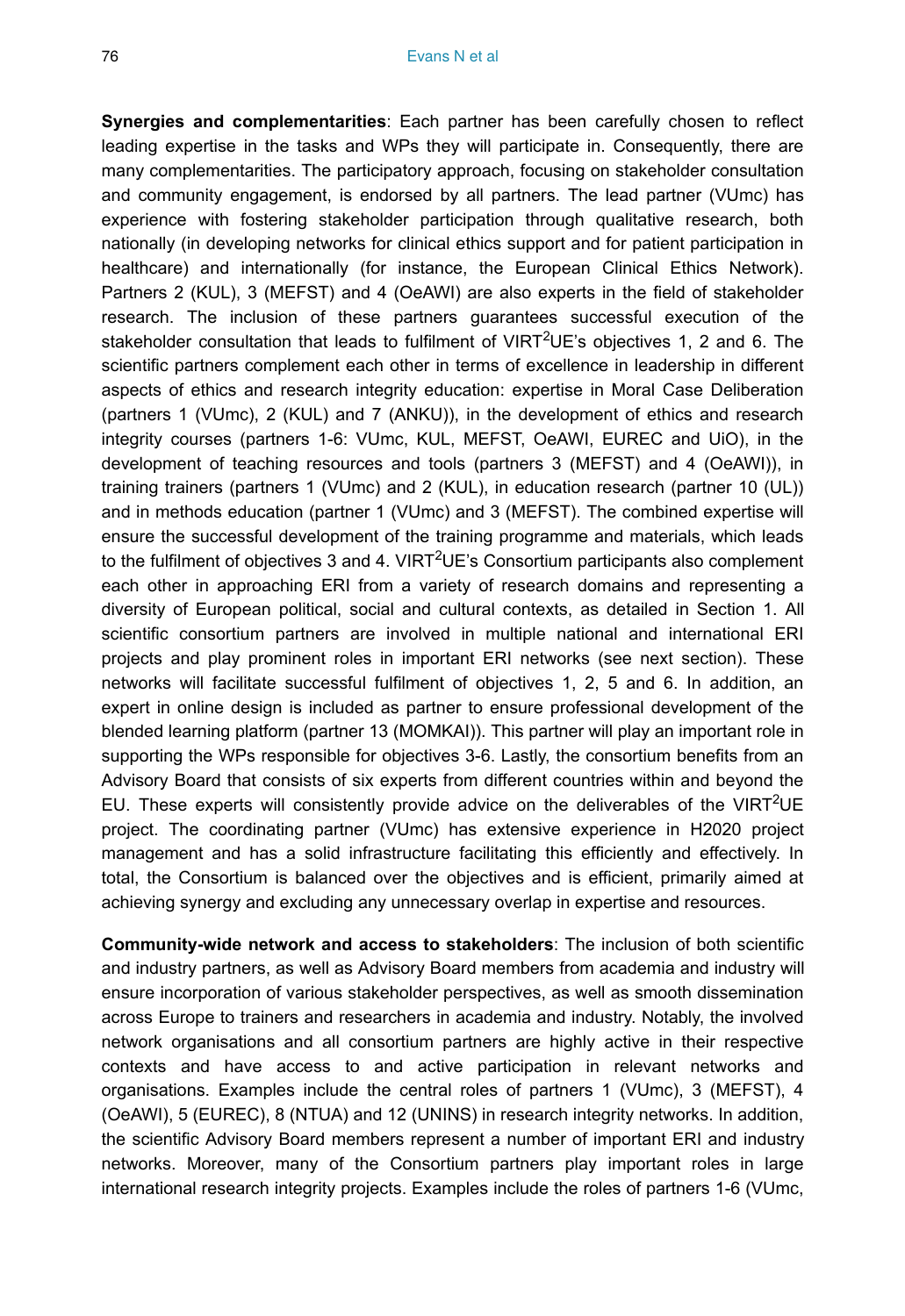KUL, MEFST, OeAWI, EUREC and UIO) in EnTIRE; the roles of partner 1 (VUmc) and 5 (EUREC) in PRINTEGER; the roles of partners 4 (OeAWI), 8 (NTUA) and 10 (UL) in ENERI; and partner 3 (MEFST) in HEIRRI. Measured by current and previous participation in National, European and global networks and their active relations with important stakeholders, VIRT<sup>2</sup>UE ensures capitalisation on current networks and knowledge available throughout the EU.

**Track record and achieved impact**: Excellence is a prerequisite for achieving impact. The VIRT<sup>2</sup>UE partners individually and in partnership have repeatedly demonstrated their contribution to academic advances across and within relevant disciplines. For example, partners 1 (VUmc), 2 (KUL), 6 (UIO) and 7 (ANKU) have provided significant advances in our understanding of the relationship between empirical science and bioethics, developed innovative research methods, such as interactive empirical ethics and contributed to the development of the theory on empirical bioethics. Besides this evidence of having academic impact, the partners individually were involved in the uptake and usage of their academic results by healthcare professionals and institutions. A compelling example is the implementation of Clinical Ethics Support (especially Moral Case Deliberation) in Europe, with a leading role for partner 1 (VUmc) and 6 (UiO). Another important prerequisite for achieving impact is to have excellent communication capacities. As the track records of the involved partners show, this Consortium is well equipped to engage in societal debates, to communicate scientific results to a wider public and with that, to create support and engagement to ensure a sustainable impact. With a balanced geographical spreading, the VIRT<sup>2</sup>UE Consortium consists of 14 partners from 10 different EU Member States and two associate countries. Figure 1 (Academic partners, advisory board and their associated networks) illustrates the diversification and geographical spread of the consortium partners, ensuring the expected pan-European impact.

**Successful project management and delivery**: The involved partners bring expertise and experience from many earlier EU-wide projects in the area of ethics and research integrity (ERI). Large scale national and regional projects not counted, the VU Amsterdam and VU Medical Centre currently coordinate over 200 projects funded by the European Commission. They have a reputation for efficient and reliable delivery of project results and effective communications.

## **Acknowledgements**

The VIRT<sup>2</sup>UE project (Virtue based ethics and Integrity of Research: Train-the-Trainer programme for **U**pholding the principles and practices of the **E**uropean Code of Conduct for Research Integrity) has received funding from the European Union's Horizon 2020 research and innovation programme under grant agreement N 787580. VIRT<sup>2</sup>UE aims to develop a sustainable train-the-trainer blended learning programme enabling contextualised research integrity and ethics teaching across Europe focusing on understanding and upholding the principles and practices of the European Code of Conduct for Research Integrity. The VIRT<sup>2</sup>UE Consortium is composed of the VU Medical Center Amsterdam, KU Leuven, University of Split School of Medicine, Austrian Agency for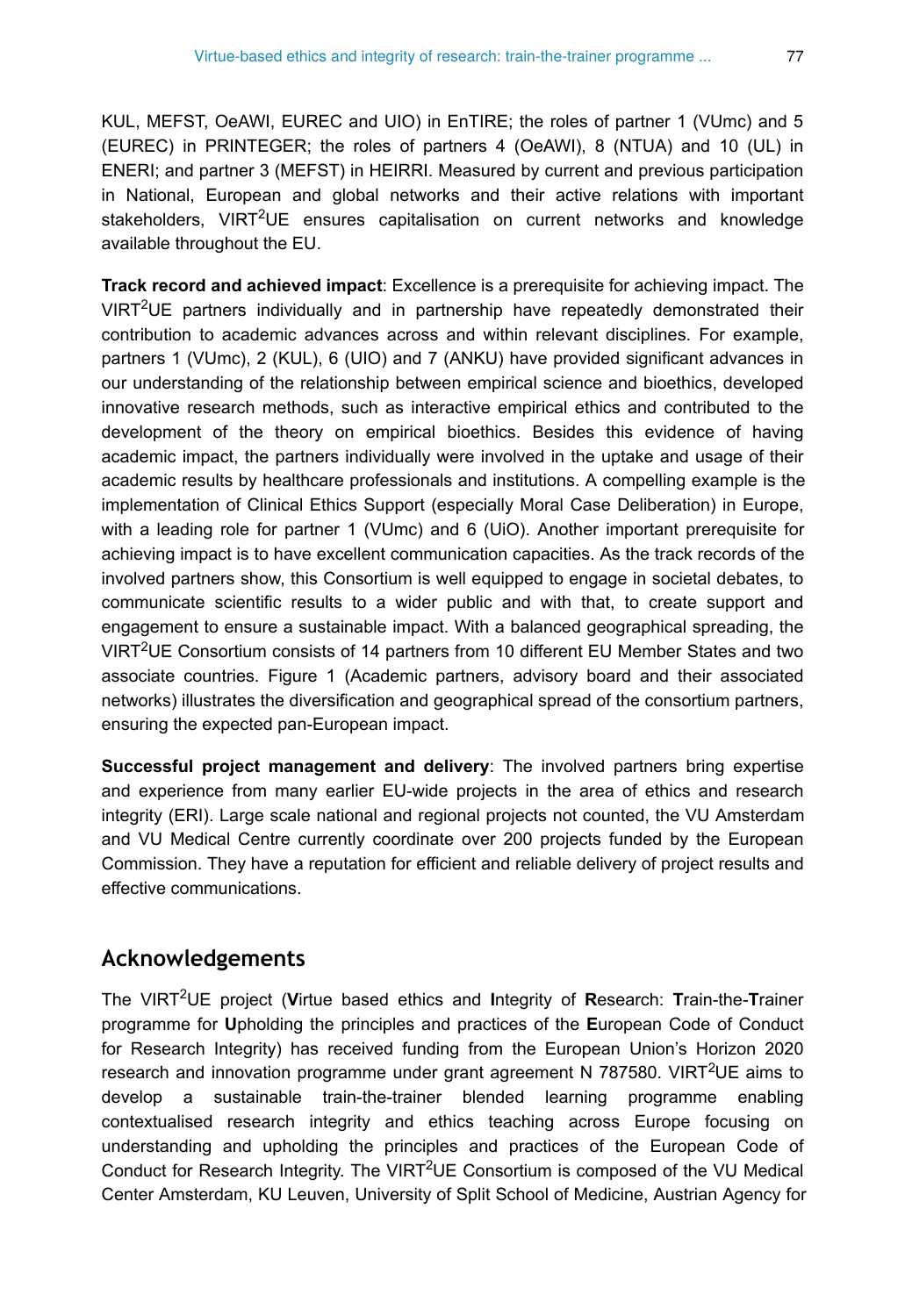Research Integrity, University of Oslo, European Network of Research Ethics Committees, Ankara University, National Technical University of Athens, University of Helsinki, University of Latvia, Universidade Catolica Portuguesa, University of Insubria, and Momkai.

## **References**

- Abma TA, Molewijk B, Widdershoven GA (2009) Good care in ongoing dialogue. Improving the quality of care through moral deliberation and responsive evaluation. Health Care Analysis 17 (3): 217‑235. <https://doi.org/10.1007/s10728-008-0102-z>
- Abma TA, Baur VE, Molewijk B, Widdershoven GA (2010) Interethics: Towards an interactive and interdependent bioethics. Bioethics 24 (5): 242‑255. [https://doi.org/](https://doi.org/10.1111/j.1467-8519.2010.01810.x) [10.1111/j.1467-8519.2010.01810.x](https://doi.org/10.1111/j.1467-8519.2010.01810.x)
- Aristotle (1889) The Nicomachean ethics of Aristotle. George Bell and Sons, London.
- Begley C, Ellis L (2012) Raise standards for preclinical cancer research. Nature 483: 531‑533. <https://doi.org/10.1038/483531a>
- Biggs J, Tang C (1999) Teaching for quality learning in higher education. The Society for Research into Higher Education & Open University Press, Buckingham.
- Breen L, Maassen M (2005) Reducing the incidence of plagiarism in an undergraduate course: The role of education. Issues in Educational Research 15 (1): 1‑16.
- Chang AC, Li P (2015) Is Economics Research Replicable? Sixty Published Papers from Thirteen Journals Say 'Usually Not'. FEDS Working Paper No. 2015-083 <https://doi.org/10.17016/FEDS.2015.083>
- Crow MM (2013) Digital learning: Look, then leap. Nature 499: 275‑277. <https://doi.org/10.1038/499275a>
- Daradoumis T, Bassi R, Xhafa F, Caballé S (2013) A Review on Massive E-Learning (MOOC) Design, Delivery and Assessment. Eighth International Conference on P2P, Parallel, Grid, Cloud and Internet Computing, Compiegne, France. 208-213 pp[. https://doi.org/10.1109/3PGCIC.2013.37](https://doi.org/10.1109/3PGCIC.2013.37)
- De Snoo J, et al. (2017) Which outcomes of Moral Case Deliberation do participants perceive as important and which do they experience? – Insights from the field study with the Euro-MCD Instrument. EACME. URL: [http://eacme2017bcn.org/conference/abstract-submissions/ \(Accessed: 24th](http://http://eacme2017bcn.org/conference/abstract-submissions/%20(Accessed:%2024th%20August%202017)) [August 2017\)](http://http://eacme2017bcn.org/conference/abstract-submissions/%20(Accessed:%2024th%20August%202017))
- Eisen A, Berry R (2002) The absent professor: Why we don't teach research ethics and what to do about it. The American Journal of Bioethics 2 (4): 38‑49. <https://doi.org/10.1162/152651602320957556>
- Entwistle N, Ramsden P (2015) Understanding student learning (routledge revivals). Routledge<https://doi.org/10.4324/9781315718637>
- ESF-ALLEA (2017) The European code of conduct for research integrity. European Science Foundation and All European Academies. URL: [https://www.allea.org/wp](https://www.allea.org/wp-content/uploads/2017/05/ALLEA-European-Code-of-Conduct-for-Research-Integrity-2017.pdf)[content/uploads/2017/05/ALLEA-European-Code-of-Conduct-for-Research-](https://www.allea.org/wp-content/uploads/2017/05/ALLEA-European-Code-of-Conduct-for-Research-Integrity-2017.pdf)[Integrity-2017.pdf](https://www.allea.org/wp-content/uploads/2017/05/ALLEA-European-Code-of-Conduct-for-Research-Integrity-2017.pdf)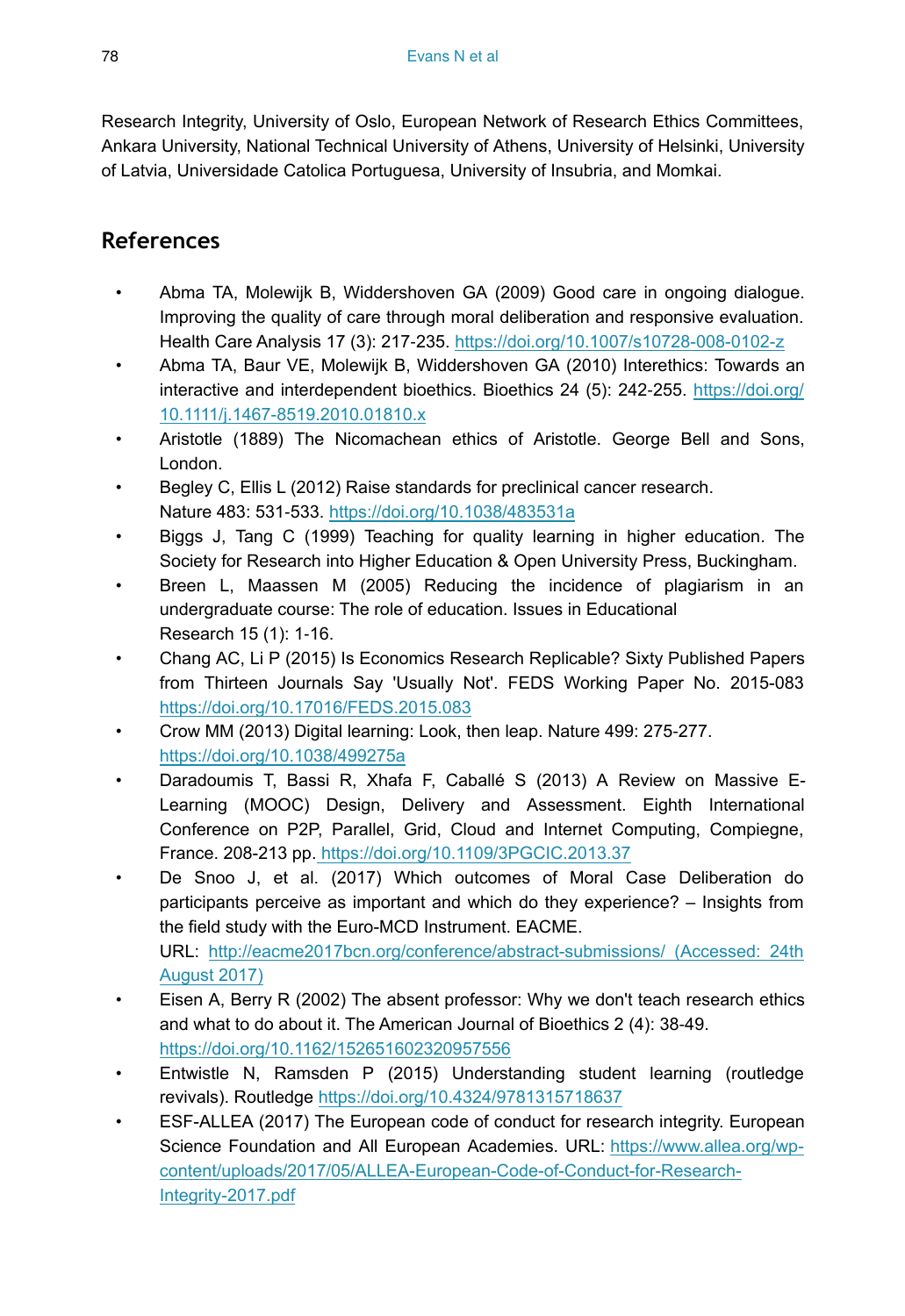- EVS (2017) European Values Study. <http://www.europeanvaluesstudy.eu>. Accessed on: 2017-8-24.
- Fanelli D (2009) How many scientists fabricate and falsify research? A systematic review and meta-analysis of survey data. PloS One 4: e5738. [https://doi.org/](https://doi.org/10.1371/journal.pone.0005738) [10.1371/journal.pone.0005738](https://doi.org/10.1371/journal.pone.0005738)
- Ferguson R, Sharples M (2014) Innovative pedagogy at massive scale: teaching and learning in MOOCs. Open Learning and Teaching in Educational Communities: 9th European Conference on Technology Enhanced Learning, EC-TEL. Springer International Publishing, Charm, 98–111 pp. [https://doi.org/10.1007/978-3-319-](https://doi.org/10.1007/978-3-319-11200-8_8) [11200-8\\_8](https://doi.org/10.1007/978-3-319-11200-8_8)
- Godecharle S, Nemery B, Dierickx K (2013) Integrity training: Conflicting practices. Science 340 (6139): 1403. <https://doi.org/10.1126/science.340.6139.1403-b>
- Godecharle S, Nemery B, Dierickx K (2014) Heterogeneity in European research integrity guidance: Relying on values or norms? Journal of Empirical Research on Human Research Ethics 9 (3): 79‑90. <https://doi.org/10.1177/1556264614540594>
- Guston DH (2014) Understanding anticipatory governance. Social Studies of Science 44 (2): 218‑242. <https://doi.org/10.1177/0306312713508669>
- Hay I (1998) Making moral imaginations. Research ethics, pedagogy, and professional human geography. Ethics, Place & Environment 1: 55‑75. <https://doi.org/10.1080/1366879X.1998.11644216>
- Heitman E, Litewka S (2011) International perspectives on plagiarism and considerations for teaching international trainees. Urologic Oncology: Seminars and Original Investigations 29 (1): 104‑108. [https://doi.org/10.1016/j.urolonc.2010.](https://doi.org/10.1016/j.urolonc.2010.09.014) [09.014](https://doi.org/10.1016/j.urolonc.2010.09.014)
- Hofstede G, Hofstede GJ, Minkov M (2005) Cultures and organizations: Software of the mind. 2. Mcgraw-hill, New York.
- Hren D (2013) Medical students decisions about authorship in disputable situations: intervention study. Science and Engineering Ethics 19 (2): 641‑651. [https://doi.org/](https://doi.org/10.1007/s11948-012-9358-7) [10.1007/s11948-012-9358-7](https://doi.org/10.1007/s11948-012-9358-7)
- Hyytinen H, Lofstrom E (2017) Reactively, proactively, implicitly, explicitly? Academics pedagogical conceptions of how to promote research ethics and integrity. Journal of Academic Ethics 15 (1): 23‑4. [https://doi.org/10.1007/](https://doi.org/10.1007/s10805-016-9271-9) [s10805-016-9271-9](https://doi.org/10.1007/s10805-016-9271-9)
- Ioannidis JA, Greenland S, Hlatky MA, et al. (2014) Increasing value and reducing waste in research design, conduct, and analysis. The Lancet 383 (9912): 166-175. [https://doi.org/10.1016/S0140-6736\(13\)62227-8](https://doi.org/10.1016/S0140-6736(13)62227-8)
- Ioannidis JA (2017) The reproducibility wars: successful, unsuccessful, uninterpretable, exact, conceptual, triangulated, contested replication. Clinical Chemistry 63 (5): 943‑945. <https://doi.org/10.1373/clinchem.2017.271965>
- Ioannidis JP (2005) Why Most Published Research Findings Are False. PLOS Medicine 2: e124. <https://doi.org/10.1371/journal.pmed.0020124>
- Janssens MJ (2015) Evaluation and perceived results of moral case deliberation: A mixed methods study. Nursing Ethics 22 (8): 870‑880. [https://doi.org/](https://doi.org/10.1177/0969733014557115) [10.1177/0969733014557115](https://doi.org/10.1177/0969733014557115)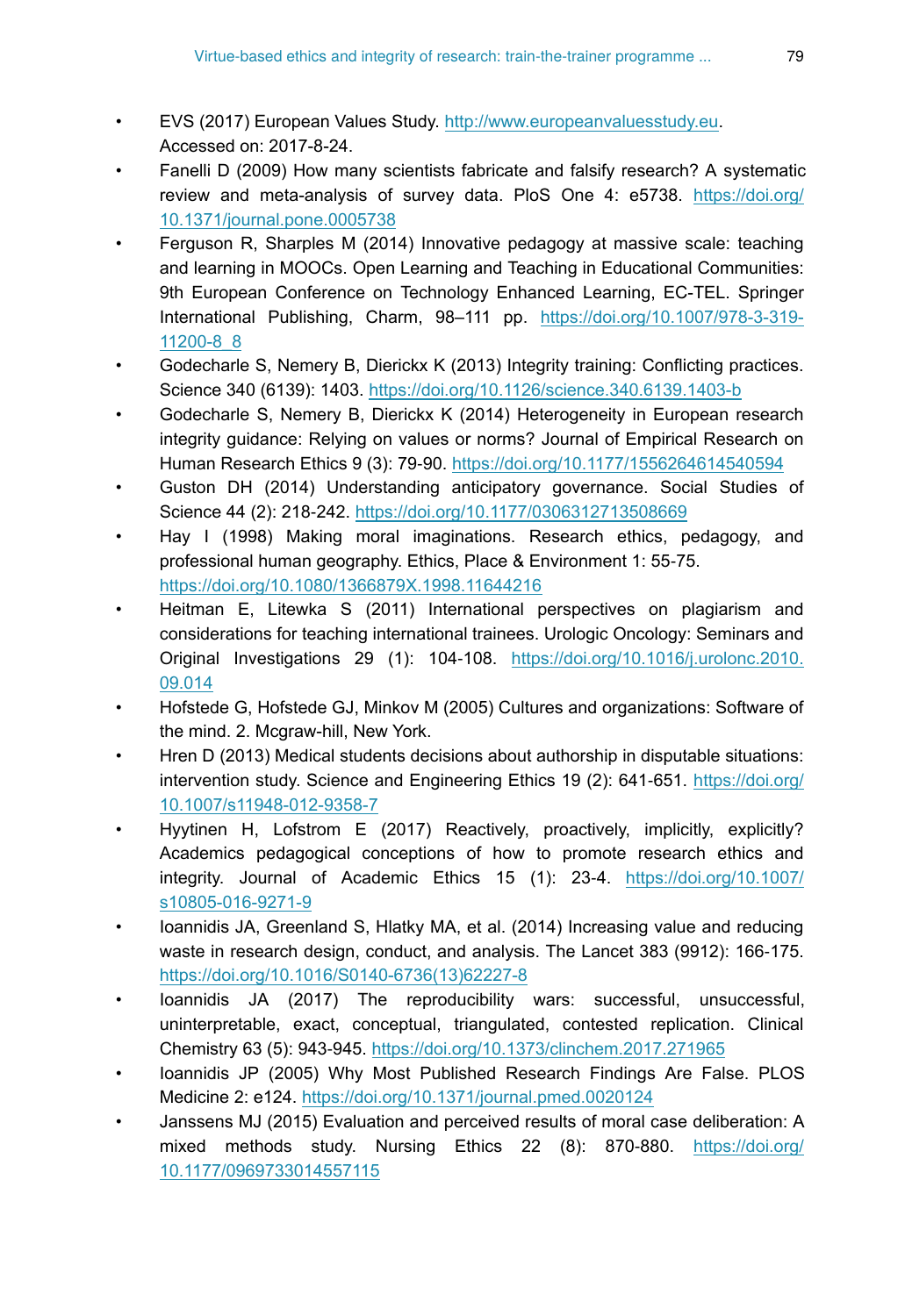- Lewis RD (1996) When cultures collide. Managing successfully across cultures/ Richard Lewis. N. Brealey Pub, *London, Sonoma, California*.
- Lillemoen L, Pedersen R (2015) Ethics reflection groups in community health services: an evaluation study. BMC Medical Ethics 16 (1): 1-10. [https://doi.org/](https://doi.org/10.1186/s12910-015-0017-9) [10.1186/s12910-015-0017-9](https://doi.org/10.1186/s12910-015-0017-9)
- Lofstrom E (2010) Quality Teaching in Web-Based Environments: Handbook for University Teachers. University of Helsinki, Research and Education URL: [https://helda.helsinki.fi/bitstream/handle/10138/17505/](https://helda.helsinki.fi/bitstream/handle/10138/17505/hallinnon_julkaisuja_34_2006.pdf?sequence=1&isAllowed=y) [hallinnon\\_julkaisuja\\_34\\_ 2006.pdf?sequence=1&isAllowed=y](https://helda.helsinki.fi/bitstream/handle/10138/17505/hallinnon_julkaisuja_34_2006.pdf?sequence=1&isAllowed=y)
- Lofstrom E, Trotman T, Furnari M, et al. (2015) Who teaches academic integrity and how do they teach it? Higher Education 69 (3): 435-448. [https://doi.org/10.1007/](https://doi.org/10.1007/s10734-014-9784-3) [s10734-014-9784-3](https://doi.org/10.1007/s10734-014-9784-3)
- Lofstrom E (2016) Role-playing institutional academic integrity policy-making: using researched perspectives to develop pedagogy. Int J Educ Integr 12 (5). <https://doi.org/10.1007/s40979-016-0011-0>
- MacIntyre A (1981a) The nature of the virtues. Hastings Center Report 11 (2): 27‑34.<https://doi.org/10.2307/3561072>
- MacIntyre A (1981b) After Virtue a Study in Moral Theory. Gerald Duckworth & Co.
- Martinson BC, Anderson MS, De Vries R (2005) Scientists behaving badly. Nature 435 (7043): 737‑738. <https://doi.org/10.1038/435737a>
- Marton F, Sli R (1976) On qualitative differences in learning: Outcome and process. British Journal of Educational Psychology 46 (1): 4-11. [https://doi.org/10.1111/j.](https://doi.org/10.1111/j.2044-8279.1976.tb02980.x) [2044-8279.1976.tb02980.x](https://doi.org/10.1111/j.2044-8279.1976.tb02980.x)
- Marton F, Säljö R (2005) Approaches to Learning. In: Marton F, Hounsell D, Entwistle N (Eds) *The Experience of Learning: Implications for teaching and studying in higher education*. 3rd. Scottish Academic Press, Edinburgh, 39–58 pp. URL: [https://www.ed.ac.uk/institute-academic-development/learning-teaching/rese](https://www.ed.ac.uk/institute-academic-development/learning-teaching/research/experience-of-learning) [arch/experience-of-learning](https://www.ed.ac.uk/institute-academic-development/learning-teaching/research/experience-of-learning)
- Marusic A, Wager E, Utrobicic A, Rothstein H, Sambunjak D (2016) Interventions to prevent misconduct and promote integrity in research and publication. Cochrane Reviews 4<https://doi.org/10.1002/14651858.MR000038.pub2>
- Marušić A, Bošnjak L, Jerončić A (2011) A systematic review of research on the meaning, ethics and practices of authorship across scholarly disciplines. Plos One 6 (9): e23477. <https://doi.org/10.1371/journal.pone.0023477>
- Means B, Toyama Y, Murphy R, Bakia M, Jones K (2009) Evaluation of Evidence-Based Practices in Online Learning: A Meta-Analysis and Review of Online Learning Studies. US Department of Education
- Molewijk B, Zadelhoff EV, Lendemeijer B, Widdershoven G (2008) Implementing moral case deliberation in Dutch health care; improving moral competency of professionals and the quality of care. Bioethica Forum 1 (1): 57‑65.
- Mulhearn TJ, Steele LM, Watts LL, Medeiros KE, Mumford MD, Connelly S (2017) Review of instructional approaches in ethics education. Science and Engineering Ethics 23 (3): 883‑912. <https://doi.org/10.1007/s11948-016-9803-0>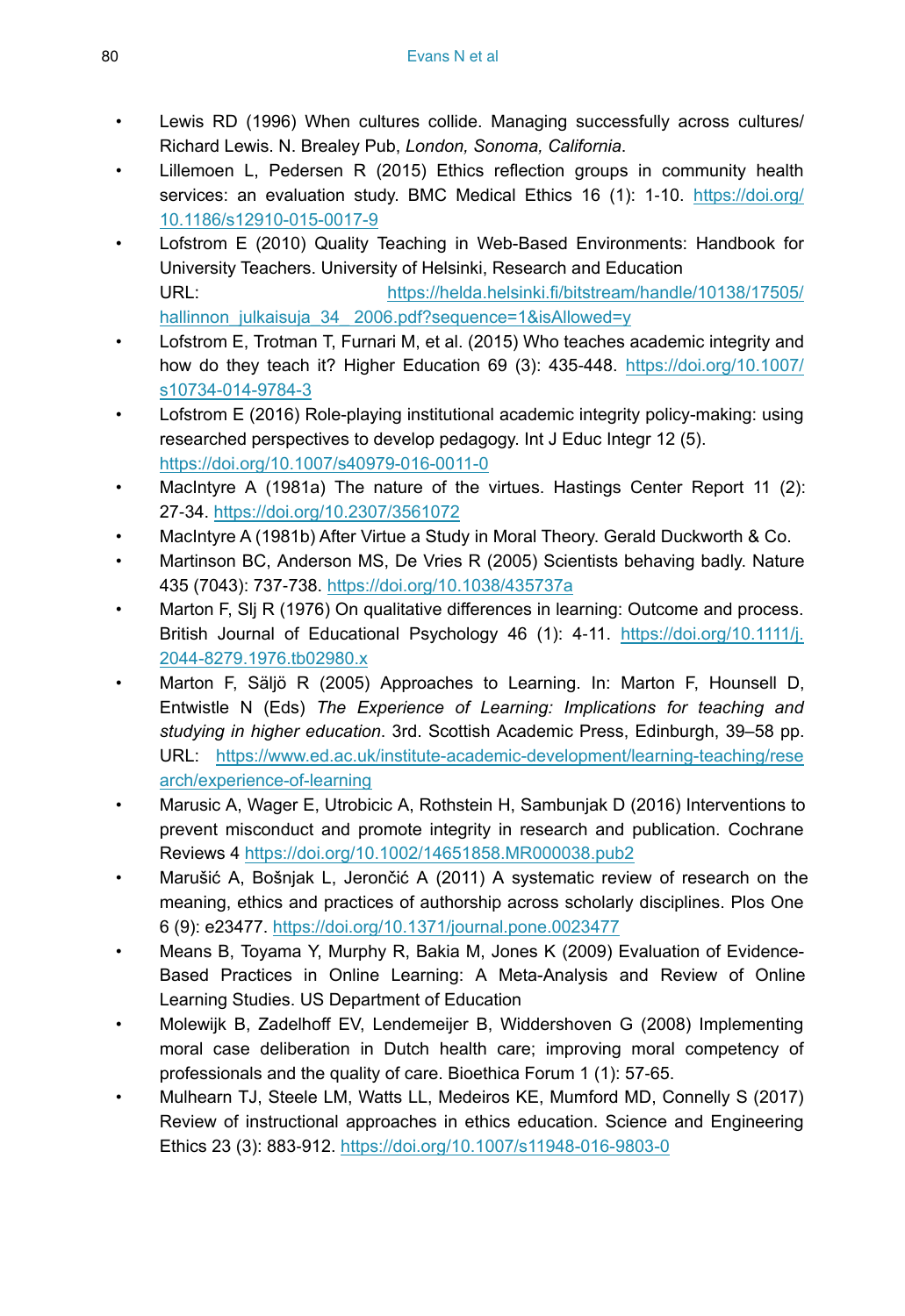- Mumford M (2017) A Meta-Analysis of the Effectiveness of Responsible Conduct of Research Education. 5th World Conference on Research Integrity. May 28th-31st. URL:<http://wcri2017.org/07fa5bb9f2b74830a7c18326c32538d5>
- Munafo M, Nosek B, Bishop D, et al. (2017) A manifesto for reproducible science. Nat Hum Behav 1: 0021.<https://doi.org/10.1038/s41562-016-0021>
- National Research Council & Division on Earth and Life Studies (2002) *Integrity in Scientific Research: Creating an Environment That Promotes Responsible Conduct* . National Academies Press, Washington.
- Necker S (2014) Scientific misbehavior in economics. Research Policy 43 (10): 1747‑1759.<https://doi.org/10.1016/j.respol.2014.05.002>
- Open Science Collaboration (2015) Estimating the reproducibility of psychological science. Science 349 (6251): aac4716. <https://doi.org/10.1126/science.aac4716>
- Pellegrino ED (1989) Character, virtue and self-interest in the ethics of the professions. Journal of Contemporary Health Law and Policy 5: 53‑74.
- Pennock R (2017) *Abstract nr PM-064.* Available at: http://www.wcri2017.org/ organization/conference-proceedings. (Accessed: 24th August 2017).
- Pennock RT, ORourke M (2017) Developing a scientific virtue-based approach to science ethics training. Science and Engineering Ethics 23 (1): 243-262. <https://doi.org/10.1007/s11948-016-9757-2>
- Redman B (2015) Are the Biomedical Sciences Sliding Toward Institutional Corruption? And Why Didn't We Notice It? Edmond J. Safra Working Papers (59). [h](https://doi.org/10.2139/ssrn.2585141) [ttps://doi.org/10.2139/ssrn.2585141](https://doi.org/10.2139/ssrn.2585141)
- Resnik DB (2012) Ethical virtues in scientific research. Accountability in Research 19 (6): 329‑343. <https://doi.org/10.1080/08989621.2012.728908>
- Rissanen M, Lofstrom E (2014) Students' research ethics competences and the university as a learning environment. International Journal for Educational Integrity 10 (2): 17‑30.
- Schneider M, Preckel F (2017) Variables associated with achievement in higher education: A systematic review of meta-analyses. Psychol Bull 143: 565‑600. <https://doi.org/10.1037/bul0000098>
- Science Europe (2016) Research Integrity Practices in Science Europe Member Organisations. Science Europe URL: [https://www.scienceeurope.org/our-resources/](http://https://www.scienceeurope.org/our-resources/research-integrity-practices-in-science-europe-member-organisations/) [research-integrity-practices-in-science-europe-member-organisations/](http://https://www.scienceeurope.org/our-resources/research-integrity-practices-in-science-europe-member-organisations/) (Accessed: 25th August 2017)
- Seekles W, Widdershoven G, Robben P, Van Dalfsen G, Molewijk B (2016) Evaluation of moral case deliberation at the Dutch Health Care Inspectorate: a pilot study. BMC Medical Ethics 17 (1): 31. <https://doi.org/10.1186/s12910-016-0114-4>
- Sharples M (2016) Digital education: Pedagogy online. Nature 540 (340). <https://doi.org/10.1038/540340a>
- Shephard K, Trotman T, Furnari M, Lofstrom E (2015) Teaching research integrity in higher education: policy and strategy. Journal of Higher Education Policy and Management 37 (6): 615‑632. <https://doi.org/10.1080/1360080X.2015.1102823>
- Steele LM, Mulhearn TJ, Medeiros KE, Watts LL, Connelly S, Mumford MD (2016) How do we know what works? A review and critique of current practices in ethics